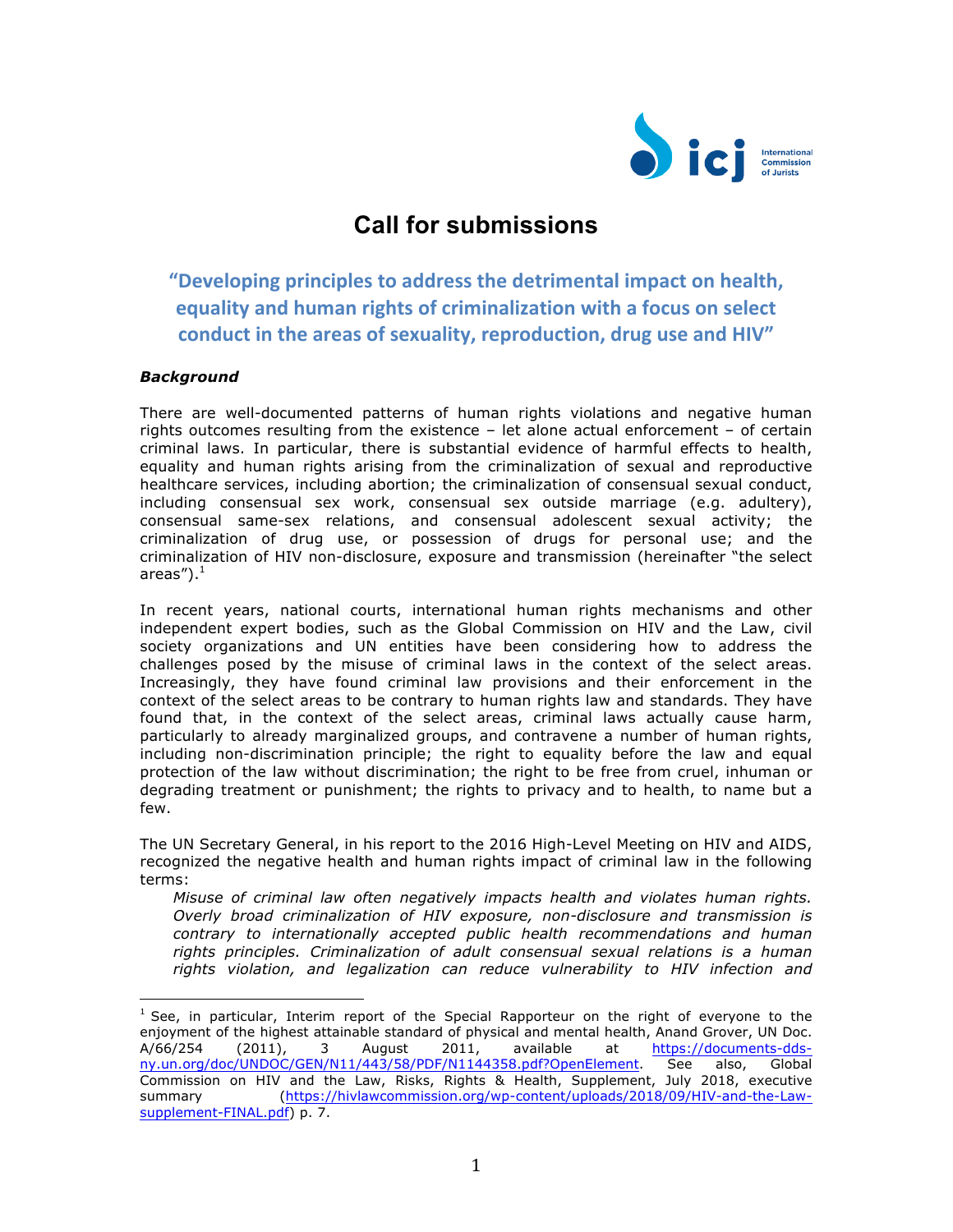*improve treatment access. Decriminalizing possession and use of injecting drugs and developing laws and policies that allow comprehensive harm reduction services have been shown to reduce HIV transmission. Similarly, decriminalization of sex work can reduce violence, harassment and HIV risk. Sex workers should enjoy human rights protections guaranteed to all individuals, including the rights to non-discrimination, health, security and safety*. 2

In light of this recognition, the Secretary General called on States to:

*Leave no one behind and ensure access to services by removing punitive laws, policies and practices that violate human rights, including the criminalization of same-sex sexual relations, gender and sexual orientation diversity, drug use and sex work, the broad criminalization of HIV non-disclosure, exposure and transmission, HIV-related travel restrictions and mandatory testing, age of consent laws that restrict adolescents' right to health care and all forms violence against key populations.*<sup>3</sup>

Last year, in a joint statement on non-discrimination in health care, 12 UN entities recommended that States put in place guarantees against discrimination in laws, policies, and regulations.<sup>4</sup> In particular, one of the key recommendations addressed to States in that statement calls for:

*Reviewing and repealing punitive laws that have been proven to have negative health outcomes and that counter established public health evidence. These include laws that criminalize or otherwise prohibit gender expression, same sex conduct, adultery and other sexual behaviours between consenting adults; adult consensual sex work; drug use or possession of drugs for personal use; sexual and reproductive health care services, including information; and overly broad criminalization of HIV non-disclosure, exposure or transmission.*<sup>5</sup>

While some progress has been made in this context, there is a long way to go. Most countries still criminalize and punish conduct in the context of the select areas to the detriment of the well-being and dignity of the individual and society, particularly in respect to health, equality, and human rights.<sup>7</sup> There is a need for further strategies and renewed mobilization to address the unjust application and detrimental effects of criminal law, particularly in respect of the above-mentioned areas. This has prompted the Joint United Nations Programme on HIV/AIDS (UNAIDS), the Office of the UN High

<sup>&</sup>lt;sup>2</sup> Report of the Secretary-General on the fast track to ending the AIDS epidemic, UN Doc. A/70/811 (2016), paras 53, 75(f).

<sup>3</sup> *Id.*, para. 75 (f).

<sup>&</sup>lt;sup>4</sup> Joint United Nations statement on ending discrimination in health care settings, 27 June 2017, http://www.unaids.org/sites/default/files/media\_asset/ending-discrimination-healthcare-

settings\_en.pdf, UNAIDS, WHO, OHCHR, UNHCR, UNICEF, WFP, UNDP, UNFPA, UN Women, ILO, UNESCO and IOM.

Ibid.

<sup>&</sup>lt;sup>6</sup> "Today more than 89 countries have taken action to repeal or reform laws: some have repealed laws criminalizing HIV, same-sex relations, and drug possession, and others have enacted laws advancing reproductive rights, sex education, and the human rights of people living with or at risk from HIV", Global Commission on HIV and the Law, Risks, Rights & Health, Supplement, July 2018, executive summary, p. 6.<br><sup>7</sup> Ibid, "HIV continues to be a disease of the vulnerable, marginalised and criminalized — gay men

and other men who have sex with men, transgender people, people who use drugs, sex workers, prisoners, migrants and the sexual partners of these populations. Key populations and their sexual partners account for 47% of new HIV infections in 2017. Adolescent girls and young women aged 15-24 suffered 20 percent of all new HIV infections", p. 6; and "These marginalised populations, in many places, are under attack by the very governments that are obliged to protect their health and rights. With alarming vigour, many governments are rescinding women's reproductive rights, persecuting LGBT people, sex workers, and people who use drugs, and stifling the civil society groups that provide services, hold governments to account and mobilize calls for justice", ibid, p.11.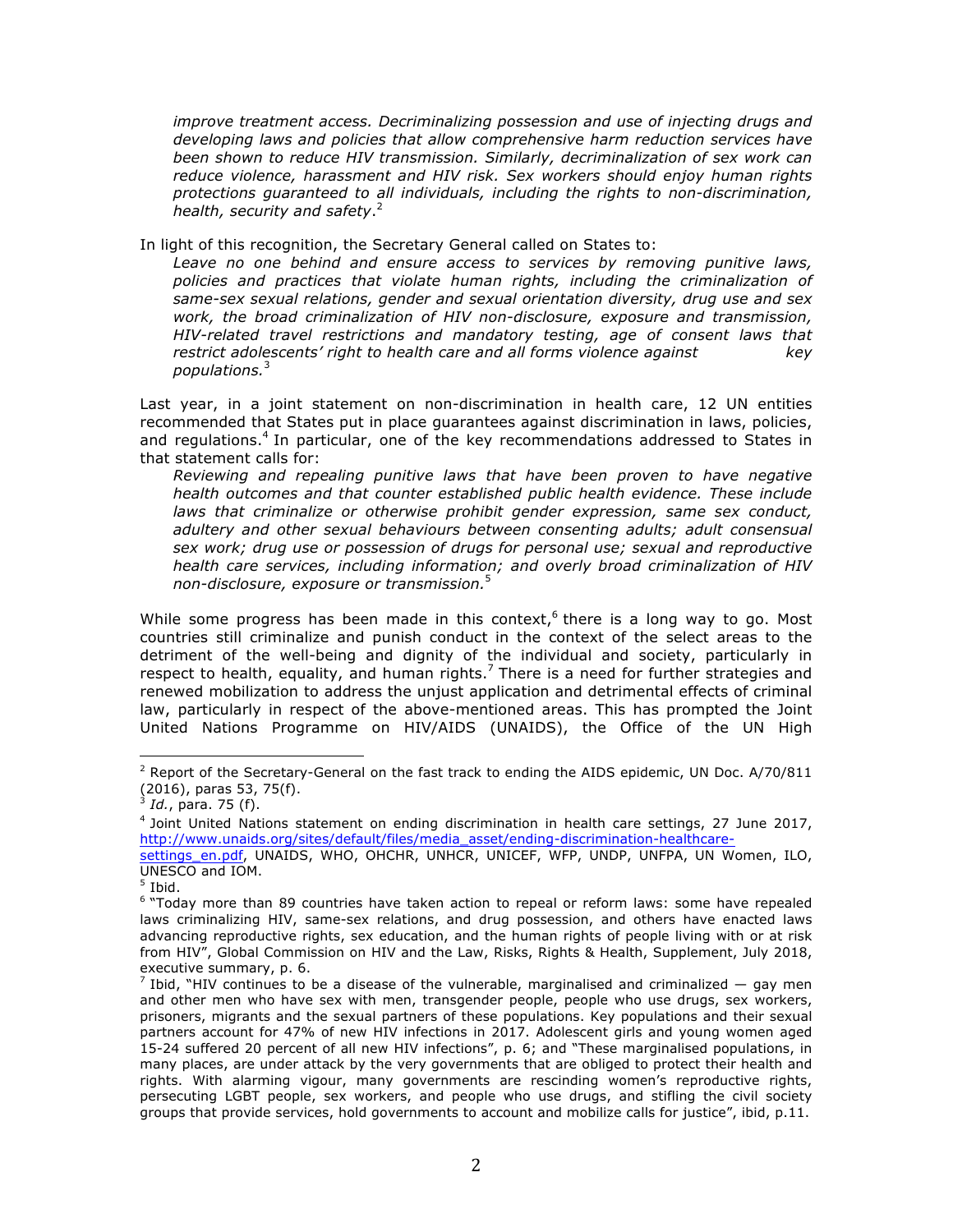Commissioner for Human Rights (OHCHR), the United Nations Development Programme (UNDP), the World Health Organization (WHO), the International Commission of Jurists (ICJ) and others to examine more closely the conditions and the permissible grounds, under applicable international human rights law and standards, for the use of criminal law in the select areas in the first place.

Such efforts are particularly important in the current global context of increased challenges to the international human rights framework and to its application to specific at-risk populations. Civil society organizations, affected communities and other stakeholders have called, in particular, for additional guidance at the international level on the legitimate and illegitimate application of criminal law.

## *International Discussions on Criminalization*

Recognizing the need to re-examine the use of criminal law, UNAIDS, OHCHR, and the ICJ convened a series of meetings focused on the human rights impact of criminal laws in the areas of sexual and reproductive health and rights, consensual sexual conduct, drug use, and HIV exposure, non-disclosure and transmission. These meetings took place in February and March 2017, as well as in May 2018. At these meetings, there was general agreement that there is a need for enhanced, authoritative guidance to address the detrimental impact on health, equality and human rights of criminalization with a focus on the select areas. The quidance could consist, for example, of a set of key principles  $$ elaborated by distinguished jurists,  $8$  focusing on conduct pertaining to sexual and reproductive health and rights, consensual sexual conduct, drug use, and HIV exposure, non-disclosure and transmission. International human rights law and standards and foundational principles of criminal law would provide the framework for such set of key principles to help legislatures, the courts, administrative and prosecutorial authorities, and advocates address the detrimental impact on health, equality, and human rights of criminalization, including, in particular, in the context of the select areas. The principles would certainly not be the entire solution to the problem, but one piece in a larger puzzle. They would be elaborated with a view to assisting both in the development of new criminal legislation, and in reviewing existing criminal provisions.

For further background and information on the above discussions, including a record of the discussions themselves, please see the ICJ Report and Annexes, accompanying this call for submissions.

In order to develop a robust set of principles, informed primarily by those who are affected by the existence and enforcement of relevant criminal laws, broad consultation with them and other stakeholders, including those who represent them, is needed.

## *Civil Society Consultation*

 

As a first step of the broad consultation in the development of principles, the ICJ, in collaboration with UNAIDS, OHCHR, UNDP and WHO, is calling for written submissions. The present call is aimed primarily at key stakeholders within civil society, including nongovernmental organizations working on criminal law and human rights, community-based organizations, as well as think tanks, academic experts, representatives of affected communities and other stakeholders.

 $8$  Different sets of legal principles, addressing other areas of the law from a human rights perspective, indicate the potential beneficial impact this work could have. For example, legal principles developed by prior colloquia and expert groups related to the application of international human rights law in other contexts, such as the Siracusa Principles, the Maastricht Principles and the Yogyakarta Principles, in the elaboration of each of which the ICJ played a prominent role, have had a significant impact on the development of national and international jurisprudence.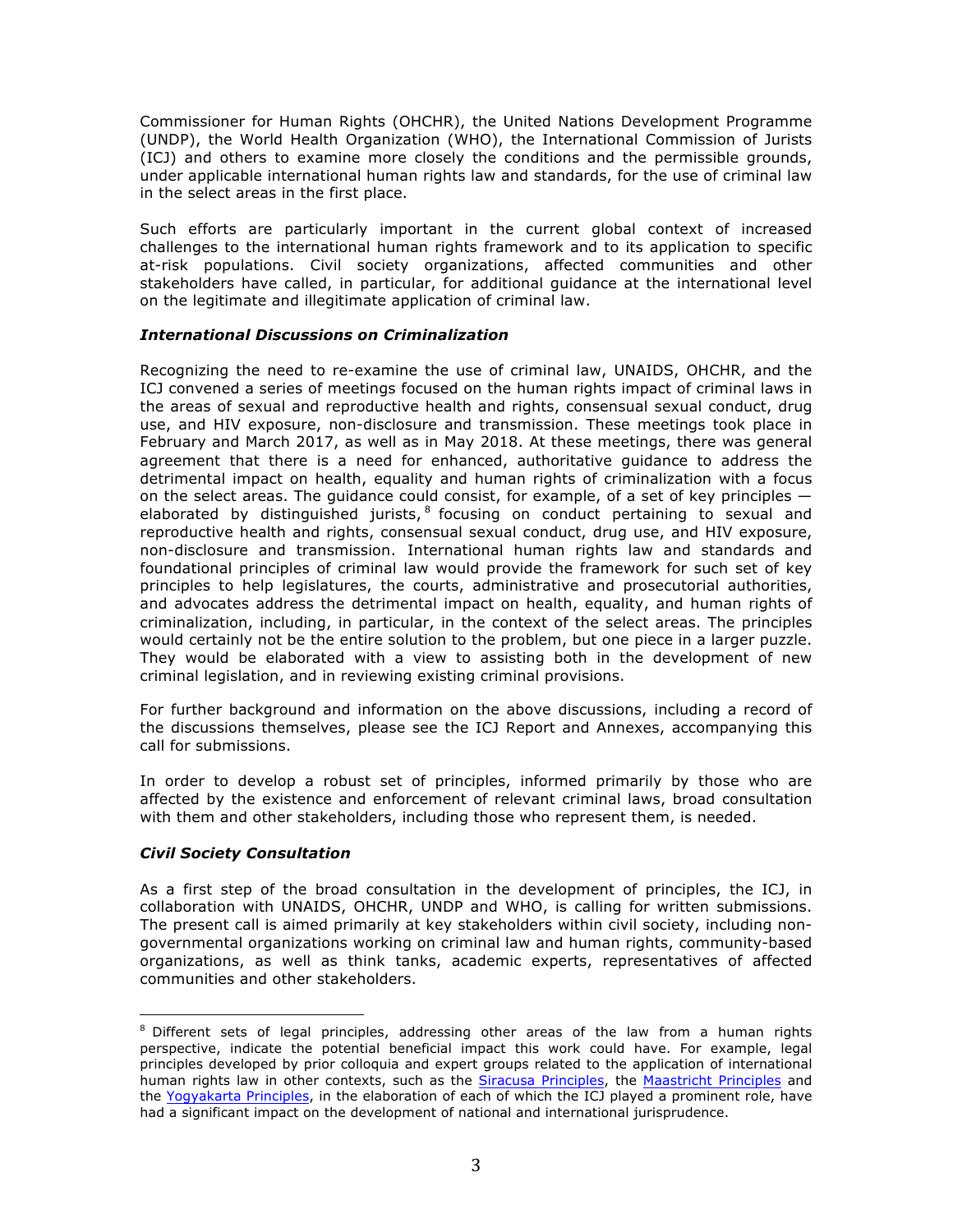The written responses received will feed into the development of the principles.

Below, please find some questions to address in your submissions.

**Core questions** (please address them in your submission):

- What is your interest/ the interest of your organization in this work? What specific issues do you work on in relation to the proposed topics covered?
- In your view, what concepts (human rights, moral/ethical, legal, good governance, harm etc.) are helpful in understanding whether the use of criminal law is justified in the context of the select areas? Are there some areas or conduct that should never be criminalized? On what basis?
- What would your topline recommendations be to States on the use of criminal law in the areas you work in?
- How do you think a set of principles will help support the work you do? How will you use them?

Thematic questions (please feel free to answer some or all or submit an expanded answer on any number of them. If there is something you feel is important to add that is not covered by the questions, please do so):

- Given the scope of this project (the select areas), should any of the conducts in focus be criminalized? If so, which aspects and why? If not, why not?
- What effect do you think criminalizing such conducts can have on the persons whose conduct is criminalized?
- Has criminal law impacted you or your community? If so, how?
- Regarding the issues you work on (please name them), is it clear which conduct is criminalized?
- What do you think these criminal laws are aiming to achieve (what are the goals of criminalizing such conduct?)
- Do you consider the objectives of the criminal law (these objectives typically include the protection of public order, public health or morals or the prevention of harm to others) are being met effectively and fairly in the areas you work in (please note the areas you are referring to)? Why or why not?
- Even if perceived social misconduct is not criminalized, do you still think that there is a need for the State to address it?
- Are there other ways for the State to address perceived social misconduct through legal or other frameworks, aside from criminalization? If so, what are they?
- Can you provide examples of how this is done effectively in the areas you work in?
- Do you feel that the criminal law in the areas you work in has been applied in a proportionate manner? Why or why not?
- Are there particular subgroups of people impacted more by criminal law in areas you work on?
- What is that impact, and how is the impact distinct? Why do you think such subgroups are more affected?

The deadline for submissions is 31 March 2019. Please kindly ensure that your responses do not exceed 5 pages. All submissions, as well as any questions for clarification, should be sent to decrimconsultation@icj.org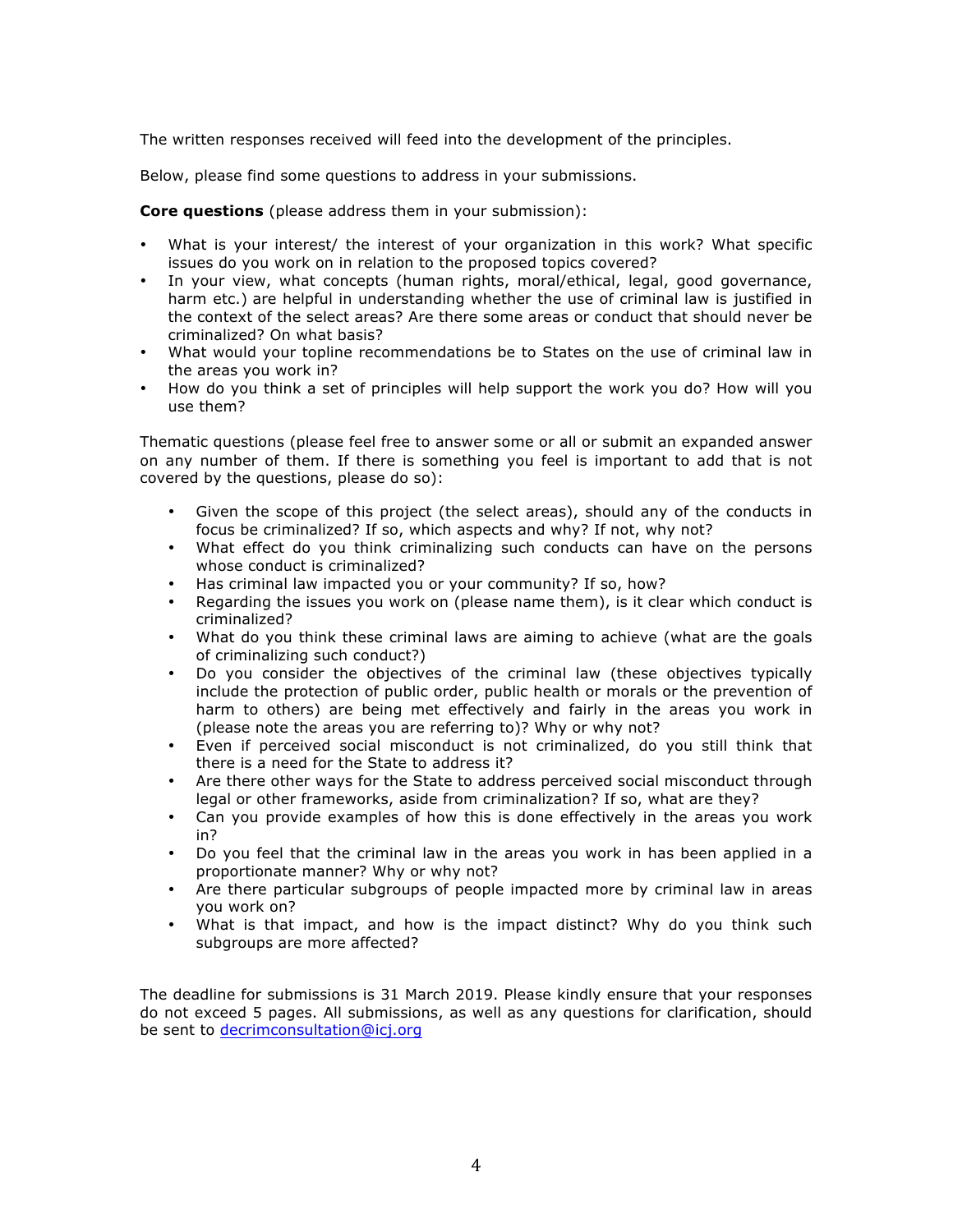## **ANNEXES**



**Report on the May 2018 Expert Meeting of Jurists: "Developing principles** to address the detrimental impact on health, equality and human rights of criminalization with a focus on select conduct in the areas of sexuality, **reproduction, drug use and HIV"** 

## **Introduction**

 

1. There are well-documented patterns of human rights violations and adverse human rights effects resulting from the enforcement of criminal law. This includes human rights violations arising from the misuse and abuse of criminal law in the context of the criminalization of sexual and reproductive health and rights, including abortion; consensual sexual conduct, including consensual sex work, consensual sex outside marriage (e.g. adultery), consensual same-sex relations, and consensual adolescent sexual activity; the criminalization of drug use, or possession of drugs for personal use; and the criminalization of HIV non-disclosure, exposure and transmission (hereinafter "the select areas").<sup>9</sup>

<sup>&</sup>lt;sup>9</sup> See, in particular, Interim report of the Special Rapporteur on the right of everyone to the enjoyment of the highest attainable standard of physical and mental health, Anand Grover, UN Doc. A/66/254 (2011), 3 August 2011, available at https://documents-ddsny.un.org/doc/UNDOC/GEN/N11/443/58/PDF/N1144358.pdf?OpenElement. See also, Global Commission on HIV and the Law, Risks, Rights & Health, Supplement, July 2018, executive summary (https://hivlawcommission.org/wp-content/uploads/2018/09/HIV-and-the-Lawsupplement-FINAL.pdf), "Criminalisation, discrimination and violence continue to undermine women's and girls' ability to protect their health and realise their rights. Sexual and reproductive health and HIV are closely linked. Legal and human rights barriers continue to impede access to sexual and reproductive health services and increase women's and girls' vulnerability and risk. Healthcare providers in over 70 jurisdictions have used conscientious objection to deny care to women and girls. The 2017 US "global gag rule" is compounding risk and increasing vulnerability", p. 7; "Several countries have adopted the "end-demand" model of arresting sex workers' clients rather than the workers themselves. With the noble intent of ending human trafficking, in 2018 the United States (US) passed legislation allowing legal action against websites that host ads for paid sexual services. Sex workers say that such laws erode their safety, control and earnings. New research concludes that decriminalisation of adult consensual sex work could significantly reduce HIV infection among sex workers", ibid, p. 7; "The war on drugs goes on. Some countries decriminalised possession of small quantities of drugs. Still, depending on the locality, people who use drugs often remain excluded from HIV, TB, and hepatitis treatments, or are subjected to coerced or confined TB treatment. Imprisoned patients are lost to follow up. Mothers who use drugs were especially vulnerable, locked up while pregnant to compel recovery and threatened with loss of child custody if they failed to pursue treatment after birth", ibid, p. 7; and "As of July 2018, 68 countries criminalise HIV non-disclosure, exposure or transmission, or allow the use of HIV status to enhance charges or sentences on conviction. HIV prosecutions have been reported in 69 countries. Belarus, Canada,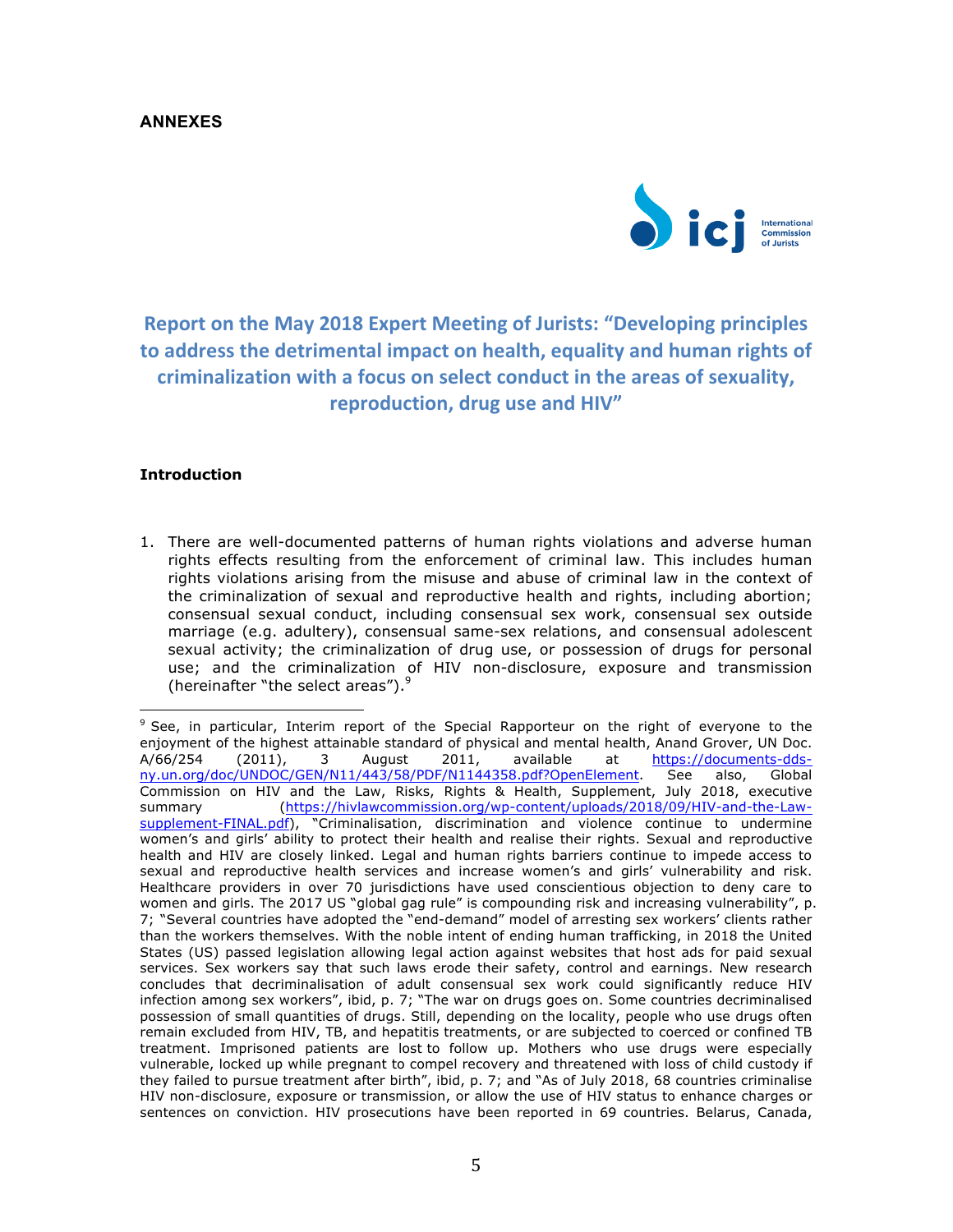2. While some progress has been made in this context,<sup>10</sup> there is a long way to go. Most countries still criminalize and punish conduct to the detriment of the well-being and dignity of the individual and society, particularly in respect to health, equality, and human rights.<sup>11</sup> There is a need for further strategies and renewed mobilization to address the unjust application and detrimental effects of criminal law, particularly in respect of the above-mentioned areas. This has prompted UNAIDS, $12$  the Office of the UN High Commissioner for Human Rights (OHCHR), $13$  the United Nations Development

<u> 1989 - Andrea San Andrew Maria (h. 1989).</u><br>1900 - Andrew Maria (h. 1980). Russia and the United States lead in the number of prosecutions. In some countries TB patients have been criminalised for not adhering to and completing treatment", ibid, p. 7.

 $10$  "Today more than 89 countries have taken action to repeal or reform laws: some have repealed laws criminalizing HIV, same-sex relations, and drug possession, and others have enacted laws advancing reproductive rights, sex education, and the human rights of people living with or at risk from HIV", ibid, p. 6. With respect to the liberalization of abortion laws worldwide, see, for example, Center for Reproductive Rights, "A GLOBAL VIEW OF ABORTION RIGHTS - Between 1950 and 1985, nearly all industrialized countries—and several others—liberalized their abortion laws. In 1994, 179 governments signed the International Conference on Population and Development Programme of Action, signalling their commitment to prevent unsafe abortion. Since this important milestone, more than 30 countries worldwide have liberalized their abortion laws—while only a handful have tightened legal restrictions on abortion" (footnotes in the original omitted, available at http://worldabortionlaws.com/about.html#\_edn4).

 $11$  E.g., Global Commission on HIV and the Law, Risks, Rights & Health, Supplement, July 2018, executive summary, "HIV continues to be a disease of the vulnerable, marginalised and criminalized — gay men and other men who have sex with men, transgender people, people who use drugs, sex workers, prisoners, migrants and the sexual partners of these populations. Key populations and their sexual partners account for 47% of new HIV infections in 2017. Adolescent girls and young women aged 15-24 suffered 20 percent of all new HIV infections", p. 6; and "These marginalised populations, in many places, are under attack by the very governments that are obliged to protect their health and rights. With alarming vigour, many governments are rescinding women's reproductive rights, persecuting LGBT people, sex workers, and people who use drugs, and stifling the civil society groups that provide services, hold governments to account and mobilize calls for justice", ibid,  $p.11$ .

 $12$  The Joint United Nations Programme on HIV/AIDS (UNAIDS) leads and inspires the world to achieve its shared vision of zero new HIV infections, zero discrimination and zero AIDS-related deaths. UNAIDS unites the efforts of 11 UN organizations—UNHCR, UNICEF, WFP, UNDP, UNFPA, UNODC, UN Women, ILO, UNESCO, WHO and the World Bank—and works closely with global and national partners towards ending the AIDS epidemic by 2030 as part of the Sustainable Development Goals. UNAIDS is a problem-solver. It places people living with HIV and people affected by the virus at the decision-making table and at the centre of designing, delivering and monitoring the AIDS response. It charts paths for countries and communities to get on the Fast-Track to ending AIDS and is a bold advocate for addressing the legal and policy barriers to the AIDS response.

 $<sup>13</sup>$  The mission of the OHCHR is to work for the promotion and protection of all human rights for all</sup> people; to help empower people to realize their rights and to assist those responsible for upholding such rights in ensuring that they are implemented. In carrying out its mission OHCHR: gives priority to addressing the most pressing human rights violations, both acute and chronic, particularly those that put life in imminent peril; focuses attention on those who are at risk and vulnerable on multiple fronts; pays equal attention to the realization of civil, cultural, economic, political, and social rights, including the right to development; measures the impact of its work through the substantive benefit that is accrued through it to individuals around the world. OHCHR was established by General Assembly resolution 48/141 of 20 December 1993. It forms part of the UN Secretariat, is guided in its work by the mandate provided by the General Assembly in resolution 48/141, the UN Charter, the Universal Declaration of Human Rights and subsequent human rights instruments, the 1993 Vienna Declaration and Programme of Action, and the 2005 World Summit Outcome Document. Operationally, OHCHR works with governments, legislatures, courts, national institutions, civil society, regional and international organizations, and the UN system to develop and strengthen capacity, particularly at the national level, for the promotion and protection of human rights in accordance with international norms. Institutionally, OHCHR is committed to strengthening the UN human rights programme and to providing it with the highest quality support. OHCHR is committed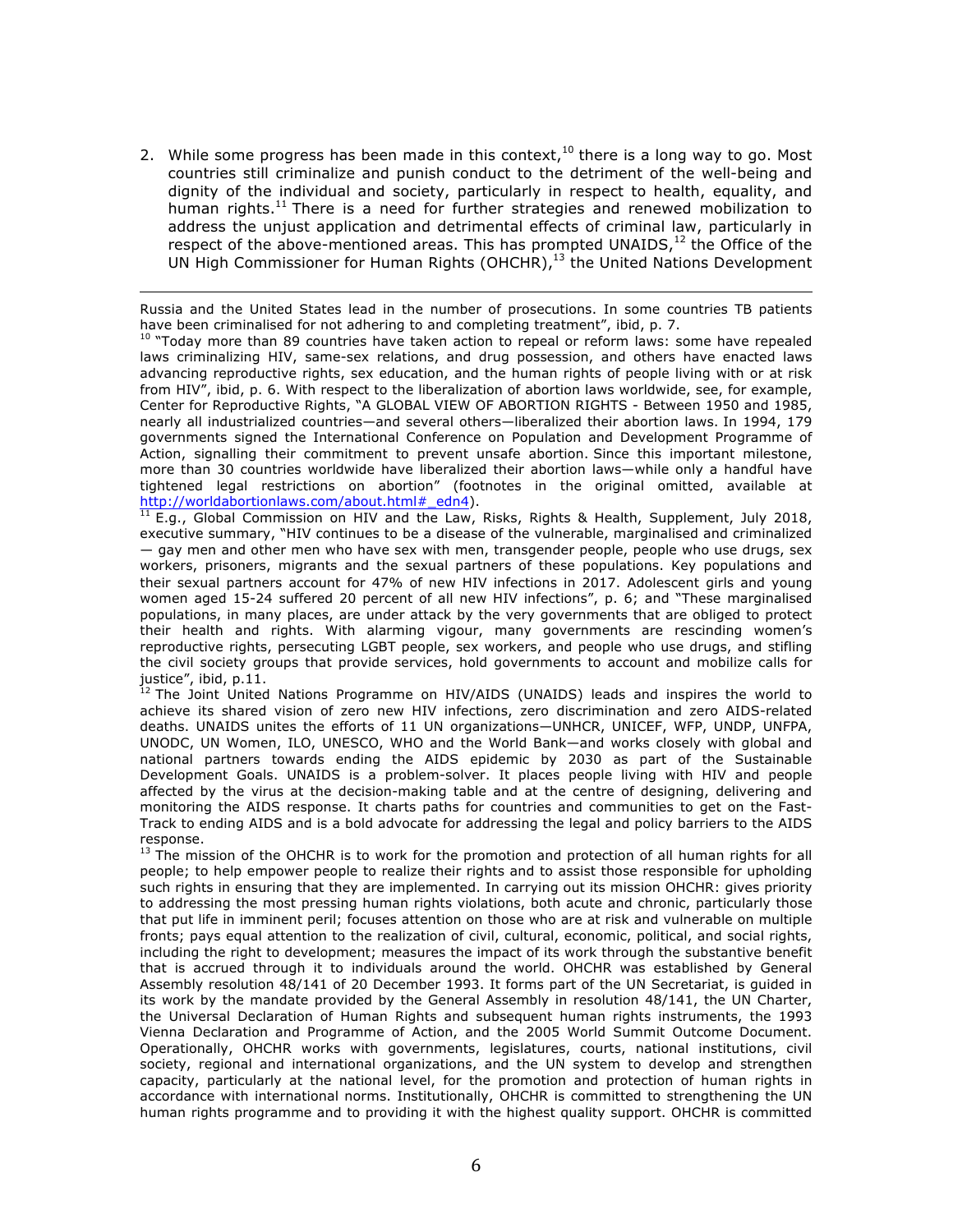Programme (UNDP), the World Health Organization (WHO), the International Commission of Jurists  $(ICJ)^{14}$  and others to examine more closely the conditions and the permissible grounds, under applicable international human rights law and standards, for the use of criminal law in the select areas in the first place.

- 3. In this context, the ICJ, with the support of and in collaboration with UNAIDS and OHCHR, convened an Expert Meeting of jurists on decriminalization in Geneva on 3 and 4 May 2018.<sup>15</sup> The present document is the report of that meeting.<sup>16</sup>
- 4. The Meeting focused on the criminalization of sexual and reproductive health and rights, including abortion; consensual sexual conduct, including consensual sex work, consensual sex outside marriage (e.g. adultery), consensual same-sex relations, and consensual adolescent sexual activity; the criminalization of drug use, or possession of drugs for personal use; and the criminalization of HIV non-disclosure, exposure and transmission (hereafter "the select areas"). The expert meeting of leading jurists from around the globe<sup>17</sup> aimed at laying the foundations for the eventual elaboration of a set of principles to address the misuse and abuse of criminal law and its detrimental impact on health, equality, and human rights with particular regard to the select areas.
- 5. The present document features the following sections:

a) Background to the meeting and rationale for elaborating a set of key principles on decriminalization;

b) The May 2018 Geneva Expert Meeting of Jurists: "Developing principles to address the detrimental impact on health, equality and human rights of criminalization with a focus on select conduct in the areas of sexuality, reproduction, drug use and HIV";

c) The Background papers prepared for the meeting;

http://www.unaids.org/en/resources/presscentre/featurestories/2018/may/criminal-laws.

<sup>&</sup>lt;u> 1989 - Andrea Santa Andrea Andrea Andrea Andrea Andrea Andrea Andrea Andrea Andrea Andrea Andrea Andrea Andr</u> to working closely with its UN partners to ensure that human rights form the bedrock of the work of the UN.

 $<sup>14</sup>$  Established in 1952, and active on five continents, the International Commission of Jurists (ICJ) is</sup> an international non-governmental organization headquartered in Geneva, Switzerland. The Commission is composed of 60 distinguished judges and lawyers from all regions of the world, representing different justice systems worldwide. The ICJ promotes understanding and observance of the rule of law and the legal protection of human rights throughout the world. The ICJ aims to ensure the progressive development and effective implementation of international human rights and international humanitarian law; secure the realization of civil, cultural, economic, political and social rights; safeguard the separation of powers; and guarantee the independence of the judiciary and legal profession. It endeavours to promote States' compliance with their international human rights legal obligations; to support efforts to combat impunity; to ensure legal accountability for human<br>rights violations and access to effective remedies and reparations for victims.

 $15$  For additional information about the convening, please also see the following statements: https://www.icj.org/leading-jurists-address-misuse-and-abuse-of-the-criminal-law-and-itsdetrimental-impact-on-health-equality-and-human-rights/ and

 $16$  The writing of this report has been made possible thanks to the generous funding provided by the United Nations Development Programme (UNDP).

 $17$  See paragraph 15 below.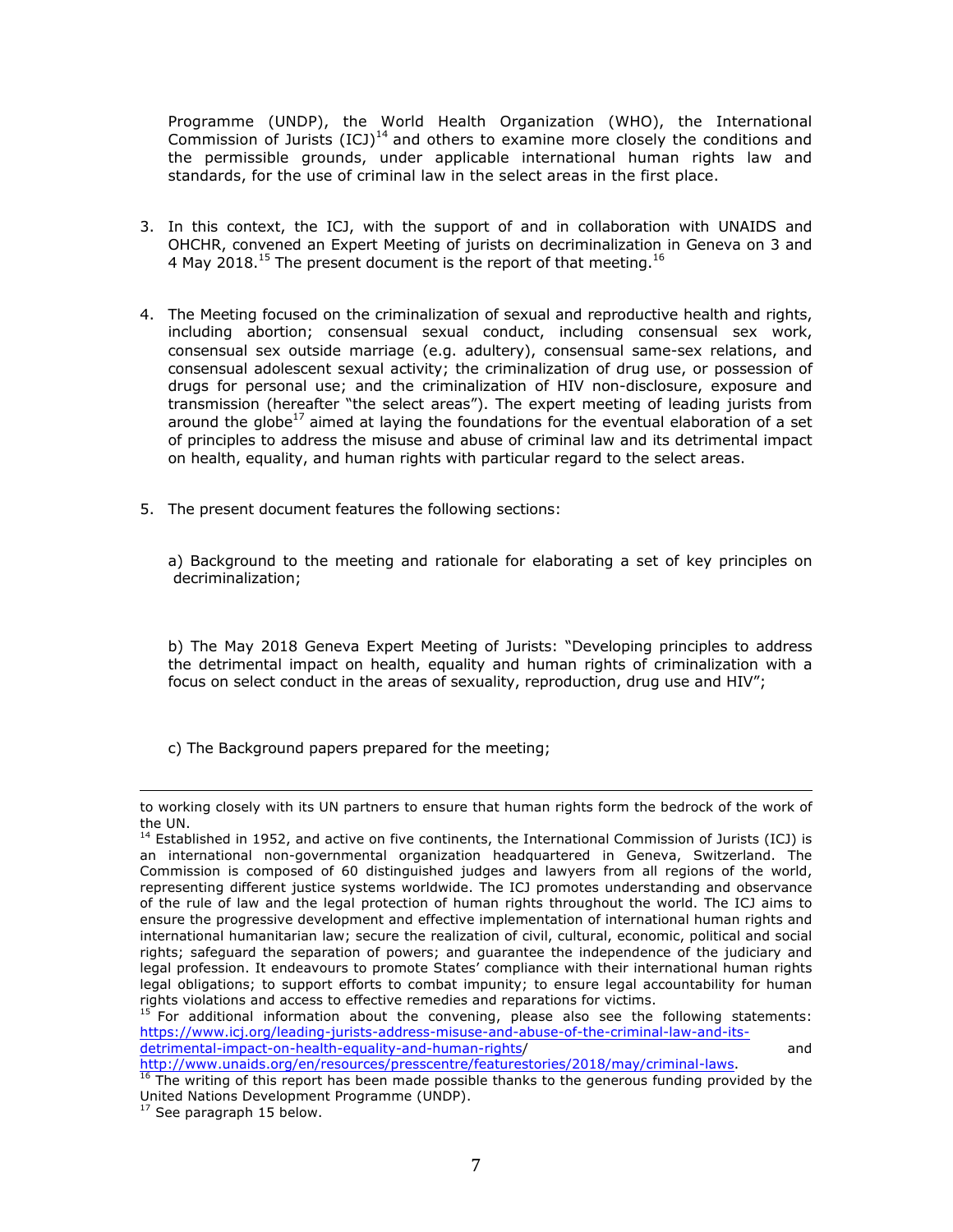d) The Jurists' deliberations; and

 

e) Concrete activities going forward.

## **a) Background to the meeting and rationale for elaborating a set of key principles on decriminalization**

- 6. In recent years, in the context of the select areas, national courts, international human rights mechanisms and other independent expert bodies, such as the Global Commission on HIV and the Law, civil society organizations and UN entities have increasingly addressed the challenges posed by the misuse of criminal laws in specific contexts, as well as against specific groups.<sup>18</sup> Increasingly, they are finding criminal law provisions and their enforcement to be contrary to human rights law and standards. The application of the criminal law in the context of the select areas has been found to contravene the non-discrimination principle; the right to equality before the law and equal protection of the law without discrimination; the right to be free from cruel, inhuman or degrading treatment or punishment; the rights to privacy and to health, to name but a few.
- 7. Such efforts are particularly important in the current global context of increased challenges to the international human rights framework and to its application to specific at-risk populations. Civil society organizations, affected communities and other stakeholders have called, in particular, for additional guidance at the international level on the legitimate and illegitimate application of criminal law.
- 8. The UN Secretary General, in his report to the 2016 High-Level Meeting on HIV and AIDS, recognized the negative health and human rights impact of criminal law in the following terms:

*Misuse of criminal law often negatively impacts health and violates human rights. Overly broad criminalization of HIV exposure, non-disclosure and transmission is contrary to internationally accepted public health recommendations and human rights principles. Criminalization of adult consensual sexual relations is a human rights violation, and legalization can reduce vulnerability to HIV infection and improve treatment access. Decriminalizing possession and use of injecting drugs and developing laws and policies that allow comprehensive harm reduction services have been shown to reduce HIV transmission. Similarly, decriminalization* 

<sup>&</sup>lt;sup>18</sup> See, for example, the 2012 Risks, Rights & Health report of the Global Commission on HIV and the Law; Interim report of the Special Rapporteur on the right of everyone to the enjoyment of the highest attainable standard of physical and mental health, Anand Grover, UN Doc. A/66/254 (2011), 3 August 2011; Juan E. Mendez, Report of the Special Rapporteur on torture and other cruel, inhuman or degrading treatment or punishment, UN Doc. A/HRC/31/57 (5 January 2016); Report of the UN Working Group on the issue of discrimination against women in law and in practice on women's health and safety, including their rights to reproductive and sexual health, UN Doc. A/HRC/32/44 (2016); Report of the UN Working Group on the issues of discrimination against women in law and in practice, UN Doc. A/HRC/29/40 (2015); Background information on the statement issued by the Working Group on Discrimination against Women to repeal laws criminalizing adultery, (2012); Committee on Economic, Social and Cultural Rights, General comment No. 22 (2016) on the right to sexual and reproductive health (article 12 of the ICESCR), E/C.12/GC/22; and Committee on the Elimination of Discrimination against Women, General recommendation No. 35 on gender-based violence against women, updating general recommendation No. 19, 26 July 2017, CEDAW/C/GC/35.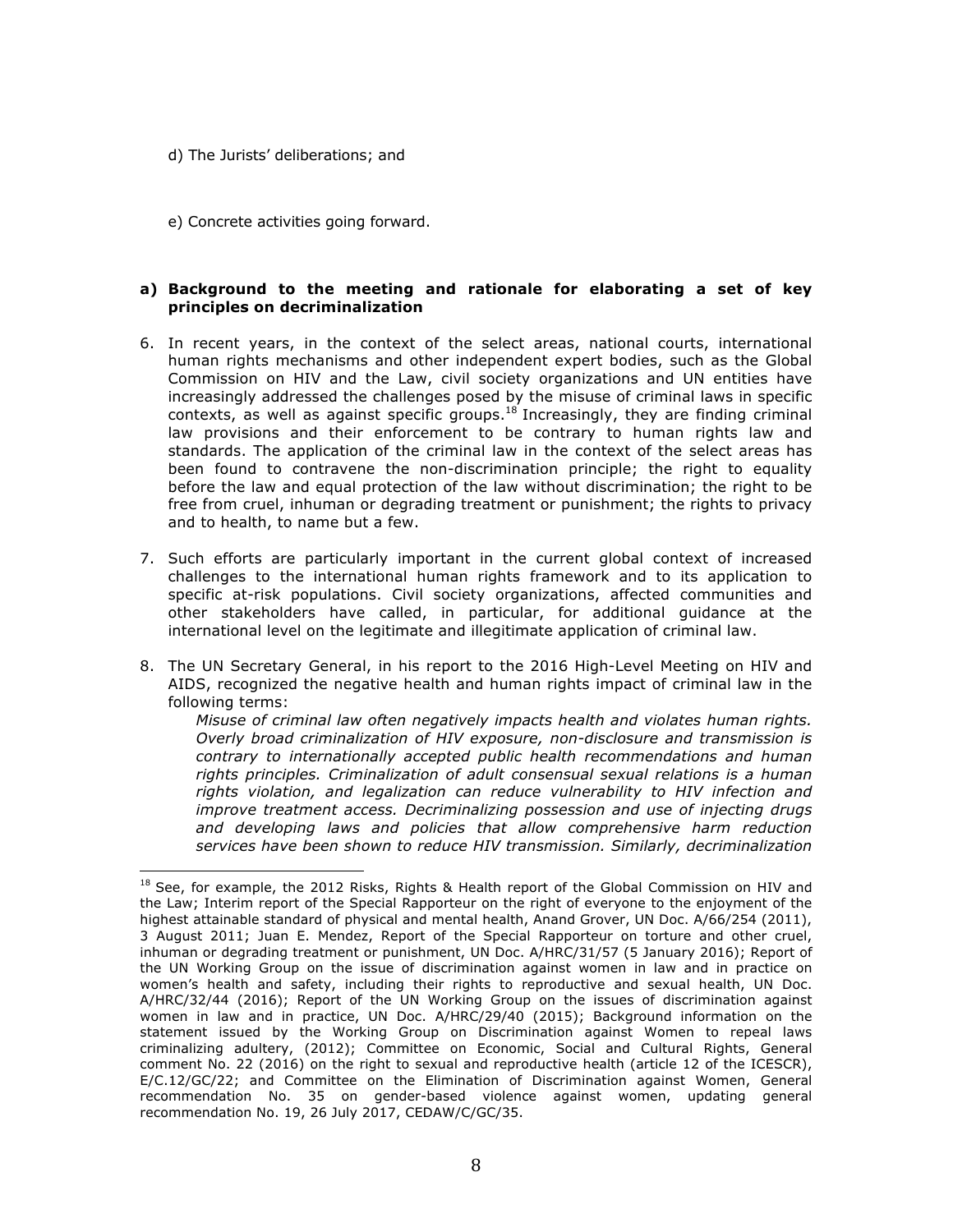*of sex work can reduce violence, harassment and HIV risk. Sex workers should enjoy human rights protections guaranteed to all individuals, including the rights to non-discrimination, health, security and safety*. 19

- 9. In light of this recognition, the U.N. Secretary General called on States to:
	- *Leave no one behind and ensure access to services by removing punitive laws, policies and practices that violate human rights, including the criminalization of same-sex sexual relations, gender and sexual orientation diversity, drug use and sex work, the broad criminalization of HIV non-disclosure, exposure and transmission, HIV-related travel restrictions and mandatory testing, age of consent laws that restrict adolescents' right to health care and all forms violence against key populations.*
- 10. Against this backdrop, in 2017, two expert group meetings were held. The first was co-organized by UNAIDS and OHCHR in Bellagio, Italy, in February 2017 and examined the misuse of criminal law with a focus on abortion, adultery, drug use, HIV transmission, exposure and non-disclosure, same sex relations, and sex work.<sup>20</sup> In March 2017, OHCHR convened an additional expert meeting, which considered the appropriate use of criminal law, combining analysis of misuse of criminal law with attention to those situations where human rights advocates have called for the application of criminal law, such as gender-based violence, harmful practices, etc. In light of well-documented abuses,  $21$  as well as the increasing recognition of the problem by human rights bodies and existing international, regional and national jurisprudence, both expert meetings recognized that human rights law and standards provide an important framework for examining the criminal law in these areas. Indeed participants at those meetings stressed that universal human rights principles inform and infuse substantive and procedural criminal law, and ensure the proper functioning of criminal justice systems, in particular, within frameworks consistent

 

 $21$  See, among others, Dr. Michele R. Decker, SCD, et. al, Human Rights Violations against Sex workers, The Lancet, Volume 385, Issue 9963, January 10, 2015; UNDP, *Global Commission on HIV and the Law, Risks, Rights and Health* (2012); Kora DeBeck, PhD, et. al., HIV and the criminalisation of drug use among people who inject drugs: a systematic review, *The Lancet HIV*, Vol. 4 issue 8, PE357-E374, august 01, 2017; Schwartz, S. R., et al., "The immediate effect of the Same-Sex Marriage Prohibition Act on stigma, discrimination, and engagement on HIV prevention and treatment services in men who have sex with men in Nigeria: analysis of prospective data from the TRUST cohort". *The Lancet HIV*, 2(7), e299-e306. 2015; Amnesty International, *On the Brink of Death: Violence Against Women and the Abortion Ban in El Salvador* (2014), http://www.amnestyusa.org/research/reports/on-the-brink-of-death-violence-against-women-andthe-abortion-ban-in-el-salvador; Center for Reproductive Rights, *Marginalized, Persecuted, and Imprisoned: The Effects of El Salvador's Total Criminalization of Abortion* (2014), https://www.reproductiverights.org/sites/crr.civicactions.net/files/documents/El-Salvador-CriminalizationOfAbortion-Report.pdf; Amnesty International, *The Total Abortion Ban in Nicaragua:* 

*Women's Health and Lives Endangered, Medical Professionals Criminalized* (2009), http://www.amnestyusa.org/pdfs/amr430012009en.pdf; Open Society Foundations, *10 Reasons to Decriminalize Sex Work: A Reference Brief* (2012); see also, Amnesty International's Body Politics: Criminalization of Sexuality and Reproduction series, (https://www.amnesty.org/en/latest/campaigns/2018/03/un-body-politics-explainer/), including Amnesty International, Body Politics, the criminalization of sexuality and reproduction, https://www.amnesty.org/download/Documents/POL4077642018ENGLISH.PDF; and

<sup>&</sup>lt;sup>19</sup> Report of the Secretary-General on the fast track to ending the AIDS epidemic, UN Doc. A/70/811  $(2016)$ , paras 53, 75(f).

 $^{10}$  See, BACKGROUND PAPER 1: Thematic areas, annexed to this report, which, in turn, is based on a paper commissioned by the UNAIDS Secretariat and OHCHR, and provided background information for discussions during the meeting of stakeholders in Bellagio in February 2017.

Amnesty International, A Primer on Criminalization of Sexuality and Reproduction, https://www.amnesty.org/download/Documents/POL4077632018ENGLISH.PDF.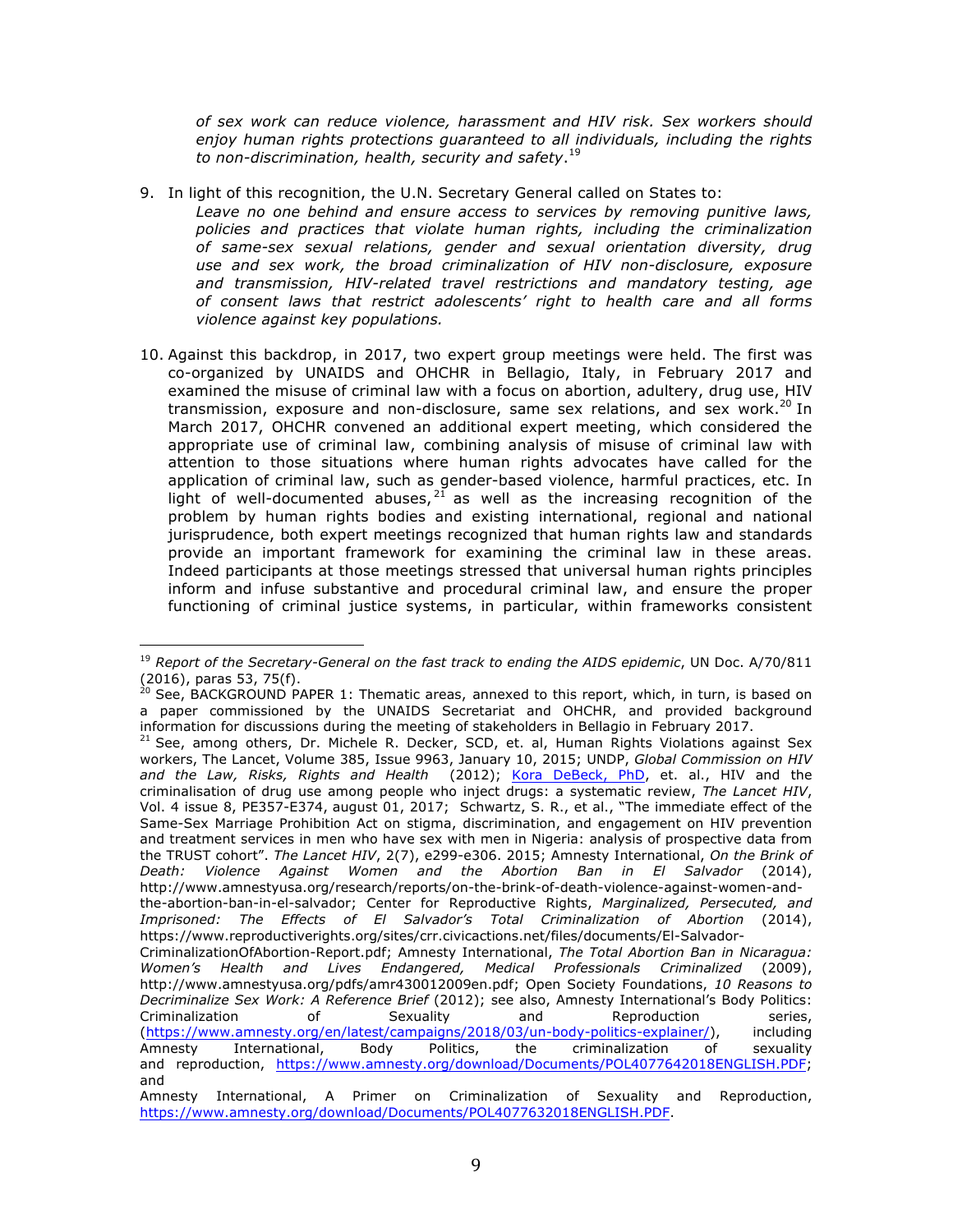with the principles of non-discrimination, equality before the law and equal protection of the law for all without discrimination. In the course of these discussions, an interest was expressed in exploring a process to identify human rights principles that could guide the application of criminal law in these areas. Participants pointed to processes to develop principles in related areas as potential models for such future work. $^{22}$ 

- 11. In June 2017, UNAIDS and WHO led a joint UN statement on ending discrimination in health care settings signed by 12 UN entities.<sup>23</sup> One of the key recommendations in that statement calls for '*Reviewing and repealing punitive laws that have been proven to have negative health outcomes and that counter established public health evidence.'*
- 12. Moreover, in addition to reiterating the recommendations featured in its 2012 Risks, Rights  $\&$  Health report,  $^{24}$  in its July 2018 supplemental report,  $^{25}$  the Global Commission on HIV and the Law recommended, as a matter of urgency, the adoption of number of measures that, among other things, would address criminalization in the context of the each of the select areas.<sup>26</sup>

 

<sup>23</sup> Joint United Nations statement on ending discrimination in health care settings, 27 June 2017, http://www.unaids.org/sites/default/files/media\_asset/ending-discrimination-healthcare-

 $^{22}$  Participants to those meetings identified the 'Siracusa Principles', as an example, among others, of principles elaborated by jurists, as relevant, and used them as a reference, as well as the Yogyakarta Principles. See, UN Commission on Human Rights, 41<sup>st</sup> Sess., 28 September 1984, Siracusa Principles on the Limitation and Derogation Provisions in the International Covenant on Civil and Political Rights, UN Doc. E/CN.4/1985/4, annex. The Siracusa Principles were developed by the American Association for the International Commission of Jurists, and are available at http://icj.wpengine.netdna-cdn.com/wp-content/uploads/1984/07/Siracusa-principles-ICCPR-legalsubmission-1985-eng.pdf. The Siracusa Principles lay out the extent to which States can limit and/or derogate from individual human rights to promote the 'public good.' They were initially adopted in relation to the International Covenant on Civil and Political Rights (ICCPR), but over time have been applied to analyse State restrictions on rights more broadly. See S Abiola 'The Siracusa Principles on the Limitation and Derogation Provisions in the International Covenant for Civil and Political Rights (ICCPR): History and Interpretation in Public Health Context' (Research Memorandum Prepared for the Open Society Institute's Public Health Program Law and Health Initiative) (2011). In 2017, the Yogyakarta Principles were updated; see Additional Principles and State Obligations on the Application of International Human Rights Law in Relation to Sexual Orientation, Gender Identity, Gender Expression and Sex Characteristics to Complement the Yogyakarta Principles, available at http://yogyakartaprinciples.org/principles-en/.

settings\_en.pdf, UNAIDS, WHO, OHCHR, UNHCR, UNICEF, WFP, UNDP, UNFPA, UN Women, ILO, UNESCO and IOM.

<sup>&</sup>lt;sup>24</sup> "The overarching recommendations of the Global Commission on HIV and the Law are as urgent as ever: Outlaw discrimination and violence against people who are living with and vulnerable to HIV; Repeal laws that control and punish people who are living with and vulnerable to HIV; and Adopt laws and policies that enable effective prevention, treatment, and care and uphold human rights."

<sup>25</sup> The supplement report highlights some of the impacts of HIV criminalization. Particularly, looking at new developments in science such as PrEP and its impact of viral suppression, and the application of the law with regard to HIV criminalisation given these developments, see, https://hivlawcommission.org/wp-content/uploads/2018/07/HIV-and-the-Law-supplement-FINAL.pdf.

 $^{26}$  The following are the relevant recommendations featured in the supplemental July 2018 report: "Governments must adopt and enforce laws that protect and promote sexual and reproductive health and rights"; "Governments must remove legal barriers to accessing the full range of sexual and reproductive health services"; "Governments must limit the use of "conscientious objection" in healthcare where the health and lives of others are at risk as a consequence"; "Governments must refrain from adopting laws based on the "end-demand" model of sex work control and repeal such laws where they exist"; "Governments must not pass laws prohibiting, penalising, or enabling legal action against Internet site owners or other media interests that accept advertisements for sex work. If such laws have been adopted, the governments concerned must repeal them"; "Governments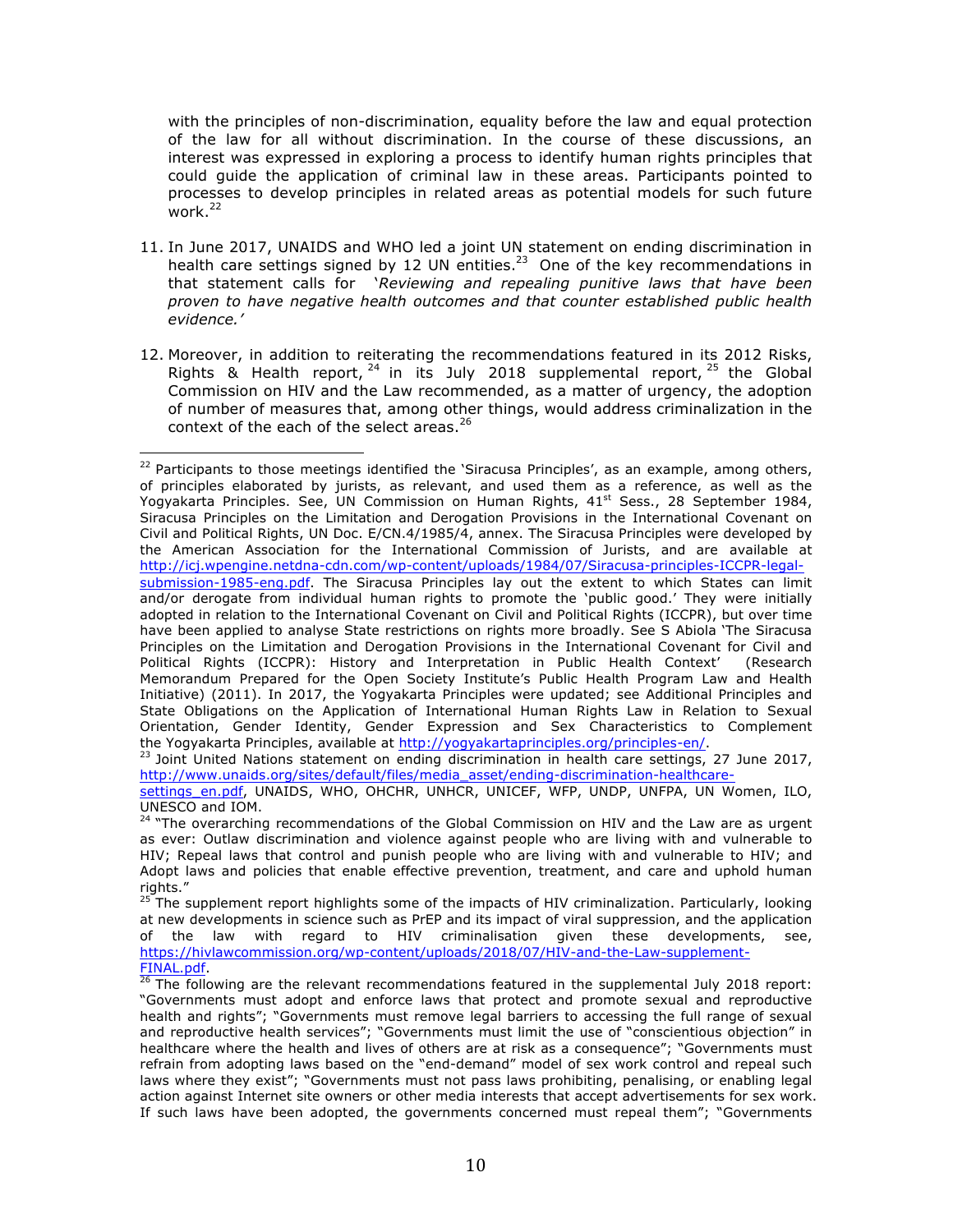- 13. Thus, as can be seen from the foregoing, there is both a momentum and a wellfounded recognition of the need for authoritative guidance — for example, in the form of a set of key principles — elaborated by distinguished jurists to address the detrimental impact on health, equality and human rights of criminalization with a focus on the select areas. Other sets of similar principles developed by jurists, and addressing other areas of the law from a human rights perspective, indicate the potential beneficial impact this work could have. For example, principles developed by prior colloquia and expert groups related to the application of international human rights law in other contexts, such as the Siracusa Principles, the Maastricht Principles<sup>27</sup> and the 2006 Yogyakarta Principles, in the elaboration of each of which the ICJ played a prominent role,<sup>28</sup> have had a significant impact on the development of national and international jurisprudence.
- **b) The May 2018 Geneva Expert Meeting of Jurists: "Developing principles to address the detrimental impact on health, equality and human rights of criminalization with a focus on select conduct in the areas of sexuality, reproduction, drug use and HIV"**
- 14. Building on the discussions at the two expert meetings organized by OHCHR and UNAIDS in 2017, and against the abovementioned background and momentum, and prompted, in particular, by the continued engagement of affected communities, NGOs, academics, practicing lawyers, etc.<sup>29</sup>  $-$  some of whom had attended the two 2017 expert meetings — and who have been documenting criminalization's harmful

<u> 1989 - Andrea Santa Andrea Andrea Andrea Andrea Andrea Andrea Andrea Andrea Andrea Andrea Andrea Andrea Andr</u>

must adopt legal protections to prevent discrimination against people who use drugs"; "Governments must prohibit the prosecution—under HIV-specific statutes, drug laws, or child abuse and neglect laws—of women living with HIV for choices they make during and after pregnancy, including about breastfeeding children"; "Governments must take steps to repeal or amend any laws or policies that discriminate against people based on HIV, TB or hepatitis status"; and "In countries where HIV criminalisation laws still exist, courts must require proof, to the applicable criminal law standard, of intent to transmit HIV. The intent to transmit HIV cannot be presumed or derived solely from knowledge on the part of the accused of positive HIV status and/or nondisclosure of that status; from engaging in unprotected sex; by having a baby without taking steps to prevent mother-to-child transmission of HIV; or by sharing drug injection equipment".

 $27$  The trio standards setting out the parameters of economic, social and cultural rights: 1986 Limburg Principles (on implementation) https://www.escr-net.org/resources/limburg-principlesimplementation-international-covenant-economic-social-and-cultural; 1997 Maastricht Guidelines (on violations) http://hrlibrary.umn.edu/instree/Maastrichtguidelines\_.html; 2011 Maastricht Principles (on extraterritorial obligations).

 $28$  Historically, the ICJ has played a major role in the elaboration and adoption of a number of principles by distinguished jurists, including senior judges, legal practitioners, law academics and civil society members. Among those are: the 1984 Siracusa Principles on the Limitation and Derogation Provisions in the ICCPR; the 2011 Maastricht Principles on Extraterritorial Obligations of States in the Area of Economic, Social and Cultural Rights, adopted by 40 international law experts from all regions of the world, including current and former members of international human rights treaty bodies, regional human rights bodies, as well as former and current Special Rapporteurs of the UN Human Rights Council; and the 2006 Yogyakarta Principles on the Application of International Human Rights law in relation to Sexual Orientation and Gender Identity - a universal guide to human rights which affirm binding international legal standards with which all States must comply.

 $^{29}$ In this context, Background paper 1: Thematic Areas notes: "In many countries and context, there have been sustained efforts to respond to the misuse of the criminal law and its impact on specific populations. Whether it is through groundbreaking litigation, legislative and policy reform, change in practice and community mobilization, there are common strategies and arguments that are often used in the successful responses to the criminal law."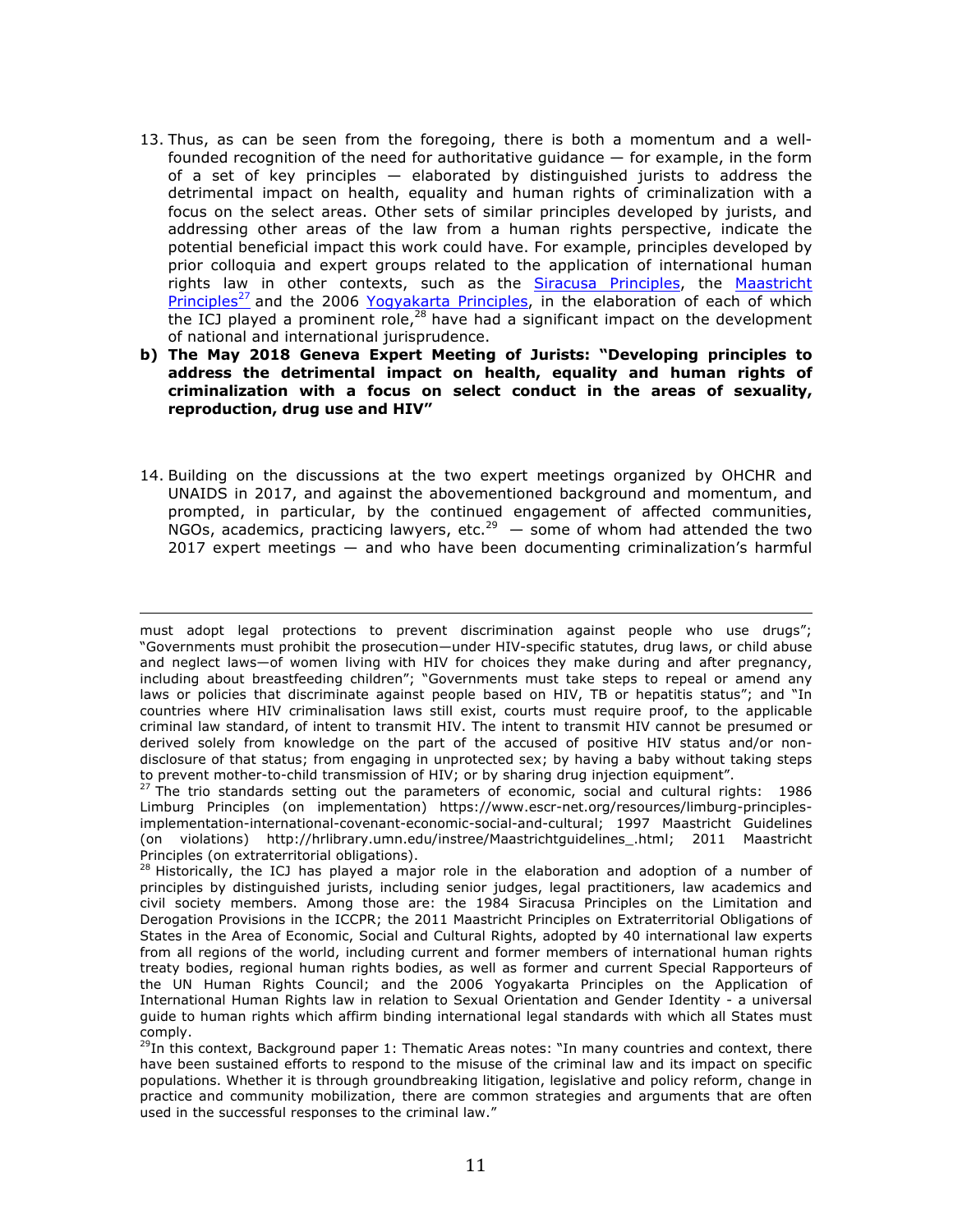impact in the context of the select areas, and advocating for decriminalization, $30$  on 3 and 4 May 2018, the ICJ—with the support of and in collaboration with UNAIDS and OHCHR—convened an expert meeting of distinguished jurists. The aim of the meeting was not to elaborate already a set of principles, but to identify a broad, normative human rights and substantive criminal law framework for the elaboration of such a set of key principles to help legislatures, the courts, administrative and prosecutorial authorities, and advocates address the detrimental impact on health, equality, and human rights of criminalization, including, in particular, in the context of the select areas. The principles would be elaborated with a view to assisting both in the development of new criminal legislation, and in reviewing existing criminal provisions.

15. The distinguished jurists who attended the meeting were either sitting or retired senior members of the judiciary, and/or currently practising legal practitioners, law academics, former and current UN independent experts, and civil society members, hailing from different countries, representing different legal systems and judicial traditions. They were: Edwin Cameron, Justice of the Constitutional Court of South Africa; Markus Dubber, Director of the Centre for Ethics and Professor of Law at the University of Toronto; Richard Elliott, Executive Director of the Canadian HIV/AIDS Legal Network; Anand Grover, Senior Advocate and the Director of the Lawyers Collective in India; Eszter Kismödi, Acting Chief Executive of Reproductive Health Matters; Monica Mbaru, Judge on the Industrial Court of Kenya; Alice Miller, Associate Professor of Law at Yale Law School and the Co-Director of the Global Health Justice Partnership; Gloria Ortiz Delgado, Justice of the Constitutional Court of Colombia; Ivana Radačić, the Chair of UN Working Group on the Issue of Discrimination against Women in Law and in Practice; and Kalyan Shrestha, Former Chief Justice of Nepal and current Justice of the Supreme Court. $31$ 

## **c) The Background papers prepared for the meeting**

16. Two papers comprised the substantive background documents for May 2018 expert meeting of jurists.<sup>32</sup> The first one, entitled "Background Paper 1: Thematic areas", provided a general understanding of the various substantive thematic areas to be discussed. It discussed how, despite the variety of their focus, content and scope, criminal laws in the select areas have several commonalities. They are all influenced and justified by common arguments relating to the protection of social order or morality, the

 $30$  Again, Background paper 1 notes: "Regardless of which strategy was used to affect change, recognizing the harm caused by these laws has led to the participation of the most affected communities in the process of law reform and litigation. It has led to the debunking of harmful stereotypes often rooted in religious or moral beliefs and ensuring they do not continue to guide laws and practices, and to recognizing that individual and community experiences are critical to positive change. Relatedly, the scientific evidence base has been an important influencer of change. This is evident in court judgments and legislative adoption processes that have found criminal laws in violation of human rights protections oftentimes-based on evidence."<br><sup>31</sup> In addition to them, the following individuals participated in the meeting: Ian Askew, WHO

Director, Reproductive Health and Research; Luis Mora, UNFPA, Chief, Gender, Human Rights and Culture Branch; Kene Esom, UNDP, Policy Specialist, Human Rights, Law and Gender HIV, Health and Development Group; Mona Rishmawi, OHCHR, Chief, Rule of Law, Equality and Non-Discrimination Branch; Lucinda O'Hanlon, OHCHR, Advisor on Women's Rights; Zaved Mahmood, OHCHR, Adviser on Drug Policy and Human Rights; Kate Gilmore, OHCHR, Deputy High Commissioner for Human Rights; Veronica Birga, OHCHR, Chief, Women's Rights and Gender Section; Christina Zampas, UNAIDS, Interim Senior Advisor, Gender Equality; Tim Martineau, UNAIDS, Acting Deputy Executive Director; Patrick Eba, UNAIDS, Senior Human Rights and Law Adviser; Luisa Cabal, UNAIDS, Special Advisor, Human Rights and Gender; Saman Zia-Zarifi, ICJ, Secretary General; Ian Seiderman, ICJ, Legal and Policy Director; and Livio Zilli, ICJ, Senior Legal Adviser.

 $32$  Both papers are annexed to this report.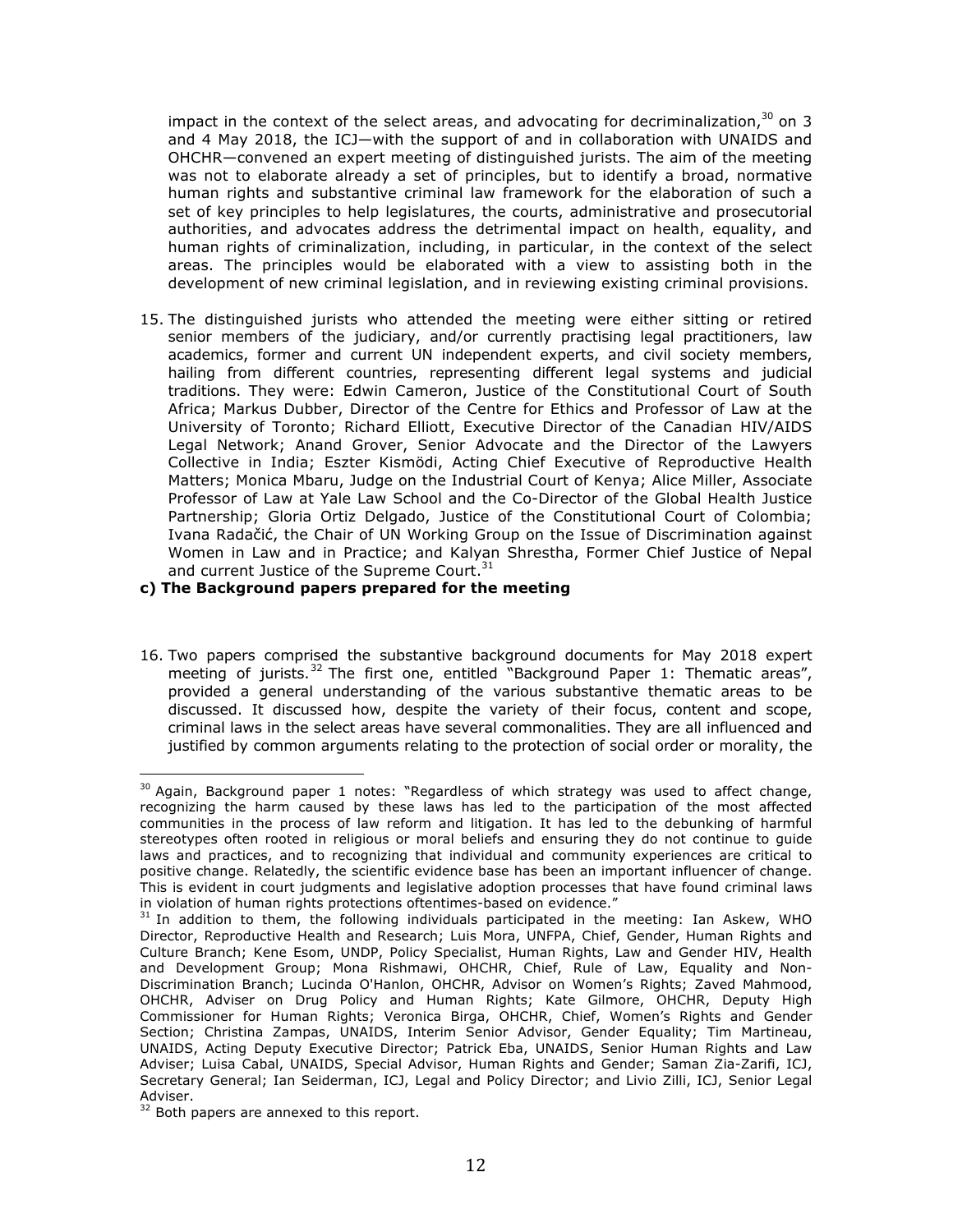promotion of religious beliefs or culture, and allegations relating to the protection of the persons involved and third parties. The resort to criminal law in the select areas is often based on negative gender, social and cultural stereotypes and on several interrelated assumptions that raise considerable concern. The paper noted how individuals targeted by criminal law in the context of the select areas belong to groups that are often marginalized, and that are either silenced or ignored when it comes to the development of laws or policies that affect them. Criminal laws have far-reaching, adverse human rights impacts, including exacerbating discrimination, and denying those already marginalized, stigmatized and at-risk populations fundamental human rights relating to control over their bodies and autonomy in choices about their lives. The paper underscored the fact that criminal law enforcement against these groups has also been shown to have serious negative health consequences for the individuals involved and for the public, thus raising further concerns about the reasonableness and other justifications for these laws. The paper also highlighted how human rights principles and protections, which are found in international and regional human rights treaties and in national laws and constitutions, have played a key role in successful decriminalization in the context of the select areas. However, while a range of human rights have been successfully invoked, including the right to non-discrimination and equality, and the right to health, $33$  a few human rights protections, which have been particularly successful, address the underlying causes of such harmful laws and practices.

- 17. The second paper, $34$  entitled "Background paper No. 2 'Human rights and criminal law principles - Developing principles to address the detrimental impact on health, equality and human rights of criminalization with a focus on select conduct in the areas of sexuality, reproduction, drug use and HIV'", focused on human rights and substantive criminal law. It explored and sought to outline the principles/notions arising from substantive criminal law and human rights law that inform and underpin the answer to the following fundamental question: what acts or omissions should be criminalized and why? When considering which circumstances justify a criminal law response, the human rights framework assists us in addressing important questions about both the substance of crimes and the procedures to enforce the criminal law: e.g., is this a kind of "harm" by which society is harmed? What are the conditions in which the State is allowed to restrict the enjoyment of some limited range of rights? When it does limit or restrict those rights, has the State acted in a way that is just and fair at all stages? The paper put forward a number of legal questions that were further discussed at the meeting and set out propositions, drawn from international human rights law (IHRL) and substantive criminal law expected to form the basis of a set of principles to address the detrimental impact of criminalization, in particular, in the context of the select areas.
- 18. The paper set out certain key propositions, stressing, in particular, that substantive criminal law and IHRL provide critical guidance on what acts or omissions States can legitimately criminalize, on who can legitimately be criminally sanctioned, and on how States can do so. Substantive criminal law, for example, identifies and defines acts and omissions as criminally sanctionable, and determines who – and under what circumstances – may rightly be held criminally liable. The paper underscored that States can enforce criminal law powers that are consistent with, and thus permitted under IHRL, so long as such powers are provided for in national law; serve a legitimate aim; and are necessary and proportionate to the aim pursued. The primacy of human rights

<sup>&</sup>lt;sup>33</sup> The paper further noted how, while not all of the successes have been recognized to encompass these rights, they usually are supported by at least one of these rights, whether it is based on national constitutions or international law protection or both. It is also often recognized that discrimination is a contributing factor to a broad range of other human rights violations, such as those related to violence or to health, for example. The interdependence of rights is increasingly being recognized in these contexts.

<sup>&</sup>lt;sup>34</sup> This paper is also annexed to this report.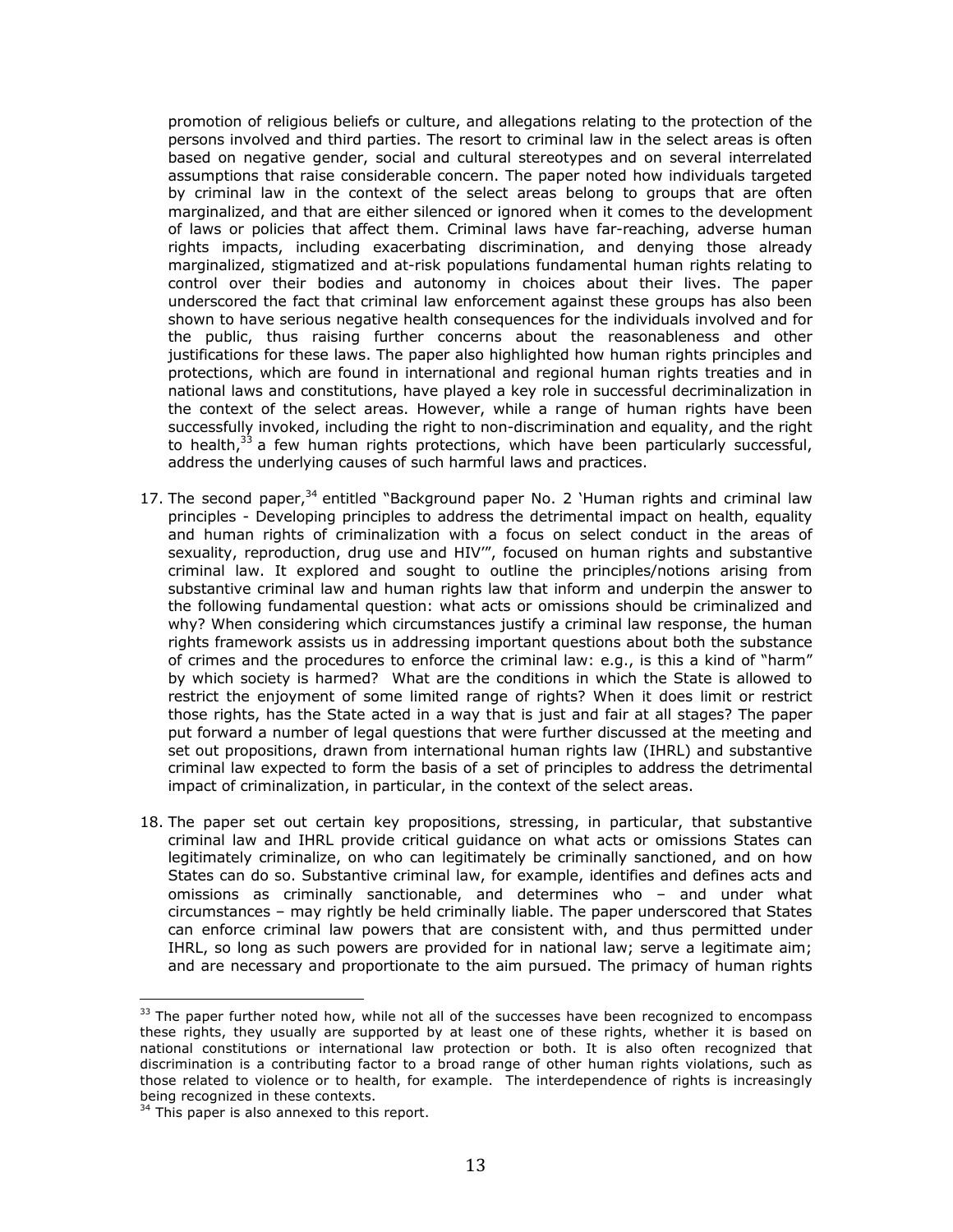rules out the design and implementation of criminal laws inconsistent with human dignity. Criminal laws that are *per se* discriminatory and/or whose enforcement is discriminatory are inconsistent with, and violate IHRL. Human rights, generally, are critical tools to understand and analyse the application of the criminal law, and can be understood to set clear limits on what type of conduct *–* and whether and, if so, within what parameters *–* States can lawfully criminalize.

## **d) The Jurists' deliberations**

- 20. Over the course of the two-day expert meeting, the jurists debated a wide-range of issues and propositions, which, in turn, prompted consideration, canvassing and deliberation of several other questions. The participants broadly agreed that certain propositions, issues and novel questions were critical for the elaboration of a set of key principles – based on substantive criminal law and human rights law – to address criminalization's detrimental impact on health, equality, and human rights, including, in particular, in the context of the select areas.
- 21. The jurists' deliberations were also vastly enriched by descriptions and referencing that several participants provided of seminal jurisprudential decisions from different jurisdictions, and legal systems. The participants also broadly agreed that certain 'process issues' would in and of themselves be critical to the success or failure of the whole enterprise. Among these, were those relating to the need for consultations, and the breadth of these consultations, with a view to ensuring the buy-in of affected communities, civil society, as well as the support from, engagement and involvement of key UN Agencies, including chiefly UNAIDS, OHCHR, UNDP and WHO.
- 22. Another 'process issue' related the actual process of elaboration of a set of key principles, which would have to be identified within a range of different models (e.g. the Yogyakarta, Siracusa, Maastricht Principles). These procedural questions had both an impact on the subject matter and content that the principles would ultimately address and, in turn, on their effectiveness, credibility, legitimacy and authority vis-à-vis their expected beneficiaries, including some end-users. In light of this, the present section of this report summarizes the discussions, both those concerned with substantive criminal law and human rights, and those that may be more broadly characterized as being concerned with 'process issues'.
- 23. The discussions over the course of the two-day meeting were prompted by and followed a series of presentations from the various participants. For ease of reference, the jurists' deliberations are set out in this section, at times using the titles of the various sections of the two-day meeting's agenda. The initial questions for consideration featured within the agenda are set out in the footnotes.

## *Introductory session*

24. The introductory remarks highlighted how millions of people worldwide are subjected to the improper use of the criminal law. While there has been significant progress towards reform, e.g. in respect of HIV prevention and treatment, key populations continue to face greater risks, in many respects because of a lack of legal protection, and as a result of conduct being criminalized. This, in turn, reduces their ability to access many key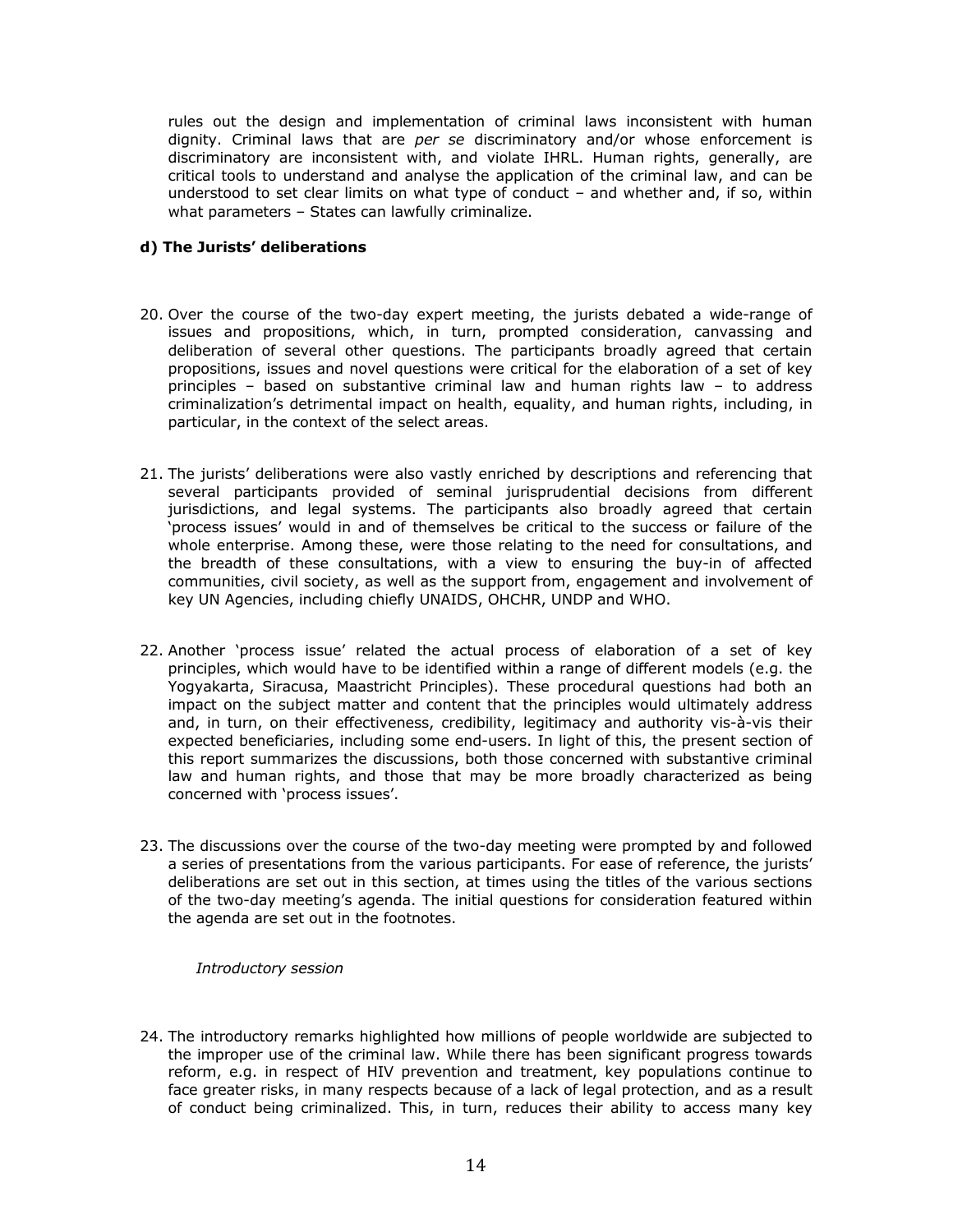services for prevention, treatment and care. In this context, the speakers affirmed that the application of human rights principles to criminal law is key in order to address its detrimental impact in the select areas.

- 25. Several participants also highlighted the importance of criminal law as a legitimate and in some instances necessary tool for rights protection and recognition, and in the fight against impunity. They emphasized the importance of justiciability for human rights violations, but stressed that, with the authority of punishing individuals and depriving them of their liberty, comes a serious responsibility. Thus, recourse to the criminal law should be subjected to real scrutiny, especially where it has perverse consequences. Resort to criminal law as a tool of oppression and repression was said often to be too easy. But the wrongful deployment of criminal law betrays the rights to mental and physical integrity, to name but a few, especially of women in respect of sexuality and reproduction. The ultimate purpose of this enterprise should be to affirm the protective ambit of the criminal law while reducing its abuse. To protect those wrongly subjected to it, and deepen its credibility by subjecting it to the rule of law.
- 26. With respect to this, some jurists emphasized the importance of grappling with the rule of law, not as an abstract notion, but a substantive conceptualization of the rule of law. The rule of law is a normative concept, capable of acknowledging, reflecting and affirming human rights, the separation of powers and the independence of the judiciary. Such a notion of the rule of law, so accepted, in turn, would compel the repeal of laws that are arbitrary and discriminatory. The session stressed that the misuse of the criminal law affects the most marginalized groups of people, the dispossessed and disenfranchised. This misuse is contrary to international human rights law and to the rule of law itself. The session considered how the rule of law is undermined by the illicit use of the criminal law, that is, the criminal law as a tool of oppression and repression. The wrongful deployment of criminal law betrays the rule of law. The most intrusive instrument of State power, the criminal law, is misused against key populations violating the notion of the rule of law, as criminalization in the context of the select areas is typically unreasonable, irrational and improper. There was broad agreement among participants around the proposal that a substantive notion of the rule of law ought to underpin a set of key principles to address criminalization in the context of the select areas, a notion of the rule of law rooted in individual liberty and correlative fundamental freedoms. In conclusion, there was a broad agreement for adopting an expanded conception of rule of law and applying it as an additional guiding compass for the eventual elaboration of a set of key principles.

*Human rights and criminal law: their relationship and introduction to the principles*

27. During this session, participants addressed a number of key questions, including the role of human rights and criminal law principles in determining what should be criminalized and when criminal laws are being abused. Certain questions featured in the agenda were used as prompts for the ensuing discussions. $35$ 

 $35$  In this segment, the following questions were used as prompts for presentations and ensuing discussions: what are the qualities that substantive criminal provisions defining offences must possess for them to comply with international human rights law and standards? Are human rights and criminal law principles sufficient to address issues concerning misuse of criminal law? Why or why not? What is missing? How can principles be formulated at a level of generality so as to cover all areas of concern, but with enough specificity to give meaningful guidance?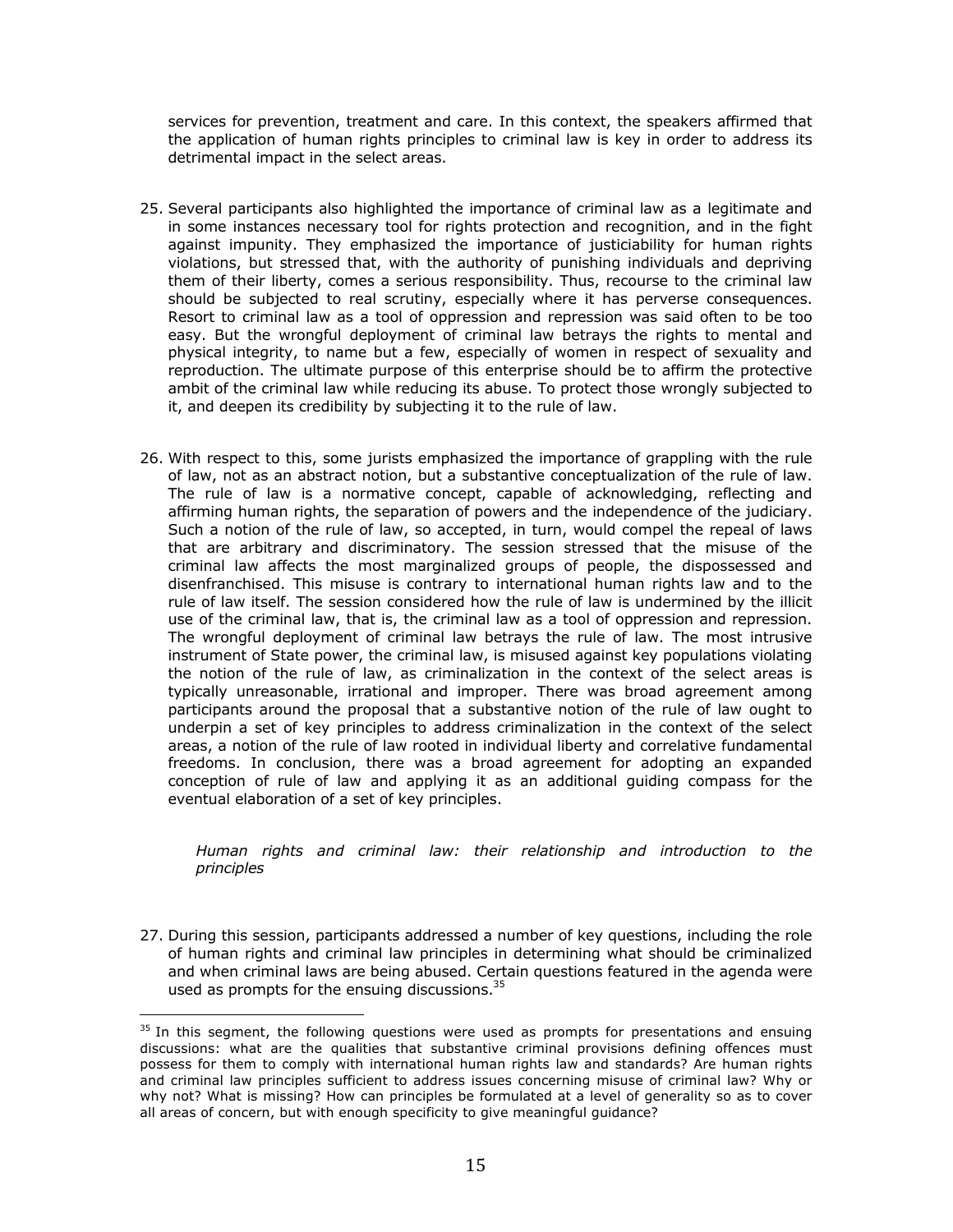- 28. This segment began with emphasis being placed on the ideological underpinning of the proposed principles. Aspects of ideology, culture and religion were creating polarized narratives and behaviour. For example, the conceptual divide between respecting and protecting women and women's "respectability", the protection of women's ability to have rights were highlighted as unresolved and still deeply problematic. Women's role as primary care takers of children, something that is rooted in reality, but that is clearly stereotypical, was emphasized in this context. Sex work was highlighted as another illustration of the divide that still exists between liberation and protection. In this context, some simply considered women largely as victims – which was a deep ideological posture within the criminal law and human rights system. In areas where criminal law 'protects', largely, it has been misused when it comes to gender and ideas about expression of 'masculine sexuality'. The discussions underscored how gender provided a fertile ground for the creation and application of stereotypes – particularly, when courts are not given clear guidelines, as judges tend to apply 'folk knowledge' and that this, in turn, impinges especially on morality issues relating to public health. So it would be critical for the principles to address 'folk knowledge' and stereotypes, which, in turn, manifest in stigma and discrimination. The discussions thus stressed the need to bear in mind that the way courts read "principles" vary a great deal, and that, therefore, in elaborating any set of principles in relation to the application of the criminal law to these areas, there is a need to extract oneself from notions of morality and 'folk knowledge' in relation to public health and the law.
- 29. Participants underscored the need to consider and adopt an evidence-led and public health science approach. They stressed how, at times, scientific evidence was being neglected when it comes to creating laws, policies and programmes, despite the fact that, in certain circumstances, there is evidence supporting decriminalization, which goes largely ignored.
- 30. The discussions also stressed that health evidence could be and was being manipulated to promote ideological stereotypes, for example, in relation to gender and race. The discussions highlighted the need to influence how health evidence is generated – in order for it to be even more helpful and effective in human rights advocacy. Thus, participants underscored the need to build age and gender sensitivity, and evidence-led approaches into the principles, with a view to ensuring that criminal laws, in turn, be non-discriminatory and based on scientific evidence. The principles, or at least a commentary accompanying them, should point out the above-mentioned pitfalls in respect of health evidence, and stress that properly conceived and deployed health evidence demonstrates the need for a human rights-based approach and upholds human dignity.
- 31. The deliberations also highlighted the need for the principles to grapple with and provide guidance on issues surrounding age. The jurists discussed repeatedly during the meeting the impact of the criminal laws in the context of the select areas on under-18s and, in particular, on adolescents. The participants identified a number of topics as particularly pertinent in considering the adverse effect of the criminal law on under-18s, especially adolescents, as requiring further research and detailed consideration and on which, ultimately, the principles might provide guidance. Among them were: the relevance of age; testing each principle eventually developed by considering how it would affect under-18s; how have courts grappled with addressing instances where children may be victims or perpetrators of crimes; age of consent in relation to sexual conduct, and in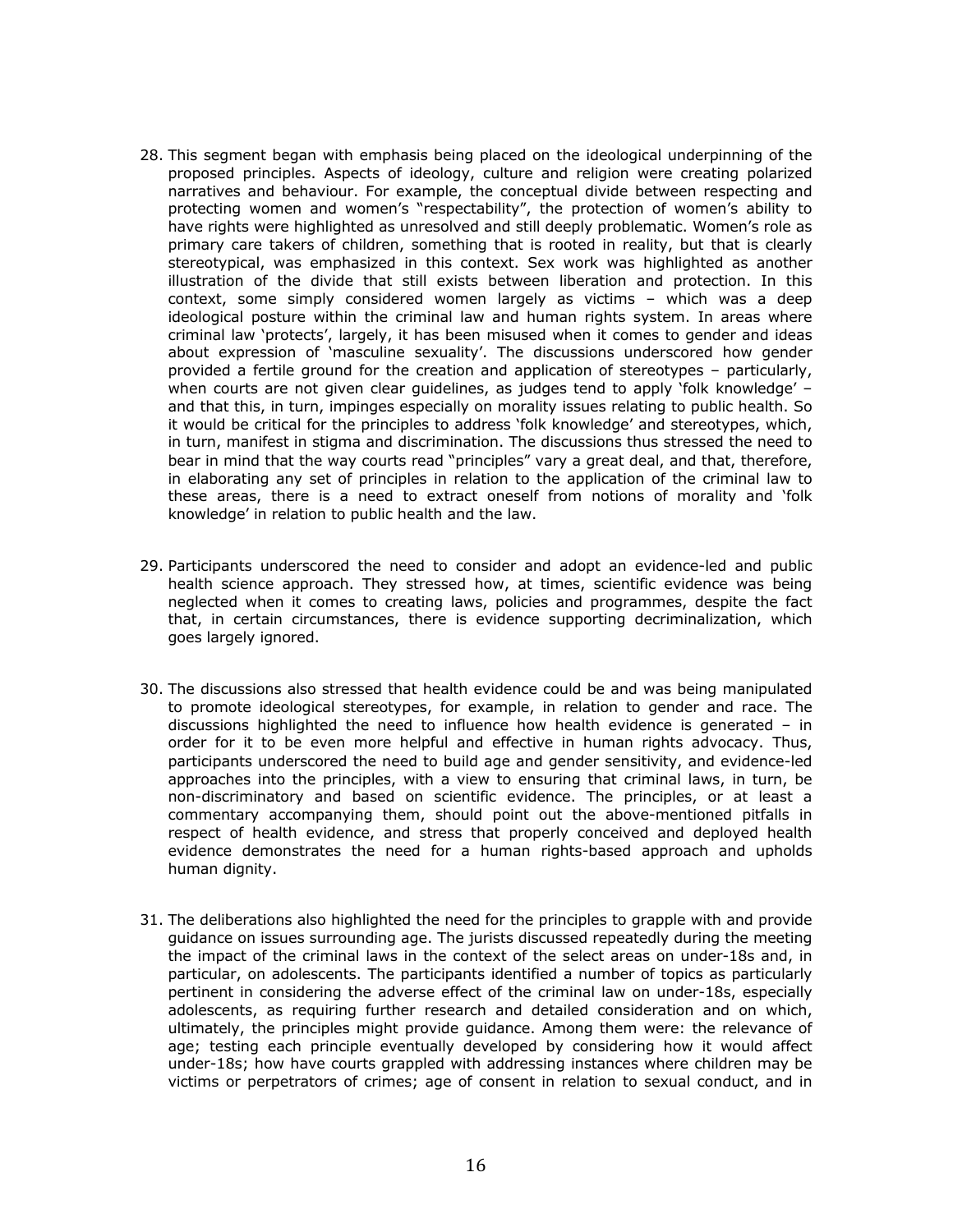particular, issues relating to adolescents and consent; and defences to and exemptions from criminal liability, including being below the age of criminal responsibility.

- 32. Some jurists stressed that those criminally sanctioned are often marginalized and stigmatized. In that connection, it is the autonomy of an individual as a human being that was often undermined and under threat. The discussions underscored the critical importance of engaging with the real people who are primarily affected by criminalization, including to know why and when the blunt instrument of the criminal law is needed, or, on the contrary, why it ought not to apply in the context of the select areas. The discussions also highlighted the need to challenge morality claims and distorted notions of harm to justify discriminatory laws. Commitment to reason, empirical methods and evidence-based approaches were other areas of challenge identified, with the dismissal of facts, experts and empirical evidence common in many contexts. Irrational fear and stigma were in some places endemic and present at the highest levels, including among jurists. There is no assurance of progressive linear advance. There was therefore a need to confront the pervasive role stigma plays in law and policy. This segment underscored that it would be prudent to adopt a certain, moderate despondency in respect of the criminal law; that, within the diverse settings in which a set of key principles would apply, it was important to consider an evidence-led approach and public health science; that strategy would determine which principles would be most relevant and effective in a given context; that the principles must adopt an expanded conception of rule of law; and that there was a need to continually review the shifting nature of stigma and discrimination and their impact on criminalization.
- 33. The participants underscored the importance of securing the buy-in and engagement of judges as central to the endeavour at hand given that progressive members of the judiciary, world-wide, had played a critical role in challenging unjust criminalization.<sup>36</sup> The jurists around the table were there in recognition of their experience and expertise. The participants reaffirmed the need to build on these. They concluded that the principles themselves would be made more effective if they were elaborated by distinguished and expert jurists in the field; if they were based on rigorous and meticulous research and analysis and based on evidence. However, the jurists also underscored that such set of key principles would certainly not be the entire solution to the problem, but one piece in a larger puzzle. Past experiences, however, attested to the effective role that jurists have played in the elaboration of certain legal principles, in their dissemination and ultimately their implementation.<sup>37</sup> In this context, activist jurists may be highly effective and influential.
- 34. In addition, the participants underscored that the principles may indeed address and be helpful to a range of other stakeholders, beyond judges, such as members of legislatures and prosecutorial authorities, advocates and activists, as well as members of affected communities, with a view to assisting them in assessing the question of the legitimate use of the criminal law. They would assist in, for instance, amending, reforming, revising and adopting new provisions. The discussions also emphasized that, since ultimately such a set of principles would first and foremost be an advocacy tool, the engagement of affected communities and stakeholders would have to be secured.

<sup>&</sup>lt;sup>36</sup> See, "Background Paper 1: Thematic areas".

<sup>&</sup>lt;sup>37</sup> For example, principles developed by prior colloquia and expert groups related to the application of international human rights law in other contexts, such as the Siracusa Principles, the Maastricht Principles and the 2006 Yogyakarta Principles, in the elaboration of each of which the ICJ played a prominent role, have had a significant impact on the development of national and international jurisprudence.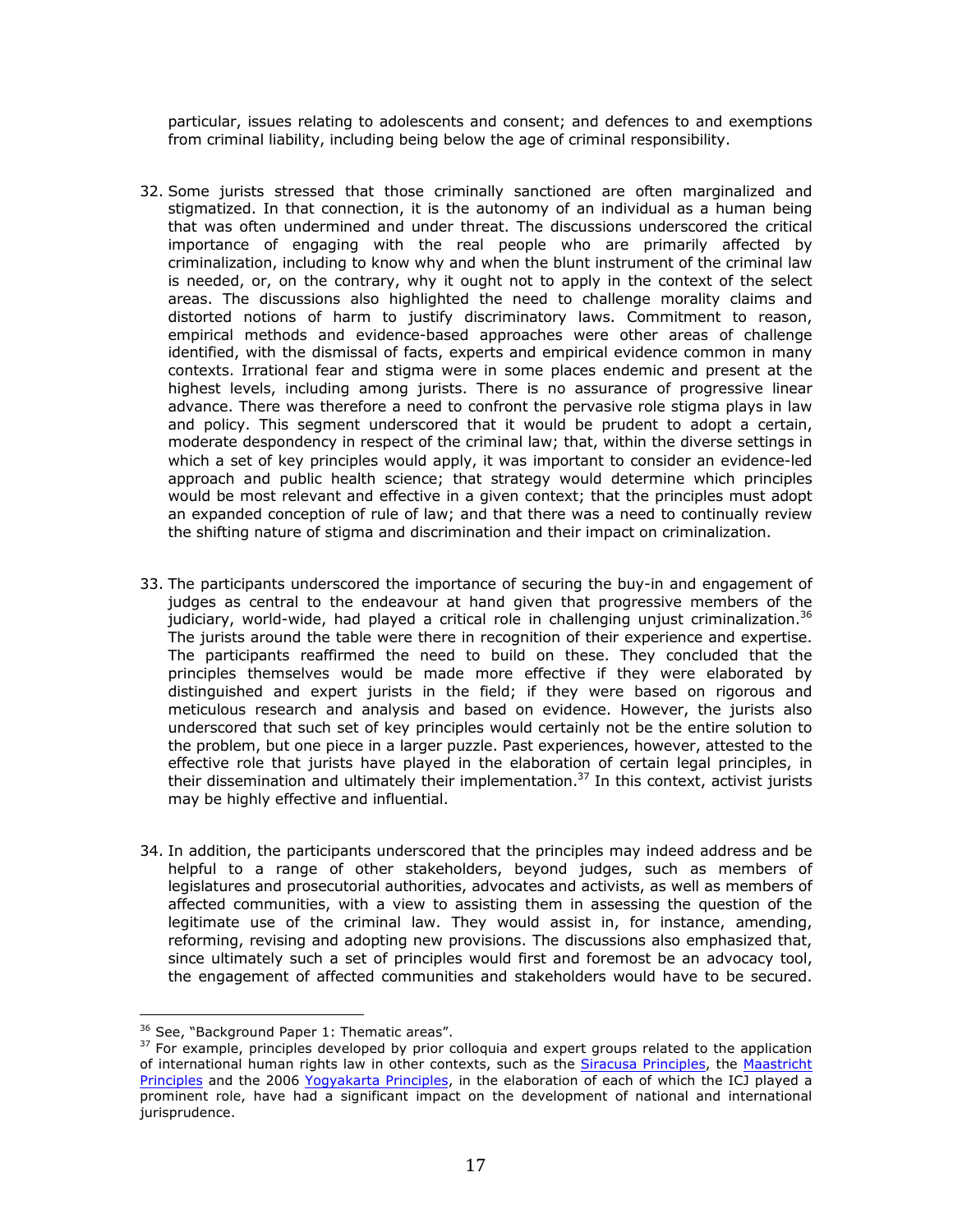The jurists' deliberations stressed the need for strategic advocacy interventions to build momentum around the future principles. The jurists broadly agreed that there was a need for effective dissemination and promotion strategies.

*Principles of legality and legitimate purpose in human rights and in criminal law*

- 35. During this session, participants addressed a number of key questions,  $38$  including some arising in connection with the principles of legality and legitimate purpose in human rights and in criminal law.
- 36. The discussions focused on the guidance that the principles should provide with respect to immorality, and whether it was ever sufficient, in and of itself to justify a criminal prohibition consistent with the need for the criminal law to satisfy the legitimate purpose principle. Participants also put on the table the question of whose morality was being considered. For example, LGBTIQ rights were typically impacted by ideological or normative positions. Thus, it was important to ensure that certain principles or values would underpin the proposed principles. The principles must not become mired in cultural relativism, which is incompatible with universal human rights and the rule of law. In terms of morality, the participants discussed and broadly agreed that morality said to be compelled by religious authority should have no role in criminalization. In addition, participants pointed out that certain constitutional protection language, e.g. with respect to protecting safety, morality and traditional values, as well as the protection of children, was being used as justification for criminalization, particularly in the context of sexuality. In light of this, some participants expressed concern around creating exceptions in any new principles around the protection of children, as an example.
- 37. The discussions emphasized that there was a legitimate purpose in promoting certain norms, but not others, and it was important to give examples of such instances in the principles. The same point was made in respect of the use of public health as a legitimate purpose – some areas were legitimate, but some were not, and they should be articulated. The same went for the aim of "protecting against harm to others". Legitimate purposes should be lifted, in large part, directly from human rights law: those set out are the bases on which States may legitimately limit rights for the purposes of criminal law proscriptions. $39$  One question raised was whether, insofar as legitimate purpose was concerned, there were alternative measures or arguments that constituted legitimate purposes in addition to public health and morals, national security, and protecting the rights of others. The participants also underscored that, to comply with

 $38$  In this segment, the following questions were used as prompts for presentations and ensuing discussions: What interpretations of these principles have supported decriminalization of these issues? Consider the legality principle and how vagueness of laws and lack of specificity have been used to support decriminalization? What factors were considered for these interpretations?

Consider the justifications used under the principle of legitimate purpose and how they have been addressed by courts to support decriminalization and to justify criminalization. For example, consider the parameters of the following justifications: Morality and promoting common social norms and values; Public health; Harm to others. What are the prevalent biases/stereotypes in these understandings and how have laws and the courts addressed them? What elements/factors are necessary to support decriminalization/not criminalizing under each of these principles? Consider how and what evidence is used for support.

<sup>&</sup>lt;sup>39</sup> Namely, national security or public safety, public order (*ordre public*), the protection of public health or morals and the protection of the rights and freedoms of others.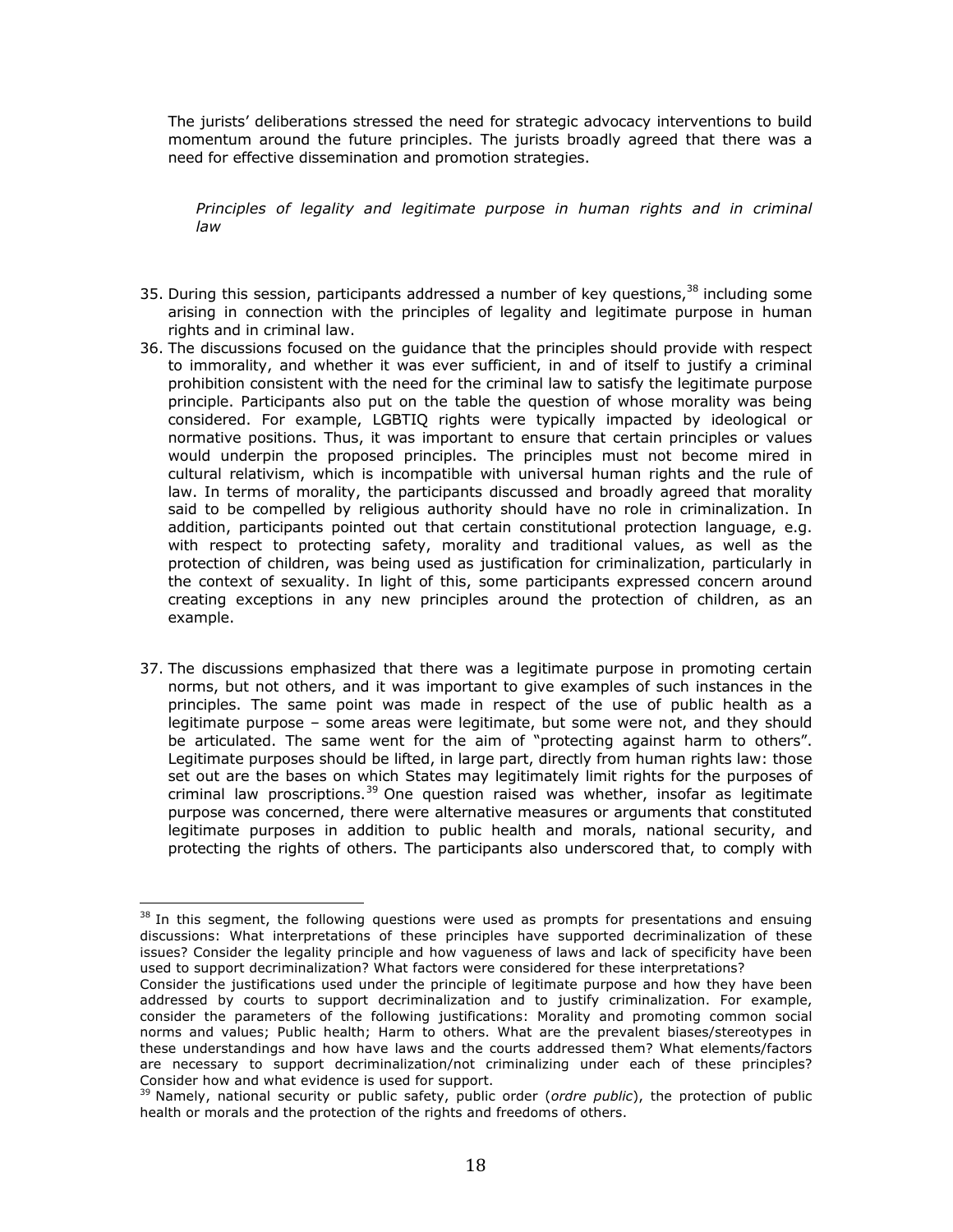the principle of necessity, less restrictive alternatives to the criminal law should be considered in the first place.

- 38. The participants highlighted the challenge arising when laws, despite their role in guaranteeing rights, may at the same time yield arbitrary results. This was particularly the case in the context of the role of the law in providing protection. The principles of reasonableness and proportionality were especially relevant and were far from being vague, and indeed may be implemented in a practical a concrete fashion. Even when constitutions empowered legislators to curtail individual rights, they provided limits, especially when it came to reasonableness and proportionality. In addition, certain constitutional texts provided strong protection for the right to private life, which had been of significant assistance in addressing criminalization-related human rights violations. However, it was pointed out that dignity had in some instances prevailed over other principles, including the right to privacy. Particularly in contexts in which the State had to intervene, privacy had been less used as a legal argument.
- 39. The case of decriminalization of abortion and the use of cannabis and certain other drugs were mentioned as examples. States' punitive powers could go so far as to affect issues of human dignity. Participants noted that individuals consuming harmful drugs ought to be tended to by the State, rather than being the object of sanctions. The role of the courts was to affirm that morally acceptable ways of life could not be imposed through punishment. The purpose of criminal law was re-socialisation and not retaliation. It was legitimate to consider on the one hand harm an individual may do when under the influence of drugs (like with alcohol), but personal and private use was a separate issue.
- 40. It was also legitimate to question necessity in the law, i.e., why should certain aspect of people's lives – especially private lives – be legislated. At times the legislation's purpose and intentions may be salutary, but left unchecked may cause unintended harm. Another element put on the table was the value and relevance of international law, which over time had been incorporated into domestic law.

## *Principles of Necessity, Proportionality and Reasonableness*<sup>40</sup>

 

41. With respect to the principles of necessity, proportionality and reasonableness, one proposal made during the session was to create a matrix setting out: the stated purpose of criminal law, and whether that purpose is legitimate; whether the law is necessary;

 $40$  In this segment, the following questions were used as prompts for presentations and ensuing discussions: What interpretations of these principles have supported or would support decriminalization of /not criminalizing some of the conducts, including, e.g., those pertaining to sexual conduct, reproduction, drug use and drug possession for personal use, and overly broad criminalization of HIV transmission, non-disclosure and exposure. What is taken into consideration when determining when legal responses other than the criminal law are adequate, assuming a legal response is necessary at all, under the principles of necessity and proportionality? Under the concept of reasonableness, what factors are important in determining when other less restrictive means are available to achieve the aim of the law, including the impact the criminal law has on the health and well-being of individuals and society on these issues? What are other means by which the state can address root causes of social misconduct?

How different conceptions of harm have been used to justify a wide range of arguments both in favor of and against the application of criminal law. What counts as harm? Harm to whom? Consider crimes whose sole 'victims' are the defendants. Consider the notion of consent and what is considered consensual? Consider how notions of consent influence understandings of harm? What are the prevalent biases/stereotypes in these understandings and how have laws and the courts addressed them. What elements/factors are necessary to support decriminalization/not criminalizing under each of these principles? Consider how and what evidence is used for support.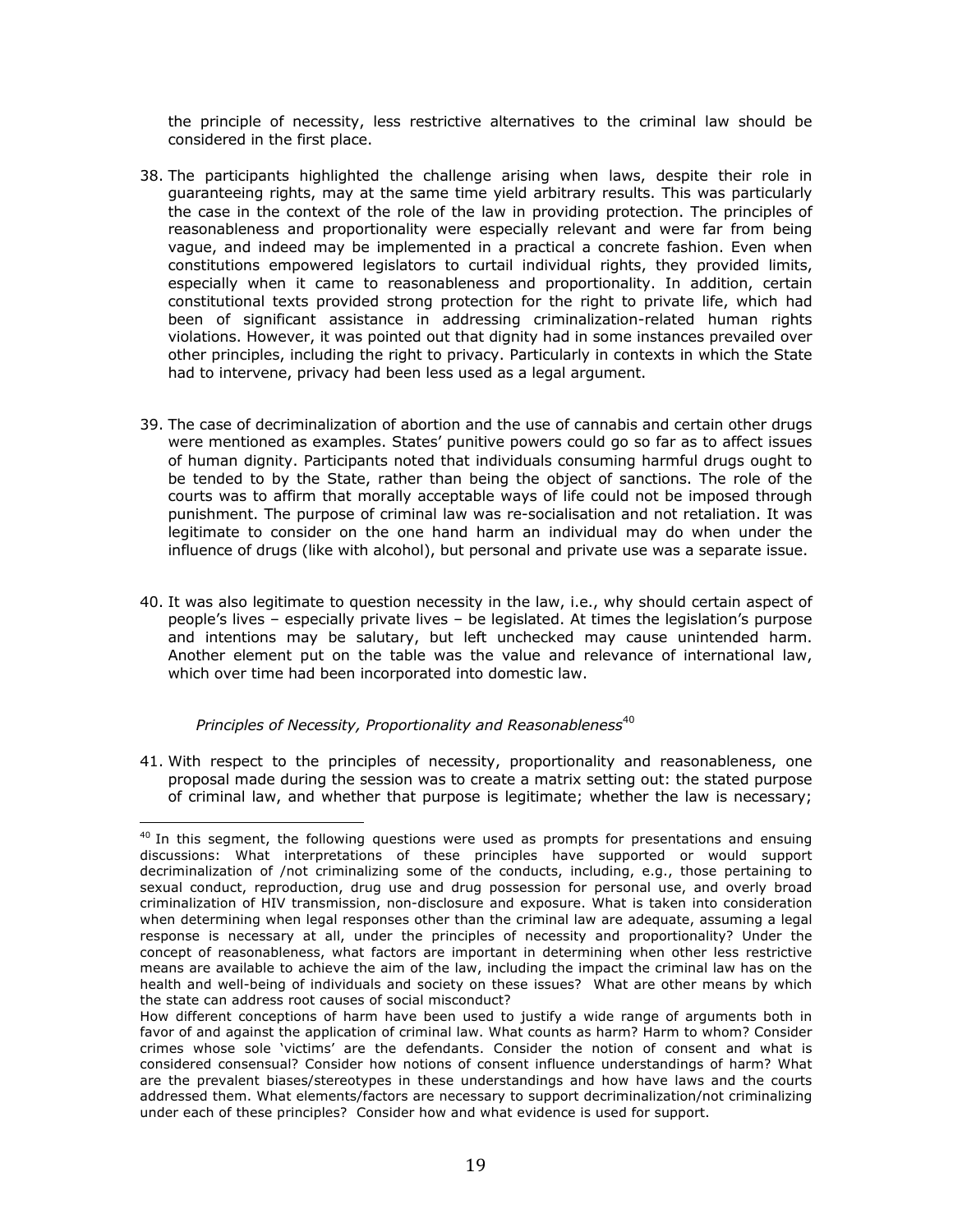and whether the law is proportionate to a legitimate purpose. Generally, most of the answers with respect to the issues under consideration, i.e. criminal laws in the context of the select areas, would likely result in negative answers. For example, private religious views to enforce criminal law and protect morals by proscribing sex between gay men, would clearly be identified as 'not necessary', even if one would be able to get above the legitimate purpose test. Another illustration, for example, the criminalization of sex between men to prevent HIV – all evidence would point to a negative response, suggesting that in fact criminal laws would actually be counterproductive. Thus, in this example, criminal laws would neither be proportionate or necessary, even if the legitimate purpose test were met. The discussions indicated that legitimate purpose, in fact, touched upon all issues. For example, with respect to the criminalization of sex work – one of the purposes said to be served by criminal proscriptions is to protect vulnerable persons from being exploited and abused in a variety of contexts. However, why was criminalization specifically of sex work needed when there were existing criminal laws that already prohibited abuse and exploitation? With respect to proportionality and reasonableness, the State could only use means that were fit, necessary and appropriate. Criminalization pursed for the prohibition and elimination of drugs had been around for a long time, but the objective was not achieved. Criminalization of drug use for personal consumption had had many adverse consequences just as alcohol prohibition laws in 1920s had created an endemic criminal environment, and driven the alcohol industry underground.

- 42. The discussions emphasized that there was a need to consider the misuse of good intentioned laws in line with international human rights principles. Another point underscored was the need for guidance on how to scrutinize laws that had a religious foundation – e.g., the criminalization of adultery, abortion, etc. However, caution was expressed about focussing exclusively on 'religiously based rationales' of some criminal law provisions, especially with respect to controlling women's sexuality, because there were secularist regimes that had analogous criminal laws and criminalization policies. Therefore, the discussions pointed to the need to challenge anti-human rights based laws wherever they originated. Indeed, it was underscored that the discourse should focus on dignity rather than morality.
- 43. Another suggestion was to consider whether the concept of democracy may be useful as the principles may be unpopular, they may require consideration of framing them within the notion of 'democratic, just and free societies'. The participants also underscored the need to consider local implications, and the potential for acceptance of criminal law reform with much more nuance. In this context, some participants stressed that, for the principles to work, the role of national and international courts and treaties, and the interpretations of treaties, needed to be considered.
- 44. Some participants underscored the need to outline, clarify and explain the foundational principles of criminal law, and then address how human rights laws and standards related to these principles. Other jurists emphasized that the notions of arbitrariness, proportionality and unreasonableness should perhaps not be conflated, and that instead, reasonableness, which would often get subsumed under proportionality, may be considered separately.

*Principle of non-discrimination in human rights and autonomy/freedom in criminal law*<sup>41</sup>

 $41$  This session used the following questions as prompts for presentations and ensuing discussions: what elements/factors are necessary to effectively address both direct and indirect discrimination in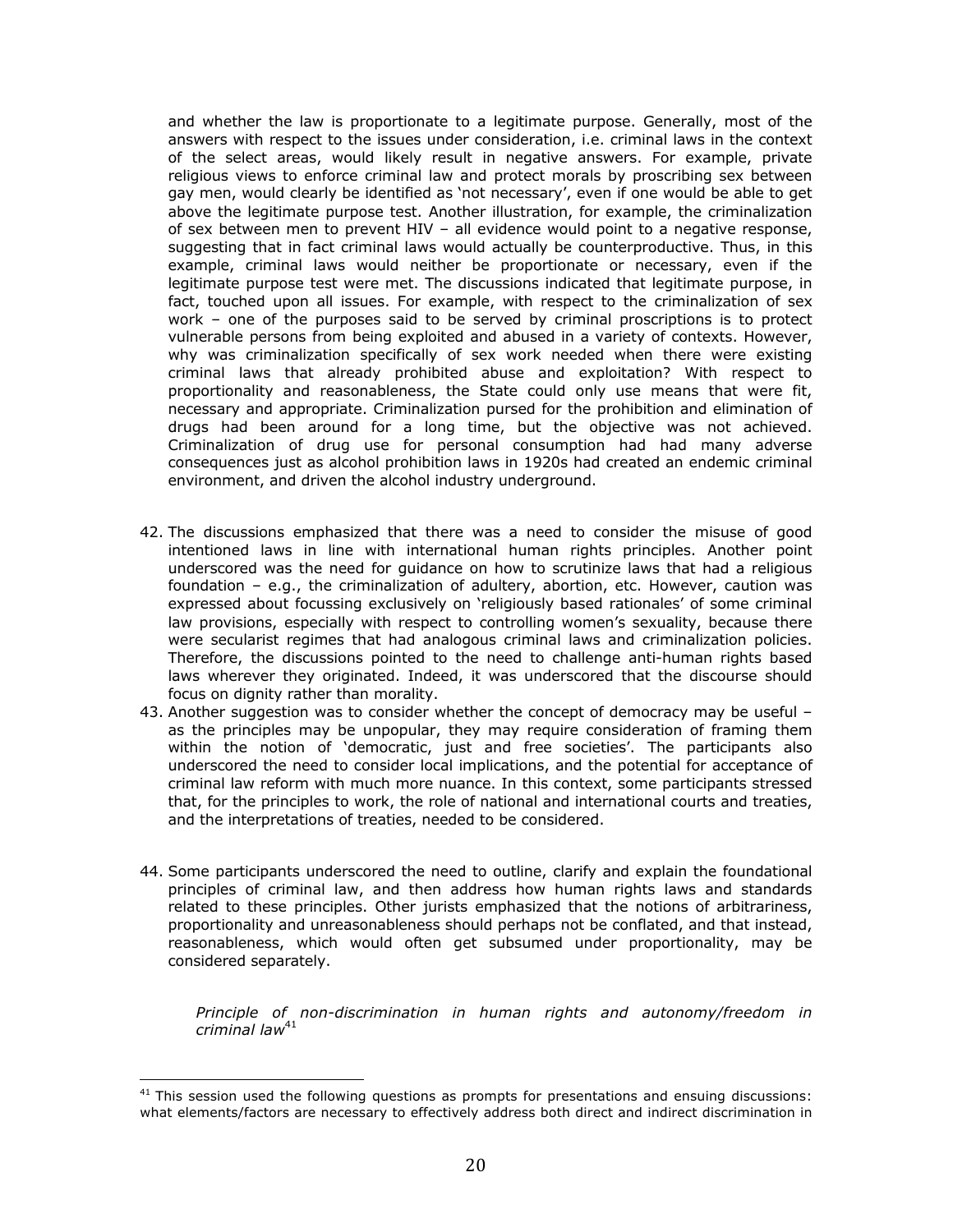45. The participants endorsed further exploration in respect of the possibility of removing the use of comparator, where used, in assessing discrimination or defining equality: in order to arrive at the conclusion that a group of persons is discriminated against, the use of tools such as the impact of a law, a policy or a measure on individuals would lead to better outcomes in achieving substantive equality than comparing the situations of a group against another group that may be as badly situated. The discussions also underscored the need to link autonomy and dignity with equality: the impact on autonomy and dignity would be used as tools for measuring the extent to which a particular measure (e.g., a law or policy) infringes on the right to (substantive) equality of a person. The jurists also broadly agreed that there was a need to further address the intersectionality of grounds of discrimination, and take into account individual experiences and how personal circumstances of compounded discrimination contribute to further limit the rights to dignity and autonomy. In this context, the participants underscored that there was a lot to learn from national courts that have gone further than international fora. For instance, there was need to consider drug use, sex work as explicit grounds for non-discrimination in law, as well as the status of being a prisoner as explicit grounds for prohibited discrimination. It was also important to identify the elements or factors necessary to effectively address both direct and indirect discrimination in criminal laws.

*Further deliberations on the second day*

- 46. Some of the discussions during the second day aimed to consolidate and recap on what was achieved the previous day.<sup>42</sup> The discussions underscored the need to build upon principles (e.g. like the Siracusa Principles), while being aware that the historical context was different, namely, one in which States relied on criminal laws to scapegoat vulnerable groups and deflect public attention from more serious social issues.
- 47. The participants emphasized the importance of taking a historical and questioning approach to the elaboration and development of the criminal law. They underscored the need to ensure that the task at hand is not undertaken ahistorically, and that there should be no complacency and no complicity with problematic notions. In this context, the discussions highlighted the need to recognize that tools such as human rights, criminal law, public health have their own contested and complicated histories. While, on the one hand, the jurists emphasized that the State could not be trusted in the way in which it demarcated which acts and omissions should fall within the purview of the criminal law, using human rights as a tool to evaluate the criminal law, on the other hand, also came with its own challenges.

<u> 1989 - Andrea San Andrew Maria (h. 1989).</u><br>1900 - Andrew Maria (h. 1980).

criminal laws? What elements/factors are necessary to effectively address intersectional discrimination? Consider the relationship between non-discrimination principle and the principle of autonomy/freedom in criminal law, how they do or don't influence each other. What tools have courts/legislators and other bodies used to address biased, incorrect or misinterpreted medical or scientific evidence that is discriminatory? What elements/factors are necessary to support decriminalization/not criminalizing under each of these principles? Consider how and what evidence is used for support.

 $42$  The sessions on the second day used the following questions as prompts for presentations and ensuing discussions: what main elements/factors under each of the principles that arose in the course of the discussions the previous day were helpful in moving the objectives of the meeting forward? Were there any cross-cutting factors? Were there any issues of concern or that were not broached but should have been?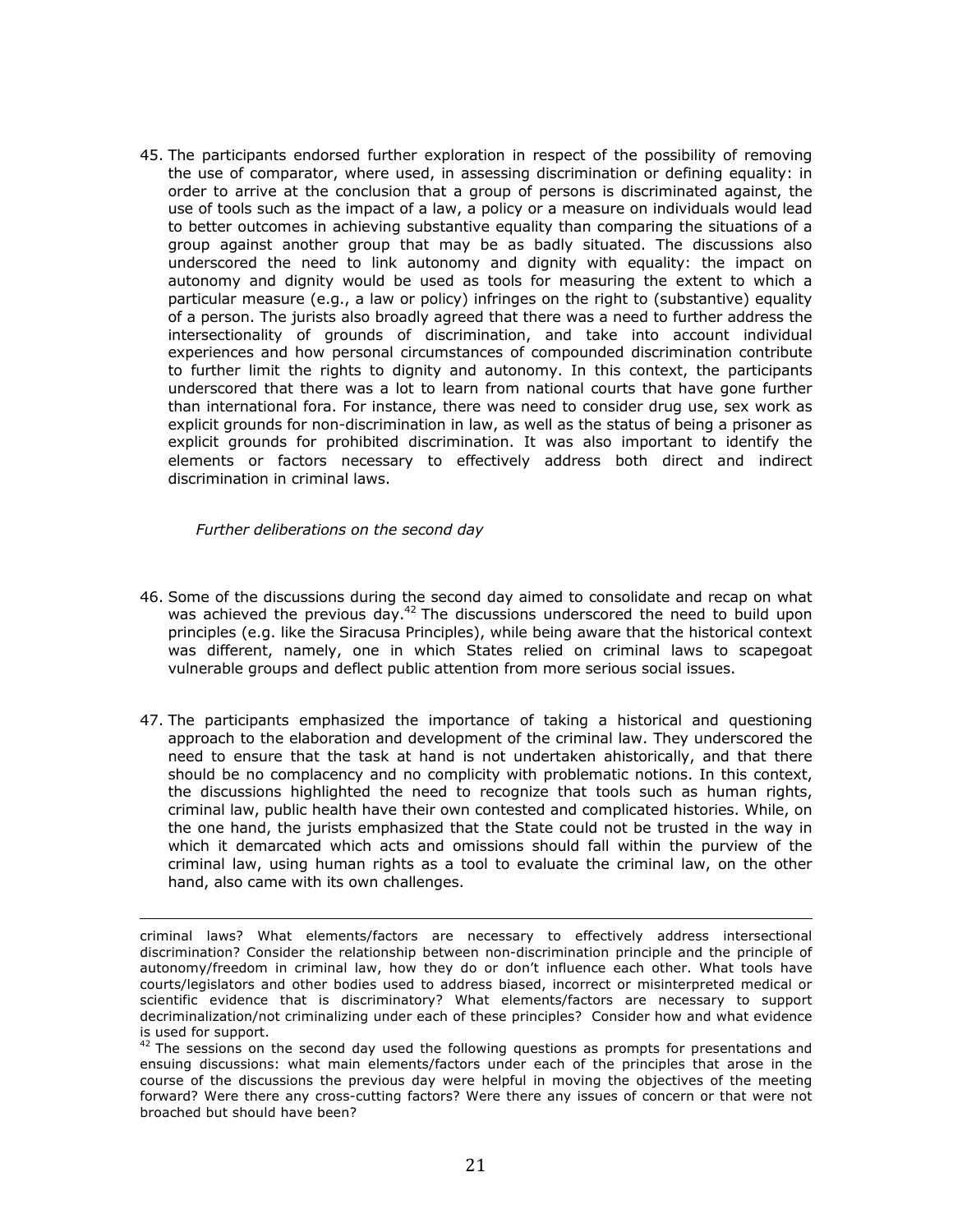- 48. In this context, some participants stressed that a gendered analysis would be important. And so would the recognition that the history of human rights in relation to sexuality was a complicated one and a place of vexation and contestation. For instance, there was a need to tackle the "protection versus liberation" and the "respect versus respectability" contexts within which women's situations have principally been envisioned. The discussions underscored the need for awareness of the tension between protectionism and protection, and the ability to exercise rights, and, at times, of the complicity of frameworks within which the participants operated – including the international human rights law framework, public health research agendas, and intergovernmental processes.
- 49. The jurists acknowledged and discussed some of the main challenges at hand. They recognized, for instance, that the actual notions of criminalization, decriminalization and legalization should be unpacked for further consideration. The discussions highlighted the fact that the notion of harm versus wrong, and the fact that some social norms and values may be accepted as legitimate within the context of democratic, just and fair societies did not always assist in determining where the line should be drawn between criminal and non criminal conduct.
- 50. There was broad agreement for the proposition that, while it was critical to tackle the misuse and abuse of the criminal law, it was imperative that the principles not detract from or otherwise undermine an appropriate use of the criminal law, including, for example, in the context of sexual violence and domestic violence.
- 51. The jurists also discussed the notion of the commensurability of punishment. With respect to this, the jurists debated how the notion of commensurability should be considered both in relation to the gravity and the severity of the harm that the crime caused or risked causing, and also in relation to the degree of culpability with which it had been committed. All things being equal, the greater the harm caused or risked and the greater the accused's culpability, the more severe the punishment. However, the commensurability of punishment was an issue that would deserve further consideration to understand the extent to which it applied to criminalization in the context of the select areas, particularly when neither necessity nor legitimate purpose was met.
- 52. The participants also identified other issues as requiring further consideration, including research, such as the notion of harm; the notion of consent,<sup>43</sup> and what was considered consensual and, in particular, how different notions of consent influenced understandings of harm; consent to sexual acts; the legitimate aims recognized by international law and standards for imposing restrictions on human rights for the purposes of criminal law proscriptions, namely, national security or public safety, public order (*ordre public*), the protection of public health or morals and the protection of the rights and freedoms of others; the notion of effectiveness of the criminal law in pursuing a purpose that is ostensibly legitimate; how the notions of arbitrariness, proportionality and reasonableness should be considered separately, without conflating them; research would also be needed in the area of drug offences with respect to so-called possession offences, which had proliferated as a way to criminalize behaviour. However, arguably, they violated the requirement that crimes corresponded to/entailed "some act" (the material element); the quasi criminal use of State powers, e.g. through the imposition of civil orders, where the effect/impact was analogous to a criminal sanction. While the

<sup>&</sup>lt;sup>43</sup> Indeed, some participants sounded a note of caution against creating a legal standard of consent to control behaviour; even the notion of informed consent should be approached with great caution.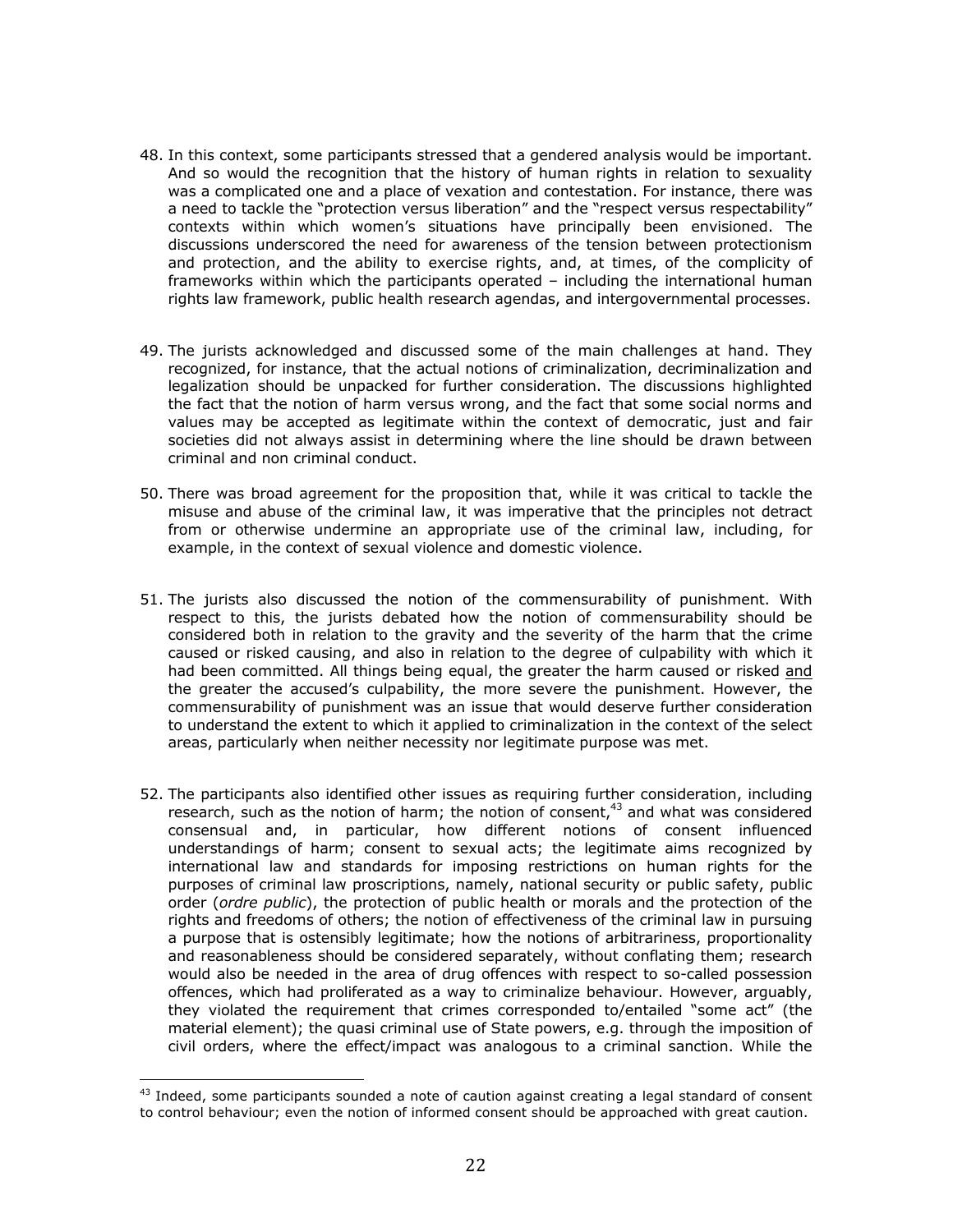focus had been on substantive criminal law, there were other punitive laws or procedural aspects that may warrant consideration where their impact was analogous to that of criminal sanctions. Related to this, the notion of an autonomous classification of criminal offences needed exploring. The "Engel doctrine" in the jurisprudence of the European Court of Human Rights provided one model, namely, that the domestic classification of something as criminal was only the starting point, and the analysis may go further, based on an autonomous meaning depending, in turn, on considerations of the gravity/seriousness of the detriment to which the individual was subjected through the relevant proceedings – even when they were characterized as civil, for example, domestically.

53. The jurists broadly reaffirmed and agreed that it would be important to continue focusing on the select areas. They had been identified and their choice was the direct result of previous meetings. There was also ample evidence that criminalization has had a serious and negative impact on public health, equality, and human rights in relation to each of the select areas. However, the discussions also endorsed the proposition that maintaining a focus on the select areas did not mean that the set of key principles eventually adopted may not actually also be applicable to criminalized conduct beyond the select areas.

## **e) Concrete activities going forward**

- 54. In addition to the issues highlighted in the previous sections, this final part of this report seeks to briefly outline a range of concrete activities that may be considered in the immediate and medium term with a view to moving to the next phase in the elaboration of a set of principles.
- 55. In moving forward, the need to consider broader engagement with stakeholders and constituencies – e.g., civil and common law jurisdictions, north and south – is critical. The elaboration of the principles would need to ensure effective engagement and consultation with CSOs working on decriminalization in each of the select areas and other stakeholders, including members of the communities affected by criminalization in the above-mentioned select areas, as well as the continued engagement and involvement of key UN Agencies, including chiefly UNAIDS, OHCHR, UNDP and WHO. In this context, there is a need to consider diverse avenues and models on envisaged civil society engagement throughout the process of developing the principles, e.g. starting with an online consultation, dissemination of the present report and background papers, reaching out through networks to ensure extensive dissemination of the same.
- 56. Many if not all of the propositions broadly endorsed at the expert meeting as constitutive elements drawn from either foundational principles of substantive criminal law and/or from international human rights law and standards, may also be helpfully compiled together in the short to medium term as buildings blocks/elements for a set of key principles to address the detrimental impact of criminalization, in particular in the context of the select areas with a view to eventually formulating a zero draft for consultation. The principles ought to be linked to other practical tools, e.g. training modules, and workshops, which have a demonstrated impact especially in the context of advocacy initiatives.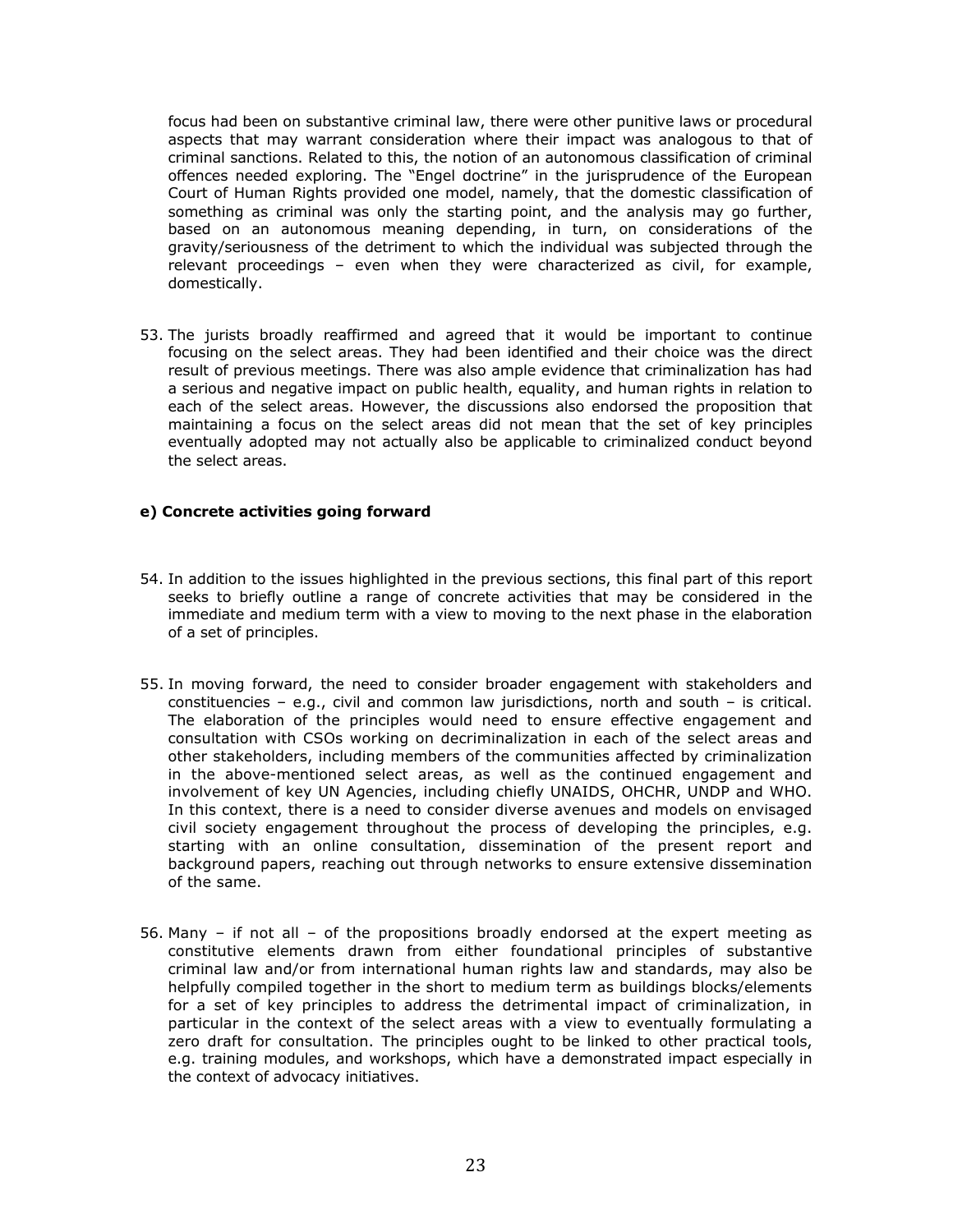**International Commission of Jurists, Geneva, 30 October 2018**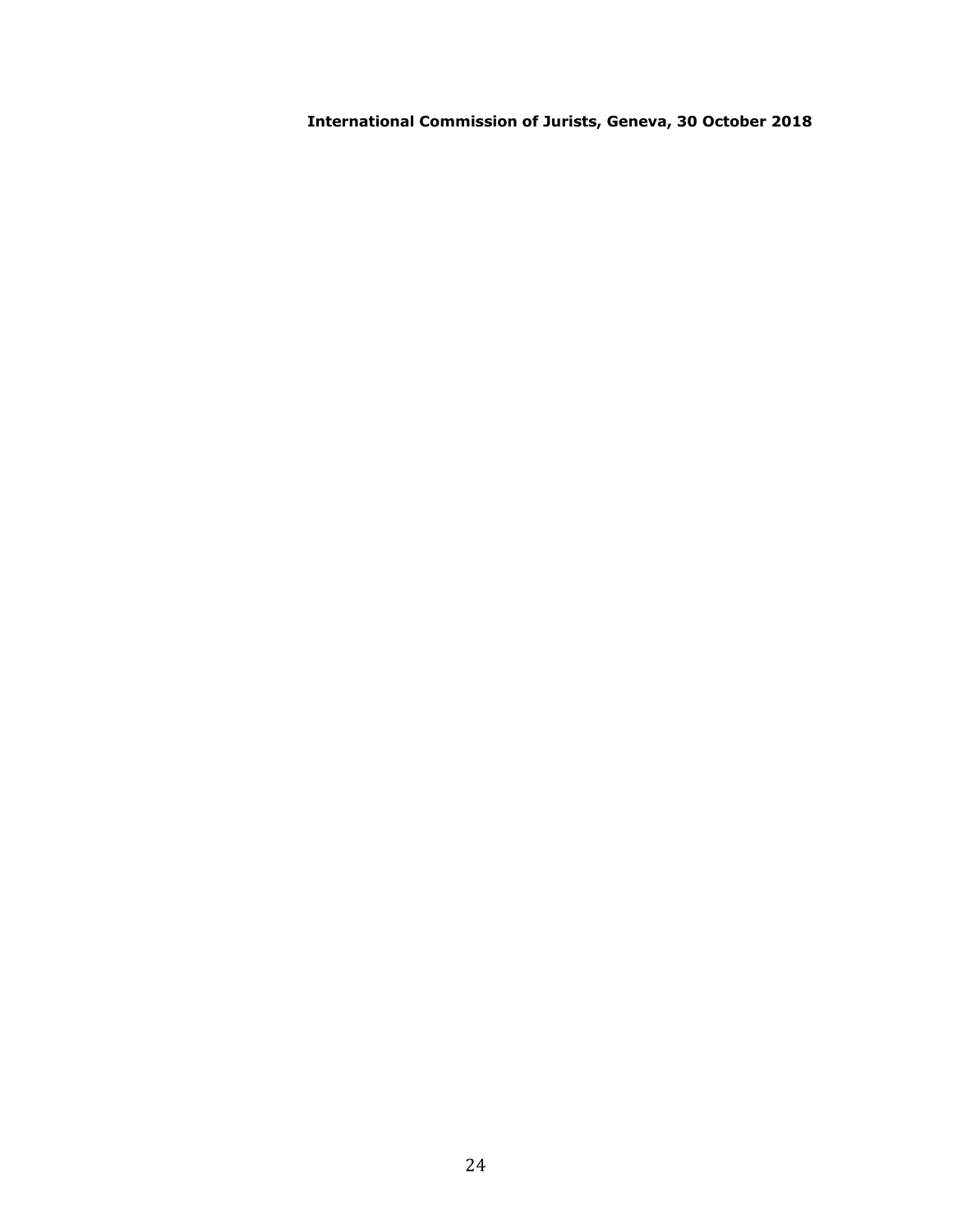# **Annexes: Background Paper 1 and 2**



#### **BACKGROUND PAPER 1:**

**Thematic areas**

## **Developing principles to address the detrimental impact on health, equality and human rights of criminalization with a focus on select conduct in the areas of sexuality, reproduction, drug use and HIV**

**Conveners: International Commission of Jurists (ICJ), UNAIDS and OHCHR**

**Room XXIII, Building E, Palais Nations**

**Geneva, Switzerland**

**3-4 May 2018**

## **Table of Contents**

| 1. Sexual orientation, sex characteristics, gender identity and expression  29 |  |
|--------------------------------------------------------------------------------|--|
|                                                                                |  |
|                                                                                |  |
|                                                                                |  |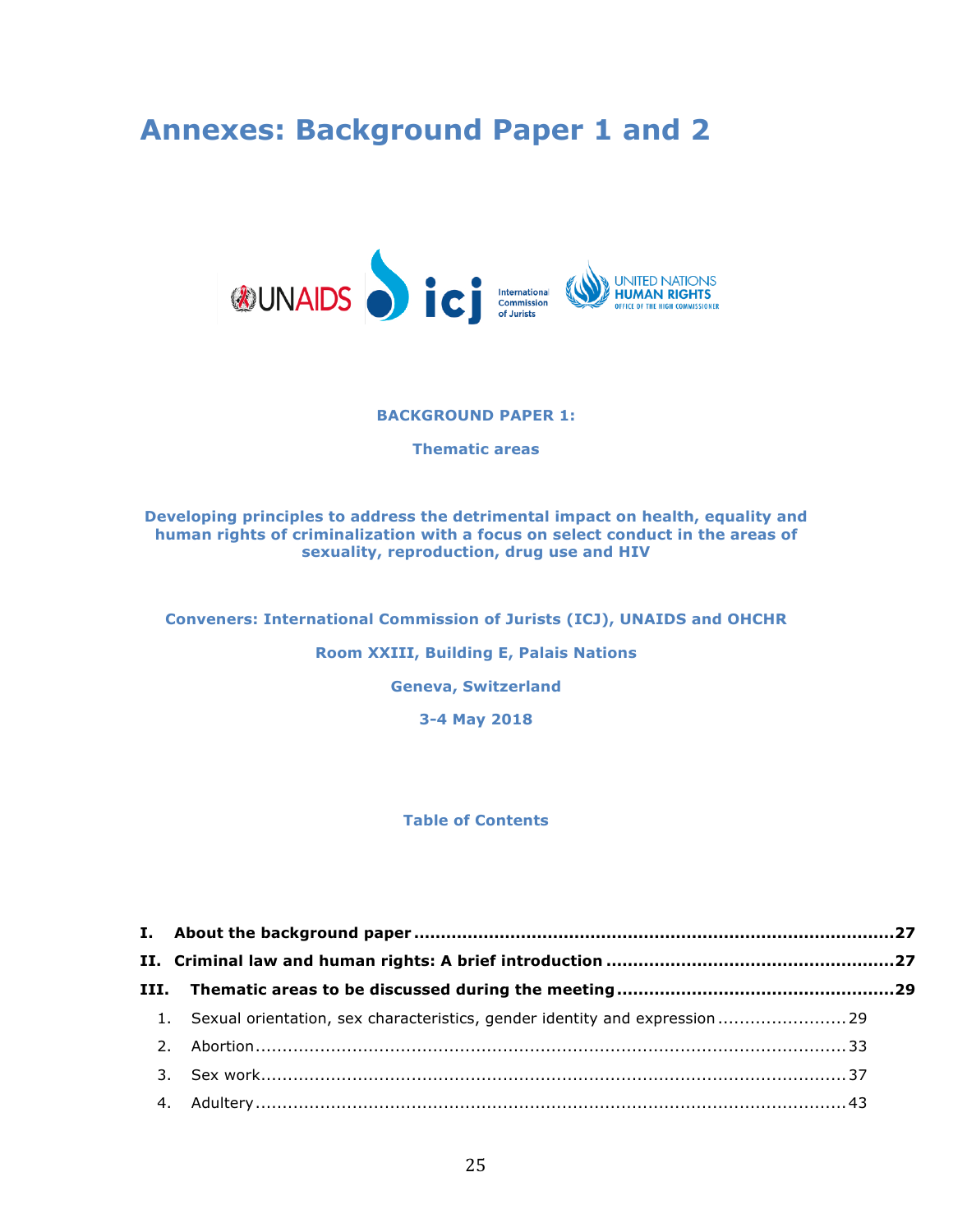## **IV. Commonalities in the issues**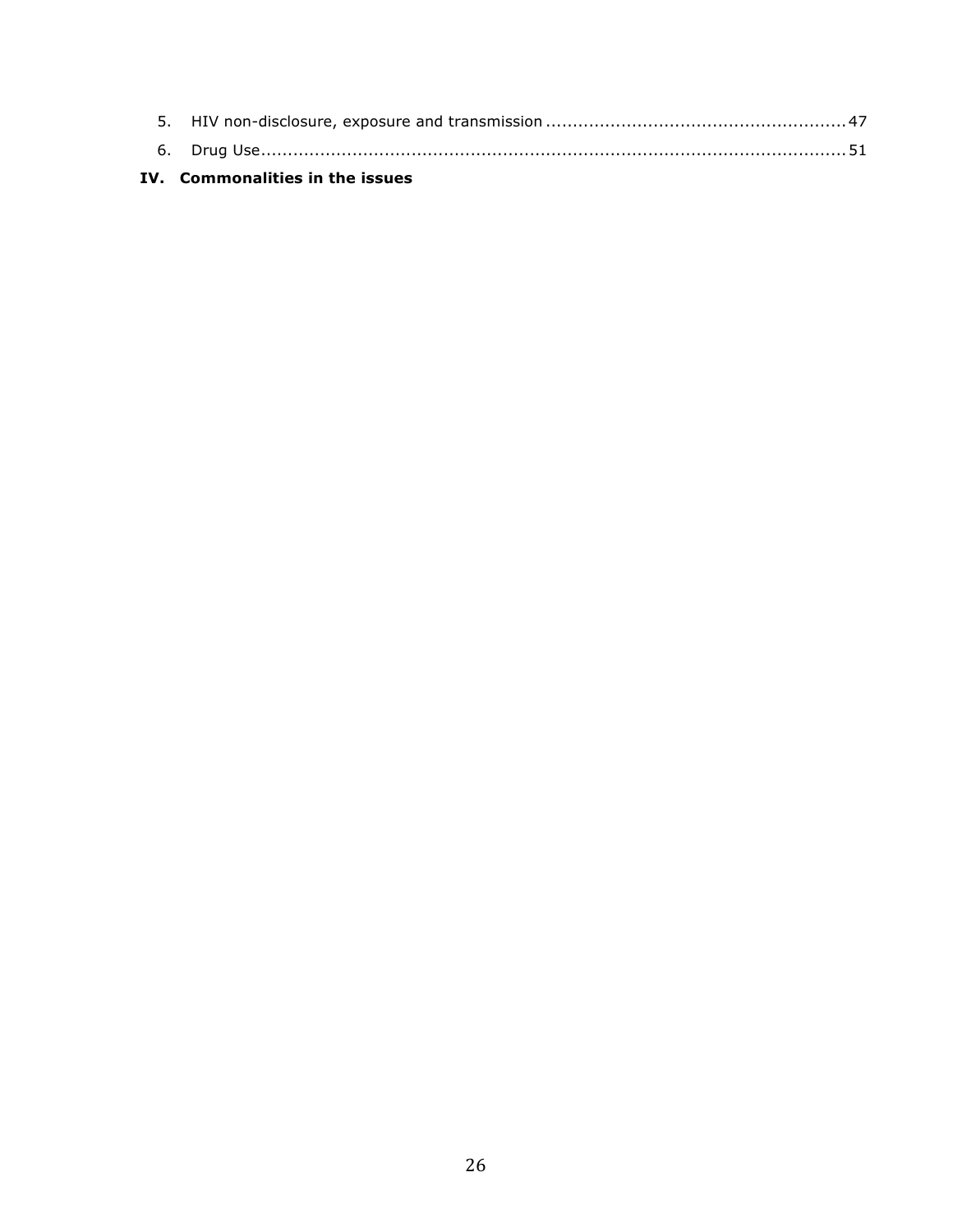## **I. About this background paper**

Two papers comprise the background documents for the International Commission of Jurists, UNAIDS and OHCHR convening of jurists to be held 3-4 May 2018, in Geneva. One paper is focused on human rights and the criminal law principles (see attached).

This current paper serves mainly to provide a general understanding of the various substantive thematic areas that will be discussed during the jurists convening, so as to enable all participants to have a leveled understanding of some of the key legal, human rights and public health issues that they involve. This background paper is not an exhaustive description of these substantive issues, it rather provides important elements for understanding the scope of the issues, the justifications often invoked in support of the criminal law and the human rights considerations and public health impact of such use of the criminal law.

It is based on a paper commissioned by the Secretariat of the Joint United Nations Programme on HIV/AIDS (UNAIDS Secretariat) and the Office of the High Commissioner for Human Rights (OHCHR) which provided background information for discussions during a meeting of stakeholders on understanding and building synergies for addressing the misuse of the criminal law and its impact on women, sex workers, people who use drugs, people living with HIV and lesbian, gay, bisexual and transgender (LGBT) persons held in Bellagio, Italy on 8-10 February 2017.

## **II. Criminal law and human rights: A brief introduction**

 

Criminal law is both "a law which protects" and a "law from which protection is required".<sup>45</sup> The relationship of human rights with domestic criminal law has been described in terms of a binary function: "the sword/shield dichotomy".<sup>46</sup> The "shield" function of human rights works to protect individuals against the power of the State,

<sup>&</sup>lt;sup>44</sup> The paper was written by Christina Zampas, consultant. It was finalized in January 2017. Lucinda O'Hanlon and María Carolina Jiménez García of OHCHR, and Luisa Cabal and Patrick Eba of UNAIDS advised on the structure and content of the paper and provided edits to the text. Comments and edits by Farida Shaheed, Jaime Todd-Gher, Ruth Morgan Thomas, Edwin Bernard, Rick Lines, Eszter Kismodi, Ronald Johnson, Rajat Khosla and Michael Van Gelderen to an early draft of this paper are gratefully acknowledged. The opinions expressed in the paper are those of the author and do not necessary reflect the views, opinions and policies of OHCHR, the UNAIDS Secretariat or its cosponsoring organisations.

<sup>&</sup>lt;sup>45</sup> Francoise Tulkens, "The Paradoxical Relationship between Criminal Law and Human Rights", *Journal of International Criminal Justice* 9 (2011): 577-595. See also: R. Koering-Joulin and J.-F. Seuvic, "Droits fondamentaux et droit criminel", *L'Actualité juridique*. *Droit administratif* (July - August 1998) 106-129, at 106.

<sup>&</sup>lt;sup>46</sup> See in particular, Tulkens, supra note 45; J.A.E. Vervaele, "Régulation et répression au sein de l'Etat providence. La fonction "bouclier" et la fonction "épée" du droit pénal en déséquilibre". *Deviance et société* (1997) 121-122.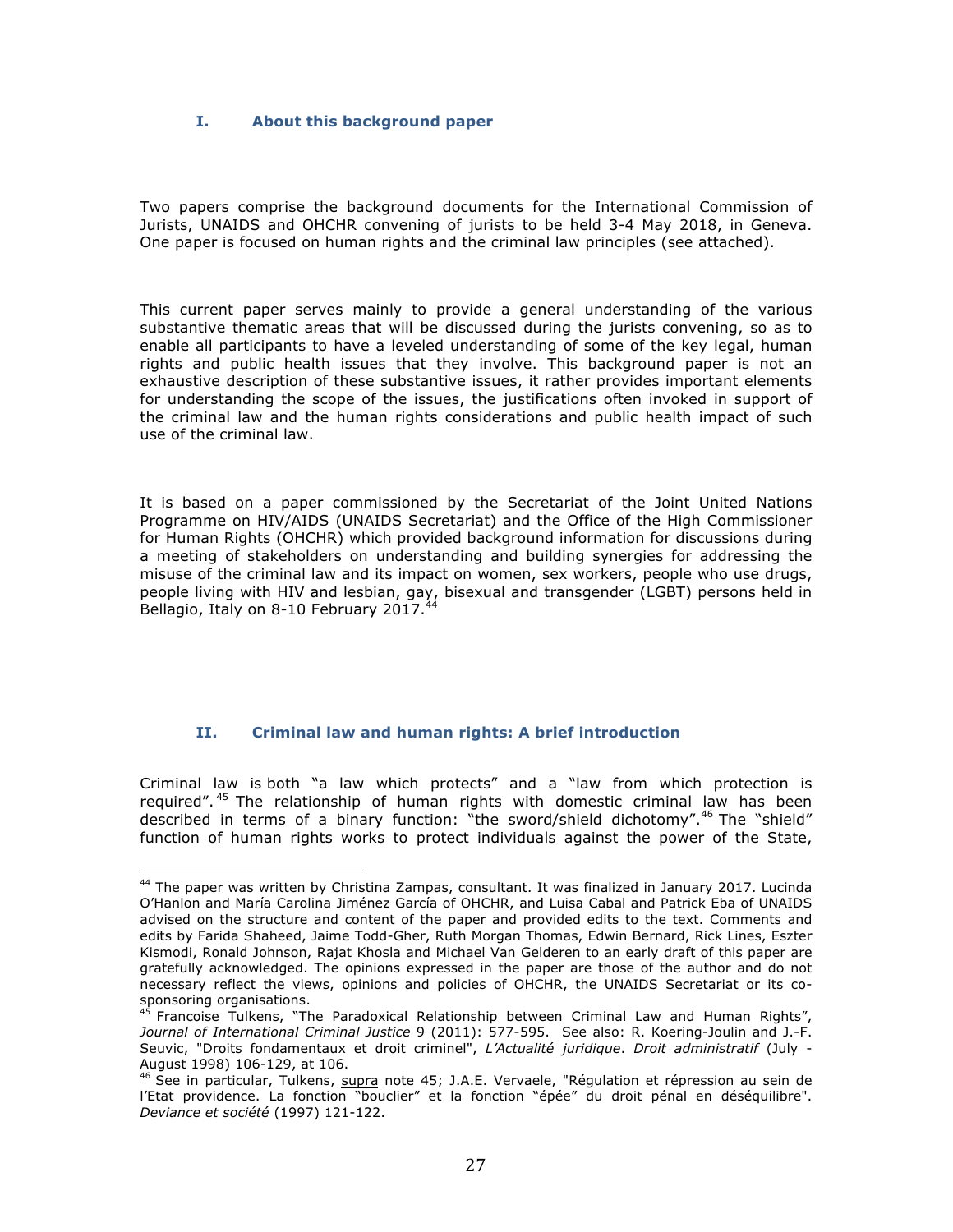including its criminal law functions. For instance, human rights guarantees related to freedom of expression and association and fair trial are examples of how the human rights framework shields individuals from State application of criminal law (and, in some cases over-reaching). The "sword" function of human rights calls on the State to utilize its police power to respond to acts, behaviors or situations that infringe individual rights. For example, criminalization of domestic violence invokes the "sword" function where application of criminal law is deemed necessary for protecting the human rights of individuals.

In the areas of sexual and reproductive health and rights, sexual conduct, drug use and HIV criminalization, human rights bodies as well as national courts have regularly found criminal law provisions to be contrary to human rights norms and standards. Fundamental to the achievement of equality are the human rights to make decisions about one's life and one's body. These rights pertain to deeply personal choices concerning health care and treatment, among others. And in the area of sexual and reproductive rights, key issues involved relate to the individual's right to autonomy concerning when, whether and with whom to have sex; when, whether and with whom to have children; when, whether and to whom to get married; people's ability and ways of expressing their gender and sexuality. Securing these rights are also fundamental for the realization of other rights, such as the right to education, freedom of association, the right to work, to access justice, and the right to health.

Criminal laws governing sexual conduct, reproduction and drug use are often based on moral or religious beliefs rooted in notions about how people should conduct themselves, thus reinforcing existing stereotypes and/or justifying them. This manifests in laws that criminalize or otherwise restrict consensual sexual activity, including adultery, sex work or same sex intimacy; laws that criminalize certain sexual and reproductive health services, such as abortion or other health services related to drug treatment regimes; and laws that allow for overly broad criminalization of HIV non-disclosure, exposure or transmission. Numerous sources describe the negative impact on the enjoyment of human rights of states' use of criminal laws to regulate or punish sexual conducts, sexuality, and sexual and reproductive health.<sup>47</sup> These sources also show that such

<sup>47</sup> Amnesty International, *On the Brink of Death: Violence Against Women and the Abortion Ban in El Salvador* [hereinafter "Abortion Ban in El Salvador"] (2014), http://www.amnestyusa.org/research/reports/on-the-brink-of-death-violence-against-women-andthe-abortion-ban-in-el-salvador; Center for Reproductive Rights, *Marginalized, Persecuted, and Imprisoned: The Effects of El Salvador's Total Criminalization of Abortion* [hereinafter "Marginalized, Persecuted and and Imprisoned"] (2014),

 

https://www.reproductiverights.org/sites/crr.civicactions.net/files/documents/El-Salvador-CriminalizationOfAbortion-Report.pdf; Amnesty International, *The Total Abortion Ban in Nicaragua: Women's Health and Lives Endangered, Medical Professionals Criminalized* (2009), http://www.amnestyusa.org/pdfs/amr430012009en.pdf; Open Society Foundations, *10 Reasons to Decriminalize Sex Work: A Reference Brief* (2012), https://www.opensocietyfoundations.org/sites/default/files/10-reasons-decriminalize-sex-work-20150410\_0.pdf; Canadian HIV/AIDS Legal Network, *Women, Sex Work and HIV* (2012),

http://www.aidslaw.ca/site/women-and-hiv-women-sex-work-and-hiv/?lang=en; UNAIDS, *Ending Overly Broad Criminalisation of HIV Non-disclosure, Exposure and Transmission: Critical Scientific, Medical and Legal Considerations* (Guidance Note) (2013), [hereinafter "UNAIDS, *Ending Overly Broad Criminalisation*"]

http://www.unaids.org/sites/default/files/media\_asset/20130530\_Guidance\_Ending\_Criminalisation \_0.pdf; Ipas, *When Abortion is a Crime: The Threat to Vulnerable Women in Latin America* (2013); http://www.ipas.org/en/Resources/Ipas%20Publications/When-Abortion-is-a-Crime-The-threat-to-

vulnerable-women-in-Latin-America.aspx; Human Rights Watch, *Sex Workers at Risk: Condoms as*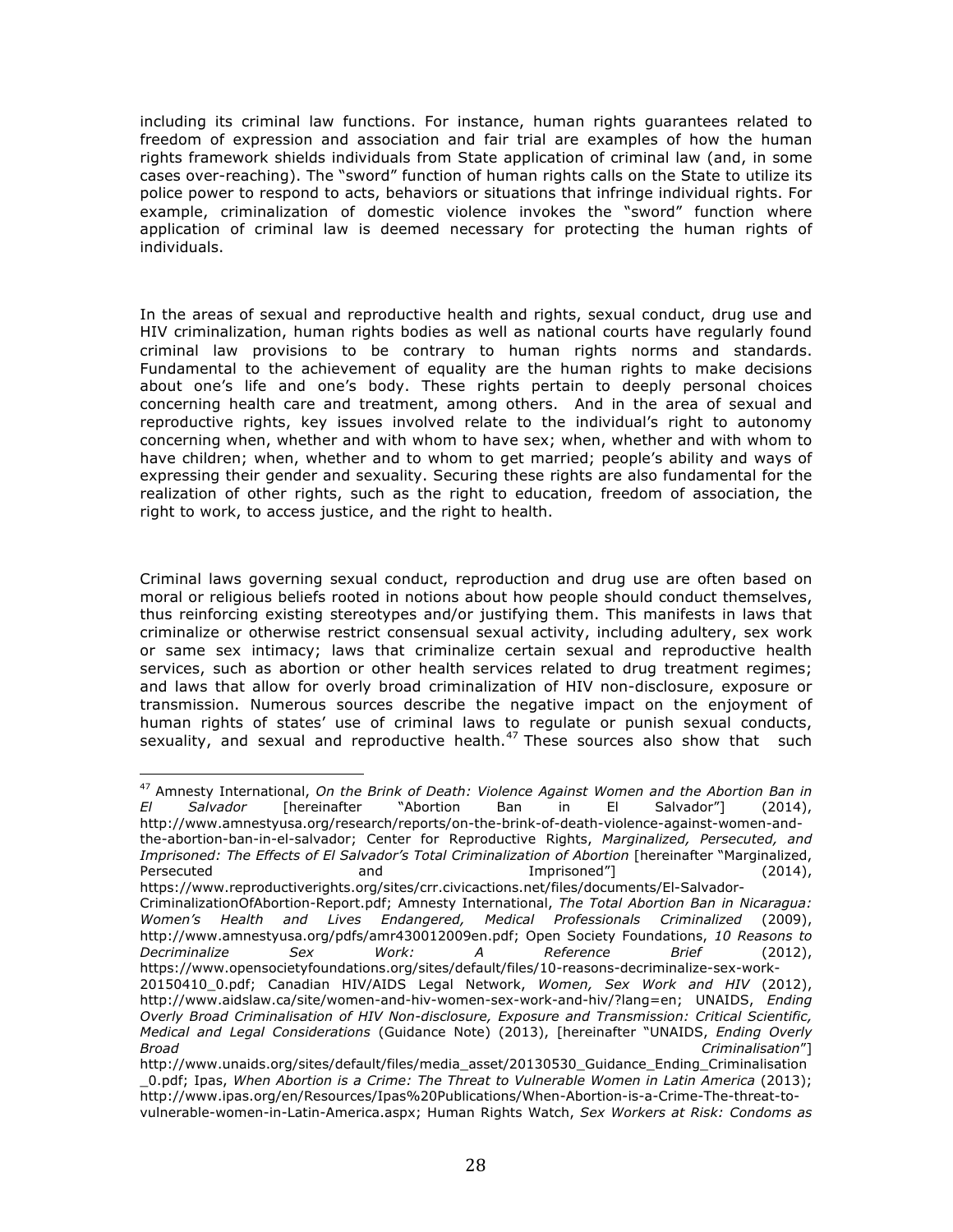criminal laws often have the impact of increasing stigma against already marginalized and excluded groups. The application of the criminal law in these areas has also been linked to heightened discrimination, and denial of critical health services.<sup>48</sup> It creates an environment where these groups of people are less likely to seek police intervention when their rights have been violated.<sup>49</sup>

Criminalization also negatively impacts the interpretation and application of administrative or civil laws towards persons whose identity, conduct or circumstances are criminalized. For example, criminal laws banning adultery influence the implementation of laws governing rape and the treatment of rape victims; criminalization of abortion influences the application of homicide statutes to women undergoing abortions or having miscarriages; criminalization and other restrictions on sex work impact the application of anti-trafficking laws and their treatment of sex workers. The application of the criminal law towards these populations further heightens and compounds stigmatization and discrimination based on race, socio economic status, age, sex, sexual orientation or gender identity and expression, health and HIV status, disability or national origin, among others. This is evidenced, for example, in the discriminatory application of housing regulations to sex workers or to drug users. In the context of health care, this is evidenced in the withholding of health care services, including life-saving services such as needle exchange and opioid substitution therapy for drug users, or coercive practices, such as forced sterilization against women living with HIV.

## **III. Thematic areas**

This section provides an overview of six thematic areas in relation to which the application of the criminal law raises particular concerns, namely: sexual orientation, sex characteristics, gender identity and expression; abortion; sex work; adultery; HIV nondisclosure, exposure or transmission; and drug use. The section briefly describes the nature and scope of the criminal law in each one of these areas, presents the arguments used to justify the use of the criminal law and outlines the human rights considerations and public health impact of the criminal law in these areas.

## **1.** Sexual orientation, sex characteristics, gender identity and expression<sup>50</sup>

## **a. The nature and scope of the criminal law**

In countries around the world, laws that criminalize same sex conduct and gender identity and expression take a variety of forms and are derived from a range of legal

<u> 1989 - Andrea Santa Andrea Andrea Andrea Andrea Andrea Andrea Andrea Andrea Andrea Andrea Andrea Andrea Andr</u>

*Evidence of Prostitution in Four US Cities* (2012), https://www.hrw.org/report/2012/07/19/sexworkers-risk/condoms-evidence-prostitution-four-us-cities; Amnesty International, *She is not a criminal: the impact of Ireland's Abortion Law* (2015), http://www.amnestyusa.org/pdfs/Ireland\_She\_Is\_Not\_A\_Criminal.pdf .

 $48$  Id.  $49 \overline{Id.}$ 

 $50$  This section is not an exhaustive description of all the legal and human rights issues relating to sexual orientation, sex characteristics, gender identity and expression. It only covers some of the key considerations.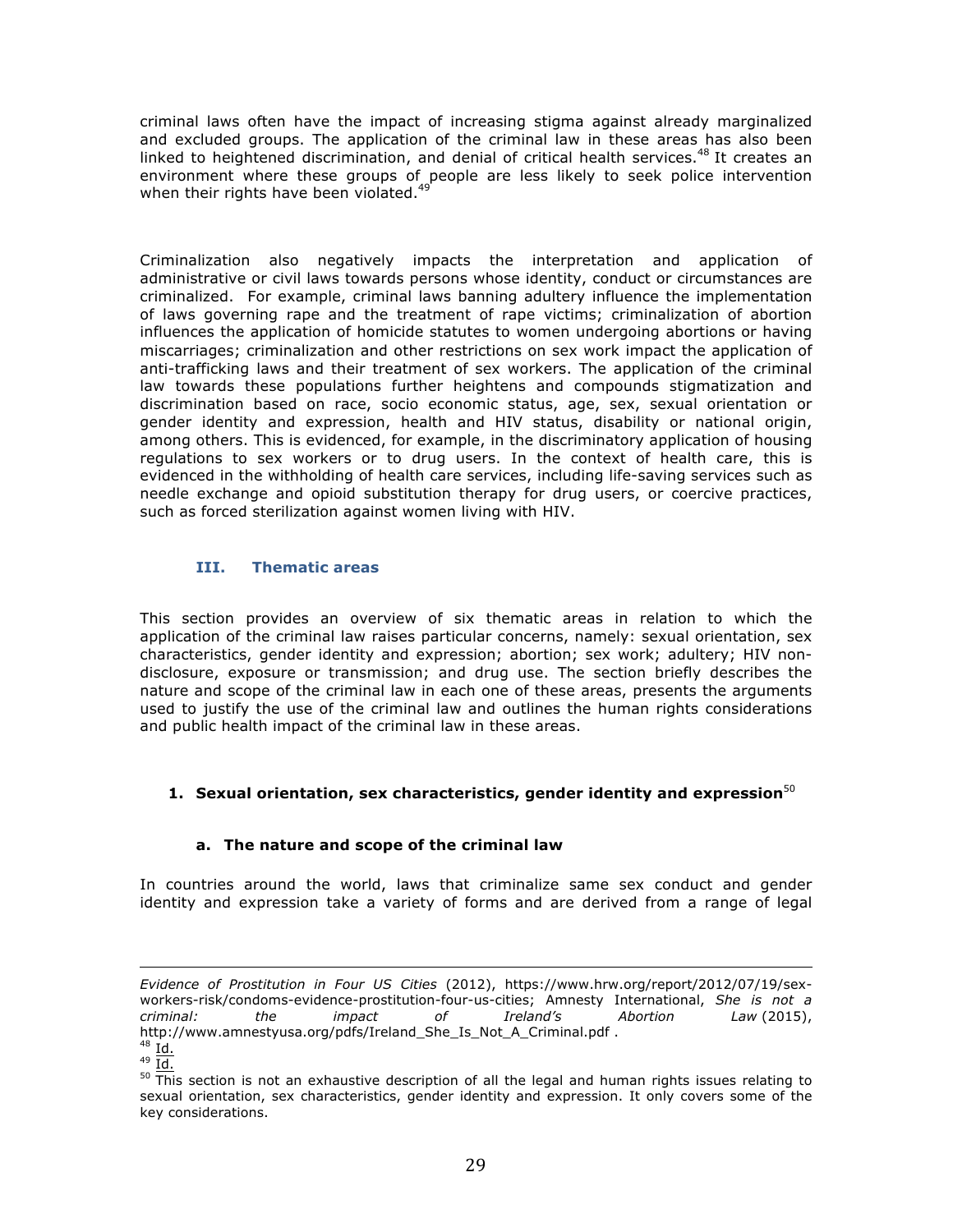authorities. Same-sex sexual practices are criminalized in 73 countries and territories. $51$ Of these, at least 44 countries specifically criminalize same-sex conduct between women.<sup>52</sup> Thirteen states and jurisdictions provide for the death penalty for consensual same-sex practices.<sup>53</sup> In some countries, criminal laws or civil laws restrict some forms of gender expression, such as restrictions on dressing, or public information on gender nonconformity.<sup>54</sup> At least eight countries criminalize so-called "cross-dressing". In many more countries, transgender people also face arrest and prosecution on the basis of other, often vaguely defined laws.<sup>55</sup> In addition, some states have adopted so-called "antipropaganda" and other laws that target freedom of expression related to sexual orientation and gender identity.<sup>56</sup> In addition, transgender and gender variant people in some countries are subject to compulsory medical interventions, such as sterilization, hormone therapies or psychological counseling – sometimes on the basis of specific laws. In many cases, these interventions are legally mandated as a prerequisite to legal gender recognition or gender reassignment surgeries.<sup>57</sup>

## **b. Justifications for the criminal law**

Countries that criminalize or otherwise restrict consensual same-sex conduct, gender expression and gender identity rely on several justifications for the existence of these laws. Common justifications relate to the protecting religion and morals. Many states utilize religious or moral justifications and appeals to support laws that negatively impact people whose sexual conduct or gender expression do not conform to social and cultural norms. These laws are often rooted in notions of sex occurring only in a marital union and for the purposes of procreation. Justifications also involve public safety which encompasses concerns regarding health, the maintenance of civic order, and child welfare. Another argument used to justify the criminal law relates to maintaining social and cultural purity as well as national identity. This argument involves citing non-conforming sexual orientation and gender identity as inimical to local norms and values based on binary norms of male and female, decrying same sex conduct and nonconforming gender

<sup>51</sup> International Lesbian, Gay, Bisexual, Trans and Intersex Association (ILGA), *State-Sponsored Homophobia, A World Survey of Laws: criminalization, protection and recognition of same sex love* (2016).

<sup>52</sup> Human Dignity Trust, *Breaking the silence: criminalisation of lesbians and bisexual women and its impacts* (2016),

www.humandignitytrust.org/uploaded/Library/Other\_Material/Breaking\_the\_Silence-Criminalisation\_of\_LB\_Women\_and\_its\_Impacts-FINAL.pdf

<sup>53</sup> ILGA, supra note 51, p.37.

<sup>&</sup>lt;sup>54</sup> Article 19, *Traditional values? Attempts to Censor Sexuality: Homosexual Propaganda Bans,<br>Freedom dof Expression and Equality, (2013). Freedom of Expression and Equality*, (2013), https://www.article19.org/data/files/medialibrary/3637/LGBT-propaganda-report-ENGLISH.pdf; Amendments to Article 5 of the Federal Law "On the Protection of Children from Information Harmful to their Health and Development", and Miscellaneous Legislative Acts of the Russian Federation for the Purpose of Protecting Children from Information that Promotes the Rejection of Traditional Family Values, Federal Law No. 135-FZ (2013) (Russian Federation); Emily E. Holley, *International Anti-LGBT Legislation: How Nationalistic Cultural Warfare Supports Political Motivations*, 24 TUL. J. L. & SEXUALITY 179, 182 (2015.

<sup>55</sup> OHCHR, *Living free and equal* (2016), pp. 56-57, http://www.ohchr.org/Documents/Publications/LivingFreeAndEqual.pdf and Criminalisation and prosecution of trans people; Trans Respect versus Transphobia, *Transgender Europe* (2016), http://transrespect.org/

 $56$  ILGA, supra note 51, pp. 40-41.

<sup>57</sup> Open Society Foundations, *License To Be Yourself: Laws and Advocacy for Legal Gender Recognition of Trans People (2014*), p*.* 8.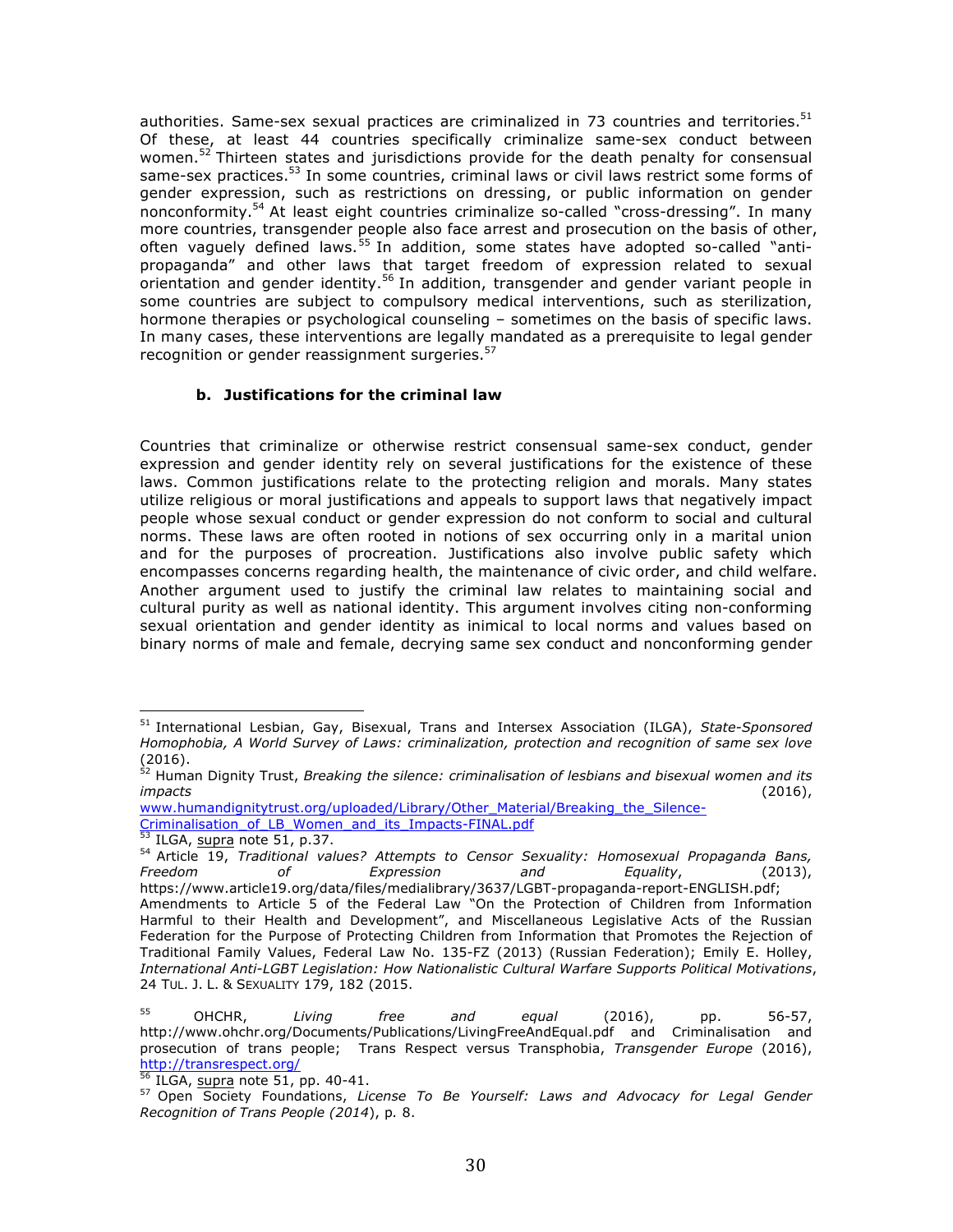identity as being "foreign imports". Accordingly, supporters of criminalization view calls for decriminalization as infringements on political autonomy and national identity.<sup>58</sup>

Many of these have been considered by human rights bodies and have been overwhelmingly rejected as contrary to international human rights law; failing tests of necessity, proportionality and legitimacy; lacking a credible evidence base; and being contrary to the provisions, aims and objectives of international human rights treaties.<sup>59</sup>

## **c. Human rights considerations**

International and national jurisprudence around the globe have recognized that criminalization<sup>60</sup> of sexual conduct between consenting adults of the same sex, and criminalization of the gender identity and expression violate principles of dignity and the rights to privacy, to liberty and security, to equality before the law, and to be free from discrimination, among other rights.  $61$  Courts and human rights bodies have also recognized that the criminalization of same-sex sexual conduct and of gender identity and expression legitimizes prejudice and exposes people to hate crimes, police abuse, torture and family violence, and discrimination in access to housing, education, and employment.<sup>62</sup> Human rights bodies have called on states to address violence based on sexual orientation and gender identity, including providing effective protection from

<sup>59</sup> See, for example, *Toonen v. Australia*, Communication No. 488/1992, UN Doc. CCPR/C/50/D/488/1992 (1994) (HR Committee), para. 8.5.

 $^{60}$  Some of these laws, such as in India, do not explicitly target same-sex conduct, but they were originally drafted to prohibit sexual acts that are not procreative in purpose, and are often only applied to same sex conduct.

<sup>61</sup> OHCHR, *Discrimination and violence against individuals based on their sexual orientation and gender identity*, UN Doc. A/HRC/29/23 (2015); OHCHR, *Born Free and Equal, Sexual Orientation*  and Gender Identity in International Human Rights Law [hereinafter "Born Free and Equal"] (2012), p. 30; *Toonen v. Australia*, supra note 59; *Dudgeon v UK*, Application No. 7525/76, Judgement of 22 October 1981 (European Court of Human Rights); *Norris v. Ireland,* Application No. 10581/83, Judgment of 26 October 1988 (European Court of Human Rights); *Modinos v. Cyprus*, Application No. 15070/89, Judgment of 22 April 1993 (European Court of Human Rights); HR Committee, *General Comment No. 35* (CCPR/C/GC/35); HR Committee, Concluding observations: Kuwait (CCPR/C/KWT/CO/2), para. 30.

<sup>62</sup> OHCHR, *Discrimination and violence against individuals based on their sexual orientation and gender identity*, supra note 61; OHCHR, *Born Free and Equal, supra note 61,* pp. 22, 33. For example, in some countries where same-sex conduct is criminalized, men accused of being gay are forced to undergo forced, invasive and degrading procedures, such as anal exams, in order to absolve them of this "crime."; *Toonen v. Australia*, supra note 59; *Naz Foundation v. Government of NCT of Delhi,* Decision of 2 July 2009, WP (C) No. 7455/2001 (India, High Court of Delhi at New Delhi); UNAIDS, *The Gap Report* (2014), p. 207-208, http://www.unaids.org/en/resources/campaigns/2014/2014gapreport/gapreport; World Health

 58 Holley, supra note 54, pp.179, 183.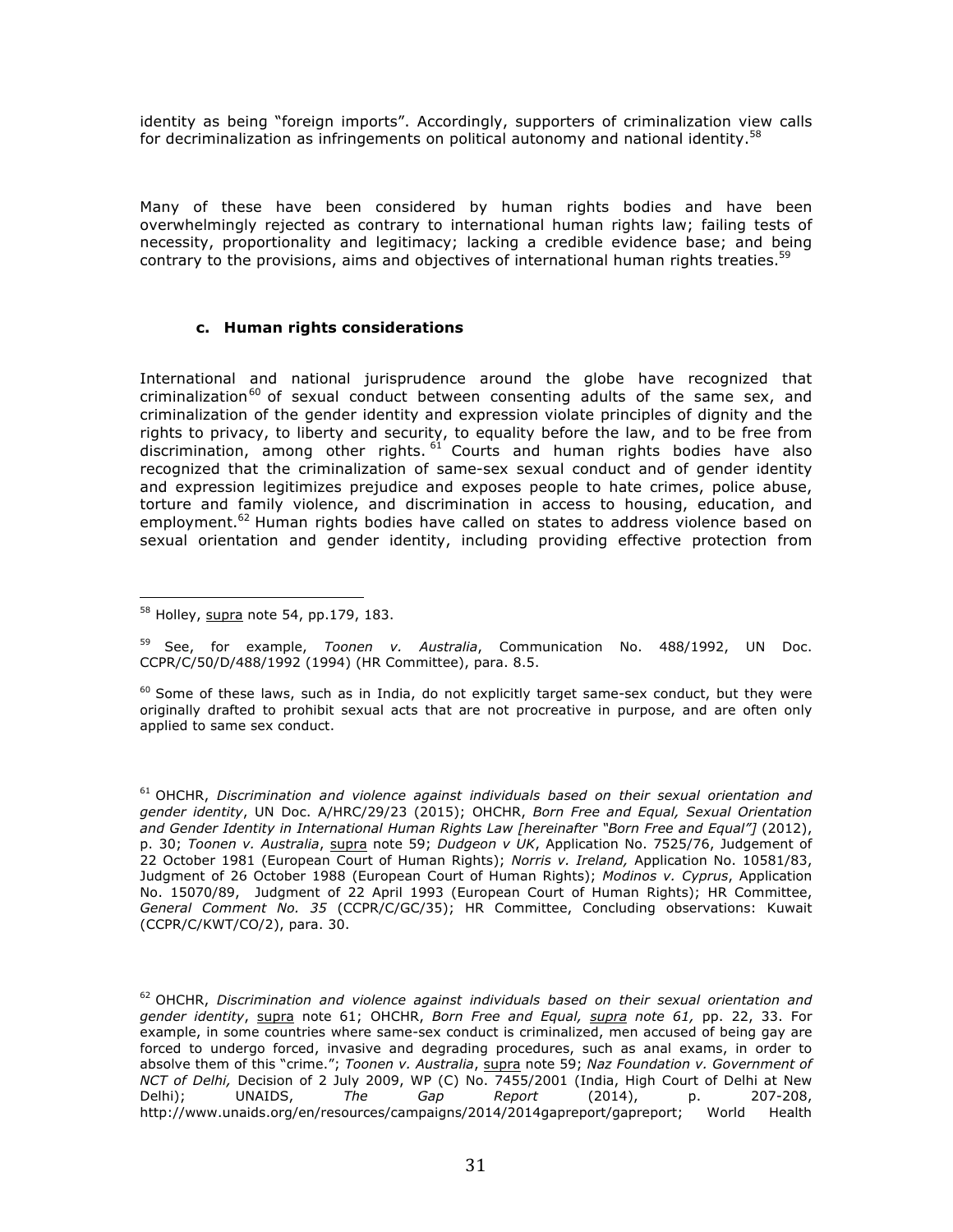violence and that all allegations of attacks and threats against individuals targeted because of their sexual orientation or gender identity are thoroughly investigated and prosecuted, accordingly.<sup>63</sup> Coercive medical practices, such as forced sterilization against transgender persons, for example, have also been condemned by human rights bodies. $64$ The pathologization of lesbian, gay, bisexual and transgender people – *i.e.* branding them as ill based on their sexual orientation, gender identity or gender expression – is only one of the root causes behind the human rights violations faced by these persons. Medical classifications that pathologize and stigmatize LGBT people are also often used to justify discriminatory laws and practices.

#### **d. Public health impact**

Such laws and practices also harm physical and mental health by legitimizing prejudice and hence, for example, exposing people to hate crimes and other violence, and hindering access to health care, including hampering efforts to eliminate HIV.<sup>65</sup> Human rights and public health bodies have called for ending this violence and its negative health impact and for ensuring access to health care for all without discrimination.  $66$ 

As recognized by the World Health Organization (WHO), violence committed against persons because of their real or perceived sexual behavior or expression has been recorded in all regions of the world. These behaviors are perceived as being nonconformist, transgressing societal or moral codes or norms, and violence is used to punish people for such conduct. This violent punishment has severe detrimental impacts on health. It occurs in the home (caused by family members), in schools, in prisons and in health care settings, amongst other places. It may be physical or mental harm, and its effects include humiliation, disempowerment, injury and increased disease burden <sup>67</sup>

Evidence shows the link between criminalization and impact on access to health care. For example, recent studies in assessing the impact of criminalization of same-sex relations

<u> 1989 - Andrea San Andrew Maria (h. 1989).</u><br>1900 - Andrew Maria (h. 1980). Organization (WHO), *Sexual health, human rights and the law* (2015), http://apps.who.int/iris/bitstream/10665/175556/1/9789241564984\_eng.pdf?ua=1

<sup>63</sup> HR Committee, Concluding observations: Mexico*,* UN Doc. CCPR/C/MEX/CO/5, para. 21; CESCR Committee, *General comment 20*, UN Doc. E/C.12/GC/20, para. 32 (recognizing gender identity as a prohibited grounds of discrimination and increased risk of human rights violations among transgender, transsexual or intersex persons.

<sup>64</sup> CEDAW, Concluding Observations: Netherlands, UN Doc. CEDAW/C/NLD/CO/5; OHCHR, *Born Free and Equal,* supra *note 61*, p. 41; Anand Grover, *Special Rapporteur on the right of everyone to the enjoyment of the highest attainable standard of physical and mental health*, UN Doc. A/66/254 (2011), para. 59.

<sup>65</sup> WHO*,* supra note 62**;** Joint UN statement on Ending violence and discrimination against lesbian, gay, bisexual, transgender and intersex people, 29 September 2015, **http://www.ohchr.org/EN/Issues/Discrimination/Pages/JointLGBTIstatement.aspx;** UNDP, *Discussion Paper: Transgender Health and Human Rights* (2013), **http://www.undp.org/content/undp/en/home/librarypage/hiv-aids/discussion-paperon-transgender-health---human-rights.html. Criminalizing same sex behaviors also have others health impacts, for example, resulting denial of same sex unions or marriage and its negative impact well-being, on access to social benefits and on child custody**.

<sup>66</sup> CESCR Committee, *General Comment No. 22*, UN Doc E/C.12/GC/22 para 23 and *General Comment No. 14*, UN Doc. E/C.12/2000/4, para. 18 (prohibiting discrimination in the provision of health care on the grounds of sexual orientation.

<sup>67</sup> WHO, supra note 62, p. 40; see also OHCHR, *Born Free and Equal,* supra note 61.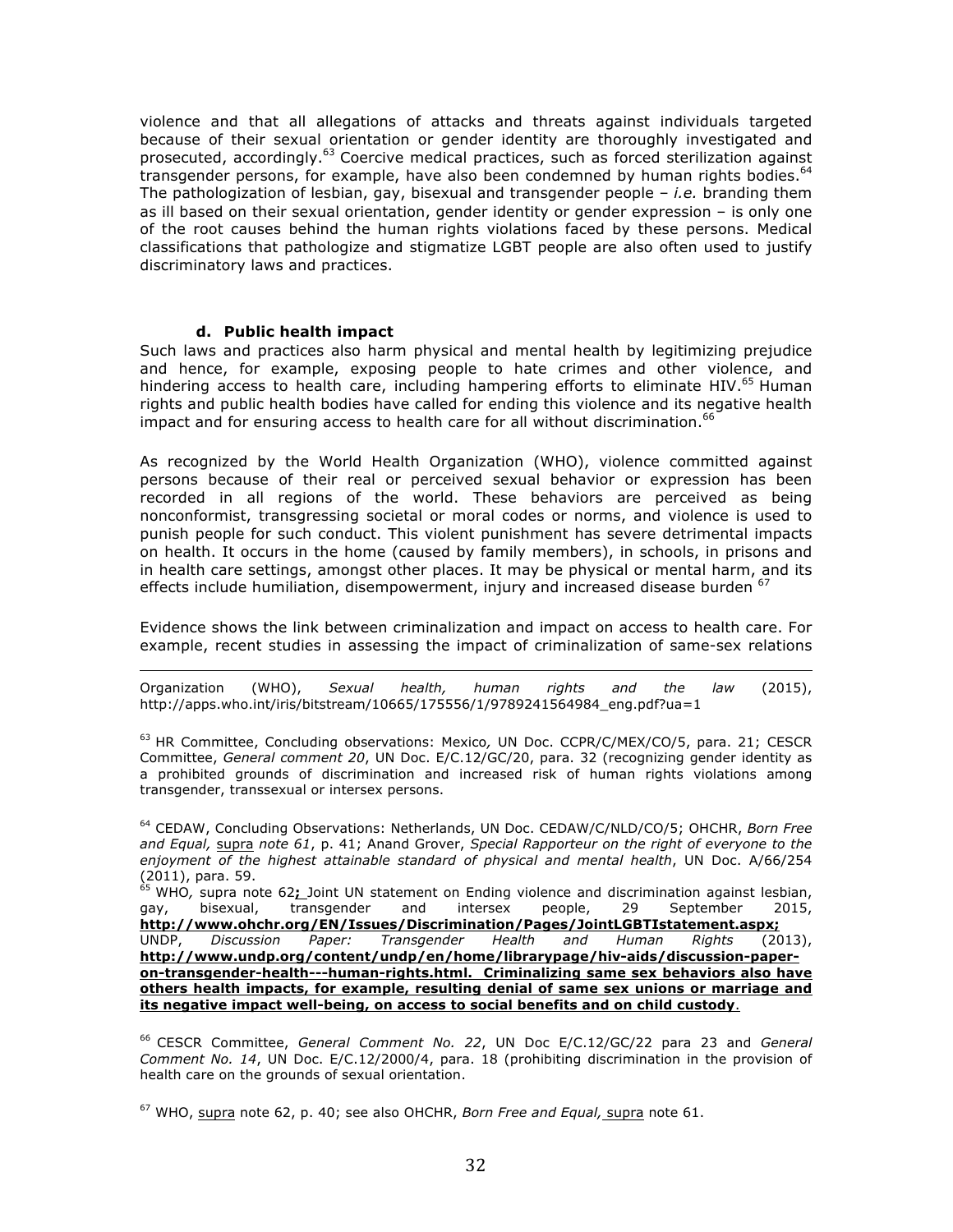found that men who have sex with men reported greater fear in seeking health care and greater avoidance of healthcare after the implementation of such laws.<sup>68</sup> Studies have documented serious disruptions in the availability of and access to HIV and other health services following widely publicized prosecutions of gay men and other men who have sex with men<sup>69</sup>. Globally, gay men and other men who have sex with men are 19 times more likely to be living with HIV than the general population.<sup>70</sup>

## **2. Abortion**

## **a. The nature and scope of the criminal law**

Across the globe, nearly all countries maintain penal code provisions setting forth the circumstances in which abortion is a crime, $71$  and may involve punishment of the abortion provider, the woman seeking the abortion, people who help women obtain abortion, $72$  or some combination of the three.<sup>73</sup> Generally, these laws prohibit abortion and then carve out explicit, enumerated grounds under which abortion is not criminalized, such as where pregnancy poses a risk to the woman's or adolescents life or health or in cases of rape or incest or fetal impairment. The most restrictive of these laws have complete bans on abortion, meaning that abortion is prohibited even where pregnancy poses an immediate risk to the woman's life.<sup>74</sup> Criminalization of abortion also creates a chilling effect on access to lawful abortion and to post-abortion care.<sup>75</sup>

<sup>69</sup> UNAIDS, *The Gap Report*, supra note 62.

 $70$  Id.

  $^{68}$  Schwartz, S. R., et al., "The immediate effect of the Same-Sex Marriage Prohibition Act on stigma, discrimination, and engagement on HIV prevention and treatment services in men who have sex with men in Nigeria: analysis of prospective data from the TRUST cohort". *The Lancet HIV*, 2(7), e299-e306. 2015; Risher K, Adams D, Sithole B, et al. "Sexual stigma and discrimination as barriers to seeking appropriate healthcare among men who have sex with men in Swaziland". *J Int AIDS Soc* 2013; 16 (3 suppl 2): 18715

 $71$  Louise Finer & Johanna B. Fine, "Abortion Law Around the World: Progress and Pushback" (2013) 103(4) *American Journal of Public Health* 585.

<sup>&</sup>lt;sup>72</sup> El Salvador, for example, criminalizes those who provide financial support for abortions.<br><sup>73</sup> See Center for Reproductive Rights, *The World's Abortion Laws* (2014), http://www. reproductiverights.org/pub\_fac\_abortion\_laws.html; Rebecca J. Cook, "Stigmatized Meanings of Criminal Abortion Law" in Cook, R.J., Erdman J.N. and Dickens B.M. (eds.) *Abortion law in transnational perspective: cases and controversies* (University of Pennsylvania Press, 2014).

<sup>74</sup> Center for Reproductive Rights*,* The *World's Abortion Laws, supra note 73*; Louise Finer & Johanna B. Fine, supra note 71. While a number of other countries do not explicitly include exceptions for pregnancies posing a risk to the woman's life, many penal codes excuse criminal liability if an act is performed in order to save one's own life or the life of another person, and therefore abortion may be performed on the basis that it was necessary to preserve a woman's life. Conversely, in Chile, Malta, El Salvador and Nicaragua the availability of the necessity defense is questionable, as these countries previously explicitly authorized abortion to preserve a woman's life, but have since removed these exceptions.

<sup>75</sup> *Case of Tysiac v. Poland,* Application No. 5410/03, Judgment of 20 March 2007, para. 18 (European Court of Human Rights).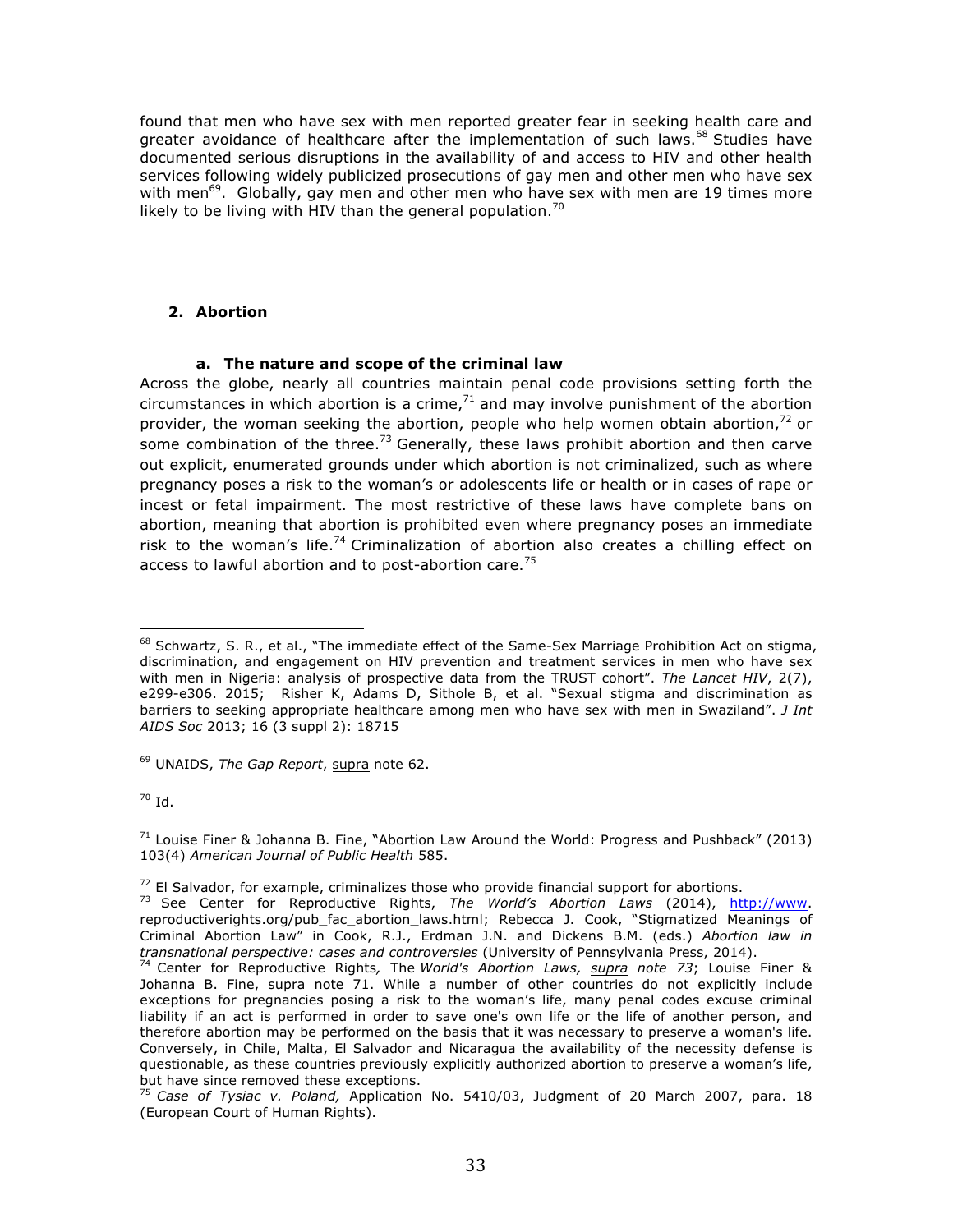While penal code provisions concerning abortion are increasingly being replaced or supplemented by public health codes, court decisions, and other regulations and laws guaranteeing access to abortion,  $76$  the criminal prohibition of this reproductive health service remains pervasive, with serious negative consequences on health and a range of human rights. Currently, 40% of the world's population live in countries with restrictive abortion laws. Some 66 countries completely prohibit abortion or only have a life exception, and 59 countries have both a life and health exception.<sup>77</sup>

In some jurisdictions, criminal bans on abortion also create stigma and have a chilling effect on access to lawful abortion and in some places also operate to place all pregnant women under a cloud of suspicion.<sup>78</sup> In addition to having specific provisions on abortion in their penal code, some countries have constitutional provisions that influence the use of the criminal law to regulate abortion. In some jurisdictions, proponents of abortion criminalization have advocated for the increasing use of constitutional and criminal law provisions to recognize and protect prenatal life, to the detriment of women's rights.<sup>79</sup> In El Salvador, for example, a total ban on abortion combined with a constitution that recognizes life from the moment of conception, has resulted in the state enforcing a prenatal right to life by prosecuting not just abortion-related crimes but also women who have experienced miscarriages as homicide rather than abortion. $80$ 

The criminalization and resulting stigma around abortion also influence regulations of the procedure. For example, medically unnecessary requirements before accessing a lawful abortion are a serious barrier to such services, with the criminal law often being behind such barriers. These include mandatory waiting periods and biased counselling requirements, medical practitioners refusal of care based on grounds of conscience, and third party authorization requirements.

In all situations it is women belonging to marginalized groups that are the most impacted, such as adolescents, racial or ethnic minorities, migrants, low income women, and women with disabilities, among others.

## **b. Justifications for the criminal law**

Criminalizing abortion and reproductive health conditions, reinforce harmful, false stereotypes about women's inability to make their own decisions about reproduction and their need to be controlled and are often justified based on wrongful stereotypes about women's primarily role as mothers and caretakers. Invoking the criminal law shifts the

 $76$  Louise Finer & Johanna B. Fine, supra note 71.

<sup>77</sup> Center for Reproductive Rights*, The World's Abortion Laws, supra note 73.* 

<sup>78</sup> *Case of Tysiac v. Poland,* supra note 75; Amnesty International, *She is not a criminal: the impact of Ireland's Abortion Law*, supra note 47.

<sup>&</sup>lt;sup>79</sup> Amnesty International, *She is not a criminal: the impact of Ireland's Abortion Law*, supra note 47; Center for Reproductive Rights, *Whose Right to Life? Women's Rights and Prenatal Protections under Human Rights and Comparative Law* [hereinafter "Whose Right to Life?"] (2014). https://www.reproductiverights.org/document/whose-right-to-life-womens-rights-and-prenatalprotections-under-human-rights-and-comparati.

<sup>80</sup>Amnesty International, *Abortion Ban in El Salvador*, supra note 47; Center for Reproductive Rights, *Marginalized, Persecuted, and Imprisoned,* supra note *47*; Center for Reproductive Rights, *Whose Right to Life?*, supra note 79.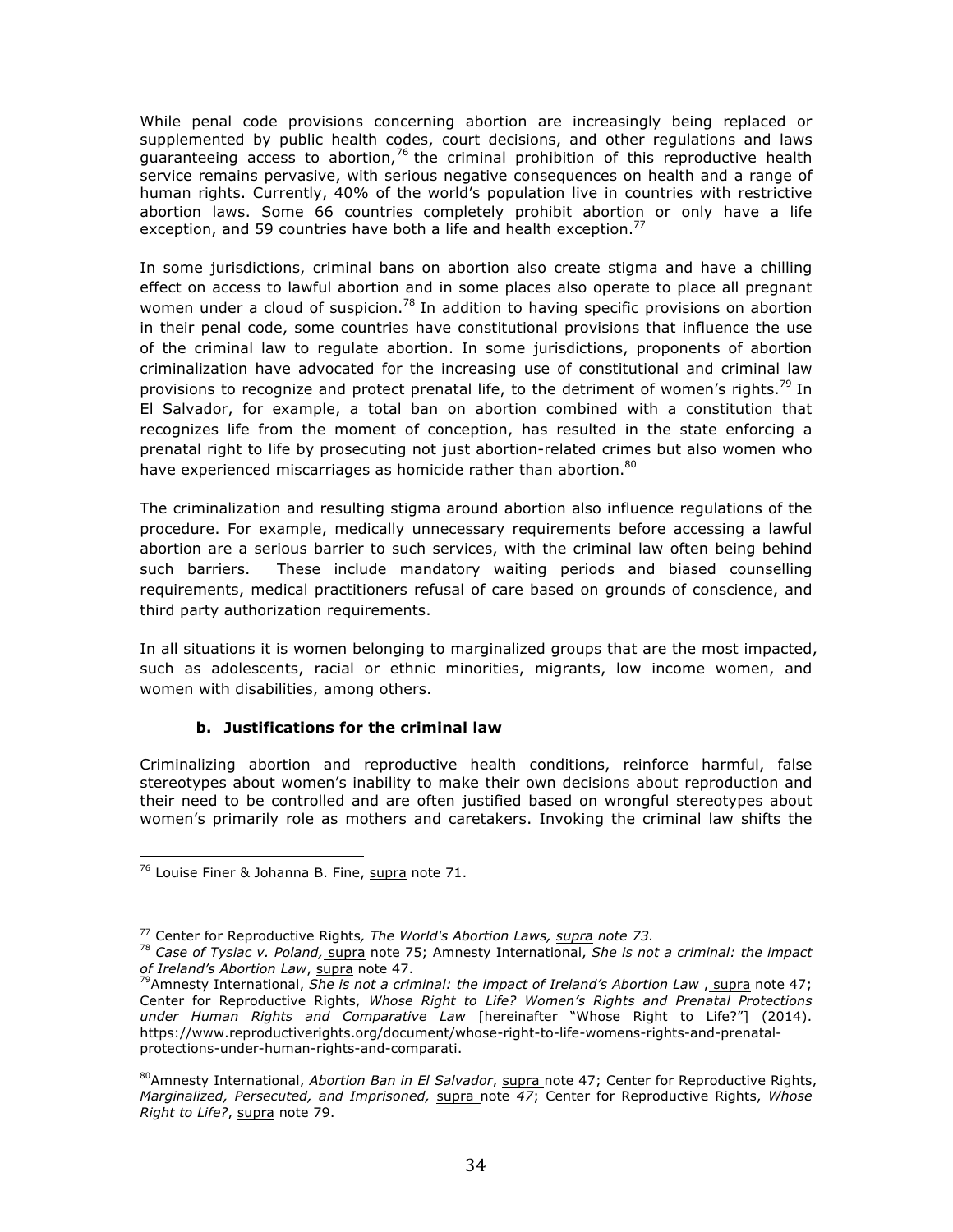focus from the provision of medical care to gathering of evidence needed to sanction the wrong doer. It presumes the woman is the wrong doer and discounts her health care needs, including life-saving procedures. Criminalization is justified based on notions that essentialize women as mothers and instrumentalizes their bodies and lives by applying the force of the criminal law and removing decision-making authority in relation to reproduction.

Their socialized roles and their sexuality are used in order to proscribe their decisions and actions in connection with pregnancy and punish them for behavior or actions that contravene these norms.<sup>81</sup> The UN Working Group on Discrimination against Women has recognized that,

"[*c]riminalization of termination of pregnancy is one of the most damaging ways of instrumentalizing and politicizing women's bodies and lives, subjecting them to risks to their lives or health in order to preserve their function as reproductive agents and depriving them of autonomy in decision-making about their own bodies …In some countries, as a result of retrogressive anti-abortion laws, women are imprisoned for having had a miscarriage, imposing an intolerable cost on the women, their families and their societies.*" 82

Similarly, the CEDAW Committee in the case of *L.C. v. Peru*, has affirmed that this stereotype, "*understands the exercise of a woman's reproductive capacity as a duty*  rather than a right.<sup>"83</sup>As such, the Committee has noted that this stereotype suggests that the protection of a fetus is paramount to a woman's and girls personal interests and needs, and relegates her to a reproductive instrument.<sup>84</sup> As recognized by the CEDAW Committee, many countries also justify restrictive laws based on protecting fetal interests. This justification along with women's role as primarily mothers, are often indistinguishable and have their basis in religious beliefs that place paramount importance on protection of potential or prenatal life, to the detriment of women.

## **c. Human rights considerations**

 

International and regional human rights bodies have repeatedly condemned restrictive abortion laws, grounded in the rights to life; health; privacy; equality and nondiscrimination; and freedom from cruel, inhuman or degrading treatment or punishment. These bodies have called on states to liberalize legislation criminalizing and prohibiting abortion and guarantee women access to safe abortion services.<sup>85</sup> Recently, treaty

<sup>81</sup> *Mellet v. Ireland*, Communication No. 2324/2013, UN Doc. CCPR/C/116/D/2324/2013 (2016), para. 16 (Cleveland S, concurring) (HR Committee); Center for Reproductive Rights, *Marginalized, Persecuted, and Imprisoned*, supra note 47, p. 13; Amnesty International, *Abortion Ban in El Salvador*, supra note 47.

<sup>82</sup> *Working Group on the issue of discrimination against women in law and in practice*, UN Doc. A/HRC/32/44 (2016), para. 79.

<sup>83</sup> *L.C. v. Peru*, Communication No. 22/2009, UN Doc. CEDAW/C/50/D/22/2009 (25 November 2011), para 7.7 (CEDAW)..

<sup>&</sup>lt;sup>84</sup> Liiri Oja & Alicia Ely Yamin, "Woman' in the European Human Rights System: How is the Reproductive Rights Jurisprudence of the European Court of Human Rights Constructing Narratives of Women's Citizenship?" (2016) 32(1) *Columbia Journal of Gender and Law*, p. 74.

<sup>85</sup> Anand Grover, *Special Rapporteur on the right of everyone to the enjoyment of the highest attainable standard of physical and mental health*, UN Doc. A/66/254; L.C. v. Peru, supra note 83, para. 12(b); *Mellet v. Ireland*, supra note 81, para. 16; CRC Committee, *General Comment No. 15*,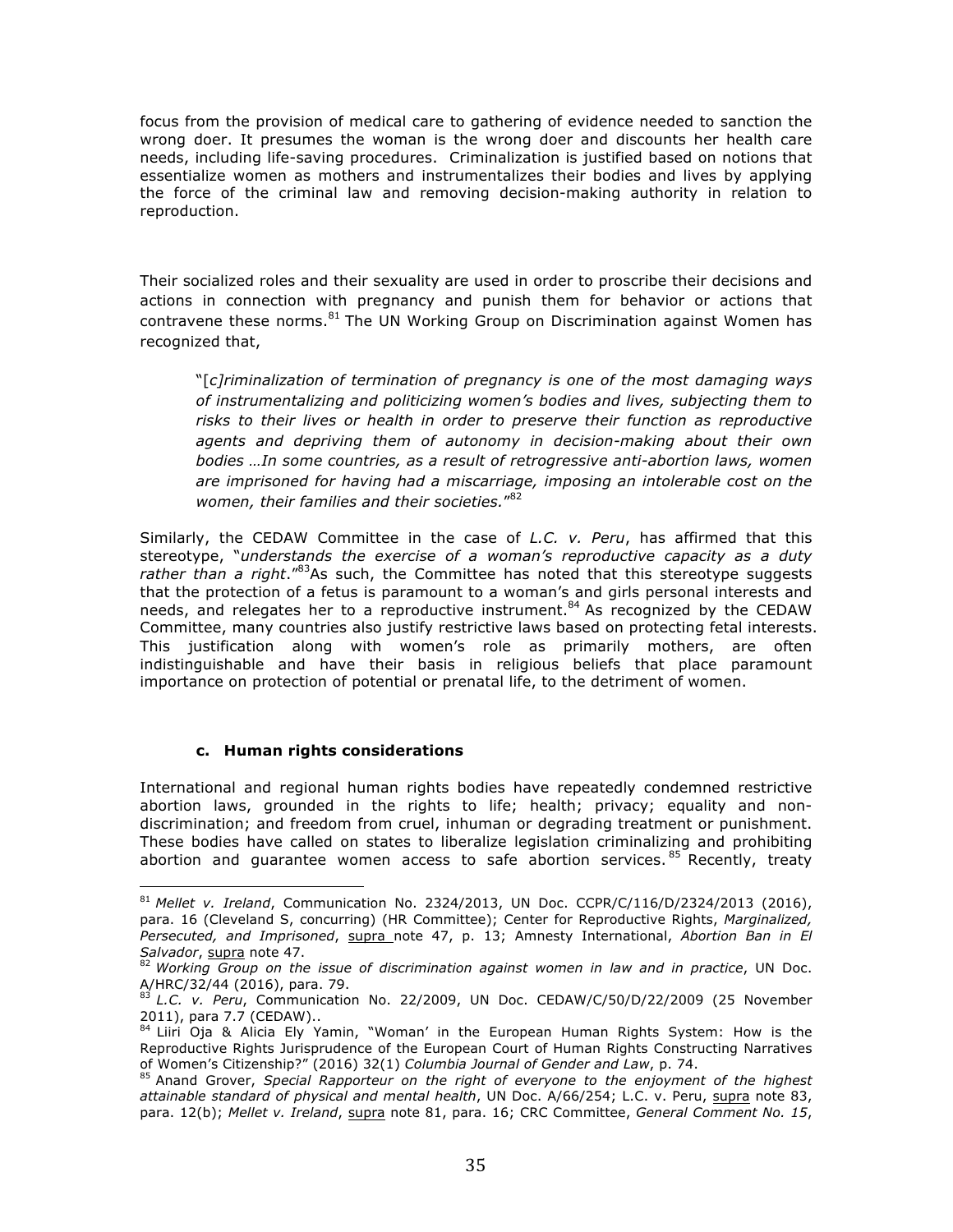monitoring bodies have progressed beyond just articulating specific grounds under which abortion should be legal and have instead urged states to generally ensure women access to safe abortion services. The Children's Rights Committee, which monitors state compliance with the Convention on the Rights of the Child, recommends that "urges States to decriminalize abortion to ensure that girls have access to safe abortion and post-abortion services, review legislation with a view to guaranteeing the best interests of pregnant adolescents and ensure that their views are always heard and respected in abortion-related decisions."<sup>86</sup> Furthermore, in its General Recommendation on women in conflict, the CEDAW Committee, which monitors states compliance with the Convention on the Elimination of Discrimination against Women, advises states to "ensure that sexual and reproductive health care includes access to... safe abortion services,"<sup>87</sup> without qualification concerning the legality of abortion.<sup>88</sup> International human rights bodies have also called on countries to release women imprisoned for having illegal abortions or miscarriages, and to ensure their access to justice and right to a remedy, an essential principle of the rule of law and a fundamental human right. $89$ 

## **d. Public health impact**

The health impact of criminalizing abortion is devastating. WHO has recognized that unsafe abortion, mostly occurring in countries with restrictive abortion laws, is one of the leading causes of maternal mortality worldwide. Unsafe abortion, accounts for roughly 13 percent of maternal mortalities, resulting in approximately 47,000 maternal death annually, worldwide.<sup>90</sup> In some countries, the percentage of maternal death resulting

<u> 1989 - Andrea San Andrew Maria (h. 1989).</u><br>1900 - Andrew Maria (h. 1980). para. 70, UN Doc. CRC/C/GC/15 (2013); HR Committee, Concluding Observations: Ireland, para. 9, UN Doc. CCPR/C/ IRL/CO/4 (2014); CEDAW, Concluding Observations: Bahrain, para. 42(b), UN Doc. CEDAW/C/BHR/CO/3 (2014); CAT, Concluding Observations: Paraguay, para. 22, UN Doc. CAT/C/PRY/CO/4-6 (2011); Human Rights Committee, Concluding Observations: Sierra Leone, para. 14, UN Doc CCPR/C/SLE/CO/1 (2014); CRC, Concluding Observations: Chad, para. 30, UN Doc. CRC/C/15/Add.107 (1999); Chile, para. 56, UN Doc. CRC/C/CHL/ CO/3 (2007); Costa Rica, para. 64(c), UN Doc. CRC /C/CRI/CO/4 (2011); Human Rights Committee, Concluding Observations: Guatemala, para. 20, UN Doc. CCPR/C/GTM/CO/3 (2012); CESCR, Concluding Observations: Dominican Republic, para. 29, UN Doc. E/C.12/DOM/CO/3 (2010); CESCR, Concluding Observations: Chile, UN Doc. E/C.12/1/Add.105 (2004), para. 53.

<sup>86</sup> CRC Committee*, General Comment No. 20,* UN Doc. CRC/C/GC/20 (2016), para. 60.

<sup>87</sup> CEDAW Committee, *General Recommendation No. 30,* UN Doc. CEDAW/C/GC/30 (2013), para. 52(c).

88 This progressive trend is also visible in the CEDAW Committee's recent concluding observations. *See, e.g.,* CEDAW, Concluding Observations: New Zealand*,* UN Doc. CEDAW/C/NZL/CO/7 (2012), para. 35(a) (urging a state permitting abortion where pregnancy poses a risk to the woman's physical or mental health and in instances of rape or incest to amend its abortion law "to ensure women's autonomy to choose."); *Sierra Leone,* UN Doc. CEDAW/C/SLE/CO/6 (2014), para. 32; See also CEDAW General Recommendation 35 on gender-based violence against women, updating general recommendation no. 19, recognizing violations of sexual and reproductive health and rights, which include denial of abortion as 'forced continuation of pregnancy', para.18, CEDAW/C/GC/35 (2017.

<sup>89</sup> CEDAW Committee, *General Recommendation No. 33*, UN Doc. CEDAW/C/GC/33 (2015); the recent prosecution of the case of Belén in Argentina concerning a woman charged with aggravated homicide for allegedly having an illegal issue a progressive concluding observation, calling on Argentina to consider abortion, when in fact, she miscarried, and was sentenced to 8 years in prison, directly influenced the Human Rights Committee to decriminalizing abortion, and calling for a review of her case with a view to her prompt release; Human Rights Committee, Concluding Observations: Argentina, UN Doc. CCPR/C/ARG/CO/5 (2016), paras. 11-12.

<sup>90</sup> World Health Organization (WHO), *Safe abortion: Technical and policy guidance for health systems (2<sup>nd</sup> ed. 2012), pp. 23. systems* (2nd ed. 2012), pp. 23, 90, http://www.who.int/reproductivehealth/publications/unsafe\_abortion/9789241548434/en/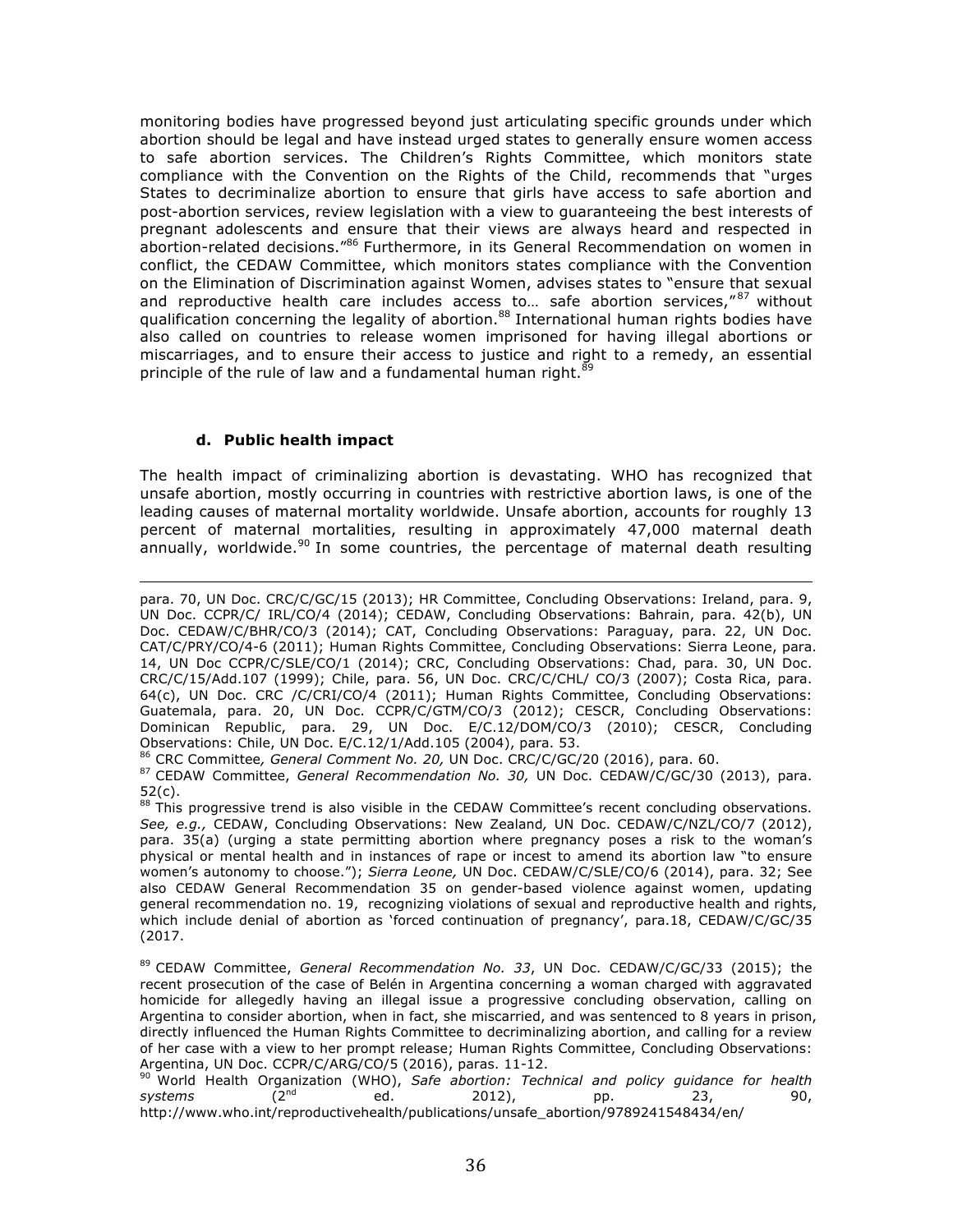from unsafe abortion is much higher, accounting for more than 30 percent.<sup>91</sup> Maternal morbidity due to unsafe abortion, is also prevalent. Approximately 5 million women are admitted to hospital as a result of unsafe abortion every year in developing countries. While more than 3 million women who have complications following unsafe abortion do not receive care.<sup>92</sup> The World Health Organization (WHO) recognizes that in countries with restrictive abortion laws, induced abortion rates are high, most abortions are unsafe, jeopardizing their health and lives. $93$  Legal restrictions on abortion do not reduce the likelihood that women facing an unplanned pregnancy will seek abortion services. Instead, they compel women to risk their lives and health by seeking out unsafe abortions. Where induced abortion is highly restricted or unavailable, "safe abortion has become a privilege of the rich, while poor women have little choice but to resort to unsafe providers." <sup>94</sup> WHO recognizes that 'Almost every abortion death and disability could be prevented through sexuality education, use of effective contraception, provision of safe, legal induced abortion, and timely care for complications.<sup>195</sup>

Recent cases also illustrate the harmful health impact that the chilling effect of restrictions and criminalization of abortion, and the stigma abortion carries even in countries with liberal laws. When a health service is so heavily restricted and regulated especially through the use of criminal law, its sets off a spiral effect which impacts access to a whole a range of services and which can open up abuses by providers who exploit the situation or who are concerned about being criminally prosecuted. Health systems generally are also impacted, oftentimes by not providing the services at all or by denying training to health providers and procurements of necessary goods and services, such as emergency contraception or medical abortion. For example, women are being denied post abortion care for complications after undergoing an illegal abortion and pregnant women are dying because they were denied lawful abortion or other health services, based on concerns over harming the fetus or doctors fearing criminal prosecution for inducing an abortion.<sup>96</sup> The combined effect of this spiral is that women and girls continue to be denied their fundamental rights and subjected to large scale preventable mortality and morbidity.

#### **3. Sex work**

 

#### **a. The nature and scope of the criminal law**

Sex work is criminalized or otherwise punished through a variety of laws in approximatively 116 countries globally.<sup>97</sup> Some countries criminalize both the buying and selling of sex, as well as the facilitation and other activities related to sex work. Some

<sup>91</sup> See L. R. Airede & B. A. Ekele, "Adolescent maternal mortality in Sokoto, Nigeria", *Journal of Obstetrics and Gynaecology*, Volume 23, 2003 - Issue 2, http://www.ncbi.nlm.nih.gov/pubmed/12745561.

<sup>92</sup> World Health Organization (WHO), *Preventing Unsafe abortion - fact sheet* (May 2016), http://www.who.int/mediacentre/factsheets/fs388/en/

<sup>&</sup>lt;sup>93</sup> WHO, Safe abortion: Technical and policy guidance for health systems, supra note 90, p. 23.<br><sup>94</sup> Id., p.1.<br><sup>95</sup> WHO, Preventing Unsafe abortion - fact sheet, supra note 92.<br><sup>96</sup> Working Group on the issue of discrimi

<sup>82;</sup> *L.C. v. Peru*, supra note 83, para. 8.15; *Mellet v. Ireland*, supra note 81; *Case of Tysiac v. Poland,* supra note 75.

<sup>97</sup> UNDP, *Global Commission on HIV and the Law, Risks, Rights and Health* [hereinafter "Global Commission on HIV and the Law"] (2012), p. 37, http://www.hivlawcommission.org/resources/report/FinalReport-Risks,Rights&Health-EN.pdf.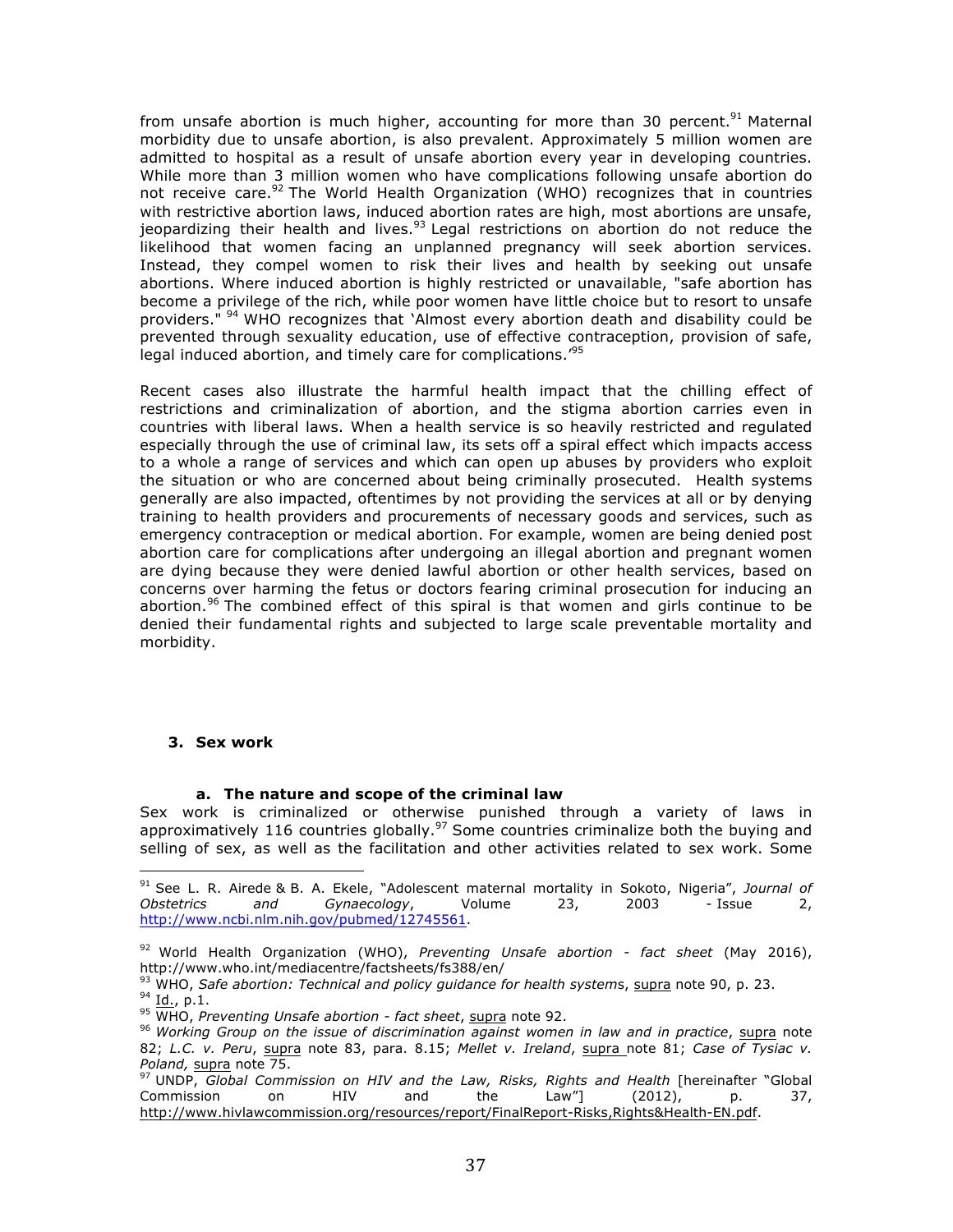states' legal regimes purport to not criminalize sex workers themselves, but the clients of sex workers and third parties who facilitate sex work. There are also countries where other criminal and civil laws, not specifically related to sex work are used to punish sex workers.<sup>98</sup> The U.N. Special Rapporteur on health describes criminalization of sex work as including not only laws that are enacted to render certain conduct deserving of criminal punishment, but additionally, the use of pre-existing criminal laws against sex workers.<sup>99</sup> For example, police often use vague laws criminalizing "loitering," "public decency," "morality," or "nuisance" to harass and arrest sex workers.<sup>100</sup> In some contexts, police also discriminatorily profile people as sex workers based on characteristics such as race, class, gender identity, and sexual orientation.<sup>101</sup>

Additionally, many governments do not directly criminalize the exchange of sex for remuneration, but rather criminalize all surrounding activities, including soliciting or "brothel-keeping" (at times defined as two or more sex workers operating together), thus making it impossible for sex workers to avoid breaking a law.<sup>102</sup> Laws criminalizing "third" parties<sup>"103</sup> can also create a criminalized environment for sex workers by targeting those who provide support or security, or even by targeting sex workers who work together.<sup>104</sup>

Often countries have absent or inadequate programs to help people who want to leave sex work and in some jurisdictions, anti-trafficking laws, policies, and programs are misused to detain people they perceive to be/are sex workers, in the name of assisting<br>them as vistime of trafficiting  $105$ them as victims of trafficking. $1$ 

 

<sup>101</sup> For example, Amnesty International, "*What I'm Doing Is Not A Crime", the Human Cost of Criminalizing Sex Work in the City of Buenos Aires, Argentina* [hereinafter "Amnesty International, *Criminalizing Sex Work in the City of Buenos Aires"]* (2016), http://www.amnestyusa.org/research/reports/what-i-m-doing-is-not-a-crime-the-human-cost-ofcriminalizing-sex-work-in-the-city-of-buenos-aires-a..Police in the U.S. often profile transgender women of color as sex workers. Frank H. Galvan & Mohsen Bazargan, Bienestar, *Interactions of Latina Transgender Women With Law Enforcement* (2012), pp. 1, 10, http://escholarship.org/uc/item/62p795s3#page-1; Amnesty International, *Stonewalled: Police*  Abuse and Misconduct Against Lesbian, Gay, Bisexual and Transgender People in the U.S. (2005), p. 18, https://www.amnesty.org/en/documents/AMR51/122/2005/en/.

<sup>98</sup> Amnesty International, *The human cost of "crushing" the markets: criminalization of sex work in Norway* [hereinafter "Amnesty International, *criminalization of sex work Norway*"] (2016), pp. 39- 40. http://www.amnestyusa.org/sites/default/files/norway\_report\_-\_sex\_workers\_rights\_-\_embargoed\_-\_final.pdf

<sup>99</sup> Anand Grover, Special Rapporteur on the right of everyone to the enjoyment of the highest

attainable standard of physical and mental health, UN Doc. A/HRC/14/20 (2010), para. 1, 1, 100 Yugank Goyal & Padmanabha Ramanujam, *Ill-conceived Laws and Exploitative State: Toward Decriminalizing Prostitution in India*, AKRON L. R., 1074, 75 (2015).

<sup>102</sup> *See, e.g.*, Jane Pitcher & Marjan Wijers, *Impact of Different Regulatory Models on the Labour Conditions, Safety and Welfare of Indoor-Based Sex Workers*, 14 CRIMINOLOGY & CRIMINAL JUSTICE 549, 554-59 (2014), https://dspace.lboro.ac.uk/dspacejspui/bitstream/2134/14539/3/Pitcher%20Wijers%20Impact%20regulatory%20models%20CCJ%20 Apr%202014.pdf.

<sup>&</sup>lt;sup>103</sup> Amnesty International defines a "third party" as: "Individuals who assist with facilitating the sale and purchase of sex. Distinctions are often made between exploitative third parties and those who provide support services to sex workers (for example, security guards, secretaries, advertisers) at their request." (see https://www.amnesty.org/en/documents/amr13/4042/2016/en/)

<sup>104</sup> Amnesty International, *Criminalizing Sex Work in the City of Buenos Aires,* supra note 101*.* pp. 19-20.

<sup>105</sup> Id.; Thaddeus Gregory Blanchette & Ana Paula da Silva, "*Bad Girls and Vulnerable Women"* in Carisa R. Showden & Samantha Majic eds., *Negotiating sex work* (2014), pp. 121-144, 139; Best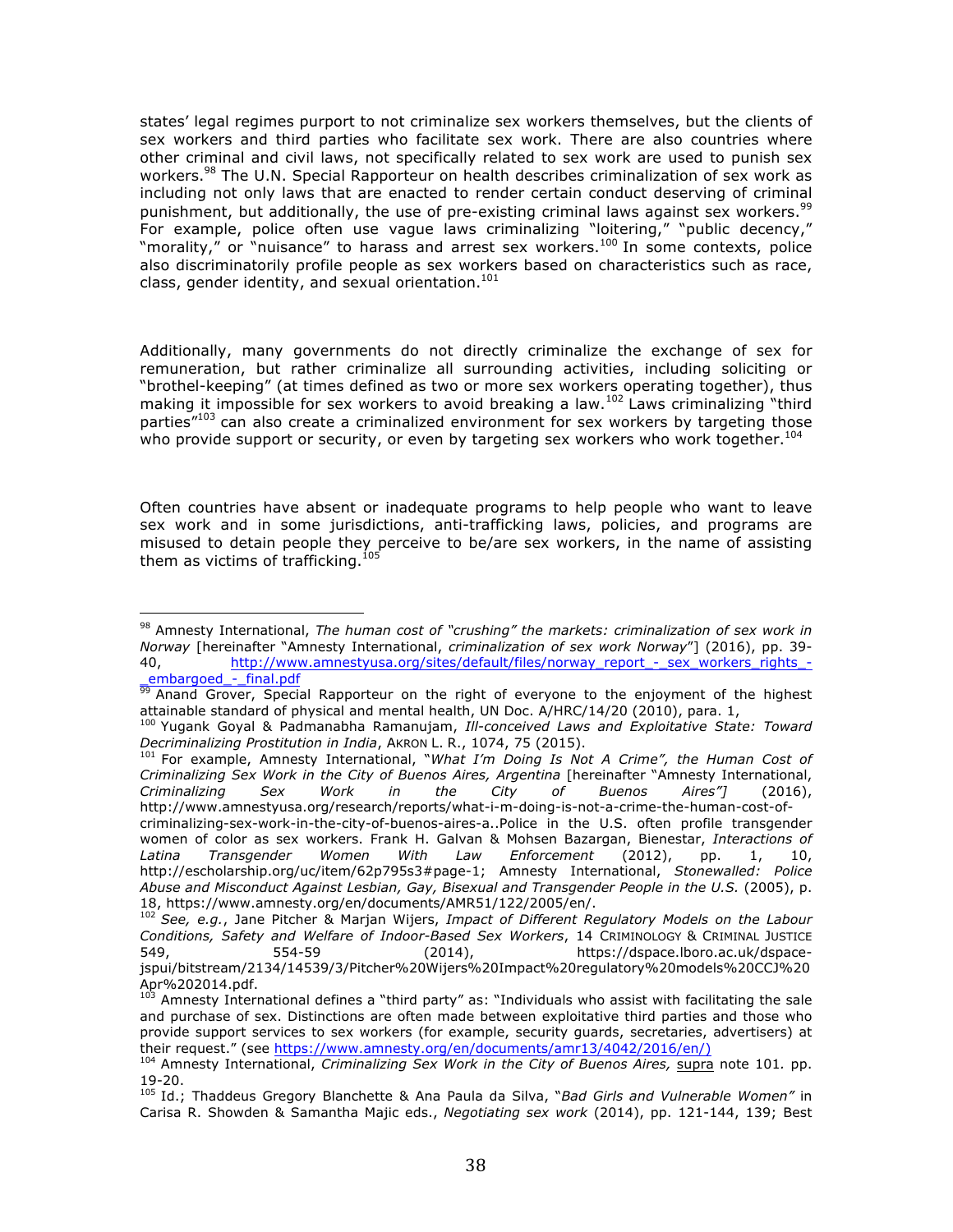#### **b. Justifications for the criminal law**

The drives underlying criminalization of sex work and state control over sex workers generally fall into two categories: moral aversion to sex work, and a belief that sex work is inherently victimizing for those selling sex. Justifications have also been based on discourses that link immorality and disease; criminalization of sex work is needed to control the spread of sexually transmitted infections. Conflation of trafficking and sex work also appears in justifications for various criminalization policies.

For example, the public presence of sex workers has been described as "an affront [to] the sense of decency of the ordinary citizen," <sup>106</sup> or as "adversely affect[ing] the neighborhoods where they exist," $107$  or "damag[ing] the dignity and morality of ... society."<sup>108</sup> Religious moral opposition to sex work has played a key role in slowing or hindering recent efforts to change government policies that would lift criminal sanctions on sex workers.<sup>109</sup>

Underlying many of these justifications is the assertion that sex be reserved for procreation, committed relationships or marriage. This results in stereotypes of people who engage in sex outside of these conditions and/or outside of marriage or monogamous relationships (including paid and unpaid sex between consenting adults), as immoral, reckless, risky and irresponsible. Female sex workers, in particular, are labeled promiscuous and immoral, running counter to the sex role stereotype that women should be sexually passive, chaste and modest. This stereotype can be further compounded by one's migrant status, gender identity, sexual preferences, race or ethnicity.<sup>110</sup> Another stereotype maintains that women are weak and fragile, incapable of making rational decisions, including with regard to consensual sexual activity. This stereotype infers that women are vulnerable to exploitation, including in the context of consensual sex work,

<u> 1989 - Andrea San Andrea San Andrea San Andrea San Andrea San Andrea San Andrea San Andrea San Andrea San An</u>

<sup>108</sup> Human Rights Watch*, Off the Streets*, supra note 105, p.28.

Practices Policy Project, HR Committee Questions U.S.'s Criminalization of Sex Workers as Method to Fight Trafficking, (Mar. 28, 2014), http://www.bestpracticespolicy.org/2014/03/28/un-humanrights-committee-questions-u-s-s-criminalization-of-sex-workers-as-method-to-fight-trafficking/.

This has included detention of arrestees in squalid state-run shelters that amount to jails. Human Rights Watch*, Off the Streets: Arbitrary Detention and Other Abuses Against Sex Workers in Cambodia* [hereinafter "Human Rights Watch, *Off the Streets*"] (2010), pp. 6-7, https://www.hrw.org/sites/default/files/reports/cambodia0710webwcover\_2.pdf.

<sup>&</sup>lt;sup>106</sup> Annie Hill, "Demanding Victims: The Sympathetic Shift in British Prostitution Policy", in Carisa Showden & Samantha Majic, eds*., Negotiating sex work* (2014), pp. 77-93, 81.

<sup>&</sup>lt;sup>107</sup> Penelope Saunders & Jennifer Kirby, "Move Along: Community-based Research into the Policing of Sex Work in Washington, D.C." in *Social Justice* Vol. 37, No. 1 (119), Sexuality, Criminalization and Social Control Action Research (2010-11), pp. 107-127,

https://www.jstor.org/stable/41336938?seq=1#page\_scan\_tab\_contents

<sup>109</sup> Joyce Outshoorn, "The Contested Citizenship of Sex Workers: The Case of the Netherlands*"*, in Carisa Showden & Samantha Majic, eds., *Negotiating sex work* (2014),pp. 171-193, 173.

<sup>110</sup> See e.g., Amnesty International, *Criminalization of Sex Work in Norway,* supra note 98, p. 87; *Petition for Constitutional Review of the Act on the Punishment of Intermediating in Sex Trade and Associated Acts Article 21 Paragraph 1* Decision number: 2013 헌가 2 (2013HeonGa2) (2016) (South Korea, Constitutional Court).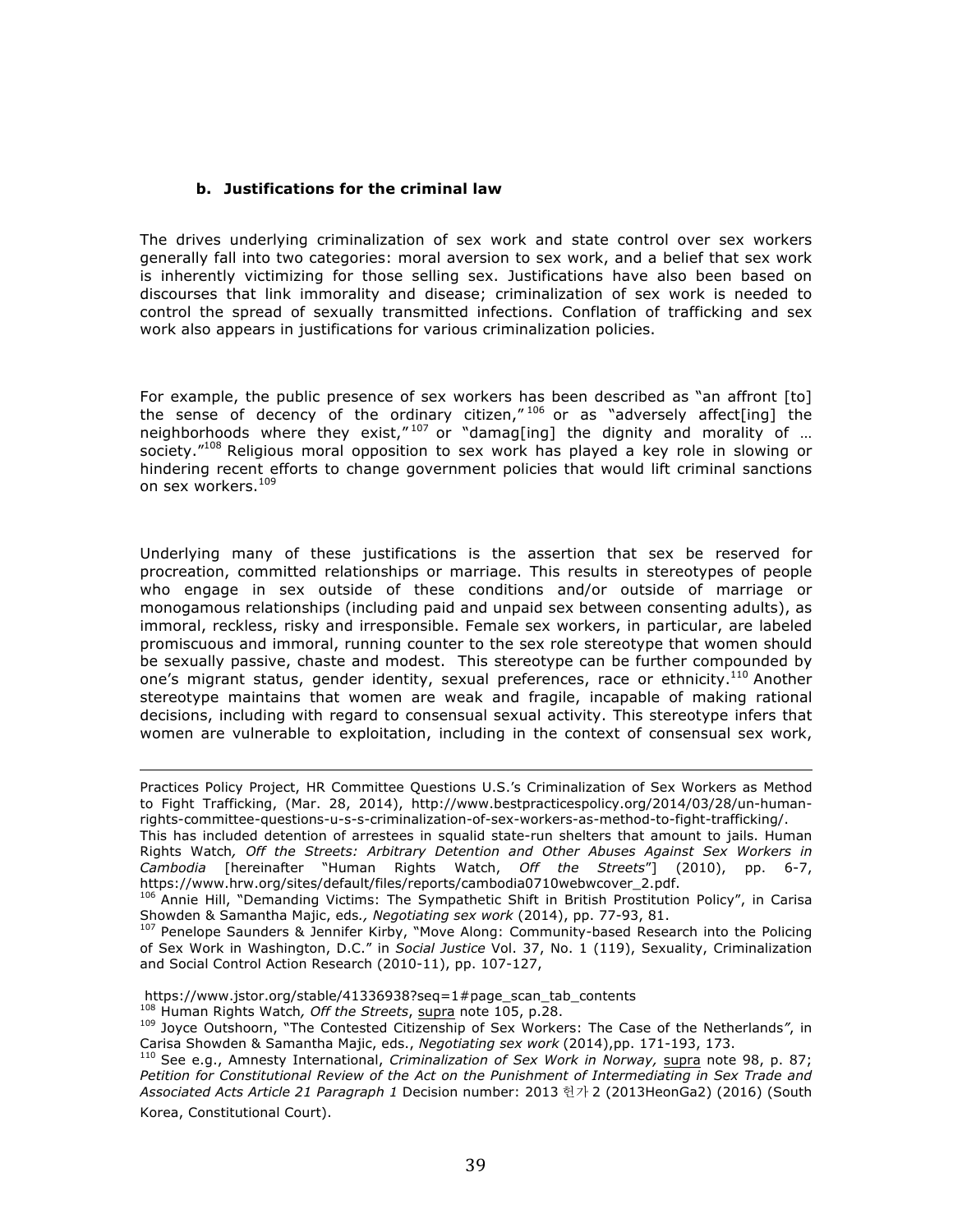and in need of strong state protection. This conception works hand-in-hand with the sex stereotype of men having uncontrollable sexual desires, which lead to sexual stereotypes of men as violent.

#### **c. Human rights considerations**

Numerous human rights are implicated when criminalizing sex work, including the right to privacy, to security of the person, to freedom from torture and other cruel, inhuman and degrading treatment or punishment, to the right to health, to adequate housing, to just and favorable conditions of work, to freedom of expression and to equality and nondiscrimination. While there is a wide range of human rights implicated, human rights bodies, primarily the Committee on the Elimination of Discrimination Against Women (CEDAW) have generally addressed the criminalization of sex work in the context of violence against sex workers, the disparate impact of criminal laws on sex workers as opposed to clients or third parties, and the impact of punitive regulation on sex workers' right to health.

In CEDAW's General Recommendation 33 (on women's access to justice), the Committee calls for states to abolish "discriminatory criminalization, and review and monitor all criminal procedures to ensure that they do not directly or indirectly discriminate against women", having expressed concern that "[w]omen are also disproportionately criminalized due to their situation or status, for instance women in prostitution. $"^{111}$ 

The CEDAW Committee, in its General Recommendation 19 (violence against women), specifically recognizes the vulnerability of sex workers to human rights violations and violence, resulting from their marginalization and unlawful legal status.<sup>112</sup> It calls on states to report on their efforts to prevent violence against women who sell sex and to ensure they enjoy "the equal protection of law against rape and other forms of violence." $113$ In relation to this, CEDAW has called on governments to respect the human rights of people engaged in sex work, and to repeal laws criminalizing sex workers, and other overly broad criminal laws such as solicitation and disorderly conduct, to stop criminally prosecuting and punishing sex workers, to release women from prison serving sentences for prostitution, and has raised concerns over " the limited availability of programmes for women who wish to leave prostitution" and recommending strengthening "the assistance provided to women and girls who wish to leave prostitution, including by providing alternative income-generating opportunities." 114 While on a few occasions

 

<sup>111</sup> CEDAW, *General Recommendation No. 33*, UN Doc. CEDAW/C/GC/33 (2015), paras. 5(i) and 49) 112 CEDAW, *General Recommendation No. 19*, UN Doc. A/47/38 (1992), para. 15.

<sup>113</sup> Id*.* para. 19.

<sup>&</sup>lt;sup>114</sup> See, for example, CEDAW, Concluding Observations: Malawi, UN Doc. CEDAW/C/MWI/CO/7 (2015), para. 25(f)(g); CEDAW, Concluding Observations: Albania, UN Doc. CEDAW/C/ALB/CO/3 (2010), para. 29; CEDAW, Concluding Observations: Iraq, UN Doc. CEDAW/C/IRQ/CO/4-6 (2014), para. 32 (d)(e); CEDAW, Concluding Observations: France, UN Doc. CEDAW/FRA/CO/6 (2008), paras. 30, 31; CEDAW, Concluding Observations: China (including mainland China, Hong Kong and Macau), UN Doc. CEDAW/C/CHN/CO/6 (2006), paras. 19 and 20; CEDAW, Concluding Observations: China, UN Doc. CEDAW/C/CHN/CO/7-8 (2014), para. 28; CEDAW, Concluding Observations: Sweden, UN Doc. CEDAW/C/SWE/CO/8-9 (2016), paras. 28, 29. See also Amnesty International, *Explanatory note on Amnesty International's policy on State obligations to respect, protect and fulfil the human rights of sex workers* [hereinafter *"*Amnesty International, *Explanatory note*"](2016), Index: Pol 30/40632016, https://www.amnesty.org/en/documents/pol30/4063/2016/en/)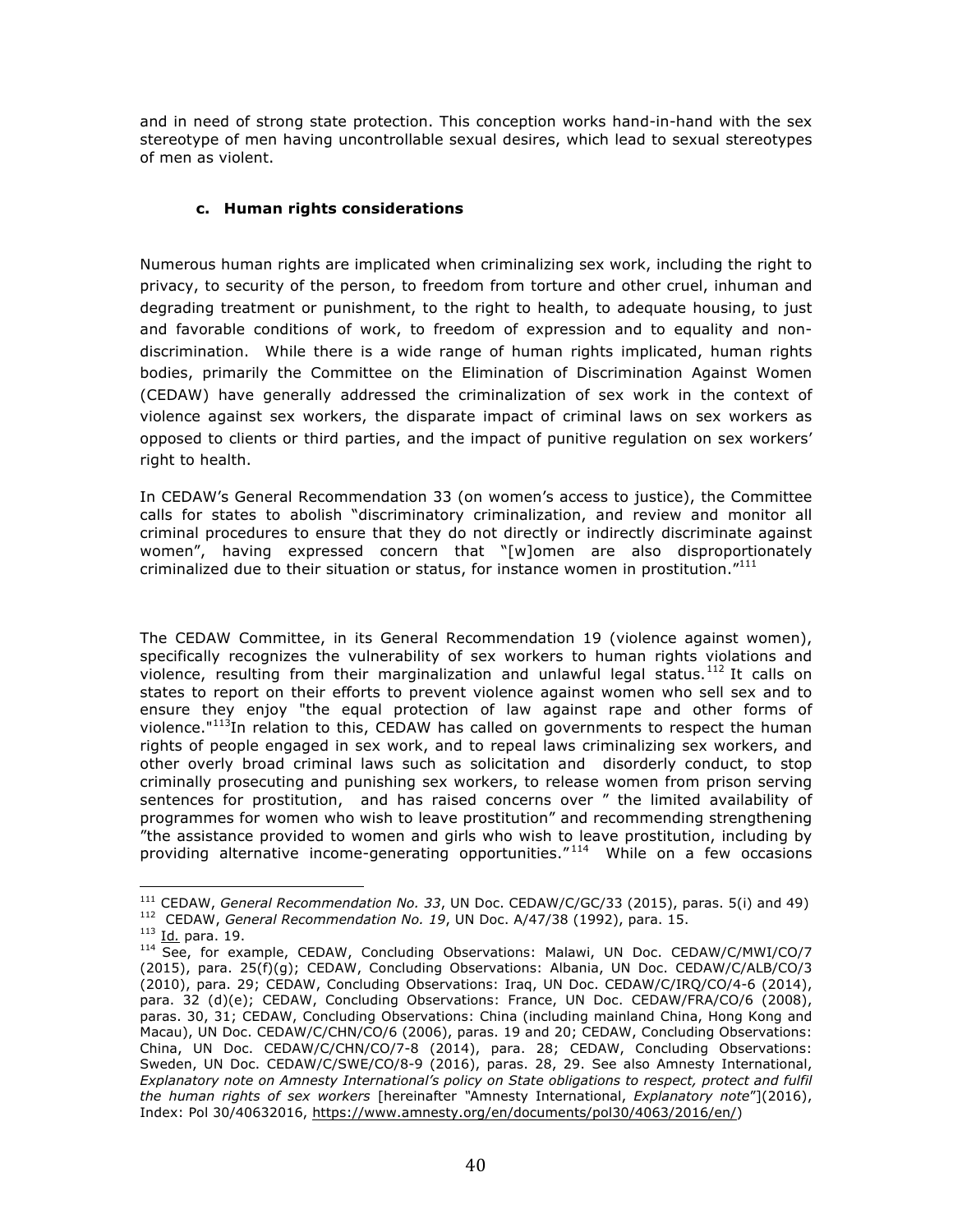CEDAW has expressed support for criminalizing clients,  $115$  it has generally made clear that, in line with the Convention text, criminal sanctions should be reserved for those who profit from the "exploitation of prostitution." <sup>116</sup> the Committee has noted that only imposing criminal penalties on sex workers "entrenches sexual exploitation of women." <sup>117</sup> The Human Rights Committee has also addressed violence against sex workers, including by the police force. $^{118}$ 

In some Concluding Observations, CEDAW has addressed violations against sex workers in the context of trafficking, to some extent conflating the issues.<sup>119</sup> This approach implies that sex work cannot be consensual, denying sex workers agency and autonomy over their bodies. The CESCR Committee, while not addressing sex work extensively, has called on governments to decriminalize adult consensual sexual activities and to adequately address trafficking for both labor and sexual exploitation, and has made a distinction between sex work and trafficking.<sup>120</sup>

In relation to the right to favorable and just working conditions and the right to health, CEDAW has called to address discrimination against sex workers in healthcare, including compulsory HIV testing and other services, recognizing that criminalization of sex workers increases the vulnerability of those most at risk of  $HIV.<sup>121</sup>$ 

UN Special Procedures have also given their attention to the human rights impact of criminalizing sex work. For example, the UN Special Rapporteur on the right to health has <u> 1989 - Andrea Santa Andrea Andrea Andrea Andrea Andrea Andrea Andrea Andrea Andrea Andrea Andrea Andrea Andr</u>

<sup>&</sup>lt;sup>115</sup> See, for example, CEDAW, Concluding Observations: Norway, UN Doc. CEDAW/C/NOR/CO/8 (2012).

 $^{116}$  See CEDAW, Concluding Observations: Fiji, UN Doc. A/57/38 (2002), paras. 64-65; CEDAW, Concluding Observations: Hungary, UN Doc. A/57/38 (2002), paras. 323-324; CEDAW, Concluding Observations: Kenya, UN Doc. CEDAW/C/KEN/CO/6 (2007), paras. 29-30; CEDAW, Concluding Observations: Republic of Korea, UN Doc. CEDAW/C/KOR/CO/6 (2007), paras. 19-20; CEDAW, Concluding Observations: France, UN Doc. CEDAW/FRA/CO/6 (2007), paras. 30-31; CEDAW, Concluding Observations: Germany, UN Doc. CEDAW/C/DEU/CO/6 (2009), paras. 49-50; CEDAW, Concluding Observations: Japan, UN Doc. CEDAW/C/JPN/CO/6 (2009), para. 39; CEDAW, Concluding Observations: Albania, UN Doc. CEDAW/C/ALB/CO/3 (2010), para. 29.

<sup>&</sup>lt;sup>7</sup> CEDAW, Concluding Observations: Lithuania, UN Doc. A/55/38 (2000), para. 152; Armenia, UN Doc. CEDAW/C/ARM/CO/4/Rev.1 (2009), para. 27 (addressing administrative penalties imposed on sex workers); Egypt, UN Doc. CEDAW/C/EGY/CO/7 (2010), para. 25 (expressing concern that women in prostitution are punished, as opposed to clients and increases their vulnerability to violence). See also, CEDAW, *Report of the inquiry concerning Canada under article 8 of the Optional Protocol to CEDAW*, UN Doc. CEDAW/C/OP.8/CAN/1 (2015), para. 120.

<sup>&</sup>lt;sup>118</sup> HR Committee, Concluding observations: Cambodia, UN Doc. CCPR/C/KHM/CO/2 (2015); HR Committee, Concluding observations: Namibia, UN Doc. CCPR/C/NAM/CO/2 (2016), para. 21. The HR Committee has raised concerns about arbitrary arrests and detentions and rape of sex workers, including by the police force. It encouraged at least one government Government to "[e]nsure that sex workers can report crimes without risking being prosecuted for their occupation and that they can participate in opt-out schemes" HR Committee, *Concluding Observations: Namibia*, UN Doc. CCPR/C/NAM/CO/2 (2016), para. 22.

<sup>119</sup> Amnesty International, *Explanatory note,* supra note *114,*pp.28-31.

<sup>&</sup>lt;sup>120</sup> CESCR General Comment 22 on the right to sexual and reproductive health, paras 40 and 57, UN Doc. E/C.12/GC/22 (2016); CESCR, Concluding observations: Albania, UN Doc. E/C.12/ALB/CO/2-3 (2013.

<sup>&</sup>lt;sup>121</sup> See, CEDAW, Concluding Observations: Hungary, UN Doc. CEDAW/C/HUN/CO/7-8 (2013), para.23 (e).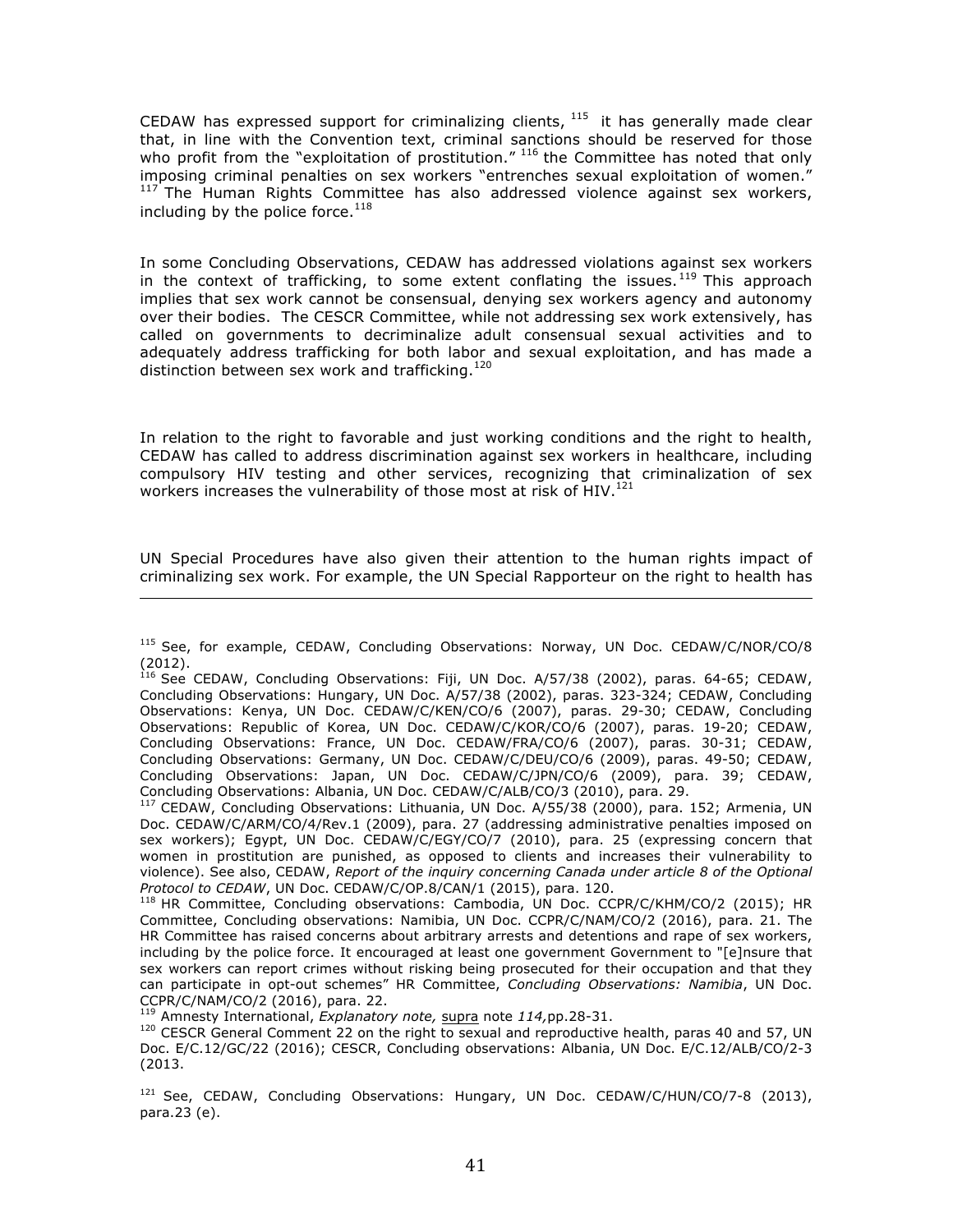explicitly called for the decriminalization of sex work and for existing domestic labor laws, occupational health and safety laws, social insurance schemes and other protections to be extended to sex workers, including irregular migrant workers. <sup>122</sup> The UN Special Rapporteur on torture has expressed concern about the compulsory detention of sex workers in so-called rehabilitation centers and observed: "[b]reaches of privacy and confidentiality are a further indignity experienced by sex workers in health settings."<sup>123</sup> In her report on stigma, the Special Rapporteur on the rights to water and sanitation also addressed discrimination against sex workers, recognizing criminalization as the foundation of the stigma that results in, among other rights abuses, the denial of access to services, including a safe water supply and sanitation.<sup>124</sup> The Special Rapporteur on extreme poverty and human rights has also identified the linked issues of criminalization and stigma as barriers to the effective realization of the human rights of sex workers, calling it a failure "to provide all persons equal and effective protection of the law and take measures to prevent and combat indirect systemic discrimination on the form of legal rules, policies, practices or predominant cultural attitudes in either the public or private sector which create relative disadvantages for some groups in the enjoyment of their rights."125

The U.N. Special Rapporteur on violence against women explains the parameters of decriminalization in the context of sex work, "decriminalization with a human rights approach calls for the protection of the legal rights of sex workers. Thus, it calls for decriminalization of prostitution and related acts, and the application of existing human rights and labour rights to sex workers[.] $^{\prime\prime 126}$ 

## **d. Public health impact**

 

U.N. agencies and other expert bodies, have found that laws criminalizing sex work worsen health outcomes for sex workers, determining that a harm reduction approach is necessary to protect the health rights of people engaged in sex work and call for the decriminalization of sex work, more comprehensively than just decriminalizing sex workers.<sup>127</sup> For example, the Global Commission on HIV and the Law issued quidance that

<sup>122</sup> Anand Grover, *Special Rapporteur on the right of everyone to the enjoyment of the highest attainable standard of physical and mental health*, UN Doc. A/HRC/14/20 (2010), paras. 46-50. See also, UN Doc. A/HRC/23/41 (2013), para. 76(j.

<sup>123</sup> Juan Méndez, *Special Rapporteur on torture and other cruel, inhuman or degrading treatment or punishment*, UN Doc. A/HRC/22/53 (2013), paras. 40, 75. The Special Rapporteur on violence against women has also expressed concern about the use of forcible detention and rehabilitation against sex workers: Rashida Manjoo, *Special Rapporteur on violence against women, its causes and consequences, Mission to India*, UN Doc. A/HRC/26/38/Add.1 (2014), para. 78(e). The discrimination exhibited by health-care workers towards sex workers was also raised as a concern by the previous Special Rapporteur on the right to health. Paul Hunt, *Special Rapporteur on the right of everyone to the highest attainable standard of physical and mental health, Mission to Romania*, UN Doc. E/CN.4/2005/51/Add.4 (2005), para 4.2.

<sup>&</sup>lt;sup>124</sup> Catarina de Albuquerque, Special Rapporteur on the human right to safe drinking water and *sanitation,* UN Doc. A/HRC/21/42 (2012).

<sup>125</sup> Magdalena Sepúlveda, *Special Rapporteur on extreme poverty and human rights, Mission to Namibia*, UN Doc. A/HRC/23/36/Add.1 (2013), para. 53.

 $^{126}$  Radhika Coomaraswamy, Special Rapporteur on violence against women, its causes and consequences, UN Doc. E/CN.4/2000/68 (2000), para. 21.

<sup>127</sup> See, for example, UNAIDS Strategy 2011-2015, "Getting to Zero" (2010), p. 7, http://files.unaids.org/en/media/unaids/contentassets/documents/unaidspublication/2010/2010122 1\_JC2034E\_UNAIDS-Strategy\_en.pdf; UNAIDS updated Guidance Note on HIV and Sex Work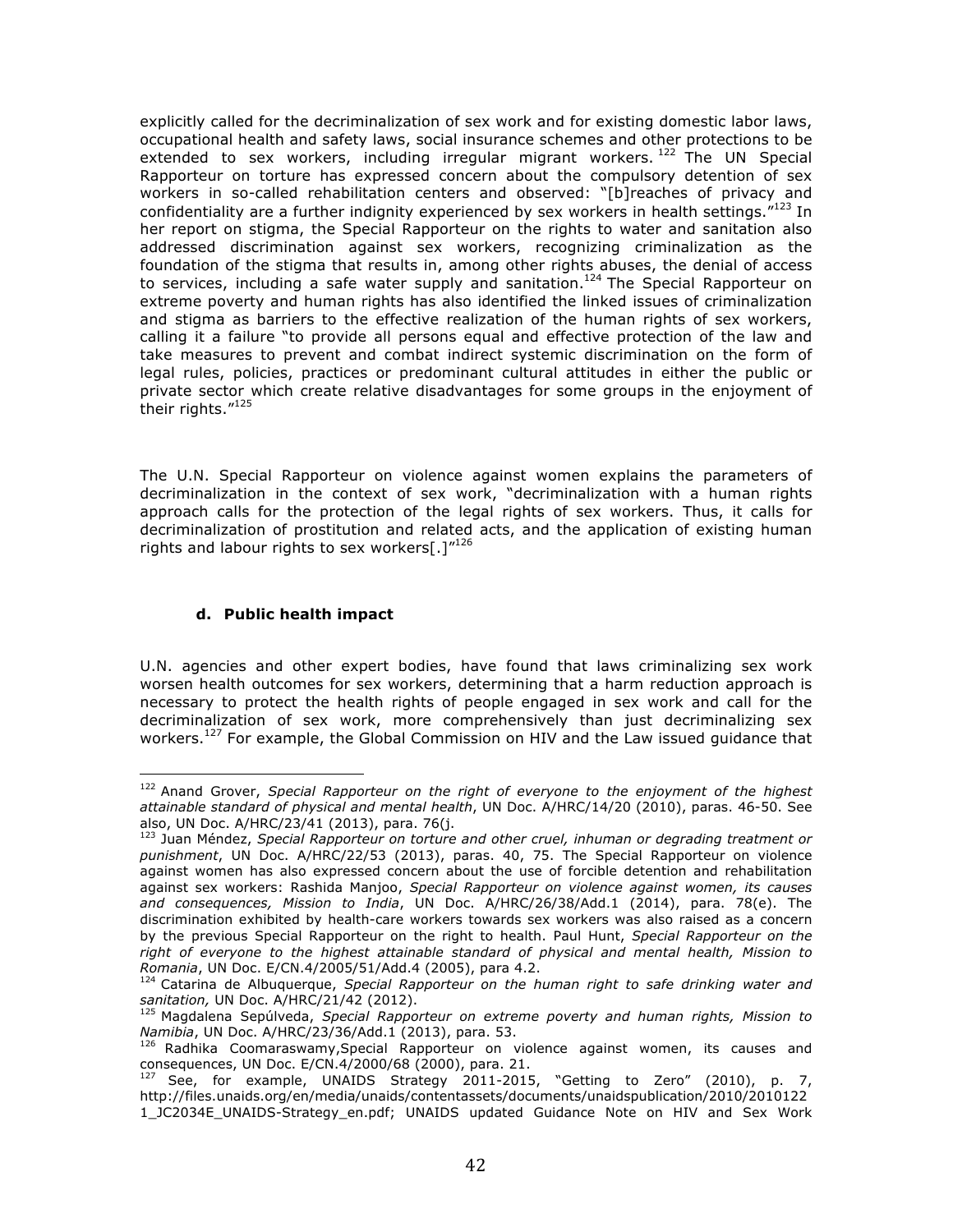called for decriminalizing consensual adult sex work and repeal other laws that prohibit consenting adults to buy or sell sex.<sup>128</sup> Its report recommended that "[r]ather than punish[] consenting adults involved in sex work, countries … ensure safe working conditions and offer sex workers and their client's access to effective HIV and health services and commodities."<sup>129</sup> It also clarified that laws against human trafficking "must be used to prohibit sexual exploitation and they must not be used against adults involved in consensual sex work."<sup>130</sup> Evidence demonstrates that decriminalization fosters positive health outcomes amongst sex workers, while criminalization creates conditions that harm sex workers' health. Where police can make use of criminal laws to arrest or harass sex workers, sex workers are driven underground, and are less likely to seek health care they need and have a right to access and makes it harder for health outreach workers to reach them.<sup>131</sup> Research published in *The Lancet* confirmed that of all potential interventions identified, "[d]ecriminalization of sex work would have the greatest effect on the course of HIV epidemics across all settings, averting 33–46% of HIV infections in the next decade."132 The HIV prevalence among sex workers is 12 times greater than among the general population.  $133$  WHO asserts that to effectively respond to this, sex workers must be meaningfully involved in leading creation of solutions to ensure they have access to treatment and prevention services free from discrimination or other harm.<sup>134</sup>

#### **4. Adultery**

#### **a. The nature and scope of the criminal law**

Fifty countries reinforce traditional prohibitions on adultery, any sexual relations outside of marriage, by criminalizing it. $135$  Many laws criminalizing adultery expressly discriminate between women and men in terms of defining the crime or the punishments imposed for committing adultery, usually targeting women, while others are gender neutral. For example, in some of these laws, adultery is defined as consensual sexual intercourse

<sup>128</sup> UNDP, *Global Commission on HIV and the Law*, supra note 97, p. 43.<br><sup>129</sup> Id.<br>1<sup>30</sup> Id.

<sup>&</sup>lt;u> 1989 - Andrea Santa Andrea Andrea Andrea Andrea Andrea Andrea Andrea Andrea Andrea Andrea Andrea Andrea Andr</u> (2009) and additional Annexes to the Guidance Note in 2012. See also UNAIDS, *On the fast-track to end AIDS: UNAIDS 2016–2021 Strategy*, p. 64, www.unaids.org/sites/default/files/media\_asset/20151027\_UNAIDS\_PCB37\_15\_18\_EN\_rev1.pdf ("Evidence- informed analyses also indicate that decriminalization of sex work could prevent people from acquiring HIV through combined effects on violence, police harassment, safer work environments and HIV transmission pathways."); UNAIDS, *Commission on AIDS in Asia, Redefining AIDS in Asia: creating an effective response* (2008), http://data.unaids.org/pub/Report/2008/20080326\_report\_commission\_aids\_en.pdf; UNDP, *Global Commission on HIV and the Law*, supra note 97; World Health Organization (WHO), *Prevention & treatment of HIV and other sexually transmitted infections for sex workers in low and middle countries* [hereinafter "WHO, *Prevention & treatment of HIV*"] (2012), http://www.who.int/hiv/pub/guidelines/sex\_worker/en/

<sup>131</sup> Amnesty International, *Explanatory note*, supra note 114; Amnesty International, *Criminalizing Sex Work in the City of Buenos Aires,* supra note 101; Human Rights Watch*, Off the Streets*, supra note 105, p. 23.<br><sup>132</sup> K. Shannon, et al., 'Global epidemiology of HIV among female sex workers: Influence of

structural determinants', *The Lancet*, 2014, p. 10, dx.doi.org/10.1016/S0140-6736 (14)60931-4

<sup>133</sup> J. Vandepitte, et. al., *Estimates of the number of female sex workers in different regions of the world.* 82 SEXUALLY TRANSMITTED INFECTIONS 3 (2006). http://www.ncbi.nlm.nih.gov/pmc/articles/PMC2576726/.<br><sup>134</sup> WHO, Prevention & treatment of HIV, supra note 127, pp. 16, 20, 37.

 $135$  Fordham University, Study on adultery (2015) (commissioned by and on file with OHCR)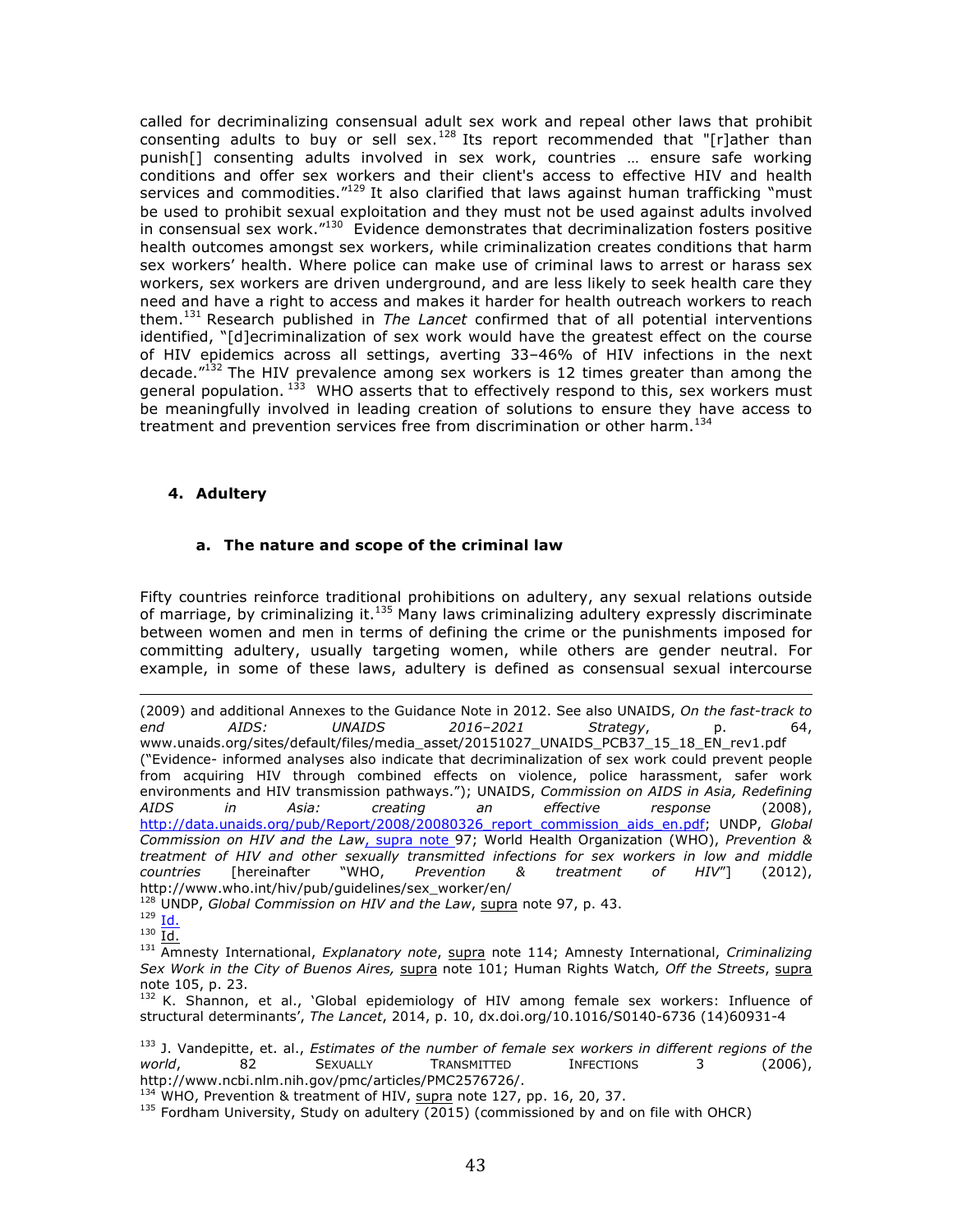between a married woman and a man who is not her husband, targeting married women.<sup>136</sup> In some states, pregnancy outside of marriage constitutes sufficient evidence to enable a woman to be convicted of adultery, targeting women'.137 However, even in countries with gender neutral laws, they are still overwhelmingly conceptually directed and enforced against women and girls.  $138$  Under many penal systems which define adultery as a crime there is a harsher penalty for women than for men who commit adultery.139

The criminalization of adultery also has ripple effects, impacting other crimes dealing with violence against women, such as rape and so called 'honor crimes'. So called 'honor crimes' are closely related to the criminalization of adultery, as some States allow a husband to kill his wife as a result of learning of her adultery and obtain an acquittal or mitigated sentence based on the justification of defending his or the family's honor.<sup>140</sup> Such laws pose a danger for victims of rape, who may be charged with and punished for adultery (or, more generally, a moral crime) when they are unable to meet the often stringent evidence requirements of sexual assault<sup>141</sup> or in places where the law does not distinguish between sexual assault and other extramarital sex. This discourages women from reporting rape in fear of being prosecuted for a moral crime.<sup>142</sup>

In some countries, the crime is severely punished, oftentimes by courts, and may even result in death by stoning.<sup>143</sup> Stoning is a method of capital punishment primarily used

<sup>137</sup> See Radhika Coomaraswamy, *Report of the Special Rapporteur on violence against women*, *its causes and consequences*, UN Doc. E/CN.4/2003/75/Add.2 (2003).

<sup>138</sup> Working Group on Discrimination against women in law and in practice, *Background note on statement on adultery*, http://newsarchive.ohchr.org/EN/NewsEvents/Pages/DisplayNews.aspx?NewsID=12672&LangID=E <sup>139</sup> CEDAW, Concluding observations: DRC, UN Doc. CEDAW/C/COG/CO/6 (2012), (the Committee expressed concern regarding the disproportionate sanction applied to women in case of adultery (penal code, arts. 336 and 337)); CEDAW, Concluding observations: Kuwait, UN Doc. CEDAW/C/KWT/CO/3-4 (2011), (the Committee expressed concerns about the so-called "honour crimes" and the extremely lenient penalties those acts attract under article 153 of the criminal code. Under that article, men suspected of murder for adultery can face a penalty of up to three years in prison or a fine of up to 3,000 rupees, as compared to women, who can receive a life sentence.

<sup>140</sup> Radhika Coomaraswamy*, Report of the Special Rapporteur on violence against women*, *its causes and consequences*, UN Doc. E/CN.4/2002/83 2002, para 34 (discussing honor crimes in Brazil and Muslim countries); *see also* Rashida Manjoo, *Report of the Special Rapporteur on violence against women*, *its causes and consequences*, UN Doc. A/HRC/20/16 (2012), *para.* 95 ("[The Penal Code of Afghanistan] mitigates penalties for murder if the victim is a close relative caught in the act of committing adultery, and the killing was not premeditated.").

 $141$  Id..

 

<sup>142</sup> HR Committee, Concluding observations: Sudan, UN Doc. CCPR/C/SDN/CO/3/CRP.1 (2007), para.  $14(b)$ .

<sup>&</sup>lt;sup>136</sup> See CEDAW, Concluding observations: Thailand, UN Doc. CEDAW/C/THA/CO/5 (2006), (With regard to divorce, whereas adultery committed by wife constitutes grounds for divorce, a married man may have sexual intercourse with other women); CESCR, Concluding observations: DRC, UN Doc. E/C.12/1/ADD.45 (2000), (marriage and family laws overtly discriminate against women (for instance, adultery is illegal for women but, in certain circumstances, not for men).

<sup>&</sup>lt;sup>143</sup> See, for example, CRC, Concluding observations: Pakistan, UN Doc. CRC/C/PAK/CO/3-4 (2009), (High percentage of women and girls in jails awaiting trials for adultery-related offences and at the imposition, by parallel judicial systems, of sentences like whipping, amputation and stoning amounting to torture or cruel, inhuman or degrading treatment); CAT, Concluding observations: Yemen, CAT/C/YEM/CO/2/Rev.1 (2010), (The majority of women in prison have been sentenced for prostitution, adultery, alcoholism, unlawful or indecent behaviour, in a private or public setting, as well as for violating restrictions of movement imposed by family traditions and Yemeni laws; such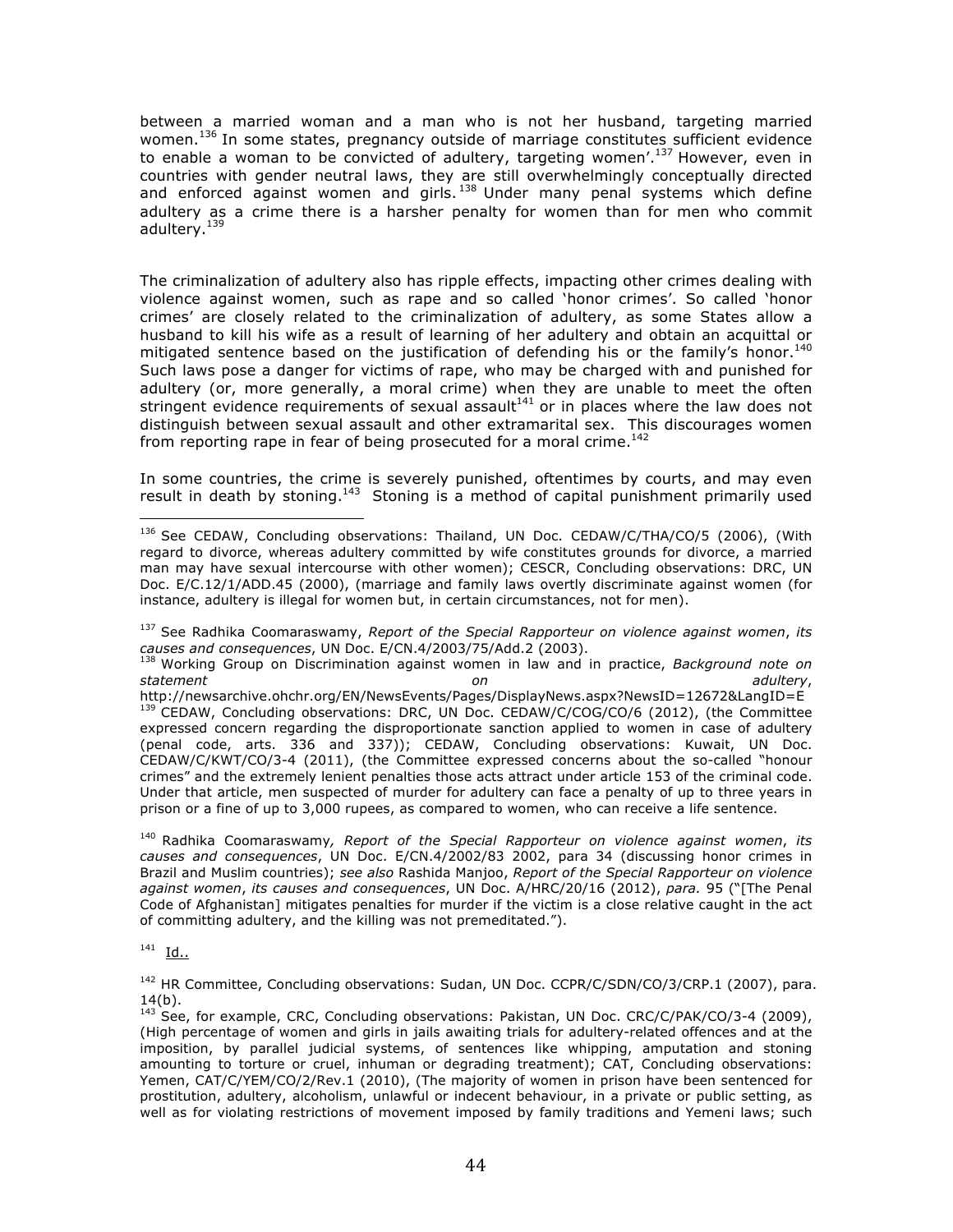for crimes of adultery and other related offences linked to so called 'honor', of which women are disproportionately found guilty. This has resulted in 23 joint communications by U.N. Special Procedures mandate holders sent between 2004 and 2011, in respect of more than 30 women sentenced to death by stoning. Other communications relate to honor crimes committed by family members or to the action/inaction of the State with regard to flogging or death by hanging of women for suspected premarital sex, for adultery, for failing to prove rape, and for acts deemed incompatible with chastity.<sup>144</sup>

### **b. Justifications for the criminal law**

States often justify criminal adultery laws as protecting innocent spouses and preserving family stability, promoting the culture, religion or morality of a society. Such laws reinforce religious and cultural notions of the sanctity of marriage and family through treating women as the sexual property of men, and condemning them for what is deemed as promiscuous, transgressing notions of acceptable sexual behaviour for women. Underlying these laws are stereotypes that women are, or should be, sexually passive and chaste.<sup>145</sup> States also justify penalizing adultery based on misconceptions that it will prevent the spread of HIV or other sexually transmitted infections –which women are blamed for spreading.

The UN Working Group on Discrimination Against Women has recognized that "*some States adopt national laws and regulations that restrict the rights, power and mobility of women on the basis of essentialist points of view belonging to a particular culture or religion*", noting the underlying "*patriarchal oppression of women*" which underlies adultery laws.<sup>146</sup>

#### **c. Human rights considerations**

UN human rights bodies have consistently noted that criminalization of sexual relations between consenting adults, including adulterous ones, is a violation of their right to privacy, the right to sexual and reproductive health, and the right to be free from discrimination, amongst other rights, and have called on states to repeal such laws. $147$ 

<u> 1989 - Andrea Santa Andrea Andrea Andrea Andrea Andrea Andrea Andrea Andrea Andrea Andrea Andrea Andrea Andr</u>

sentences are applied in a discriminatory way against women). See generally The UN Working Group on Discrimination against women in law and in practice, *Background note on Adultery*, supra note 138.

<sup>144</sup> Rashida Manjoo, *Special Rapporteur on violence against women on the killing of women*, UN Doc. A/HRC/20/16 (2012), paras. 45-46.

<sup>145</sup> Rebecca Cook. and Simone Cusack, *Gender Stereotyping: Transnational Legal Perspectives*, University of Pennsylvania Press, 2010, p. 27. Stereotyping women as the sexual property of men also enables sexual exploitation of women, with women's consent to sex being questioned. See also, OHCHR, *Report on Discrimination and violence against individuals based on their sexual orientation and gender identity*, supra note 61.

<sup>&</sup>lt;sup>146</sup> Working Group on the issues of discrimination against women in law and in practice, UN Doc. A/HRC/29/40 (2015), paras 19 and 73(c) (v).

<sup>147</sup> CESCR, *General Comment No. 22,* UN Doc. E/C.12/GC/22 (2016), para. 40; Working Group on Discrimination against Women in law and in practice, UN Doc. A/HRC/29/40 (2015), paras 19, 49 and 73(2015); Statement of the UN Working Group on Discrimination against Women in law and in practice, "Adultery as a criminal offence violates women's human rights", http://newsarchive.ohchr.org/EN/NewsEvents/Pages/DisplayNews.aspx?NewsID=12672&LangID=E #sthash.Bhunixgb.dpuf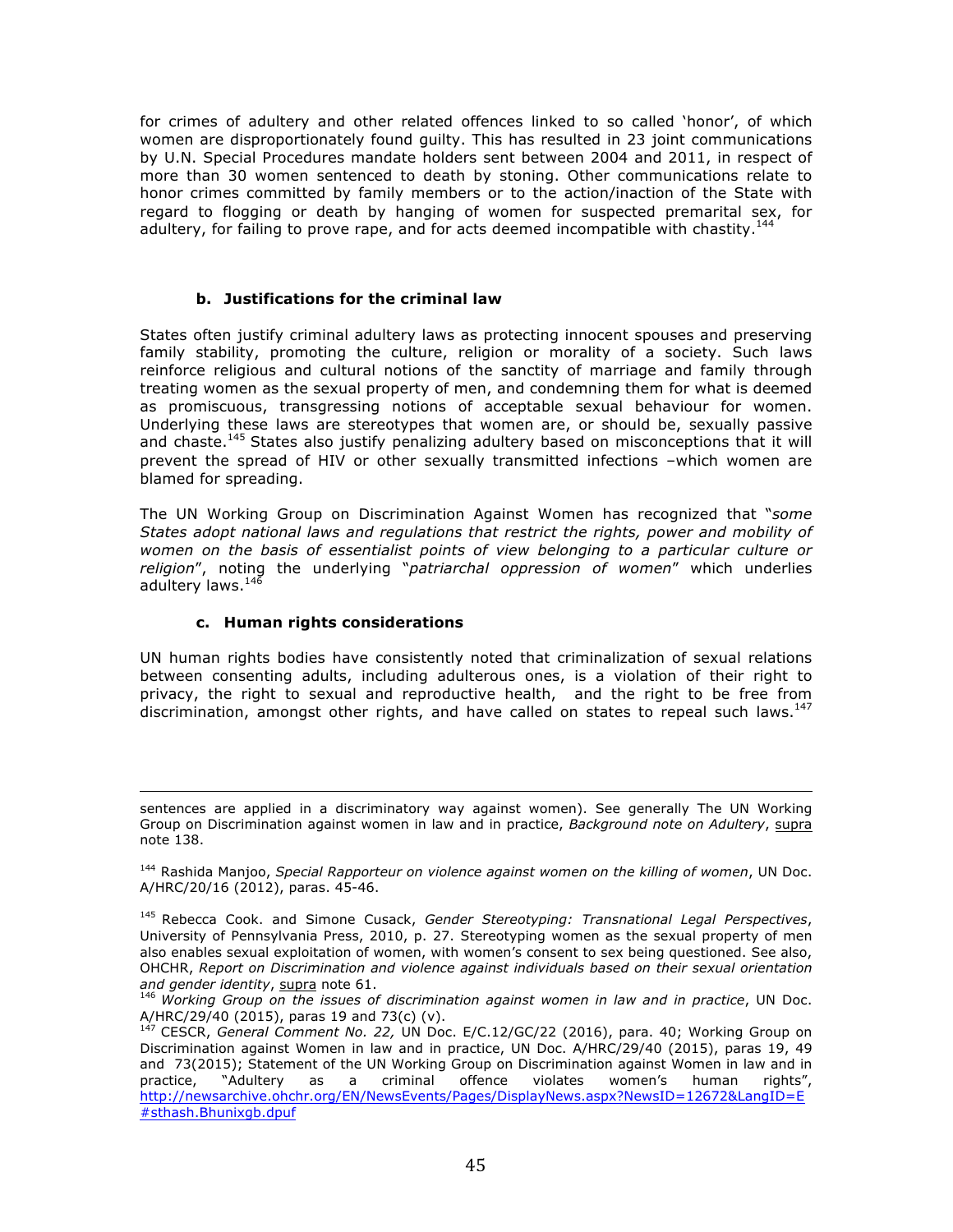The CEDAW Committee, the Human Rights Committee and the CESCR Committee have consistently called for the repeal of discriminatory legislation, including on adultery.<sup>148</sup>

Various UN human rights bodies have recognized this negative impact and found that existing human rights treaties prohibit adultery laws that expressly discriminate against women or disproportionately impact women in practice. They have noted that enforcement of such laws leads to discrimination and violence against women.<sup>149</sup>

UN treaty monitoring bodies have called upon States to "eliminate the inconsistencies in the legal frameworks…by repealing discriminatory provisions against women…by providing consistent definitions and sanctions, related to, inter alia, rape… [and] adultery."<sup>150</sup> UN Special Mechanisms such as the Special Rapporteur on violence against women (SRVAW) have admonished States' unwillingness to respond to violence perpetrated against women as a result of adultery criminalization<sup>151</sup> and those that use religion to justify their actions.<sup>152</sup> Under international law, honor crimes are "harmful

 

<sup>149</sup> Working Group on Discrimination against women in law and in practice, *Background note on Adultery,* supra note 138; CEDAW, Concluding observations: Congo, UN Doc. A/58/38 (2003), paras. 160, 182; CEDAW, Concluding observations: Côte d'Ivoire, UN Doc. CEDAW/C/CIV/CO/1-3 (2011), para. 43; CEDAW, Concluding observations: Mexico, UN Doc. CEDAW/C/MEX/CO/7-8 (2012).<br>para. 43; CEDAW, Concluding observations: Mexico, UN Doc. CEDAW/C/MEX/CO/7-8 (2012).

<sup>151</sup> *See* Yakin Ertürk, *Report of the Special Rapporteur on violence against women, its causes and consequences*, UN Doc. A/HRC/11/6/Add.5 (2009), para. 98 ("Many of the communications to governments by the mandate holders have been in relation to honour crimes committed by family members, or to the action/inaction of the State with regard to stoning, flogging or death by hanging of women for suspected (…) adultery, for failing to prove rape, and for acts deemed incompatible with chastity").

<sup>152</sup> Rashida Manjoo, *Special Rapporteur on violence against women, its causes and consequences*, UN Doc. A/HRC/29/27/Add.5 (2015), art. 29 ("Parties shall take the necessary legislative or other measures to ensure that, in criminal proceedings initiated following the commission of any of the acts of violence covered by the scope of the present Convention, culture, custom, religion, tradition or so-called 'honour' shall not be regarded as justification for such acts. This covers, in particular, claims that the victim has transgressed cultural, religious, social or traditional norms or customs of appropriate behaviour."); *See also,* Yakin Ertürk, *Report of the Special Rapporteur on violence against women, its causes and consequences,* UN Doc. A/HRC/11/6/Add.5 (2009), para. 105. (discussing SRVAW's critical stance against State-supported "hegemonic interpretations of religion to debunk cultural relativism" in order to sanction discriminatory and violent acts against women).

<sup>&</sup>lt;sup>148</sup> CEDAW, Concluding observations: Yemen, UN Doc. CEDAW/C/YEM/CO/6 (2009); CEDAW, Concluding observations: Uganda, UN Doc. A/57/38(SUPP) (The Committee expressed concern about the continued existence of legislation, customary laws and practices on inheritance, land ownership, widow inheritance, polygamy, forced marriage, bride price, guardianship of children and definition of adultery that discriminate against women and conflict with constitution and CEDAW); Human Rights Committee, Concluding observations: Sudan, UN Doc. CCPR/C/SDN/CO/3 (2007) (The Committee recommended that Sudan review its legislation, in particular articles 145 and 149 of the 1991 criminal code, so that women are not deterred from reporting rapes by fears that their claims will be associated with the crime of adultery); CEDAW, Concluding observations: Burundi, UN Doc. CEDAW/C/BDI/CO/4 (2008), (the Committee recommended the amendment of the provisions that (…) establish discrimination with regard to adultery (article 3 of the penal code); Human Rights Committee, Concluding observations: Venezuela, UN. Doc. CCPR/CO/71/VEN (2001) (The Committee recommended that Venezuela comply with obligations arising from articles 2, 3 and 26 of the ICCPR, amend all laws that still discriminate against women including those relating to adultery and ban on marriage for 10 months following dissolution of previous marriage); CESCR, Concluding observations: Philippines, UN Doc. E/C.12/PHL/CO/4 (2008) (The Committee stressed that the State party has not made sufficient progress in reviewing and repealing discriminatory provisions against women still existing in national legislation. Marital infidelity bill, which seeks to remove the discriminatory provisions in the revised criminal code pertaining to "concubinage" and "adultery", has not yet been adopted).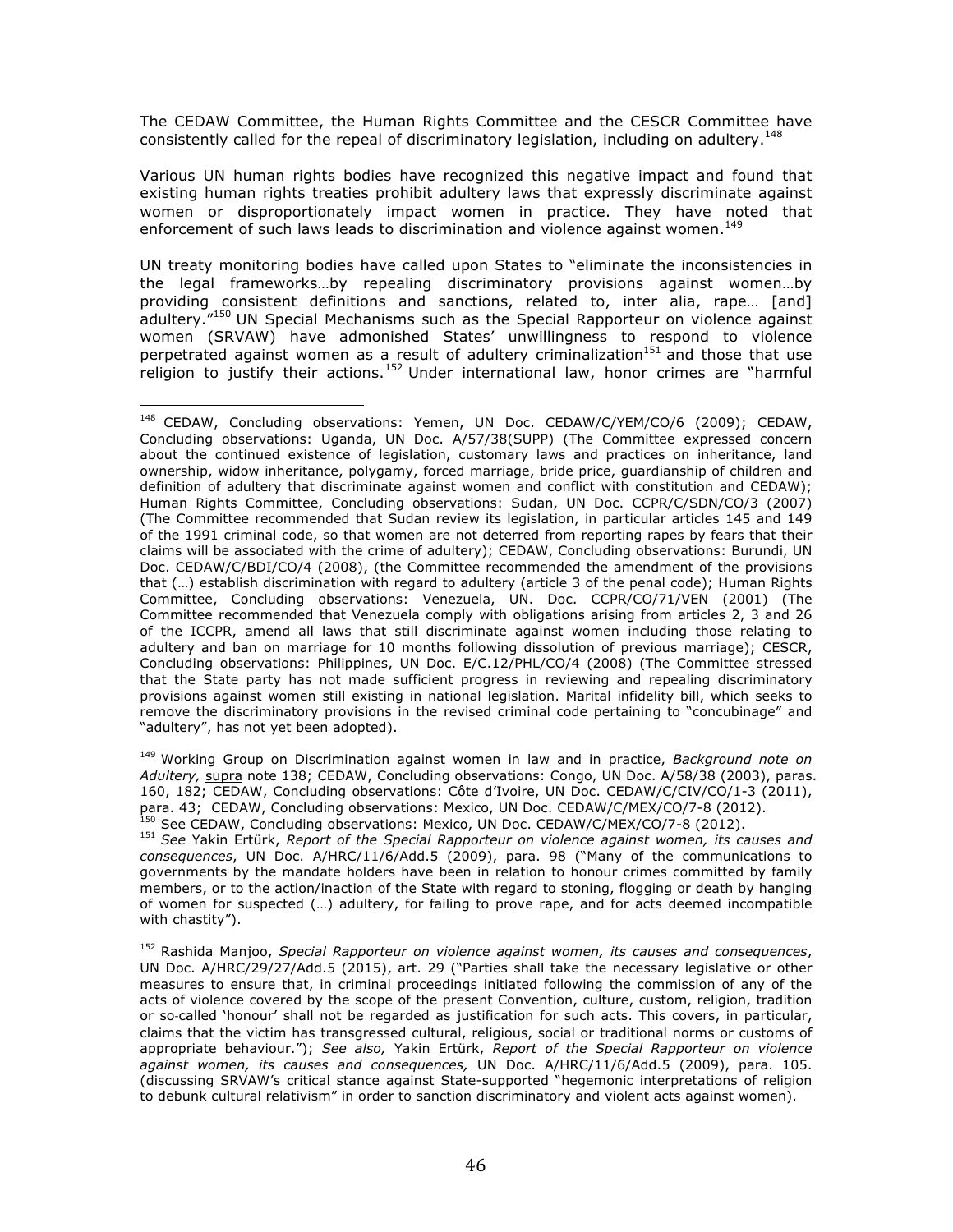practices" that must be prevented, responded to, and eliminated.<sup>153</sup> Allowing these acts to go unpunished is a serious violation of international law.  $154$ 

## **d. Public health impact**

In jurisdictions where extramarital or premarital sexual behavior is criminalized, people who engage in such conduct are unable to access needed health services, including contraceptives, STI treatment or safe, legal abortion services, with detrimental effects on their health. This is particularly the case for women.<sup>155</sup> Many laws criminalizing adultery are clearly associated either with negative health outcomes (e.g. the penalization of adultery through flogging or even the death penalty) or with violations of human rights (e.g. the exclusion of unmarried people from receiving information and services related to contraception) or, most frequently, both.<sup>156</sup>

Honor killings remain underreported and under documented globally, hence the health impact of attempts are hard to measure. However, the United Nations Population Fund (UNFPA) has estimated that at least 5,000 women globally are murdered by family members each year in honor killings.<sup>157</sup> Honor killings take many forms, including direct murder; stoning; women and young girls being forced to commit suicide after public denunciations of their behavior; and women being disfigured by acid burns, sometimes leading to death.

# **5. HIV non-disclosure, exposure and transmission**

## **a. The nature and scope of the criminal law**

In all regions of the world, there have been cases of prosecution of people living with HIV who allegedly do not disclose their HIV status prior to sex (HIV non-disclosure), are perceived to expose others to HIV (HIV exposure) and/or are thought to have transmitted HIV to others (HIV transmission).  $^{158}$  Recent research by civil society estimates that some 72 countries have laws that specifically allow for the criminalisation

 

<sup>153</sup> See CEDAW and CRC, *Joint General Recommendation/General Comment No. 31 / No. 18*, UN Doc. CEDAW/C/GC/31-CRC/C/GC/18 (2014).

<sup>154</sup> Human Rights Committee, *General Comment No. 28*, UN Doc. CCPR/C/21/Rev.1/Add.10 (2000).

<sup>155</sup> WHO, *Sexual health, human rights and the law*, supra note 62, p. 10.

 $156 \underline{Id.}$ 

 $^{157}$   $\frac{101}{\underline{10}}$ , p. 41.

<sup>158</sup> Edwin J Bernard and Sally Cameron, *Advancing HIV Justice 2: Building momentum in global advocacy against HIV criminalization* (2016), HIV Justice Network and GNP+, Brighton/Amsterdam, http://www.hivjustice.net/wp-content/uploads/2016/05/AHJ2.final2\_.10May2016.pdf. While many of these laws and cases are focused on otherwise consensual sexual intercourse, laws and cases also include (offering or supplying) sex work whilst living with HIV, and minor assaults such as spitting, biting and scratching. Women living with HIV have also been prosecuted for breastfeeding (including breastfeeding an infant that was not their own child) and incarcerated for longer because they were pregnant.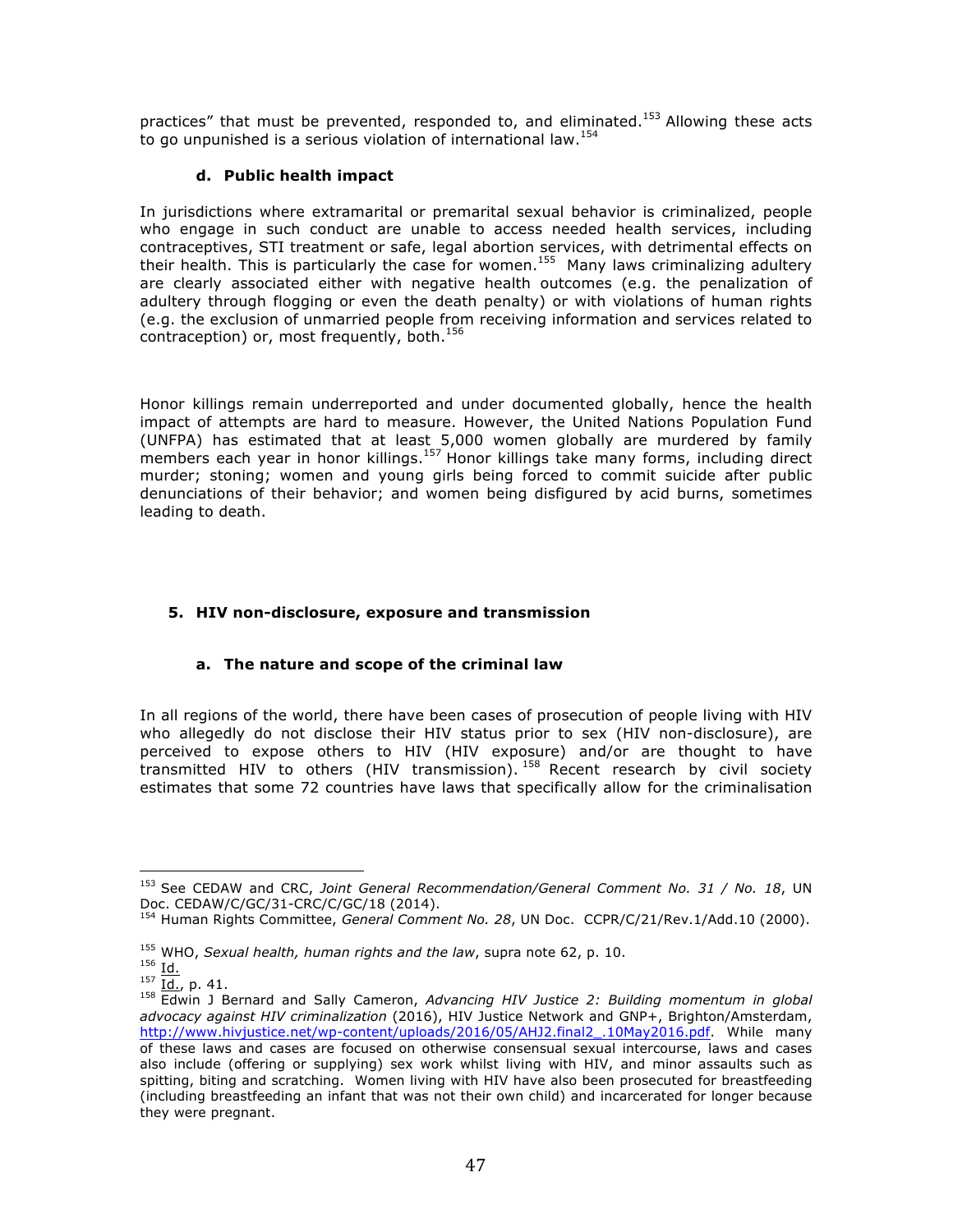of HIV non-disclosure, exposure or transmission.<sup>159</sup> In addition to HIV-specific offences, many countries allow HIV criminalisation under existing general criminal law provisions.

Over the past 15 years there has been a significant increase in the number of countries using criminal laws and other civil sanctions to punish people for HIV transmission and exposure. In the mid-1990s, only a small number of countries, including Australia, Canada, Germany and the USA, had used the law in this way.<sup>160</sup> Prosecutions for HIV non-disclosure, exposure or transmission have now been reported in 61 countries.<sup>161</sup> At least 313 arrests, prosecutions and/or convictions in 28 countries were reported between April 2013 and October 2015. 162

Many of these laws and/or their application are overly broad, contrary to key criminal law principles of legality, foreseeability, intent, causality, proportionality and proof. Thirty sub-Saharan African countries have now enacted overly broad and/or vague HIV-specific criminal statutes.  $163$  As recommended by UNAIDS and UNDP, concerns raised by the overly broad criminalization of HIV non-disclosure, exposure and transmission can be addressed, in part, by limiting the application of criminal law to cases of *intentional transmission* (*i.e.* where a person knows his or her HIV-positive status, acts with the intention to transmit HIV, and does in fact transmit it).<sup>164</sup>

### **b. Justifications for the criminal law**

The fear, misconceptions and other concerns relating to the growing HIV epidemic have led to calls on legislators to adopt provisions to criminalise individuals who are perceived to place others at risk of HIV infection or to apply laws of a general nature to this context. Several sets of arguments are often highlighted to justify the calls for criminalising HIV non-disclosure, exposure and transmission. First, the criminal law is considered to be a structural intervention that can contribute to reducing new HIV infections by deterring those who are considered to engage in behaviour that place others at risk of HIV infection. Second, some proponents of the criminalisation of HIV nondisclosure, exposure and transmission argue that it is necessary to support and protect the 'victims', including women and girls who, in many contexts, are vulnerable to the risk of HIV infection due to unequal power relations, particularly manifested in violence against women. This argument is commonly used in sub-Saharan Africa where HIV prevalence among young women and adolescent girls is very high. Third, criminalization of HIV non-disclosure, exposure and transmission is considered to be an appropriate and valid state response to punish the 'perpetrator' for their 'moral blameworthiness' and the 'harm' that it caused to others particularly in cases where HIV transmission occurs. This argument is based on the retributive role of the criminal law and is also linked with the

 

 $\frac{159}{160}$  <u>Id.</u>

<sup>160</sup> GNP+, *2010 Global criminalization scan report* (2010), http://www.gnpplus.net/assets/wbb\_file\_updown/2045/2010\_Global\_Criminalisation\_Scan.pdf

<sup>&</sup>lt;sup>161</sup> Bernard and Cameron, *supra* note 158, p. 11.<br><sup>162</sup> The highest numbers of cases during this period were reported in: Russia (at least 115); United States (at least 104); Belarus (at least 20); Canada (at least 17); France (at least 7); United Kingdom (at least 6); Italy (at least 6); Australia (at least 5); and Germany (at least 5). Bernard and Cameron, *supra* note 158, p. 12.

<sup>163</sup> Id., p. 13.

<sup>164</sup> UNAIDS, *Ending Overly Broad Criminalisation*, supra note 47.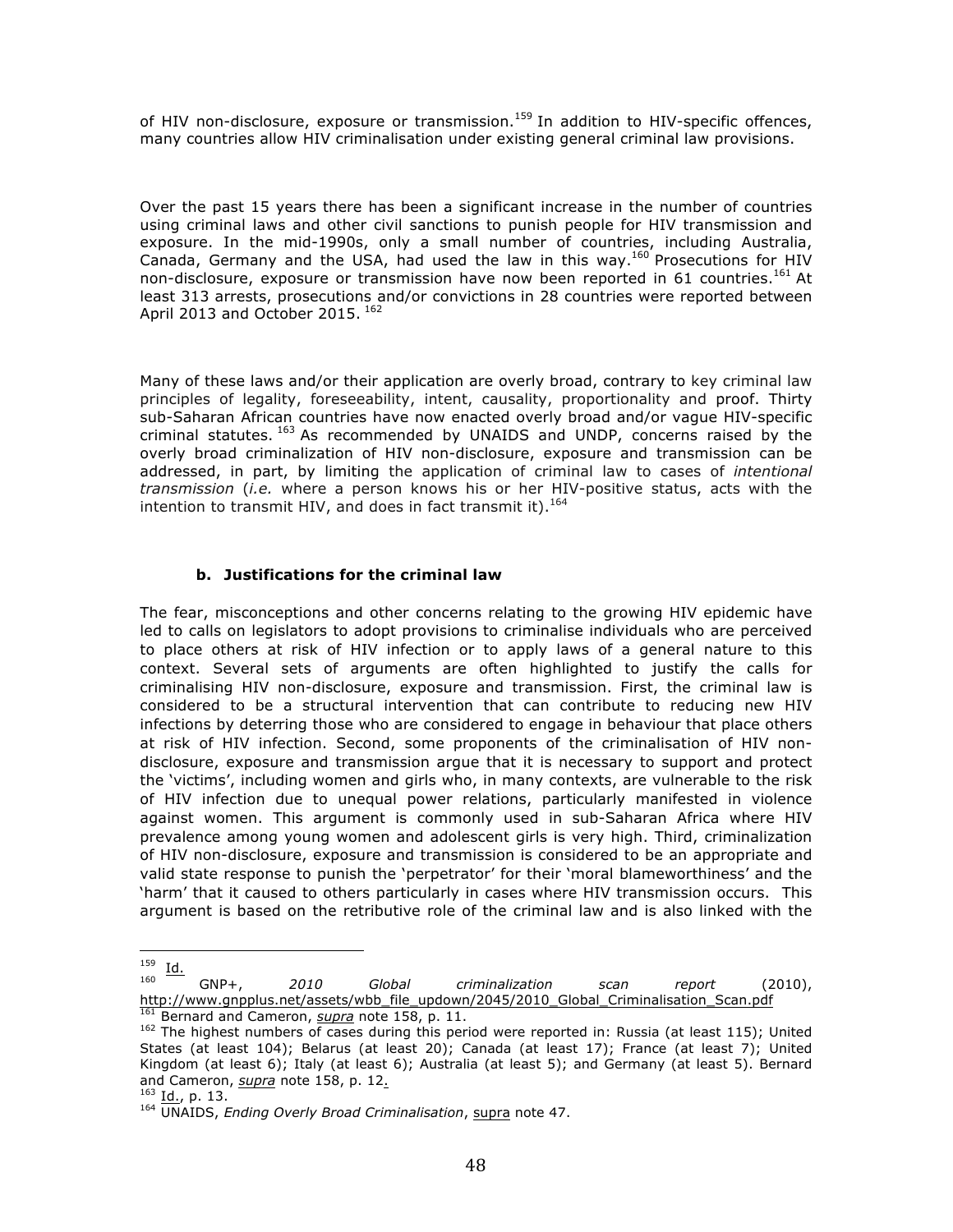belief that removing from society those people who expose others to the risk of HIV would further contribute to incapacitate them from further transmitting HIV.

#### **c. Human Rights considerations**

 

Human rights advocates and people living with HIV have over the years challenged the criminalisation of HIV non-disclosure, exposure and transmission and the arguments used to justify it. They have shown that contrary to the arguments made by its proponents, HIV criminalisation does not support effective responses to HIV, because there is no evidence that it deters people from engaging in behaviour that involve the risk of HIV infection. They have also shown that HIV criminalisation does not protect women but rather exposes them to greater risks of prosecution because of unequal social and economic power between women and men.

Existing laws and prosecutions for HIV non-disclosure, exposure and transmission are often overly broad in scope and vague; contrary to key criminal law principles of legality, foreseeability, intent, causality, proportionality and proof. Laws and prosecutions that fail to take into consideration the abovementioned principles are unfair and may have farreaching negative impacts on the human rights of people living with HIV. They are likely to infringe upon the rights to liberty and security, health, privacy, access to justice and to non-discrimination. HIV criminalisation also involves a serious risk of selective prosecution as studies conducted in various countries point out that specific vulnerable or marginalised populations are disproportionately impacted by these laws and prosecutions, including migrants, sex workers, people of minority ethnicity, prisoners and in some places, men who have sex with men.

The increased reliance on criminal law has attracted concern and condemnation from UN human rights bodies.<sup>165</sup> As early as 1996, the UN Office of the High Commissioner for Human Rights and UNAIDS expressed concern about the overly broad application of public health and criminal laws to HIV transmission<sup>166</sup>. Since then human rights bodies and UN agencies have consistently condemned the criminalization of HIV, in all its forms, and expanded on such initial calls.  $^{167}$  In 2010, the UN Special Rapporteur on the Right to Health recognized that the criminalization of HIV (unintentional) transmission, exposure and non-disclosure is a violation of the right to health, and called on states:

*"To immediately repeal laws criminalizing the unintentional transmission of or exposure*  to HIV, and to reconsider the use of specific laws criminalizing intentional transmission of *HIV, as domestic laws of the majority of States already contain provisions which allow for* 

<sup>165</sup> Anand Grover, *Report of the Special Rapporteur on the right of everyone to the enjoyment of the highest attainable standard of physical and mental health*, UN. Doc. A/HRC/14/20 (2010); UNAIDS, *Ending Overly Broad Criminalisation*, supra note 47.

<sup>&</sup>lt;sup>166</sup> UNAIDS, *Advocating against overly-broad application of criminal law to HIV transmission* (2008), http://www.unaids.org/en/resources/presscentre/featurestories/2008/november/20081114criminali zation/; OHCHR, UNAIDS, *International Guidelines on HIV and Human Rights (2006 consolidated version)*, http://www.ohchr.org/Documents/Issues/HIV/ConsolidatedGuidelinesHIV.pdf

<sup>&</sup>lt;sup>167</sup> For example, In 2008, UNAIDS and the UNDP issued a more detailed policy brief which specifically outlined a number of recommendations regarding states' use of both HIV-specific criminal laws and general laws to punish HIV exposure, non-disclosure and transmission. These included calling on states to: "Repeal HIV-specific criminal laws, laws directly mandating disclosure of HIV status, and other laws which are counterproductive to HIV prevention, treatment, care and support efforts, or which violate the human rights of people living with HIV and other vulnerable groups" and to apply general criminal law "only to the intentional transmission of HIV, and audit the application of general criminal law to ensure it is not used inappropriately in the context of HIV", http://data.unaids.org/pub/BaseDocument/2008/20080731\_jc1513\_policy\_criminalization\_en.pdf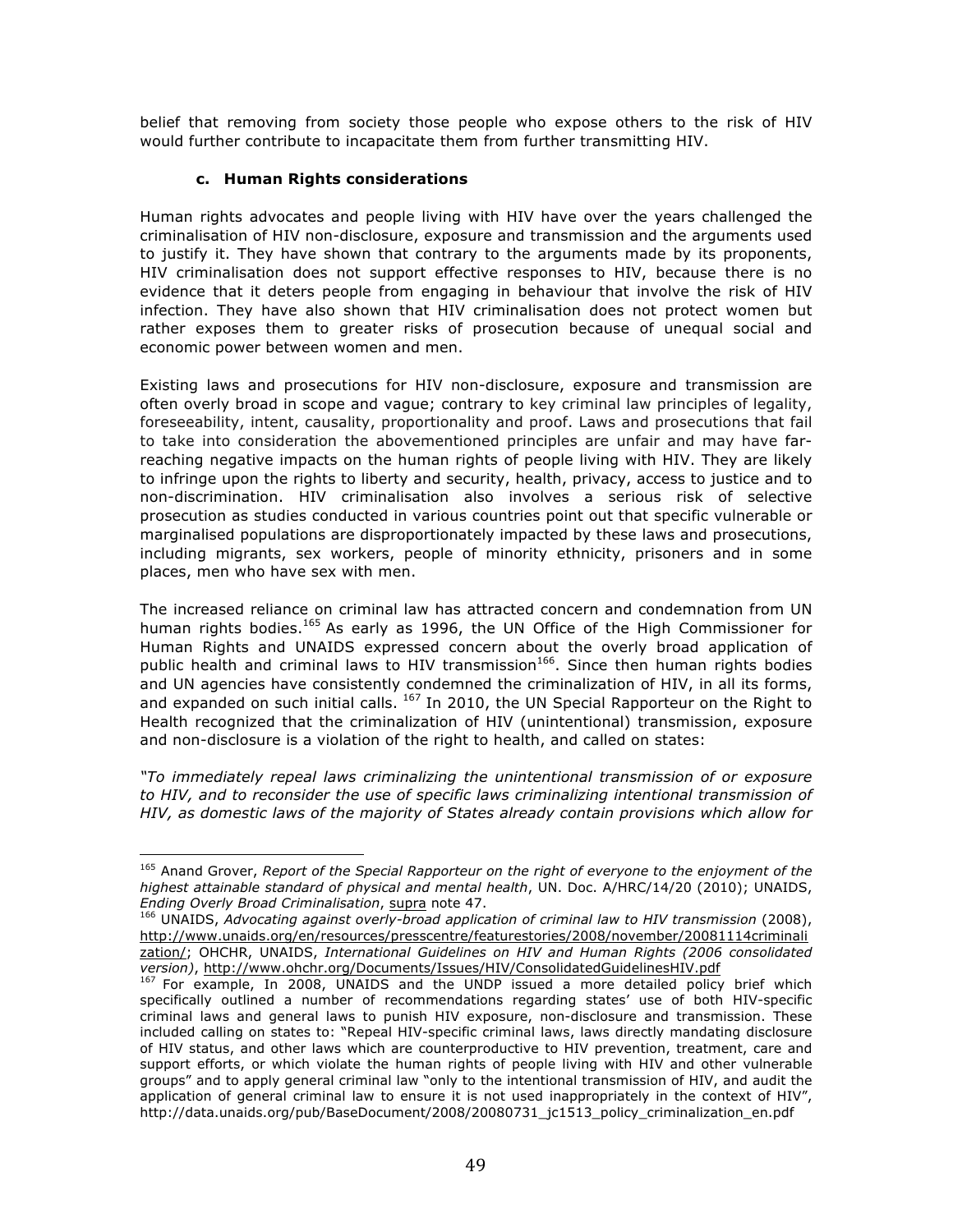*prosecution of these exceptional cases"*<sup>168</sup>*.*

In 2012, the Global Commission on HIV and the Law issued a comprehensive report that explicitly addressed the impact of criminalizing HIV exposure, non-disclosure and transmission on prevention efforts and human rights. The Commission recommended that:

*"Countries must not enact laws that explicitly criminalize HIV transmission, HIV exposure or failure to disclose HIV status. Where such laws exist, they are counterproductive and must be repealed". They noted that "Law enforcement authorities must not prosecute people in cases of HIV non-disclosure or exposure where no intentional or malicious HIV transmission has been proven to take place."*

#### **d. Public health impact**

 

There is no evidence that criminalization of HIV non-disclosure, exposure and transmission has any beneficial impact on HIV prevention or on the individual behaviour of people living with or at risk of HIV.<sup>169</sup> To the contrary, criminal prosecutions have contributed to stigma and discrimination against people living with or affected by HIV. Such stigma has a profoundly negative effect on HIV prevention and on the lives of people living with HIV, increasing vulnerability to scapegoating, blame and marginalization within communities. In fact, evidence suggests they are counterproductive, especially where health professionals act as agents of law enforcement. Whilst few are actually feel compelled to report patients living with HIV to the police when they suspect "risky" behaviour, real concerns over medical notes and other scientific data being subpoenaed and used in court, creates a 'chilling effect' between health professional and patients, due to concerns of violations of doctor-patient privilege and their right to privacy. Thus, rather than protecting individuals from HIV transmission, punitive approaches have feared to have damaged and impeded HIV prevention efforts by promoting fear and disincentives for people to test or openly discuss their HIV status, condom use and other forms of safer sex. $170$ 

In addition, two key scientific and medical developments call for an urgent reconsideration of the application of criminal law in the, context of HIV. First, effective HIV treatment has significantly reduced AIDS-related deaths and greatly extended the life

<sup>&</sup>lt;sup>168</sup> Anand Grover, *Special Rapporteur on the right of everyone to the enjoyment of the highest*<br>attainable standard of physical and mental health, UN. Doc. A/HRC/14/20 (2010).

<sup>&</sup>lt;sup>169</sup> Zita Lazzarini et al., "Evaluating the Impact of Criminal Laws on HIV Risk Behavior", 30 J.L. Med. *& Ethics* 239, 239 - 253(2002), http://www.hivlawandpolicy.org/resources/zita-lazzarini-et-alevaluating-impact-criminal-laws-hiv-risk-behavior-30-jl-med-ethics; Scott Burris et al., "Do Criminal Laws Influence HIV Risk Behavior? An Empirical Trial" 39 ARIZ. ST. L.J. 467 (2007),http://www.hivlawandpolicy.org/resources/do-criminal-laws-influence-hiv-risk-behaviorempirical-trial-scott-burris-et-al-39-ariz-st.

 $170$  HIV criminalization acts as an obstacle to the enjoyment of the right to health where people living with, or at risk of HIV, feel reluctant to test, access treatment, or discuss difficulties in managing treatment or condom use with their doctor for fear it could be used as evidence against them in court. Expert meeting on the Scientific, medical, legal and human rights aspects of criminalization of HIV non-disclosure, exposure and transmission, Geneva, Switzerland, 31 August – 2 September 2011,

http://dl.dropboxusercontent.com/u/1576514/ReportUNAIDSExpertMeetingOnCriminalization\_9Feb2 012.pdf; Oslo declaration on HIV Criminalisation (2012), http://www.hivjustice.net/oslo/oslodeclaration/; Anand Grover, *Special Rapporteur on the right of everyone to the enjoyment of the highest attainable standard of physical and mental health*, UN. Doc. A/HRC/14/20 (2010).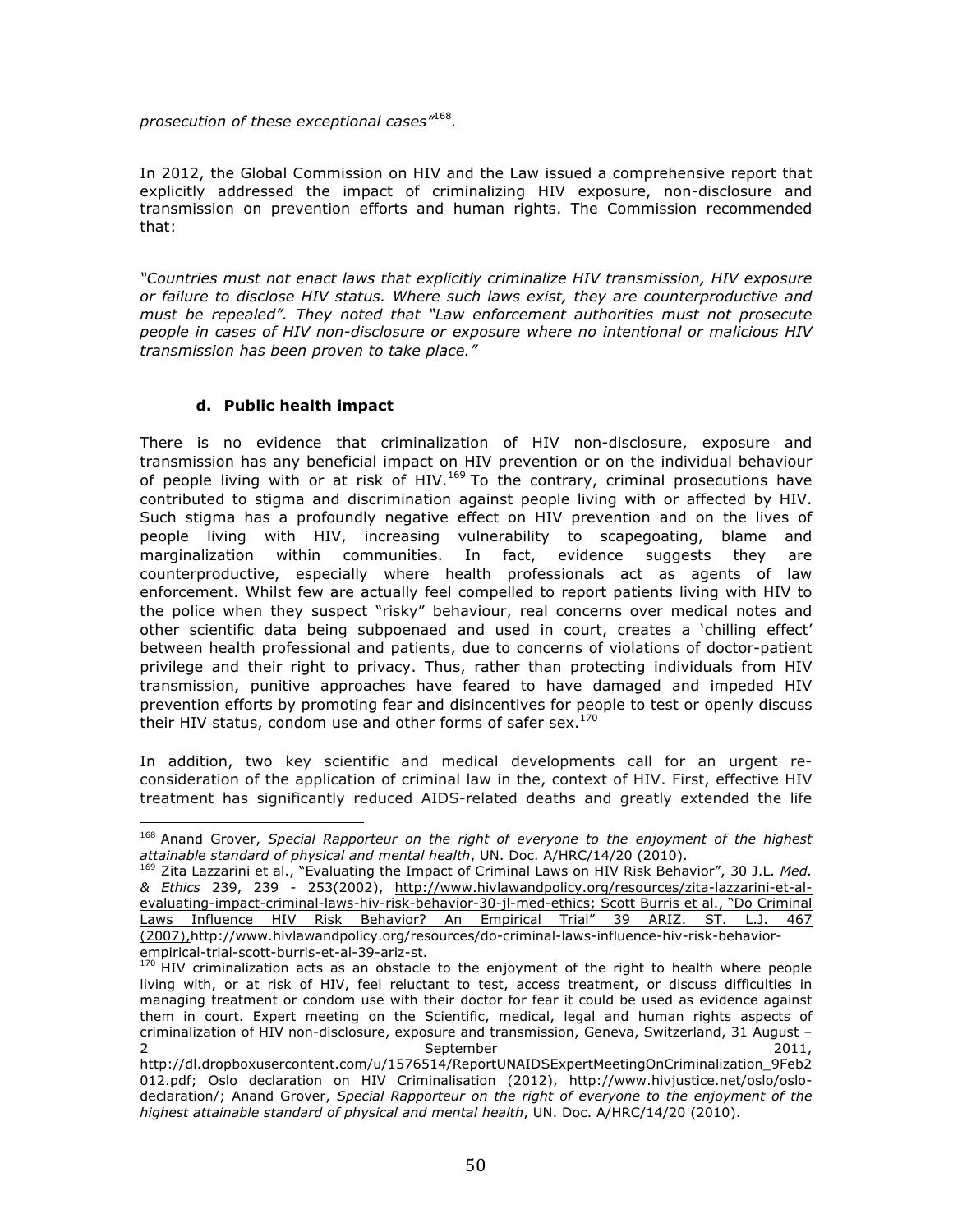expectancy of people living with HIV to near-normal lifespans. Secondly, effective HIV treatment has also been shown to significantly reduce the risk of HIV transmission from people living with HIV to their sexual partners.<sup>171</sup> In this context, UNAIDS released a guidance note calling on countries to take steps to end overly broad application of the criminal law in the context of HIV.<sup>172</sup> In a small but growing number of countries efforts have been successful, or are underway, to modernise laws and prosecution based on the best available scientific and medical evidence relating to HIV.<sup>173</sup>

### **6. Drug Use**

### **a. The nature and scope of the criminal law**

National responses to people who inject drugs range from the evidence- informed—that is, properly scaled up, community-led harm reduction services in much of western Europe and Australia—to the punitive—long prison sentences, so-called compulsory treatment and even the death penalty. In 2015, 33 countries or territories had laws prescribing the death penalty for drug-related offences, mostly for trafficking-related offenses, and since 2010 executions for drug offences occurred in at least seven countries.<sup>174</sup> In addition, many of the proven, evidence-informed prevention approaches, including needle and syringe programs, opioid substitution therapy, which can have the greatest and most cost-effective impact on the HIV epidemic among people who inject drugs, are also illegal or unavailable in some countries.<sup>175</sup> Some states opposed to harm reduction measures have criminalized the carrying of needles, syringes and other drug paraphernalia.<sup>176</sup> In 2014 needle–syringe programs were available in only 90 of the 158 countries where injecting drug use has been documented, and opioid substitution therapy was available in only 80 of these countries. Where services exist, coverage is often low. The average number of syringes and needles distributed per person who injects drugs per year in most countries remains well below the internationally recommended 200. Only 15 countries report having met this coverage target for needle–syringe programs at least once in the past four rounds of HIV response progress reporting to UNAIDS, and only 26 countries indicated high levels of coverage (more than 40%) of opioid substitution therapy in  $2014.<sup>177</sup>$ 

Risk behaviors associated with Injecting drug use is higher in prisons than among the general population. Paradoxically, the provision of harm reduction services in prisons is extremely rare. There are only eight countries with needle–syringe programs in prisons: Armenia, Germany, Kyrgyzstan, Luxembourg, the Republic of Moldova, Spain,

 <sup>171</sup> UNAIDS, *Ending Overly Broad Criminalisation*, supra note 47.

 $172$  Id.

<sup>173</sup> Bernard and Cameron, *supra* note 158.

<sup>&</sup>lt;sup>174</sup> UNAIDS, Do no harm: health, human rights and people who use drugs (2016), p. 36,<br>[hereinafter munic]] NAIDS, Do no harm<sup>"</sup>] [hereinafter "UNAIDS, *Do no harm*"] http://www.unaids.org/sites/default/files/media\_asset/donoharm\_en.pdf.

<sup>175</sup> UN High Commissioner for Human Rights, *Study on the impact of the world drug problem on the enjoyment of human rights*, UN Doc. A/HRC/30/65 (2015), paras. 13, 15 and 17.

<sup>176</sup> *Submission of the UN Special Rapporteur on Special Rapporteur on the right of everyone to the enjoyment of the highest attainable standard of physical and mental health to the Committee against Torture* (19 October 2012), p. 6, http://www.ohchr.org/Documents/Issues/Health/drugPolicyLaw.pdf

<sup>177</sup> UNAIDS, *Do no harm*, supra note 174 p. 22.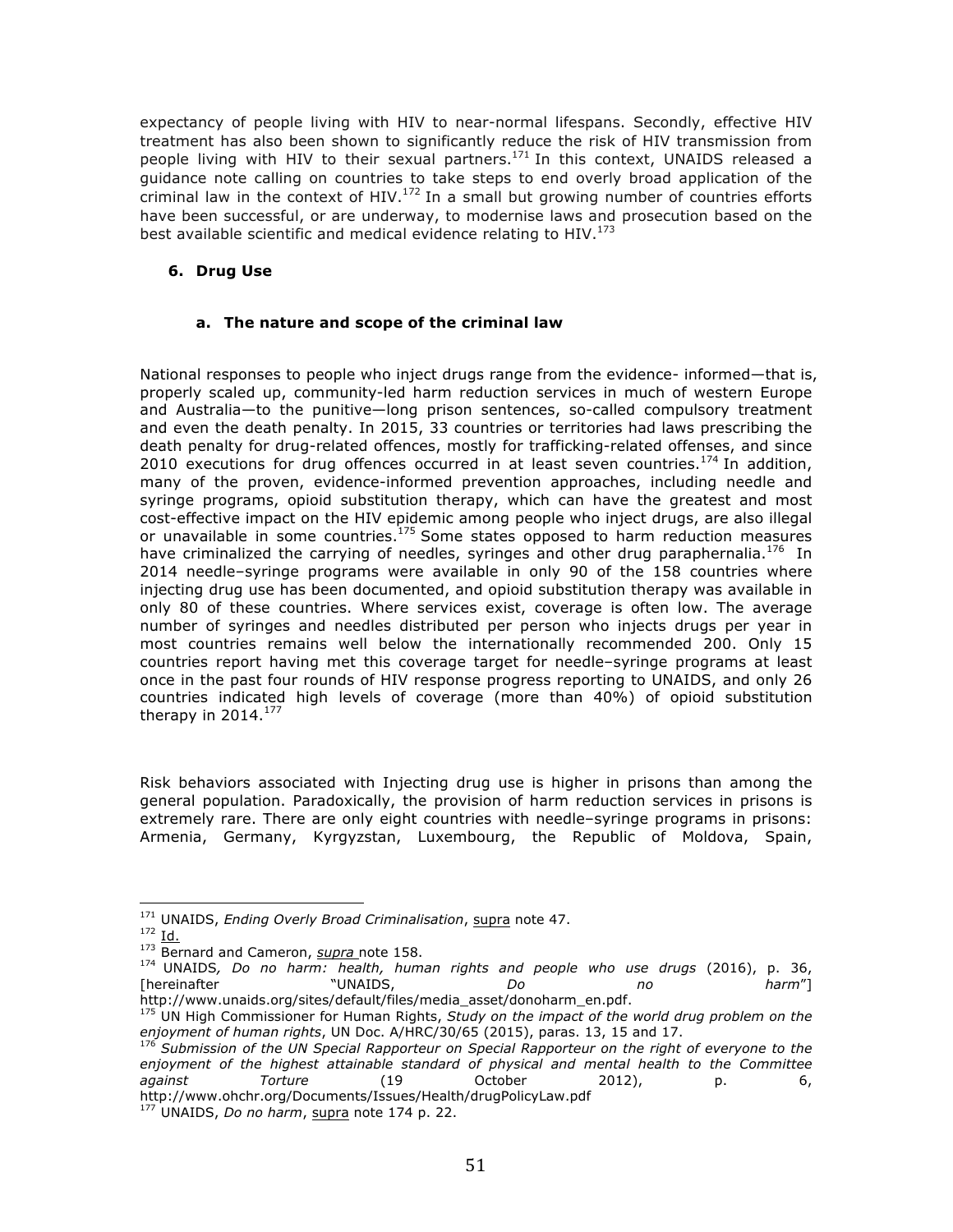Switzerland and Tajikistan. Opioid substitution therapy in prisons and closed settings is available, to varying degrees, in only 52 countries.<sup>178</sup>

#### **b. Justifications for the criminal law**

People who inject drugs are among the most marginalized and invisible people in all societies. Many governments find it politically unpalatable to provide adequate HIV and health services for people who inject drugs, who are a heavily stigmatized and criminalized population. There are numerous justifications for such laws. Arguments against harm reduction focus on the myth that access to needle-syringe programs encourage drug use, or that opioid substitution therapy simply replaces one addiction with another when 'drug free' should be the only legitimate goal. Another justification is based on wrongful stereotypes of persons who inject drugs as unable to make decisions about health care or other matters. The myth being that a person's drug use would make him or her unable to adhere to treatment. This results in being denied treatment or taking away decision-making capacity; infantilizing drug users. Other justifications including preventing harm/crime caused by persons on drugs to other persons and maintaining the moral and social values of society, by setting an unwarranted and ineffective 'principled' approach to the use drug users.

#### **c. Human rights considerations**

People who inject drugs are almost universally criminalized, either for their drug-use activity or through the lifestyle adopted in order to maintain their drug use. The majority of national drug control policies focus on supply reduction and law enforcement against any drug use, and people who use drugs are often collateral victims of those interventions. This leads to the violations of people's human rights in the name of drug control, including through forced drug testing and compulsory detention, which often include forced labor and violence. Capital punishment laws on drugs are usually reserved for those presumed to be trafficking drugs.<sup>179</sup>

Access to harm reduction measures is a well-established component element of the right to health.<sup>180</sup> In 2015, The UN High Commissioner for Human Rights stressed that the right to health should be protected by ensuring that persons who use drugs have access to health-related information and treatment on a non-discriminatory basis. It added that harm reduction programs, in particular opioid substitution therapy should be available and offered to persons who are drug dependent, especially those in prisons and other custodial settings. According to the High Commissioner, consideration should be given to removing obstacles to the right to health, including by decriminalizing the personal use and possession of drugs.<sup>181</sup> In addition, the UN Special Rapporteur on health has called for the decriminalization of drug use and possession as an important step towards fulfilling the right to health. He has also argued that when the international drug control regime and international human rights law conflict, human rights obligations should

 

<sup>178</sup> Harm Reduction International, *Global State of Harm Reduction* (2016), https://www.hri.global/files/2016/11/14/GSHR2016\_14nov.pdf.

<sup>&</sup>lt;sup>179</sup> UNAIDS, *The Gap Report, supra* note 62.<br><sup>180</sup> See, for example, Anand Grover, *Special Rapporteur on the right of everyone to the enjoyment of the highest attainable standard of physical and mental health*, UN Doc. A/65/255 (2010), paras 6, 29, 55; OHCHR, *Study on the impact of the world drug problem on the enjoyment of human rights,* UN Doc. A/HRC/30/65 (2015) para. 61.

<sup>181</sup> OHCHR, *Study on the impact of the world drug problem on the enjoyment of human rights*, supra note 180, para. 61.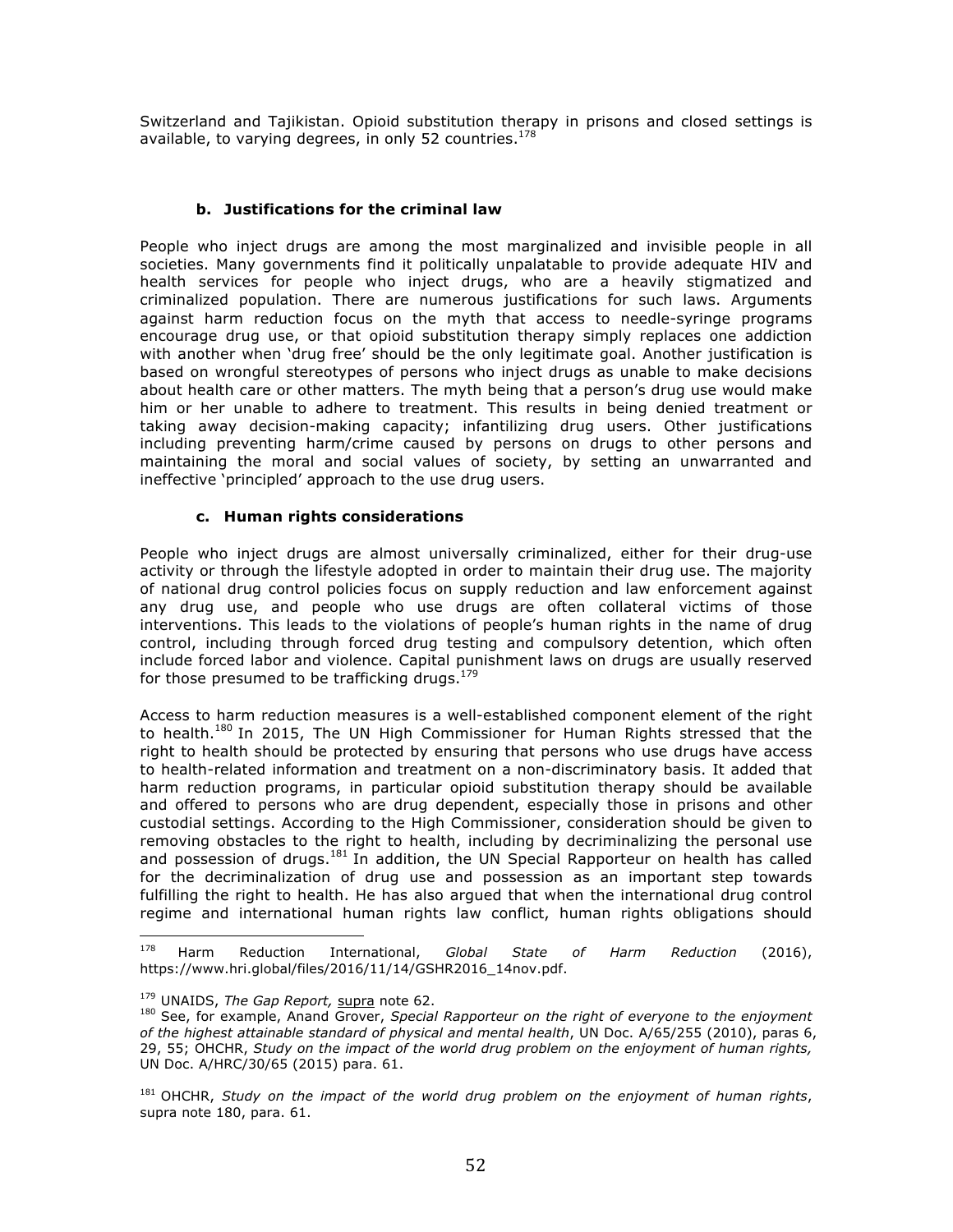prevail.<sup>182</sup> Moreover, the prohibition of arbitrary arrest and detention, torture and other forms of ill-treatment and the right to a fair trial should be protected in accordance with international norms, including in respect of persons who are arrested, detained or charged for drug-related offences. $^{183}$ 

Article 6 of the International Covenant on Civil and Political Rights provides that, in those States which have not abolished the death penalty, the sentence of death can only be applied for the "most serious crimes". As noted above, capital punishment is often reserved for traffickers, however, it is important to keep in mind that users can fall under the definition of trafficking, including if they possess drugs over a certain set threshold. The Human Rights Committee has determined that drug-related offences do not meet the threshold of "most serious crimes".<sup>184</sup> The United Nations High Commissioner for Human Rights, the Special Rapporteur on torture, the Special Rapporteur on extrajudicial, summary or arbitrary executions, the Economic and Social Council, the General Assembly and the Secretary-General support this interpretation.<sup>185</sup>

Many are in prison or held in detention at some point in their lives, often for long periods. Estimates suggest that 56–90% of people who inject drugs will be incarcerated at some stage during their life. Hundreds of thousands have been incarcerated in compulsory detention centers, including more than 455 000 in seven Asian countries.<sup>186</sup> In various parts of the world, the possession of clean syringes can be used as evidence to prosecute people who inject drugs or provide grounds for police harassment, thereby deterring safe injecting practices. Regardless of the written law, even in some countries where syringe possession is not criminalized, people who inject drugs report still being subject to police arrest due to the possession of syringes.

#### **d. Public health impact**

 

Criminalization of possession and use of injecting drugs hinders access to health care and hinders the HIV response, as fear of arrest impedes people's access to and the uptake of HIV services. People are denied access to medical treatment on the grounds of their prior or current drug use, where evidence does not justify denial of treatment. Such denial has occurred on the rationale that a person's drug use would make him or her unable to adhere to treatment. This may also be due to be due to unjustified restrictions by health-

<sup>&</sup>lt;sup>182</sup> Anand Grover, *Report of the Special Rapporteur on the right of everyone to the enjoyment of the highest attainable standard of physical and mental health*, A/65/255 (2010), paras. 10 and 62.

<sup>&</sup>lt;sup>183</sup> UNAIDS, *Do no* harm<sub>L</sub> supra note 174; OHCHR, *Study on the impact of the world drug problem on the enjoyment of human rights*, supra note 180.

 $184$  See HR Committee, Concluding observations: Indonesia, UN Doc. CCPR/C/IDN/CO/1, para. 10; HR Committee, Concluding observations: Thailand, UN Doc. CCPR/CO/84/THA, para. 14; HR Committee, Concluding observations: Sudan, UN Doc. CCPR/C/SDN/CO/3, para. 19.

<sup>185</sup> Manfred Novak, *Report of the Special Rapporteur on torture and other cruel, inhuman or degrading treatment or punishment*, UN Doc. A/HRC/10/44 and Corr.1; Philip Alston, *Report of the Special Rapporteur on extrajudicial, summary or arbitrary executions*, UN Doc. A/HRC/4/20 (2007), paras. 51-53; *Report of the Secretary-General on the question of the death penalty*, UN Doc. A/HRC/24/18, para. 24.

<sup>186</sup> UNAIDS, *Do no harm*, supra note 174, p. 3.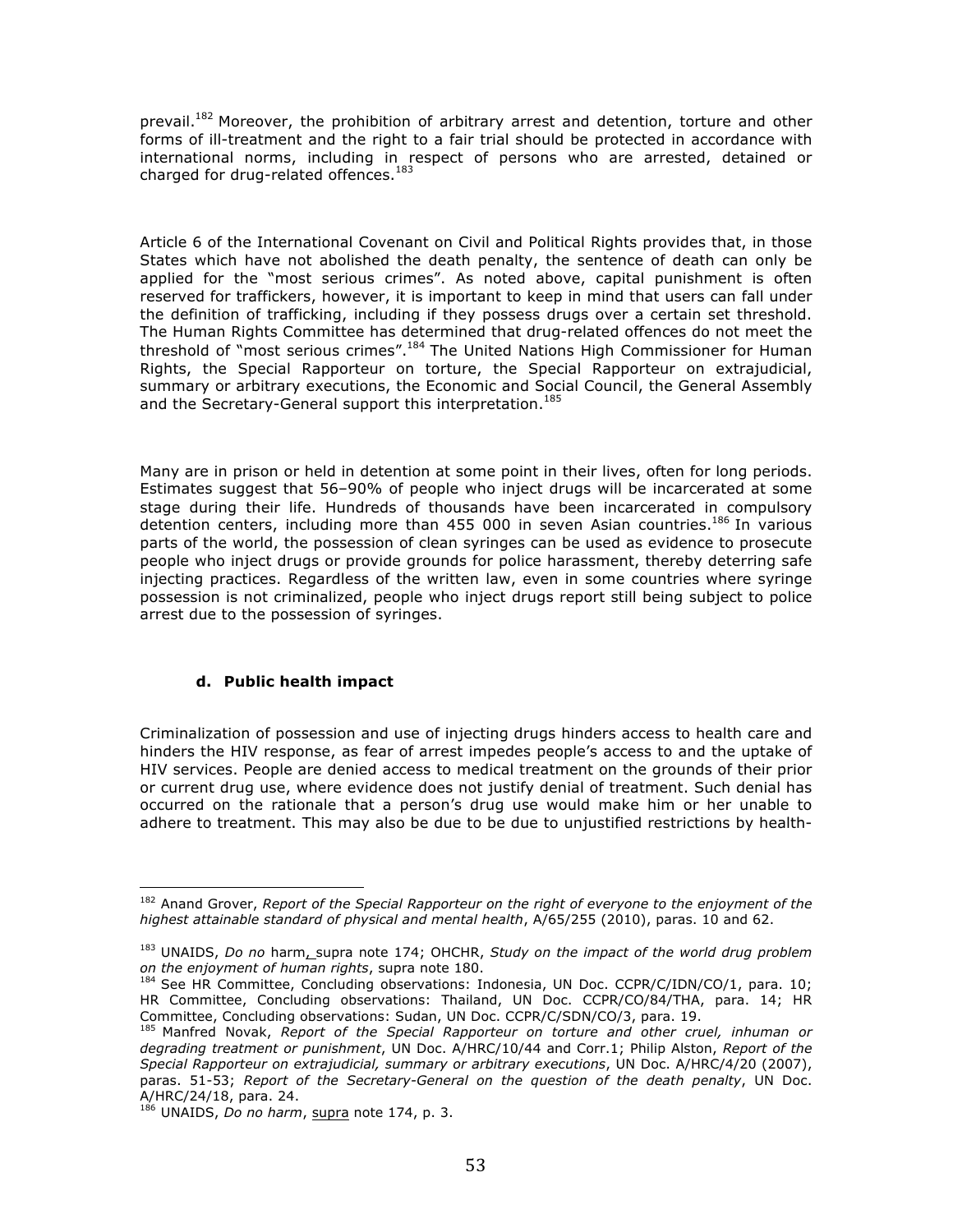care providers on the provision of heath care for people who inject drugs.<sup>187</sup> The Special Rapporteur on Health has noted that the same standards of ethical treatment apply to the treatment of drug dependence as to other health-related conditions, including with regard to the right of a patient to make decisions about treatment and to refuse treatment. 188

Approximately 13% of people who inject drugs are living with HIV.<sup>189</sup> UNAIDS estimates that 140 000 [112 000–168 000] people who inject drugs were newly infected with HIV globally in 2014. <sup>190</sup> People who inject drugs and their sexual partners account for approximately 30% of new HIV infections outside sub-Saharan Africa. Evidence available to UNAIDS suggests that there was no decline in the annual number of new HIV infections among people who inject drugs between 2010 and 2014.<sup>191</sup> On the basis of data from 49 countries, it is estimated that the average risk of HIV infection is 22 times greater among people who inject drugs than among people in the general population; in 11 of those countries, the risk is at least 50 times higher.<sup>192</sup> In eastern Europe and central Asia, a region where the number of people newly infected is rising, national HIV epidemics are typically driven by the use of contaminated injecting equipment and by further transmission to the sexual partners of people who use drugs.<sup>193</sup>

While limited disaggregated data is available on injecting drug users, the existing data indicates that some persons face compounding stigma and discrimination, impacting their health even more. For example, drug use, including by injection has been documented in prisons across the globe. High rates of sharing injecting equipment, lack of effective harm reduction programs and treatment in prisons leads to an elevated risk of transmitting HIV in prisons.<sup>194</sup> Additionally, the HIV prevalence among women who use injecting drugs is higher than men. Sex workers who inject drugs have a much higher prevalence than non-injecting sex workers, with female sex worker prevalence higher than male. Transgender women who sell sex and inject drugs are at an even greater risk of acquiring HIV.<sup>195</sup>

Many states, including those with the harshest laws and policies, often have absent or inadequate prevention programs.

#### **IV. Commonalities in the issues**

Despite the variety of their focus, content and scope, the criminal laws described in the section above have several commonalities. They are all influenced and justified by common arguments relating to the protection of social order or morality, the promotion of religious beliefs or culture, and allegations relating to the protection of the persons

 

<sup>187</sup> OHCHR, *Study on the impact of the world drug problem on the enjoyment of human rights*,  $\frac{Supra}{188}$  note 180.

<sup>&</sup>lt;sup>188</sup> Id., para. 8.<br><sup>189</sup> World Health Organization (WHO), *Consolidated Guidelines on HIV Prevention, Diagnosis, Treatment and Care for Key Populations* (2014) [hereinafter "WHO, *Consolidated Guidelines*"], p. 5. UNAIDS, *Do no harm*, supra note 174, p. 11.  $191$  Id.

<sup>&</sup>lt;sup>192</sup> WHO, *Consolidated Guidelines*, <u>supra</u> note 189 p. 5.<br><sup>193</sup> UNAIDS, *The Gap Report*, supra note 62, pp. 175-176,

<sup>&</sup>lt;sup>194</sup> OHCHR, Study on the impact of the world drug problem on the enjoyment of human rights, supra note 180, paras. 21-23.

<sup>195</sup> UNAIDS, *The Gap Report,* supra note 62, pp. 175-176,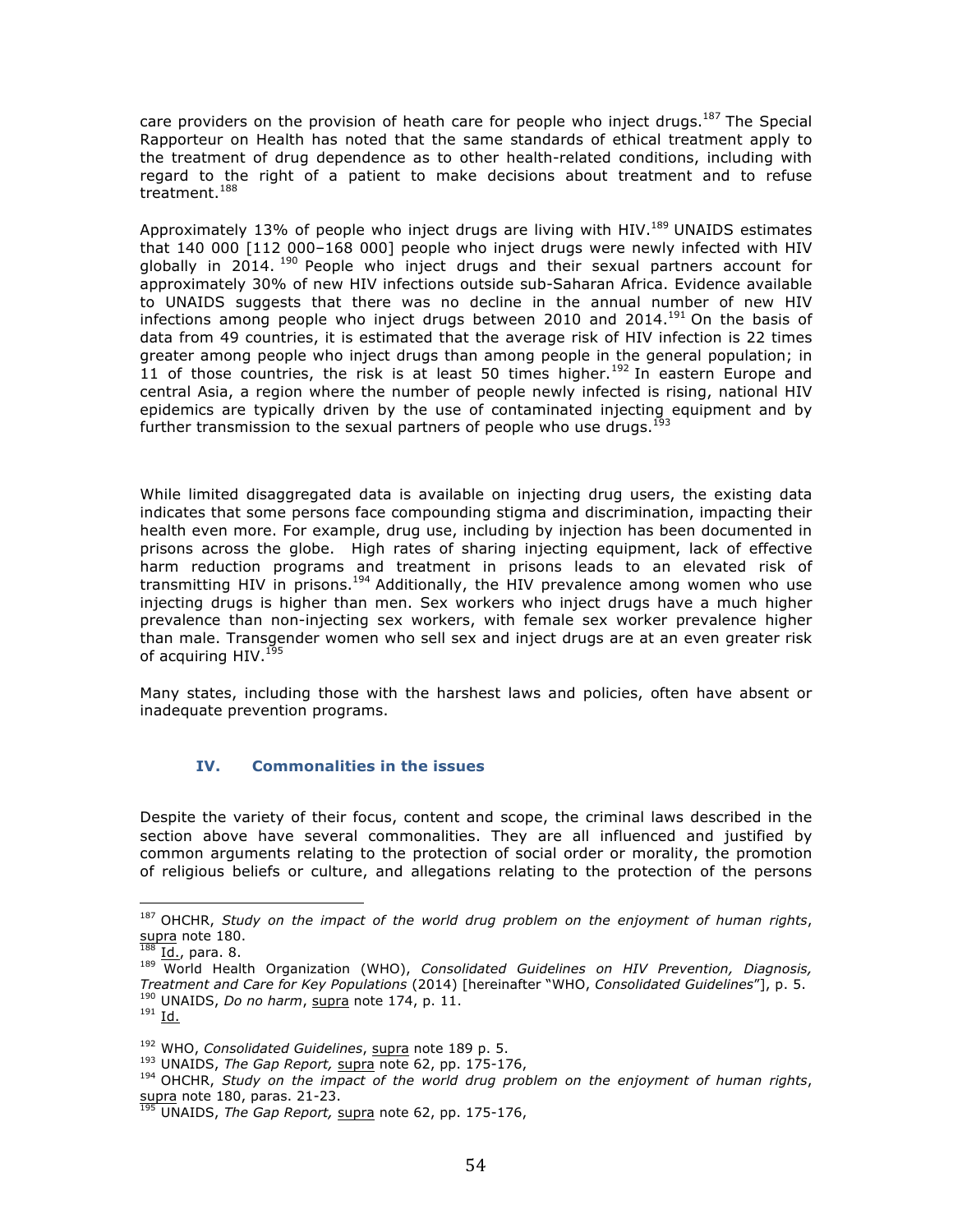involved and third parties. The application of the criminal law in the areas of sexual orientation, sex characteristics, gender identity and expression; abortion; sex work; adultery; HIV non-disclosure, exposure or transmission; and drug use is often based on negative gender, social and cultural stereotypes. This application of the criminal law is often grounded on several interrelated assumptions which raise considerable concern including:

- infer and proscribe a natural order of gender relations
- prescribe gender differentiated binary roles between men and women
- preserve heteronormativity

 

• call for the 'normalizing' or protection of such persons.<sup>196</sup>

Individuals targeted by the criminal law belong to populations that are often marginalized and that are either silenced or ignored when it comes to the development of laws of policies that affect them. The criminal law has far reaching human rights impact including exacerbating discrimination, and denying drug users, people who engage in same sex conduct, women, gender non-conforming individuals and people living with HIV of fundamental human rights relating to control over their bodies and autonomy in choices about their lives. The application of the criminal law against these populations also has been shown to have serious negative health consequences for the individuals involved and for the public, thus raising further concerns about the reasonableness and other justifications for these laws.

In many countries and context, there have been sustained efforts to respond to the misuse of the criminal law and its impact on specific populations. Whether it is through groundbreaking litigation, legislative and policy reform, change in practice and community mobilization, there are common strategies and arguments that are often used in the successful responses to the criminal law.

Human rights principles and protections, which are found in international and regional human rights treaties and in national laws and constitutions, have played a key role in successful decriminalization of many of the issues raised in this paper, including abortion and same sex behavior. While a range of human rights have been successfully invoked, including the right to privacy and to be free from torture and other ill-treatment, a few human rights protections have been particularly successful and that address the underlying causes of such harmful laws and practices. These include the right to nondiscrimination and equality, and the right to health. While not all of the successes have been recognized to encompass these rights, they usually are supported by at least one of these rights, whether it is based on national constitutions or international law protection or both. It also often recognized that discrimination is a contributing factor to a broad range of other human rights violations, such as those related to violence or to health, for example. The interdependence of rights is increasingly being recognized in these contexts.

Related to the right to health (and, in part, also to non-discrimination) are public health arguments which have played an instrumental role in fostering positive change. The harm

<sup>196</sup> See e.g. *Naz Foundation v. Government of NCT of Delhi,* supra note 62; *National Coalition for Gay and Lesbian Equality and another v. Minister of Justice and others*, Decision of 9 October 1998 *(6) BCLR 726* (South Africa, Constitutional Court).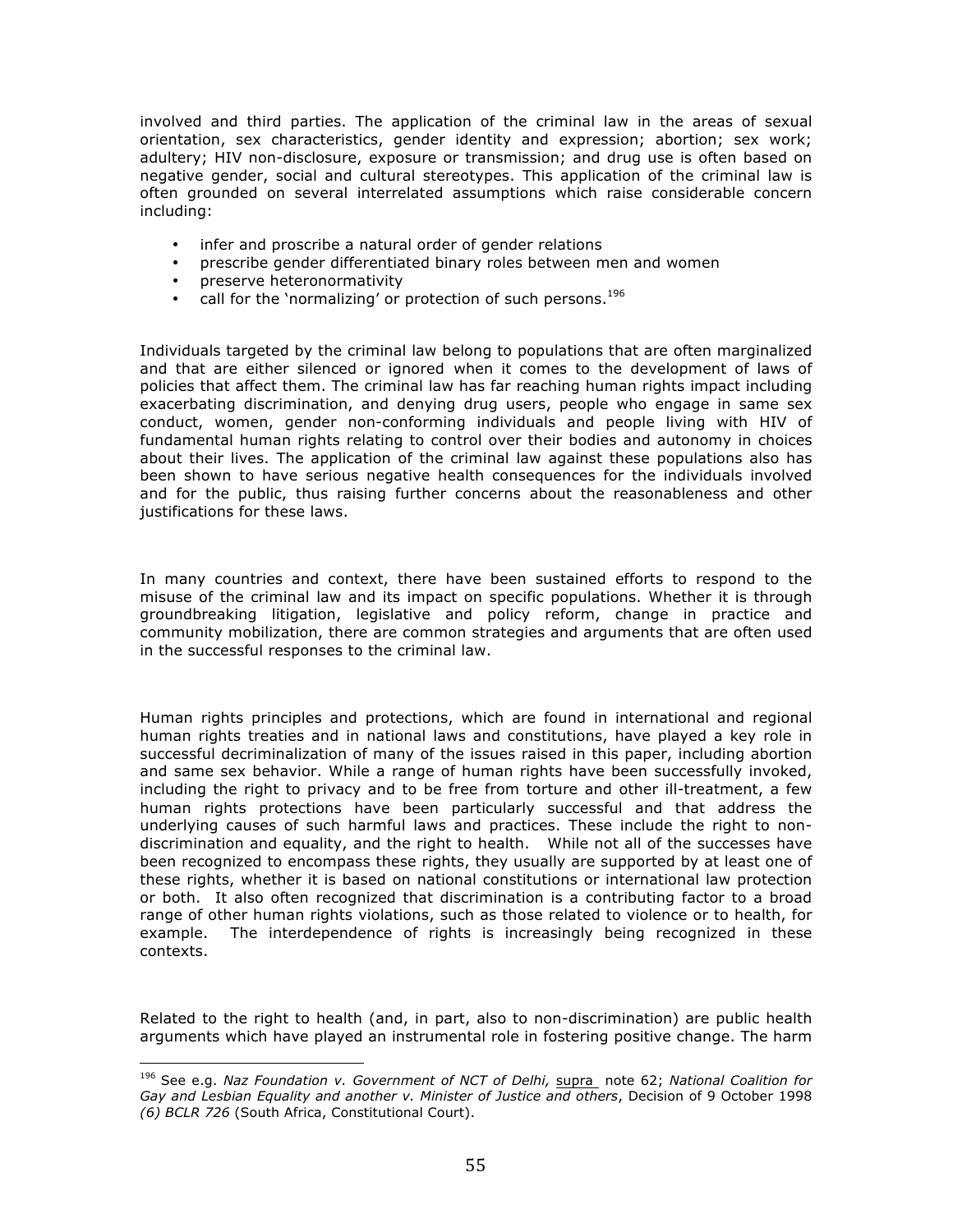reduction approach has played a very important role in helping to reform criminal laws, on almost every issue, including HIV transmission, drug use, sex work, same sex conduct and abortion. In some cases, success lies primarily on the harm reduction approach, such as on some issues related to sex work. In other contexts, it is coupled with human rights protections, such as in the context of abortion or same sex behavior.

Regardless of strategy used to affect change, recognizing the harm caused by these laws has to led to the participation of the most affected communities in the process of law reform and litigation. It has led to the debunking of harmful stereotypes often rooted in religious or moral beliefs and ensuring they do not continue to guide laws and practices, and to recognizing that individual and community experiences are critical to positive change. Relatedly, the scientific evidence base has been an important influencer of change. This is evident in court judgements and legislative histories which have found criminal laws in violation of human rights protections oftentimes based on evidence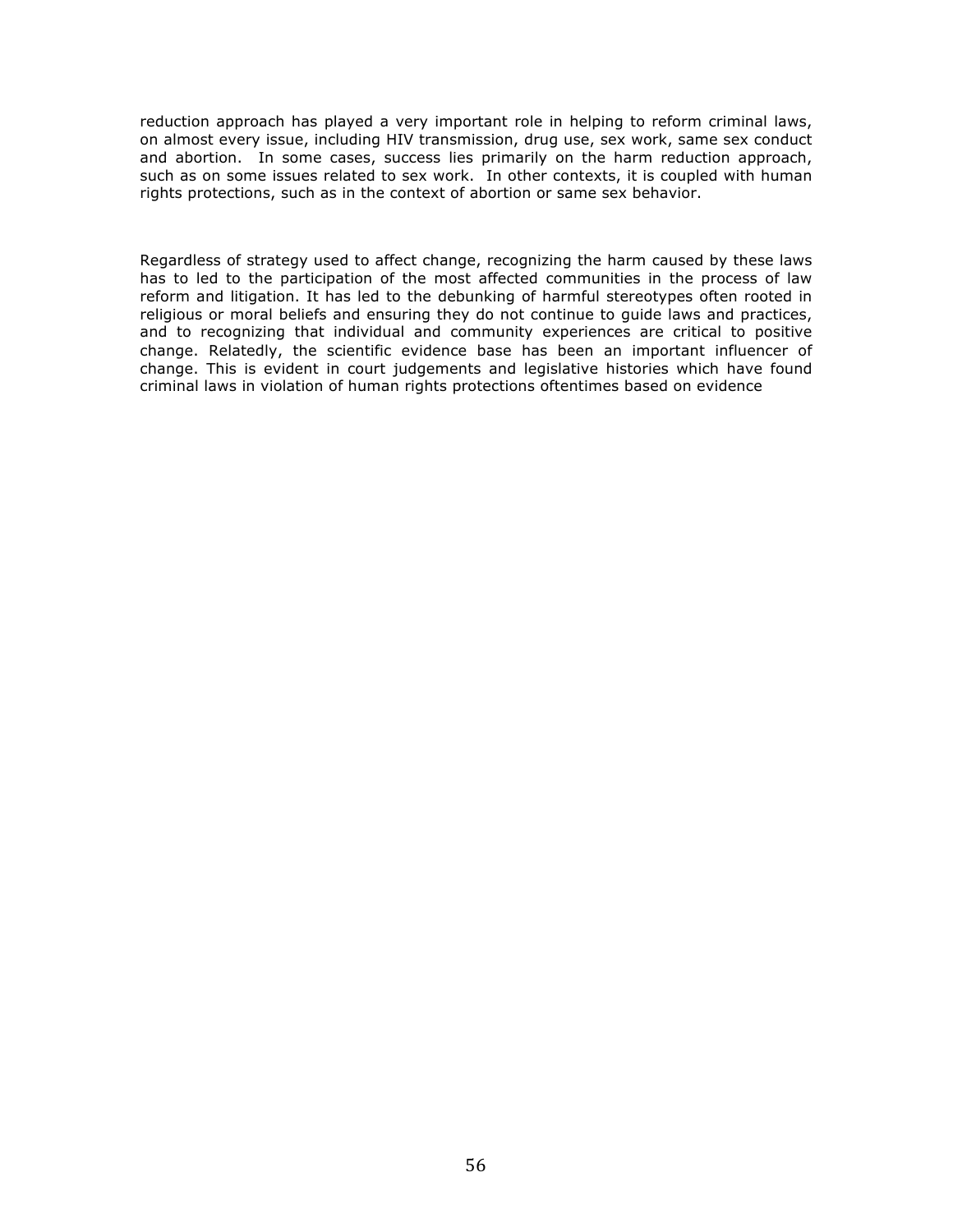

# **BACKGROUND PAPER 2:<sup>197</sup>**

# **Human rights and criminal law principles**

Developing principles to address the detrimental impact on health, **equality and human rights of criminalization with a focus on select** conduct in the areas of sexuality, reproduction, drug use and HIV

**Conveners: International Commission of Jurists (ICJ), UNAIDS and OHCHR Room XXIII, Building E, Palais Nations** 

**Geneva, Switzerland**

**3-4 May 2018**

# **Introduction**

1. The purpose of this convening of jurists is to identify the human rights framework for the elaboration of a set of principles to help legislatures, the courts, administrative

<sup>197</sup> The authors of this paper wish to thank Richard Elliott, Kene Esom, Susana Fried, Prof. Alice Miller, and Jamie Todd-Gher for their insightful comments on an earlier draft of this paper. They are also indebted to Jaime Todd-Gher, Legal Advisor, Law and Policy Programme, Amnesty International, for kindly making available to them an internal Amnesty International paper entitled: "Criminalization of sexuality and reproduction, exploring limits on state punitive regulation", on which the present document draws. In addition, the present paper draws on Amnesty International's recent publication, Body Politics: A Primer on Criminalization of Sexuality and Reproduction, 2018 (Index: POL 40/7763/2018) [hereinafter Body Politics].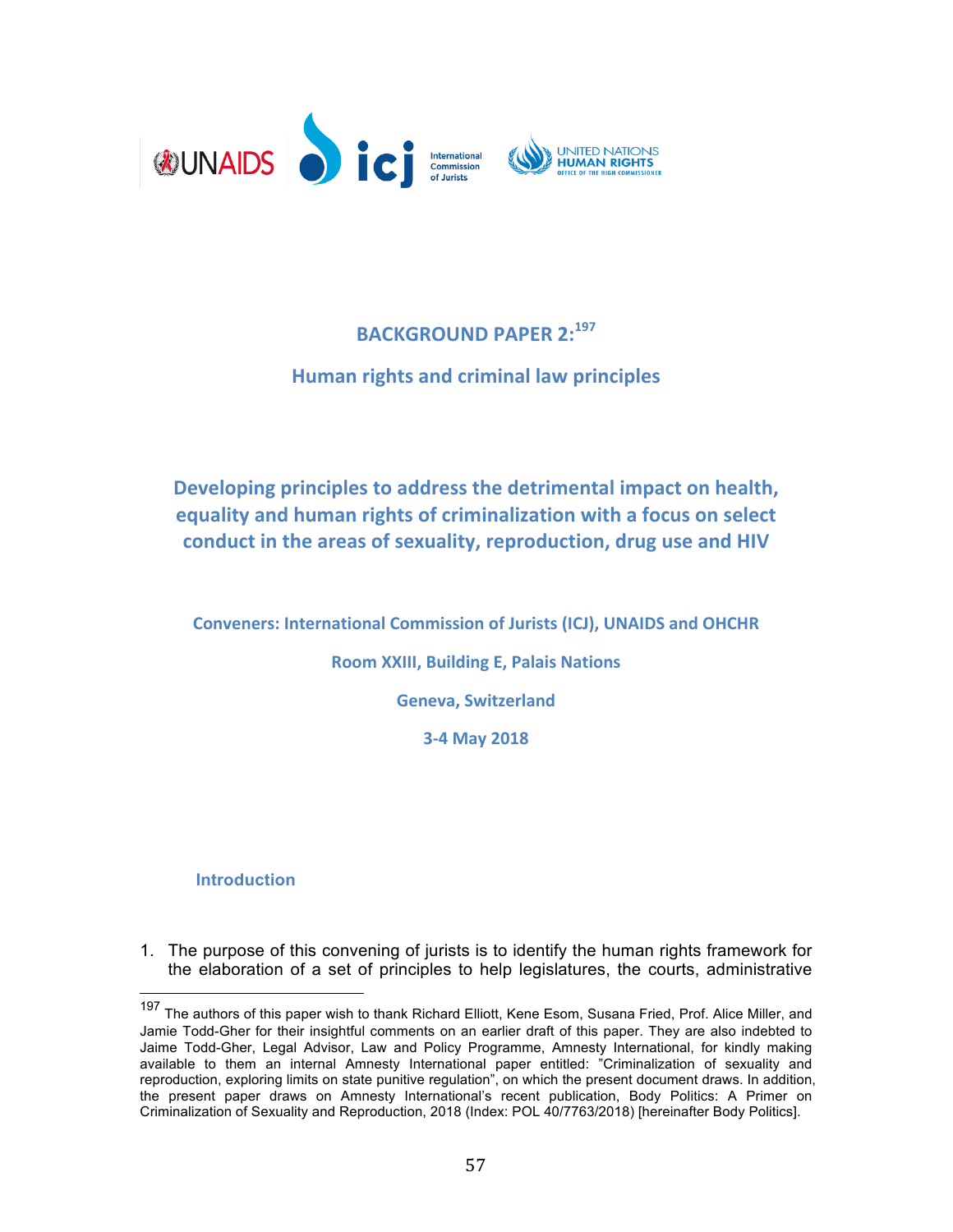and prosecutorial authorities, and advocates address the detrimental impact on health, equality and human rights of criminalization, including, in particular, of consensual sexual conduct, reproduction, personal drug use, as well as the overly broad criminalization of HIV exposure, transmission and non-disclosure. The principles to be eventually elaborated should help both in the development of new criminal legislation, and in reviewing existing criminal provisions.

- 2. This paper explores and sets out propositions, drawn from international human rights law (IHRL) and substantive criminal law that may be further elaborated into a set of principles. These, in turn, could be applied to, among others, the overly broad criminalization of HIV exposure, transmission and non-disclosure, as well as the criminalization of consensual sexual conduct, reproduction and personal drug use, at a minimum, with a view to promoting decriminalization efforts as critical to mitigating the detrimental impact of criminalization on health, equality and human rights in these contexts and beyond.
- 3. During expert meetings held by OHCHR and UNAIDS in Bellagio and Geneva (see other background paper) in 2017, it was recognized that compliance with IHRL and standards is a prerequisite for just, fair and effective criminal justice systems, which, in turn, are core components of just, fair and open democracy. Proposals were put forth in order to identify a set of human rights principles guiding the resort to and use of the criminal law. In this context, participants to those meetings identified the 'Siracusa Principles',<sup>198</sup> as relevant, and used them as a reference. Participants also stressed that universal human rights principles inform and infuse substantive and procedural criminal law, and ensure the proper functioning of criminal justice systems, in particular, within frameworks consistent with the principles of nondiscrimination, equality before the law and equal protection of the law for all without discrimination.
- 4. Consistent with this, the primacy of human rights rules out the design and implementation of criminal laws inconsistent with human dignity, such as those that infringe or otherwise deny the right to liberty and security of person arbitrarily or otherwise unlawfully, including when they do so on a discriminatory basis, and, in fact, *a fortiori*, in that case. In other words, criminal laws that are *per se* discriminatory and/or whose enforcement is discriminatory – for example, because they are used to target a particular behaviour or expression or group of individuals in a manner that is arbitrary (e.g., in a way that ignores actual facts and/or other

 $198$  UN Commission on Human Rights, 41<sup>st</sup> Sess., 28 September 1984, Siracusa Principles on the Limitation and Derogation Provisions in the International Covenant on Civil and Political Rights, UN Doc. E/CN.4/1985/4, annex. The Siracusa Principles were developed by the American Association for the International Commission of Jurists, and are available at http://icj.wpengine.netdna-cdn.com/wp-<br>content/uploads/1984/07/Siracusa-principles-ICCPR-legal-submission-1985-eng.pdf The Siracusa content/uploads/1984/07/Siracusa-principles-ICCPR-legal-submission-1985-eng.pdf. Principles lay out the extent to which States can limit and/or derogate from individual human rights to promote the 'public good.' They were initially adopted in relation to the International Covenant on Civil and Political Rights (ICCPR), but over time have been applied to analyse State restrictions on rights more broadly. See S Abiola 'The Siracusa Principles on the Limitation and Derogation Provisions in the International Covenant for Civil and Political Rights (ICCPR): History and Interpretation in Public Health Context' (Research Memorandum Prepared for the Open Society Institute's Public Health Program Law and Health Initiative) (2011).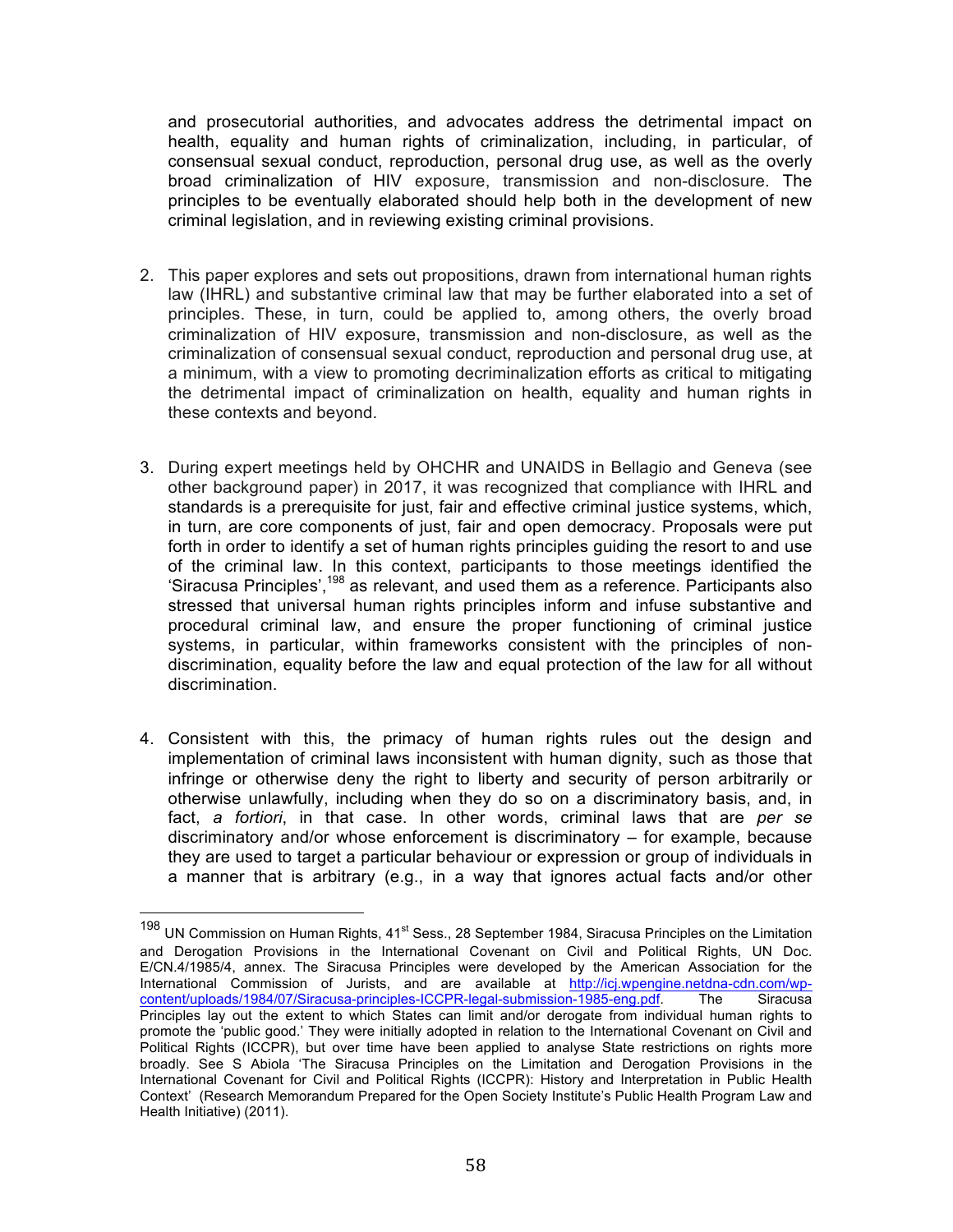evidence) or on discriminatory grounds prohibited under IHRL (e.g., sex, gender, gender identity or expression, sexual orientation, etc.) – are inconsistent with, and violate IHRL.

### **Human rights and substantive criminal law: Some principles**

- 5. At the outset, it is important to acknowledge and highlight a certain overlap between propositions derived from IHRL and those arising from substantive criminal law. Indeed, some IHRL notions are actually coterminous with certain foundational principles of substantive criminal law, as it is the case, for example, with respect to the principle of legality (see below). There is also a substantial overlap and mutual influence between IHRL and criminal procedure with respect to due process rights in the context of the enforcement of the criminal law. However, criminal procedure notions and their counterparts in IHRL (i.e. due process rights) are beyond the scope of the present analysis. Though relevant to an overall assessment of the detrimental impacts of criminalization, they do not assist in ascertaining whether a certain act or omission should legitimately be criminalized or not, which is the immediate aim of this project. This paper focuses on substantive criminal law and IHRL notions that have a bearing on it, as opposed to on criminal procedure.
- 6. Put succinctly, among other things, substantive criminal law is concerned with identifying and defining acts and omissions as criminally sanctionable, <sup>199</sup> and determining who, and under what circumstances, may rightly be held criminally liable.<sup>200</sup> The criminal law is the established State response to crime. As Prof. Ashworth has observed, "criminal liability is the strongest formal condemnation that society can inflict".<sup>201</sup> States purportedly criminalize particular behaviour deemed threatening or harmful to the health, safety, property or "moral welfare" of people.<sup>202</sup>

 <sup>199</sup> Prof. Glanville Williams' answer to the question "what is a crime?" was that it was "an act that is capable of being followed by criminal proceedings having one of the types of outcome (punishment etc.) known to follow these proceedings". Glanville Williams also suggested that the criminal law is best defined by the procedures it uses.

<sup>&</sup>lt;sup>200</sup> The criminal law recognizes certain circumstances as capable of relieving the accused entirely or partially of blame, notwithstanding the harmful results of their actions. They are as follows: 1) when the accused are below the age of criminal responsibility or when they are affected by "insanity", they are entirely exempted from criminal liability; 2) when the accused lack capacity at the relevant time (e.g., accused although not insane or below the age of criminal responsibility, were not responsible for their actions at the relevant time), again this would result in a total exemption from criminal liability); 3) lack of required mental state. This is the case when the accused lack the necessary intent or foresight required for a particular crime. E.g., the *mens rea* required for murder in substantive criminal law in England is an intention to kill or cause grievous bodily harm. In such cases when the accused have committed the *actus reus* of the offence but lack the actual intent or foresight required, then the accused will ordinarily be guilty of a lesser offence, e.g. manslaughter, instead of murder. In those circumstances, the accused will be partially exempted from criminal liability (in the example above they will be guilty of a lesser crime, manslaughter); 4) special defences. Those arise in circumstances when the accused had the required mental state necessary to be convicted as charged, but rely on a particular defence, e.g. they were acting in self-defence or were threatened with death or serious injury (duress) if they did not commit the crime.

<sup>201&</sup>lt;br>Andrew Ashworth, Principles of Criminal Law, 6th edition, Oxford University Press, 2009, p. 1. With respect to this, Prof. Alice Miller observed that in plural legal systems, religious exclusions and condemnations may be equally powerful.

<sup>202</sup> Amnesty International, Body Politics, POL 40/763/2018, p. 28.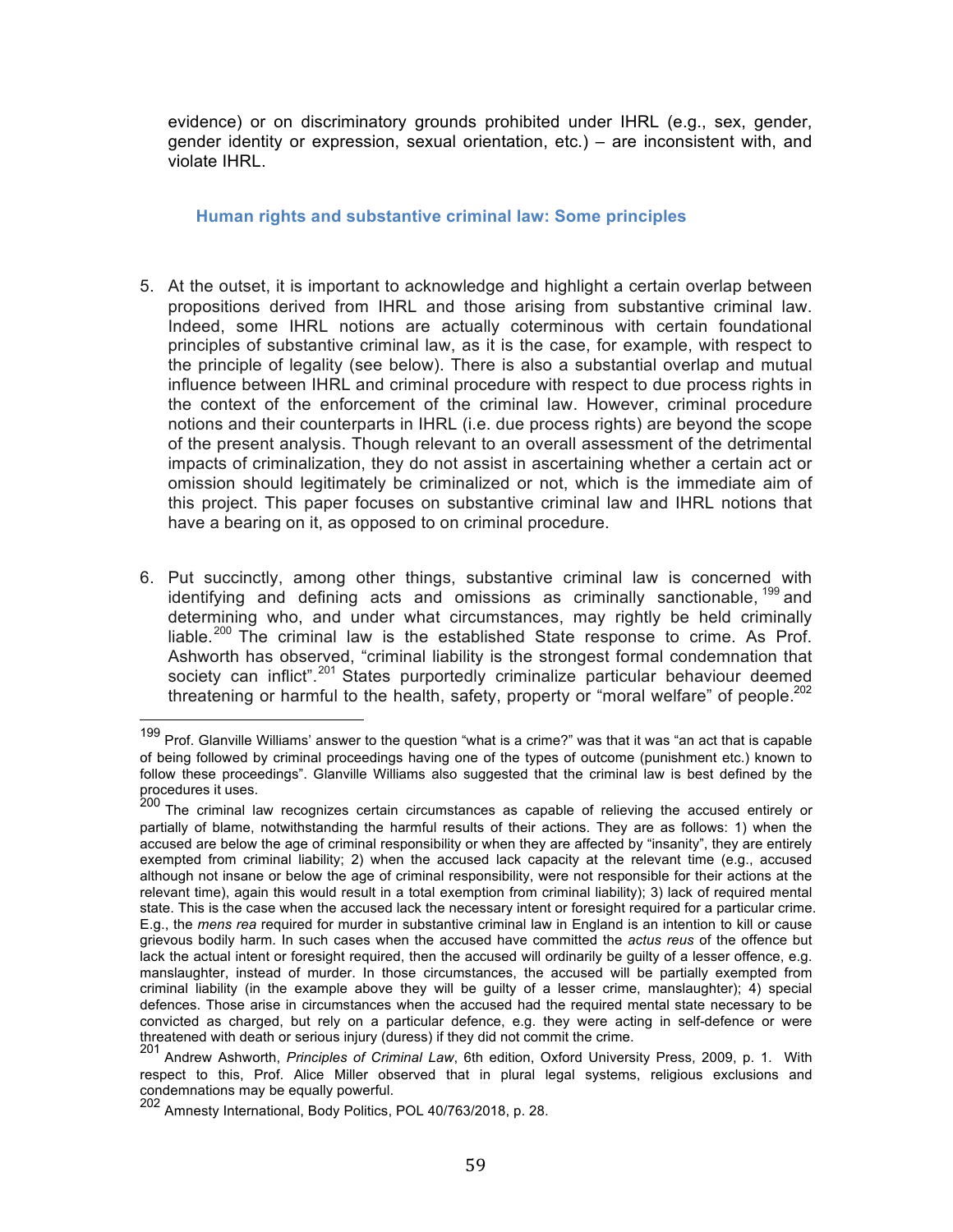The State's power to criminalize has often been defended on the grounds that it is instrumental to implementing the will of the majority, who, commonly, view certain conduct as harmful and, in turn, accept that its perpetrators generally deserved sanction. Whether criminal statutes as adopted truly reflect majoritarian wishes is in many instances a matter of contention. In any event, IHRL and standards, and the rule of law more generally, necessarily and by design will sometimes clash with majoritarian volition.

- 7. Substantive criminal law principles, adherence to which is essential to ensure the legitimacy of the imposition of criminal liability, are critical tools for understanding and applying the criminal law. The criminal law is conceptualized as, for example, serving the following functions:<sup>203</sup>
	- To provide guidance on the kinds of behaviour that are seen by society as acceptable and unacceptable, because, in turn, they are perceived as **causing or unacceptably risking harm**.
	- Through punishment, to **deter** (forward looking) from or condemn (retroactive) people for – doing acts that are perceived to cause certain kinds of harm to others or society, or that unacceptably risk causing harm:<sup>204</sup>
	- To set out the conditions under which people who have caused or risked harm through such acts will be held culpable and deserving of punishment (i.e. **retribution**); and

<sup>&</sup>lt;sup>203</sup> Others have offered different typologies to identify the functions of the criminal law. Generally four main functions are identified: (1) incapacitation, i.e., stop the particular person who has committed an offence from causing further harm; (2) rehabilitation, i.e., provoking an internal change in consciousness on the part of the criminally punished person, such that, they recognize, if they did not before, the wrongness of their conduct and, therefore, do not do it again; (3) deterrence, whether of a specific person or generally, i.e., the prospect of punishment dissuades a person from doing the prohibited act; and (4) retribution, i.e., punishment for the sake of punishment because it is deemed "morally" deserved. These functions are not mutually exclusive, and indeed they are closely linked and to some degree overlapping. There is also another function that the criminal law is said to perform, namely, an expressive function. This relates to the symbolic role of the criminal law – those who support the existence of a certain criminal provision may do so notwithstanding the fact that evidence may clearly show its ineffectiveness as a deterrent. It is about the symbolic role that the criminal law performs. See "On the Expressive Function of Law", Cass R. Sunstein, University of Pennsylvania Law Review, Vol. 144: 2021.<br>204 L.O. Mill extinulated the woll known borm principle: t

J.S. Mill articulated the well-known harm principle: the criminal law should seek to punish only conduct causing harm to others. Some conduct may be "immoral" *–* i.e., unethical *–* but if it does not harm others *–* or only harms the person carrying it out *–* then it is unsuitable for punishment under the criminal law. Criminalizing such conduct would infringe individuals' liberty unnecessarily. However, the focus of the criminal law is not just on causing direct harm to others, since the criminal law proscribes, for example, harm to the State, "public morals" and damage/harm to the environment. Further, criminal law also proscribes conduct that on a particular instance may or may not cause harm, but that puts others at risk, e.g. dangerous driving. The criminal law also proscribes and punishes attempts to commit crimes, and conduct that assists others in perpetrating crimes. There are also examples of criminal laws designed to protect people from harming themselves, e.g. wearing car seat belts. Definitions of the meaning of harm are inconsistent and at times vague and difficult to apply. Harm may include the notion of injury, whether material, monetary, psychological, mental or physical, and also the threat of such harm, as well as acts that would cause or carry a significant risk of that harm.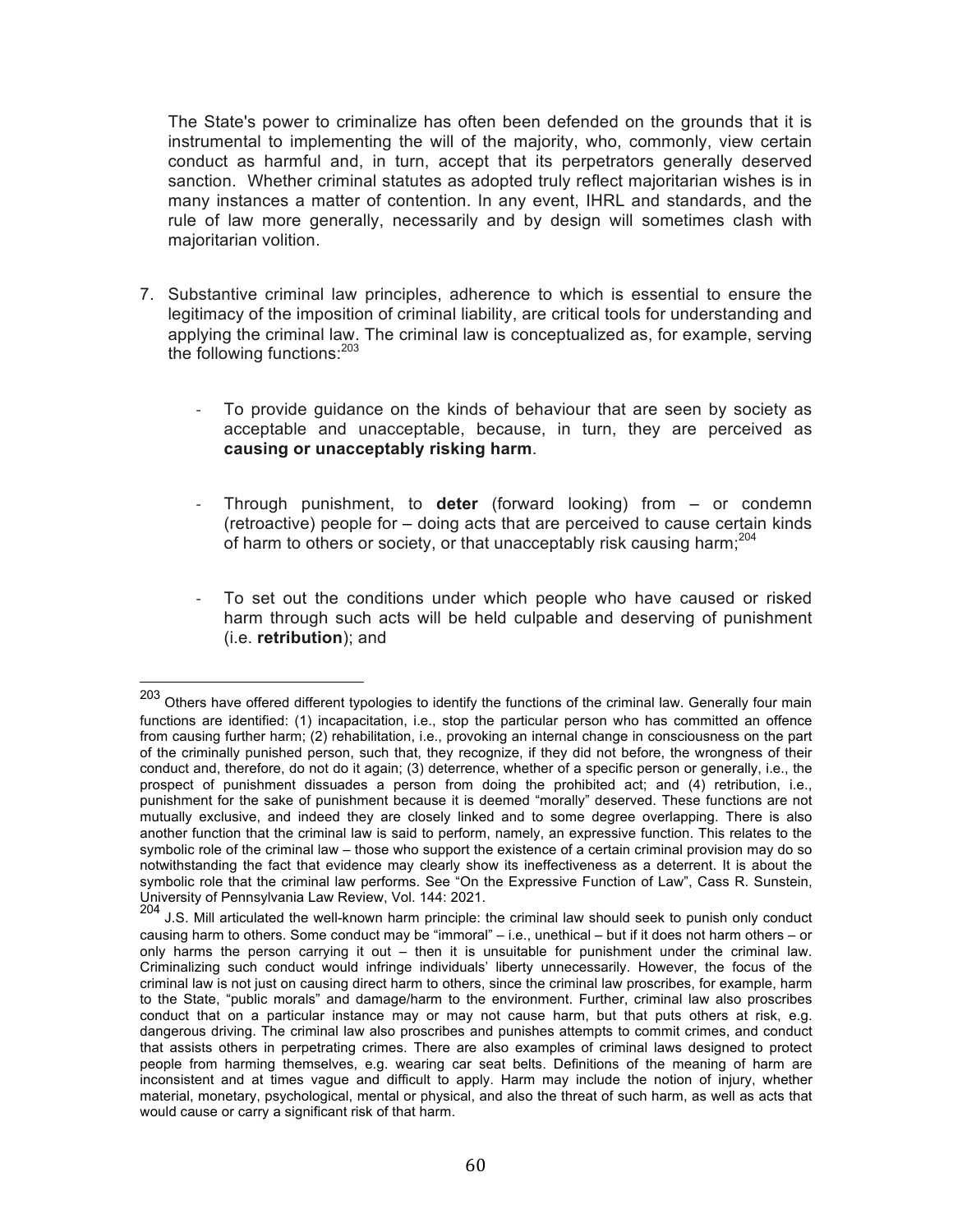- To hold those individuals accountable by finding them criminally liable for certain violations of IHRL, ensuring, in turn, **a reparative measure** to which crime victims are entitled under IHRI  $^{205}$
- 8. In substantive criminal law terms, most criminal offences comprise *–* or, arguably, should comprise (other than for instance for appropriately conceived strict liability offences, such as in cases concerned with corporate criminal liability) *–* the following two elements:
	- **Material element, i.e., an act/omission (***actus reus*); for the accused to be found guilty they must have committed an act *–* or have omitted to do so notwithstanding a legal obligation to act *–* that has brought about, or unacceptably risked bringing about, a prohibited kind of **harm**; and
	- **Mental element (***mens rea*): for the accused to be found guilty it must be proven that, at the time of the commission or omission of the material element, they possessed a defined degree of mental **culpability**, <sup>206</sup> deserving censure, for having caused that harm.
- 9. These two fundamental, definitional elements, namely, **harm** and **culpability**, are core to defining criminal offences, and thus to determining what and who should and should not be criminalized.
- 10. With respect to this, in the context of HIV criminal laws, for example, the Consensus Statement on HIV "Treatment as Prevention" in Criminal Law Reform', observes;

[T]*he two biggest problems with almost all HIV criminal laws and prosecutions are that 1) they focus on HIV disclosure rather than on whether the PLHIV*  [person living with HIV] *had an intent to do harm; and 2) HIV laws' felony punishment and severe sentences treat any risk of HIV infection as the equivalent of murder or manslaughter. Our most pressing responsibility in HIV criminal law reform is to challenge these two problems by advocating for the related core legal principles that (1) convictions must require proof that the person intended to do harm; and (2) the degree of punishment must be closely related to the level of injury. In changing the criminal law's treatment of HIV, it is important to lead with these principles. There is nothing unique about HIV—or exposure to any disease through consensual sex, for that matter—that requires giving up these core principles. Current science makes it clear that HIV is not easy to transmit, and even when transmitted it is easily survivable with* 

 <sup>205</sup> As Ian Seiderman observes, IHRL does not require this reparative function of the criminal law in circumstances where the criminalized conduct is itself "victimless".

 $^{206}$  In the criminal law context, culpability may be defined as the blameworthiness of the accused. Generally speaking, people charged with a crime should only be found guilty of that crime when they are actually found to have been culpable for the conduct in question, and they cannot rely on defences, such as incapacity and duress, or other exemptions from criminal liability, including being below the age criminal responsibility. This is why, ordinarily, a higher level of culpability needs to be shown in criminal law than say in civil law (e.g. in tort), at least for serious offences. In fact, generally, the higher level of censure that attaches to a certain crime, the greater level of culpability needs to be proven. In ascertaining their culpability, generally, the accused are blamed for their actual conduct, as well as its consequences.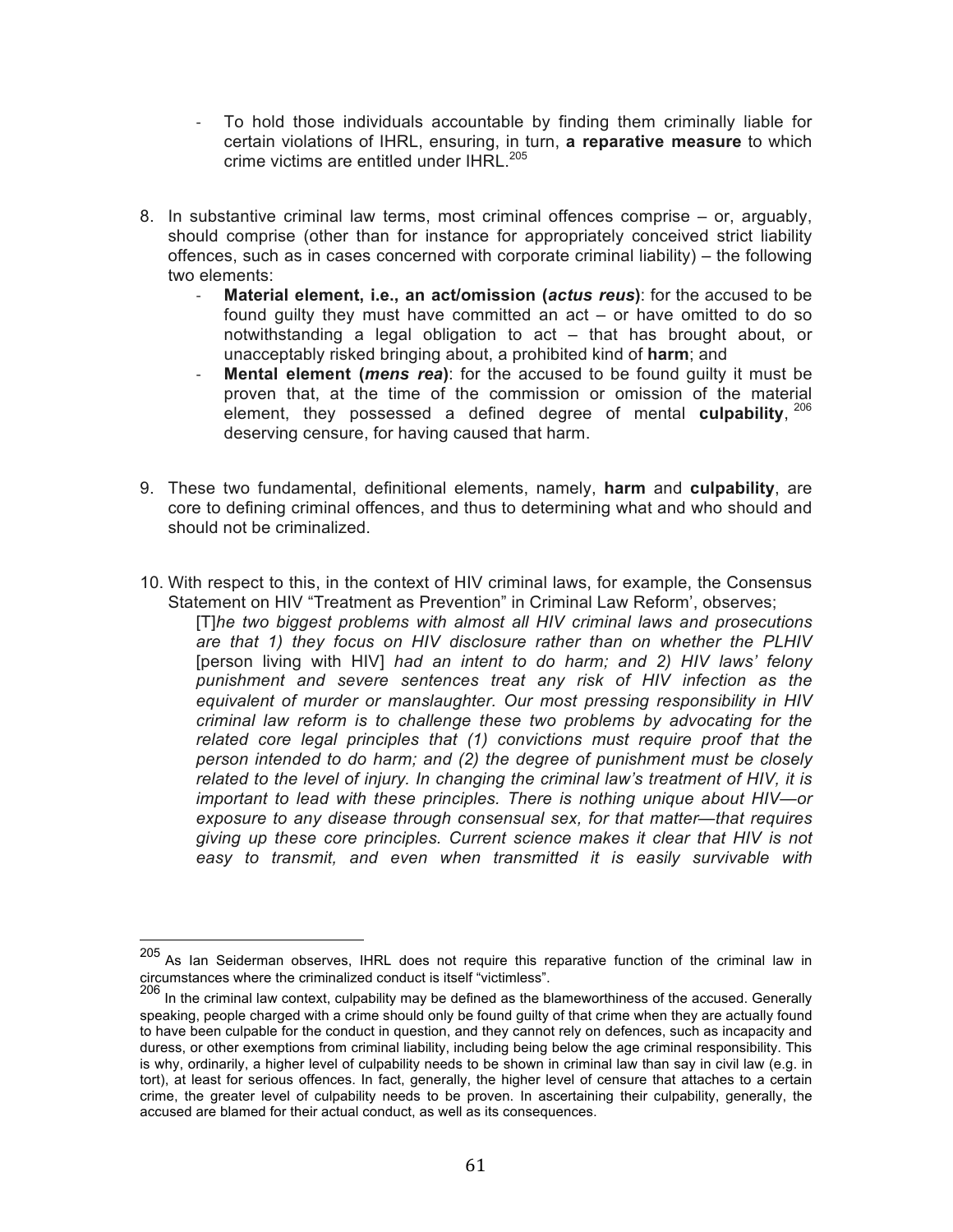*appropriate treatment.*<sup>207</sup>

#### **What are the limits?**

- 11. While States generally have some latitude to determine what type of conduct is sufficiently harmful to others and the community at-large to merit criminal sanction, this power is not unlimited.<sup>208</sup> With respect to substantive criminal law, these limits address the question of what conduct can be proscribed. Various human rights principles can be applied to limit State action, including the passage and enforcement of criminal law that impair the enjoyment or exercise of human rights. Indeed, some have emphasized that, historically, human rights have their origin in the desire to defend individual liberty and dignity against the State's iniquitous exercise of power in the public sphere. Human rights limit and control the authorities' power to act against individuals and groups.<sup>209</sup> This clearly includes within the criminal justice system where human rights limit, control or regulate the authorities' proscription of action through criminal laws and, following a law proscribing that action, the enforcement of criminal offences through criminal investigation, prosecution, pre- and pending trial detention, trial proceedings against individuals, and sentencing after conviction with the aim of protecting individuals against the power of the State.
- 12. Thus, substantive criminal law and IHRL provide some guidance on what States can legitimately criminalize, and when they do so, on how they can do it. Together they constitute long-standing normative and legal principles guiding States to avoid unwarranted and unnecessary and, thus, illegitimate and in some instances unlawful criminalization, $210$  as well as unfair modes of criminalizing.
- 13. IHRL assists us, in this context, to identify that behaviour that constitutes the protected exercise and enjoyment of one's human rights (throughout this paper referred to as **human rights-protected activities** as shorthand), and which, in turn, should not be criminalized. The substance of certain 'criminal offences' may be directly contrary to human rights in the sense that the conduct criminalized is actually

 <sup>207</sup> 'Consensus Statement on HIV "Treatment as Prevention" in Criminal Law Reform', p. 1, on file with the authors.

<sup>208</sup> See, e.g., the Siracusa Principles on the Limitation and Derogation Provisions in the International Covenant for Civil and Political Rights.

<sup>209</sup> In this context, it must be noted that, it is only relatively recently that it has been acknowledged that IHRL's focus on protection from State overreach excluded the realities of women and girls, particularly in respect of gender-based violence perpetrated by private actors. This recognition has given rise to the wide application of the due diligence standard, a development that has been celebrated by many women's rights advocates, but that has also elicited calls for caution among some. See e.g., Goodmark, Leigh. "Exporting Without License: The American Attempt to End Intimate Partner Abuse Worldwide," Leigh Goodmark and Rashmi Goel, eds., Comparative Perspectives on Gender Violence: Lessons From Efforts Worldwide (Oxford University Press, 2015); Goldscheild J and Liebowitz D, Due Diligence and Gender Violence: Parsing its Power and its Perils, 48 Cornell Int'l L.J. 301 (2015).

<sup>210</sup> See, Amnesty International, Body Politics.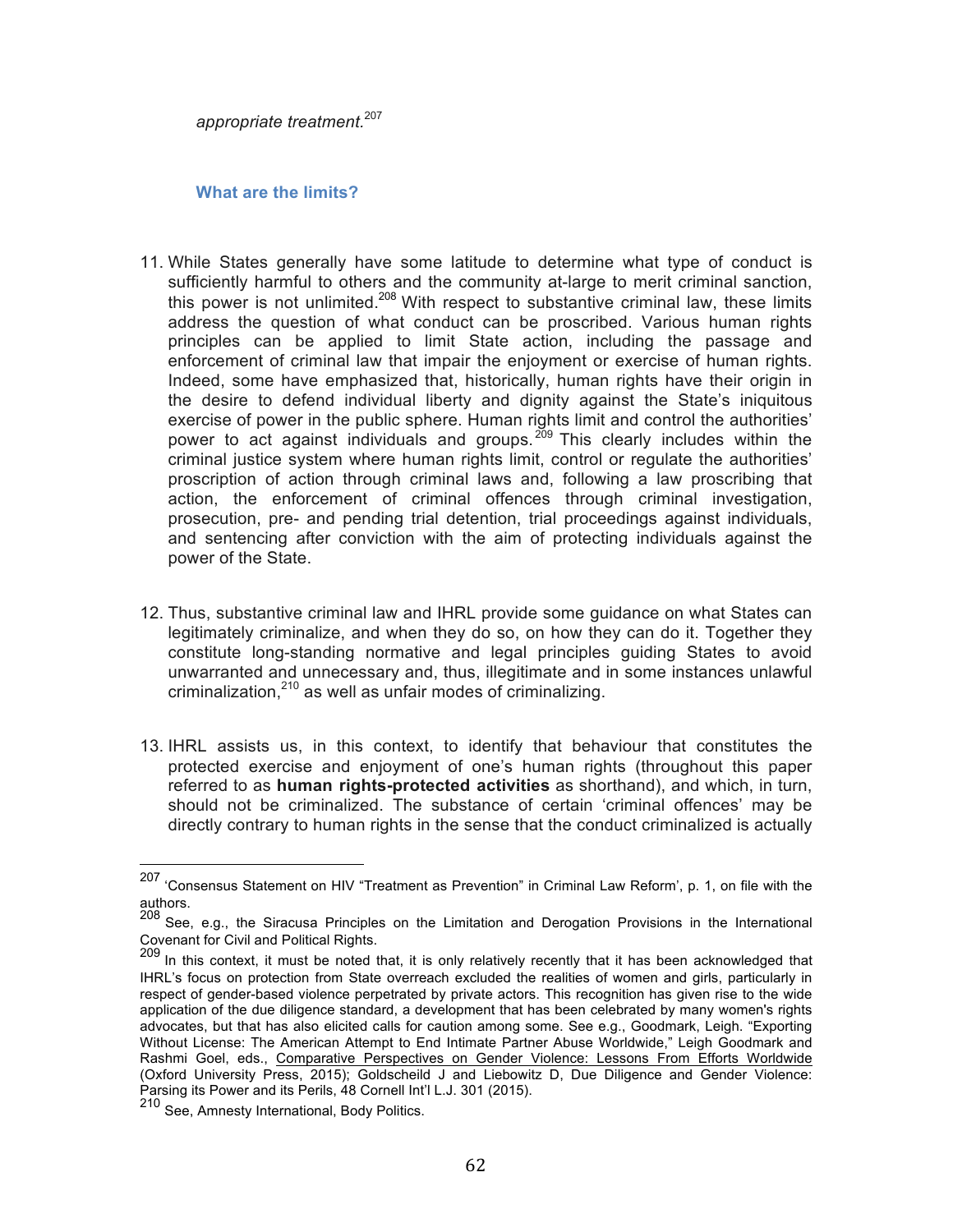a human rights-protected activity. Indeed, punishing acts that should not be criminalized in the first place violates IHRL.<sup>211</sup> Many human rights may be lawfully limited, restricted, or derogated from, in accordance with the provisions of human rights treaties. Human rights, generally, including, among others, the right to freedom of expression, assembly and association; to freedom of religion or belief; to bodily, including sexual autonomy; $^{212}$  to determine the number and spacing of children; to one's gender identity or expression; to privacy; to non-discrimination, equality before the law and equal protection of the law, can all be understood to set clear limits on what type of conduct *–* and whether and, if so, within what parameters *–* States can lawfully criminalize. For example, in a 2015 judgment, the South Korean Constitutional Court ruled that article 241 of the Criminal Act, making adultery a crime carrying a penalty of up to two years' imprisonment, was unconstitutional. Some judges focused on the fact that the criminalization of adultery was contrary to the "right to sexual self-determination and secrecy and freedom of privacy", further stating that, "despite [the fact that] it is unethical to violate the marital fidelity, it should not be punished by criminal law". Other judges argued that there is an "excessive exercise of State's criminal punishment authority in that it excessively restricts the right to sexual self-determination, overstepping its limited role in achieving the purpose and function of criminal punishment".<sup>213</sup>

14. The Colombian Constitutional Court in the case C-221 of 1994 decriminalized narcotics for personal use on the grounds that criminalization in this context violated the right to autonomy. While analysing the provisions that criminalized such use, the Court stated:

*Bear in mind that the article (article 16 of the Colombian Constitution) recognizes such liberty "in nuce", because any kind of liberty refers to that one (personal autonomy). It is the recognition of the person as an autonomous and dignified human being (art. 1 C.P), the basis upon which a person is an end in itself and not a means to an end. It has full capacity to decide on her own acts, and, above all, on her destiny. The first consequence that stems from autonomy is that it is the individual (and no one in her name), who must give meaning to her existence, as well as its direction. If a person has autonomy, it can only be limited when it conflicts with others' autonomy. John Rawls in a "Theory of Justice", in stating the principles of a just society among free people, first formulates the principle of liberty in the following terms: "Each person is to have an equal right to the most extensive scheme of equal basic liberties compatible with a similar scheme of liberties for others". From such approach, it is only with the objective to enforce other´s liberty, and only with such one, that my liberty can be restricted. (…) Under the notion of treatment for certain conduct that is judged as deviant, as sicknesses, hides the most ferocious power of repression, more censurable when it introduces itself as a paternal attitude (almost loving) vis a vis* 

 $211$  Amnesty International, Fair Trial Manual ( $2<sup>nd</sup>$  edition), POL 30/0002/2014, p. 176.

<sup>212</sup> As Prof. Miller observes, [a] tendency to focus on sexuality as private intimate conduct has left many rights important to sexuality, but which are oriented to public life, such as rights to expression and information, movement, assembly and association, less fully articulated and protected as sexual rights", 'The need to update: the contemporary scope and function of justifiable limits by states, of [sexual] rights in the name of *public morals. An inquiry into the use of 'public morals' justifications in human rights and trade regimes'*, draft manuscript on file with the authors.<br>
<sup>213</sup>http://english.ccourt.go.kr/cckhome/eng/decisions/majordecisions/majorDetail.do?searchClassCode=EN

EXECLSS&searchClassSeq=521.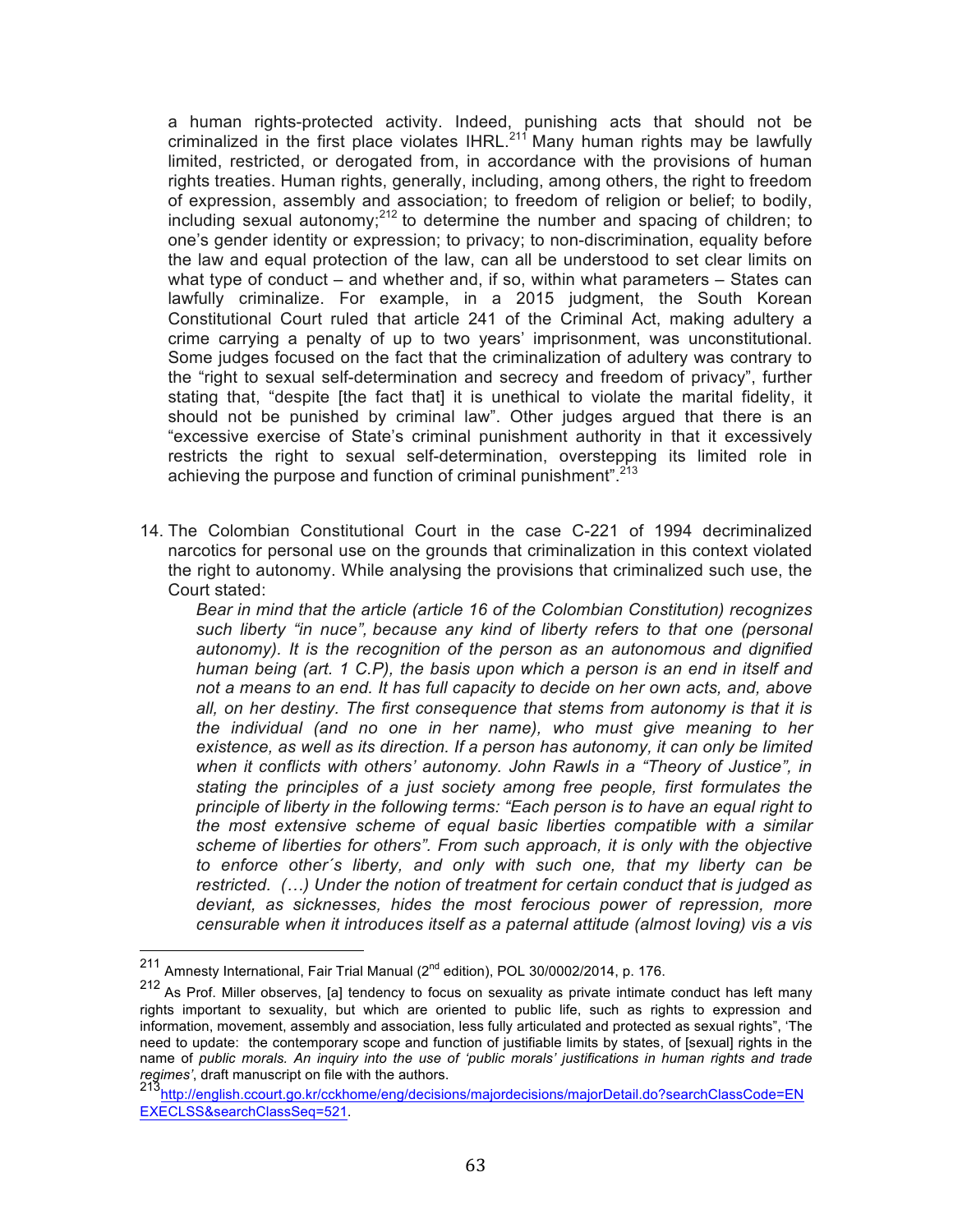*the dissident. Reclusion in psychiatric establishments or similar, has been for a*  long time a mechanism used by totalitarian regimes to "cure" heterodox people. *Contemporary societies have treated drug addicts as heterodox, people who are sick and must be shown the world as seen by those who rule. On this point Szasz, with his common sharpness states: "the fact of using drugs is not an*  involuntary sickness, is a completely deliberate way to confront the difficulty of *living, the illness of living. But as we do not know how to cure the illness of living we prefer to treat the drug addict." (…) Unless being a drug addict is considered in itself punishable, even when such behavior does not transcend the most intimate orbit of the consumer, it is a sphere subtracted from law, and in principle, banned in a legal structure that finds in personal autonomy and dignity (free to decide her own destiny) the basic pillars of all legal superstructures. Only conduct that interferes with others' freedom and interests can be legally constrained. Legal classification of a conduct that in itself only involves the person who carries it out, is not aligned with our legal framework, and consequently, is removed from the legal control that we call law, more so in a legal system that respects liberty and dignity, as ours does.…To recognize and guarantee personal autonomy, but to establish as its limit the whim of the Legislator, is a trick that would deny what is being affirmed. Its equivalent to state: "you are free to choose, but only to choose what is good and what is good is what the State tells you it is".(...) And it cannot be said that all that the Legislator does is in the name of the common interest, because, in turn the common interest is deduced from observing rigorously the established basic standards to achieve a just society. In other words: that people are free and autonomous to choose their way of life, as long as such way does not interfere with others' autonomy, is part of the essential common interest of a individualistic society, that the Constitution that is in place today has tried to shape. If the right to personal autonomy has any sense in our system, we must conclude that, on the basis of the aforementioned arguments, the provisions that criminalize narcotics, are clearly unconstitutional.*

- 15. Among other things, the OHCHR-organized expert meeting in Geneva in 2017 explored the idea that conduct should not be criminalized if there is no grievous and serious actual harm, there are not complainants, and no perceived community harm. Moreover, restricting an individual's human rights through criminal law sanctions may only be justified when other, less restrictive legal responses would be inadequate and unable to achieve the legitimate aim or purpose pursued. $2^{14}$
- 16. Furthermore, human rights have an impact on the way in which substantive criminal offences are defined, entailing, for example, requirements concerning clarity/certainty, culpability, proportionality, necessity, last resort and nondiscrimination.
- 17. Furthermore, in considering which circumstances justify a criminal law response, the human rights framework assists us in addressing important questions about both the substance of crimes and the procedures to enforce the criminal law: e.g., is this a

 <sup>214</sup> OHCHR meeting report (2017), on file with OHCHR.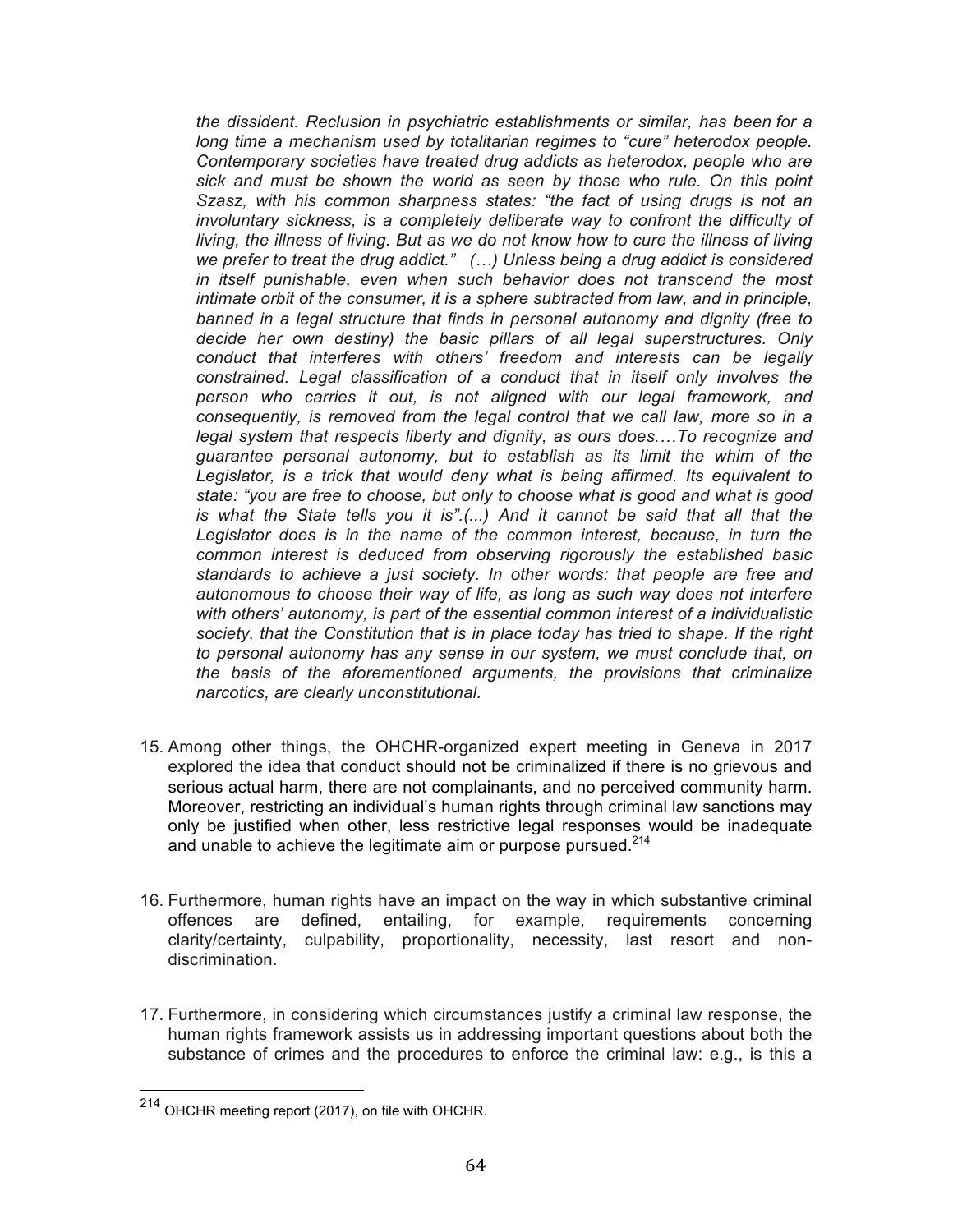kind of "harm" by which society is harmed? What are the conditions in which the State is allowed to restrict the enjoyment of some limited range of rights? When it does limit or restrict those rights, has the State acted in a way that is just and fair at all stages?

- 18. The right to liberty and security of person, the right to private and family life, the right to a fair trial, the principles of legality, proportionality and necessity, as well as the principle of non-discrimination and the rights to equality before the law and equal protection of the law for all without discrimination, among others,  $215$  are all critical tools to understand and analyse the application of the criminal law. While chiefly a critical important notion with respect to criminal procedure, where it is mainly applicable, the presumption of innocence, as provided for in IHRL, is also relevant to substantive criminal law, where for example, it runs counter to the notion of criminal offences defined on the basis of strict liability. Arguably, the presumption of innocence entails that serious offences, namely, those that upon conviction may lead to deprivation of liberty, should generally comprise a culpability requirement.<sup>216</sup>
- 19. Thus, IHRL and fundamental principles of the criminal law together provide guidance on what acts or omissions States can legitimately criminalize, on who can legitimately be criminally sanctioned (that is, in the absence of defences to and exemptions form criminal liability), and on how States can do so. States can enforce criminal law powers that are consistent with, and thus permitted under IHRL, so long as such powers are provided for in national law; serve a legitimate aim; and are proportionate and necessary.

# *Ultima Ratio* **Principle**

20. The principle of *ultima ratio* - criminal law as a last resort – is a critical constraint on the State's power to make certain acts or omissions subject to criminal sanctions, since, those are one of the most severe forms of State intrusion on human rights, and thus must be used with great caution and in limited circumstances.<sup>217</sup> Beyond *ultima ratio*, States' criminal justice powers that impact on human rights may be constrained by the principles of legality (see below), legitimate purpose, necessity, proportionality and non-discrimination. The *ultima ratio* principle has different resonances across legal systems and is central to civil law-based systems.

**Legality**

 <sup>215</sup> Other critical rights include those listed above at paragraph 13, for example.

<sup>216</sup> See above, para. 8 recalling that, in substantive criminal law terms, most criminal offences (other than for instance for appropriately conceived strict liability offences, such as in cases concerned with corporate criminal liability) comprise – or, arguably, should comprise – both a material and a mental element.

<sup>217</sup> See generally N Jareborg, Criminalization as Last Resort (Ultima Ratio), 2 OHIO STATE J. OF CRIM L. 521 (2005); Douglas Husak, THE CRIMINAL LAW AS LAST RESORT, 24 OJLS 207 (2004).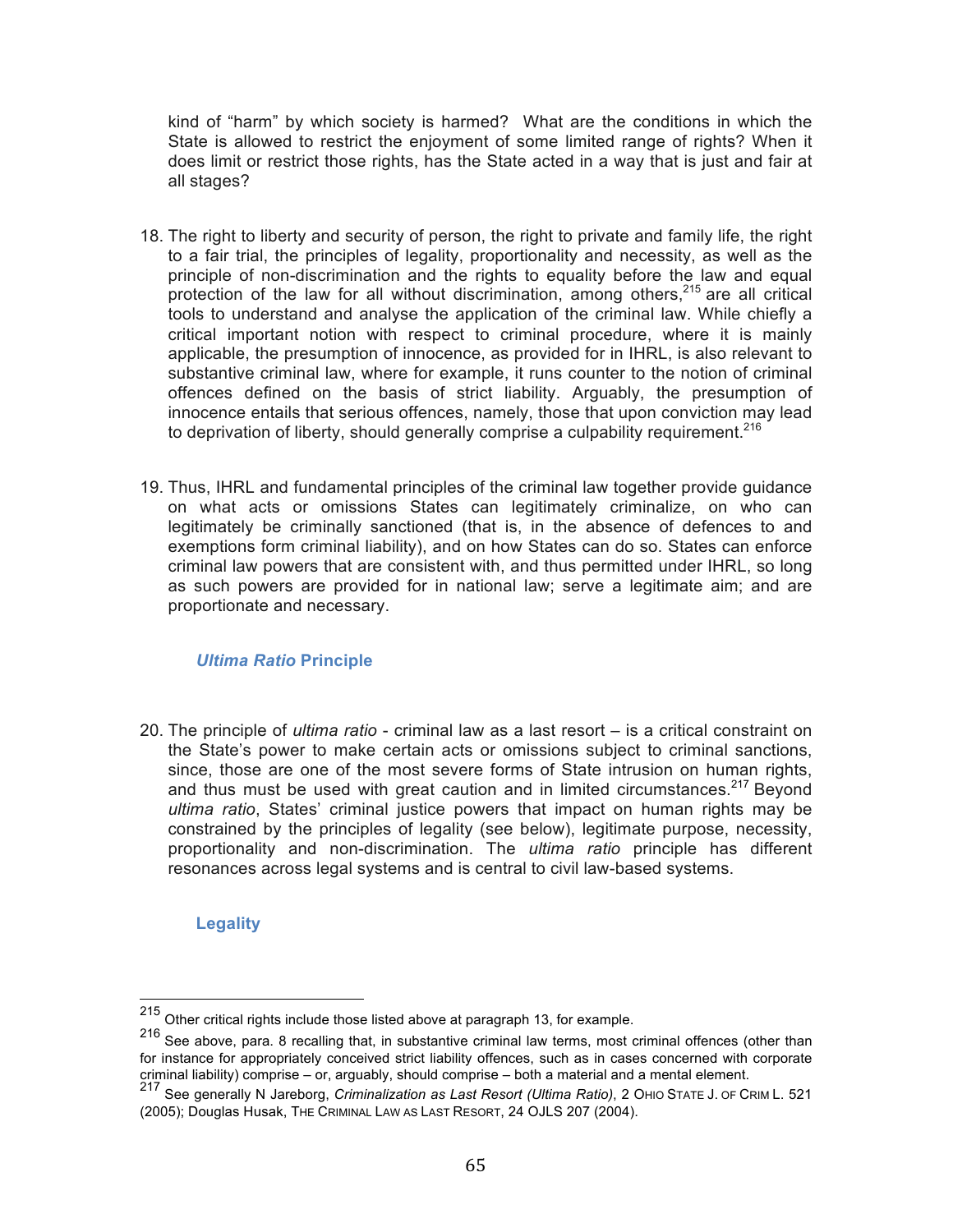- 21. The principle of legality is a recognized general principle of law, a foundational requirement contained in almost every international human rights instrument,<sup>218</sup> as well as a basic tenet of criminal law.<sup>219</sup> It requires that crimes – and corresponding sanctions *–* be defined in law in an intelligible manner, and in a way that clearly outlines what conduct is criminalized. Vague and overbroad laws, purporting to prevent intangible social harms, such as generic "[im]morality" laws, which can be used to punish a wide range of behaviors enforced in an abusive manner, likely fail to satisfy the principle of legality.220 As such, the requirement of **legality**, and more precisely, **legal certainty**, or *lex certa*, is another basic principle of general criminal liability, and it is a foundational principle of substantive criminal law. In fact, legal certainty is a general, basic principle of law: namely, the law needs to be predictable, fairly certain and capable of being respected. Legal certainty is particularly important in the criminal law context, given the gravity of the consequences that breaches of the criminal law entail. The principle of legality requires that criminal offences must be clearly, precisely and comprehensibly drafted so as to be ordinarily understood.
- 22. Criminal provisions that fail intelligibly to define the conduct to which they relate, for example because of their *vagueness or because they are overly broad,* violate the principle of legality, and thus the rule of law. The Kenyan High Court judgment in in *Aids Law Project v AG and others* upholds and illustrates the principle of legality, and it is illustrative of the overlap between IHRL and substantive criminal law principles in this context. The judgment concerned section 24 (criminalization of HIV non-disclosure and exposure) of Kenya's HIV Aids Prevention and Control Act. In holding section 24 to be vague and overbroad, and therefore unconstitutional, the Court stated: "*Legality is a fundamental rule of criminal law that nothing is a crime unless it is clearly forbidden in law. This principle is a core value, human right, but*

 <sup>218</sup> See, e.g. Article 15(1) ICCPR, in respect of the principle of *nullum crimen sine lege*.

<sup>219</sup> See S Lamb '*Nullum Crimen, Nulla Poena Sine Lege* in International Criminal Law' in A Cassese & <sup>P</sup> Gaeta, *et al.* (eds.). The principle of legality covers several rules, which are interconnected and sometimes overlapping. First, the prohibition on the retroactive application of the criminal law: no act may be punished as a crime that was not a criminal offence under a law applicable to the accused at the time of the act, and the rule that upon conviction the accused may not be punished with a higher penalty than that which was provided in law when the action took place. Second, the rule that the criminal law must be sufficiently clear to provide notice that the act was prohibited at the time it was committed (principle of *lex certa*). Third, the rule that a crime may not be created through analogous application of criminal law (prohibition against analogy or *lex stricta*). Fourth, in line with these rules, it is often also accepted that only criminal law statutes can define a criminal offence and prescribe a penalty (principle of *lex scripta*). See, Piet Hein van Kempen, 'Introduction – Criminal Law and Human Rights', in: P.H.P.H.M.C. van Kempen (ed.), Criminal Law and Human Rights, The International Library of Essays on Criminal Law, England/USA: Ashgate, 2014, p. XI-XXXIII. https://papers.ssrn.com/sol3/papers.cfm?abstract\_id=2953285. See also, some of the general principles of criminal law enshrined in the Rome Statute of the International Criminal Court, e.g., Article 22 *Nullum crimen sine lege*, Article 23 *Nulla poena sine lege*, Article 24 Non-retroactivity *ratione personae*, Article 25 Individual criminal responsibility.

<sup>220</sup> Amnesty Body Politics; see also Siracusa Principles; see also *Naz Foundation (India) Trust v Government of NCT of Delhi and Others,* Writ Petition (Civil) No. 7455/2001, Delhi High Court (2 July 2009). The Naz decision resulted in the invalidation of the criminalization of same-sex conduct between consenting adults across all of India. As the petition involved a constitutional matter, the judgment applied throughout India. However, the judgment was restricted to adults, all minors are presumed not to be able to consent to a sexual act, see para. 132. However, the Supreme Court of India, in 2013, overturned this groundbreaking decision by the Delhi High Court, deferring the matter for the legislature to resolve, and thus, upheld the constitutionality of the law. This ended a four-year period of decriminalization. In February 2016, however, the Supreme Court agreed to reconsider its 2013 judgment. There are currently two cases that have been joined and are pending consideration before a Constitution Bench of the Indian Supreme Court.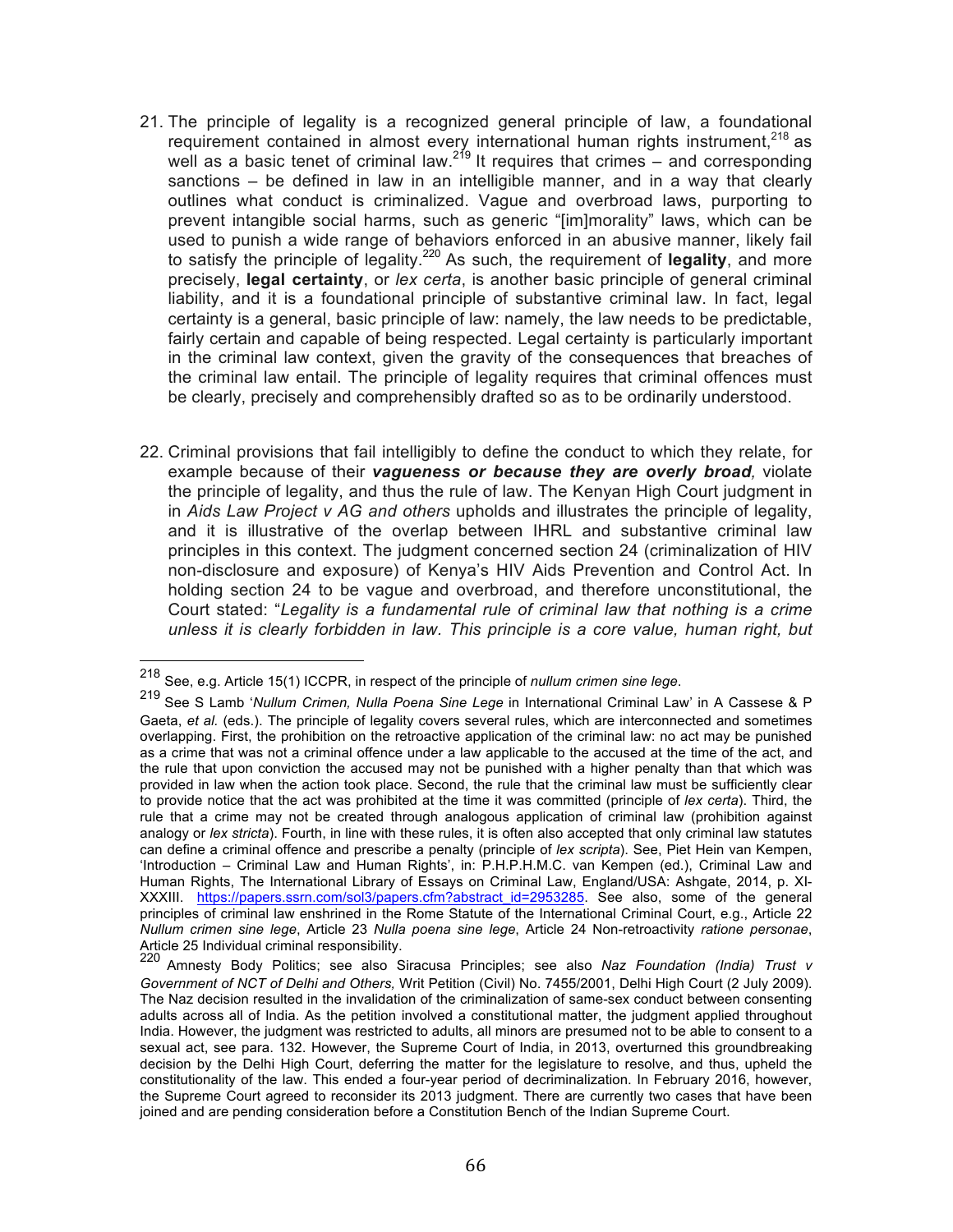*also a fundamental defense in criminal prosecution in a way that no crime can exist*  without a legal ground."<sup>221</sup> The judges also held that section 24, in addition to being unconstitutional for being vague and lacking in certainty, was also overbroad and likely to violate the right to privacy enshrined in the Kenyan Constitution.<sup>222</sup>

- 23. The requirement of **legal certainty**, set out above, is related to, albeit distinct from the concern about **overbreadth**. Vagueness in the law makes it inconsistent with the principle of legal certainty. The law may be absolutely clear and certain as to what is prohibited – thereby satisfying the requirement of the crime being clearly "prescribed by law". However, the criminal provision in point may still be overbroad, and thus objectionable – and potentially invalidated – on this ground because it is overly broad. Having said that, the vaguer a law is, the greater the likelihood that it will be interpreted and applied in overly broad ways.
- 24. In *Canada Attorney General v. Bedford* (2013), the Supreme Court of Canada found certain provisions of the Criminal Code prohibiting the "living off the avails of prostitution"  $223$  to be overbroad, as they covered activity that sex workers themselves had identified as actually providing safety.<sup>224</sup> The government had sought to justify the prohibition on the grounds that it protected women, from "*intimidation and manipulation of the kind that make it very difficult for women to testify*".225 The Court held that, while the prohibition might have captured relationships that were exploitative, it was so overbroad that it also concerned clearly non-exploitative relationships that thus bore no relationship to the law's purpose, and thus, was unconstitutional.<sup>226</sup> In rejecting the overbreadth of the law, the Court was able to address the way a stereotype had been used to justify the law's overbreadth and thus also debunked the myth that all sex workers are inherently vulnerable to third party abuse and their experiences are untrustworthy in terms of identifying exploitative situations. The Court recognized the harm caused by the criminal provisions, and held such prohibitions in practice also violate sex workers' constitutional right to security of the person, as they, *"*…*heightened the risk the applicants face in prostitution-itself a legal activity. They not merely impose conditions on how prostitutes operate. They go a critical step further by imposing dangerous conditions on prostitution; they prevent people engaged in risky—but legal—activity from taking steps to protect themselves from the risks*."<sup>227</sup>

 <sup>221</sup>*Aids Law Project v AG and others*, para. 59, available at http://kenyalaw.org/caselaw/cases/view/107033/*.*  $222$  Ibid, para. 91.

<sup>223</sup> NB various other provisions of the law affecting prostitution were impugned in this case, not just those criminalizing "living off the avails of prostitution".

<sup>224</sup> *Canada (Attorney General) v. Bedford* (Canada, Supreme Court), 2013 SCC 72, [2013] 3 S.C.R. 1101, paras. 6, 9, 14, 18, 22.

<sup>225</sup> See e.g., *Canada (Attorney General) v Bedford* (Canada, Supreme Court), 2013 SCC 72, [2013] 3 S.C.R. 1101, para. 143.

<sup>226</sup> *Canada (Attorney General) v. Bedford* (Canada, Supreme Court), 2013 SCC 72, [2013] 3 S.C.R. 1101, paras.144-145, 162.

<sup>227</sup> *Canada (Attorney General) v. Bedford* (Canada, Supreme Court), 2013 SCC 72, [2013] 3 S.C.R. 110; see also, *Report of the UN Secretary-General to the UN General Assembly, Implementation of the Declaration of Commitment on HIV /AIDS and the Political Declaration on HIV and AIDS. On the Fast Track to Ending the AIDS Epidemic*, A/70/811, para 13 (1 April 2016), para. 53.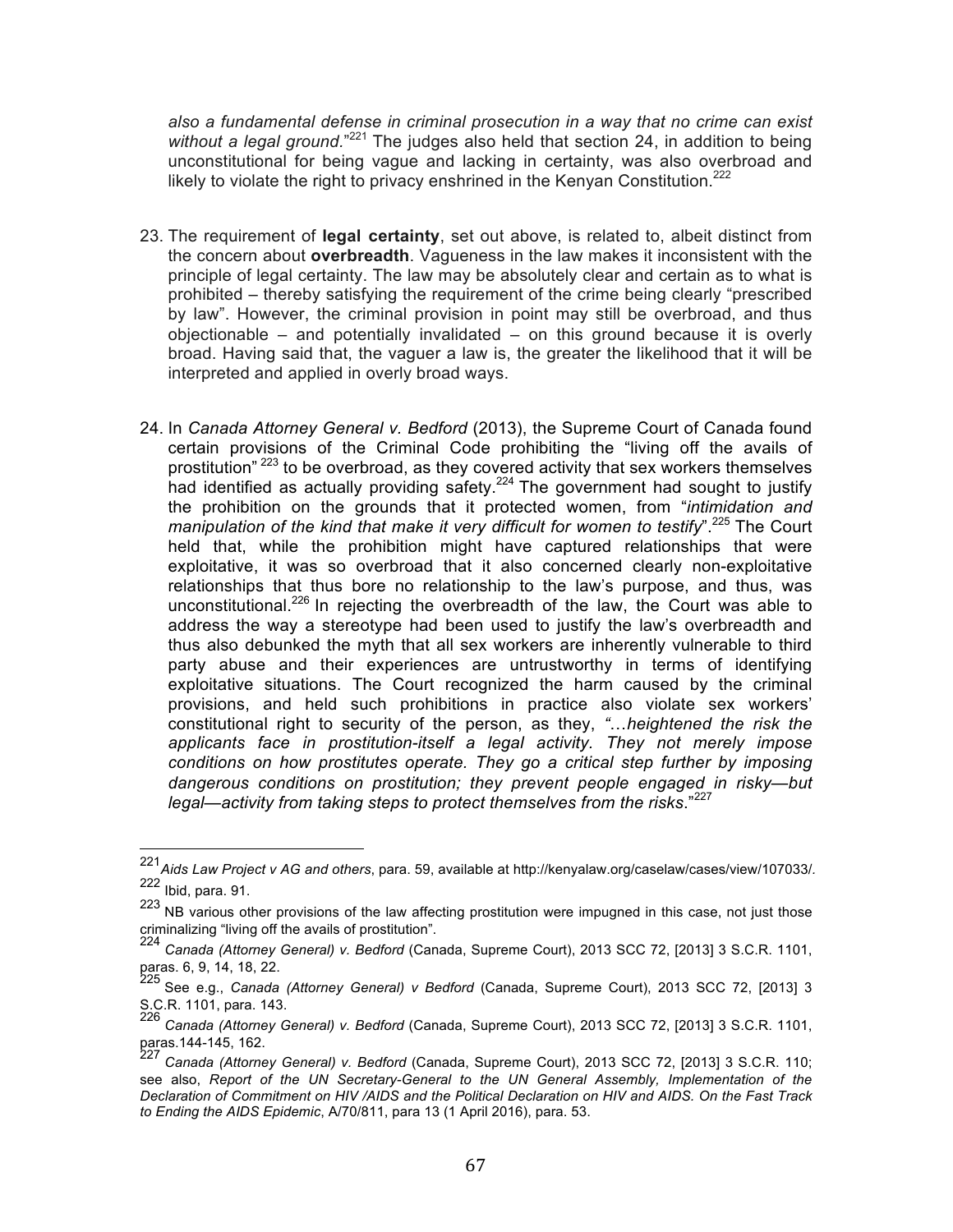25. Another important and related aspect of the application of the principle of legal certainty is that it, in turn, *requires specificity*, as to do otherwise would risk giving State authorities unwarranted power to decide, at their discretion, whether or not something/somebody should be prosecuted. Legal certainty further requires that offences should be defined in such a way that anyone can ascertain what level of penalty is attached to which conduct.

#### **Legitimate Purpose**

- 26. States must also demonstrate that they have a legitimate purpose for restricting individuals' human rights, including through criminalization of particular conduct. IHRL recognizes that States have a legitimate interest in protecting national security, public order, safety, public health or morals,  $228$  or the protection of the rights and freedoms of others.<sup>229</sup> However, under IHRL, the list of what may constitute a legitimate aim for resorting to the criminal law, at least in as much as it may limit the scope of a protected right, is not open-ended and, in fact, it is restricted to the specific grounds mentioned above, and indeed, each of them is, to a large extent, specifically circumscribed.<sup>230</sup> While States may have criminalized certain conduct purporting to pursue one or more of the above-mentioned aims recognized under IHRL, human rights decisions have contributed to clarifying and limiting the specific scope of these purposes.
- 27. There is an increasing recognition that claims of "[im]morality" alone no longer qualify as a legitimate purpose for criminalizing particular conduct,  $231$  especially in the realm

 <sup>228</sup> As Prof. Miller observes, "'public morals'—operate in complicated ways in local and international law. They constitute a key terrain of formal rights law justification for the limitations of sexual rights, especially restrictions and violations of the expression and conduct rights of persons and groups challenging dominant policies and laws encoding the acceptable, public and private standards of behavior for women and men", and "UN and regional human rights treaties allow diverse grounds for the regulation of rights relevant to sexuality (national security, rights and freedoms of others, public order/ordre , public health and morals) all of which can and many of which have already been used, formally or informally, as the basis for restricting sexual rights. While our focus is on 'public morals' arguments, we need to call attention to times when restrictions based in public health and public order are deployed in service of sexual morality, a practice I will call proxy or 'sister' claims to morality. The inter-changeability of claims for restriction suggests the expansive and indivisible scope of claims of respectability and sexual repression in diverse social and legal structures", in 'The need to update: the contemporary scope and function of justifiable limits by states, of [sexual] rights in the name of *public morals. An inquiry into the use of 'public morals' justifications in human rights and trade regimes'*, draft manuscript on file with the authors.<br><sup>229</sup> See International Covenant on C

See International Covenant on Civil and Political Rights. The content of these requirements has been developed extensively elsewhere. See, for example, the Siracusa Principles.

<sup>230</sup> E.g., The Joint Guidelines on Freedom of Association adopted by the European Commission for Democracy through Law (Venice Commission) and the OSCE Office for Democratic Institutions and Human Rights stipulate that: "The only legitimate aims recognized by international standards for restrictions are national security or public safety, public order (*ordre public*), the protection of public health or morals and the protection of the rights and freedoms of others. The scope of these legitimate aims shall be narrowly interpreted", para. 34: *Principle 9: Legality and legitimacy of restrictions*; adopted 14 December 2014 (CDL- $AD(2014)046$ ).<br> $231$  See Teens

See *Toonen v Australia*, at para 8.6 (rejecting Tasmania's argument that 'moral issues' were 'exclusively a matter of domestic concern, as this would open the door to withdrawing from the [Human Rights] Committee's scrutiny a potentially large number of statutes interfering with privacy'.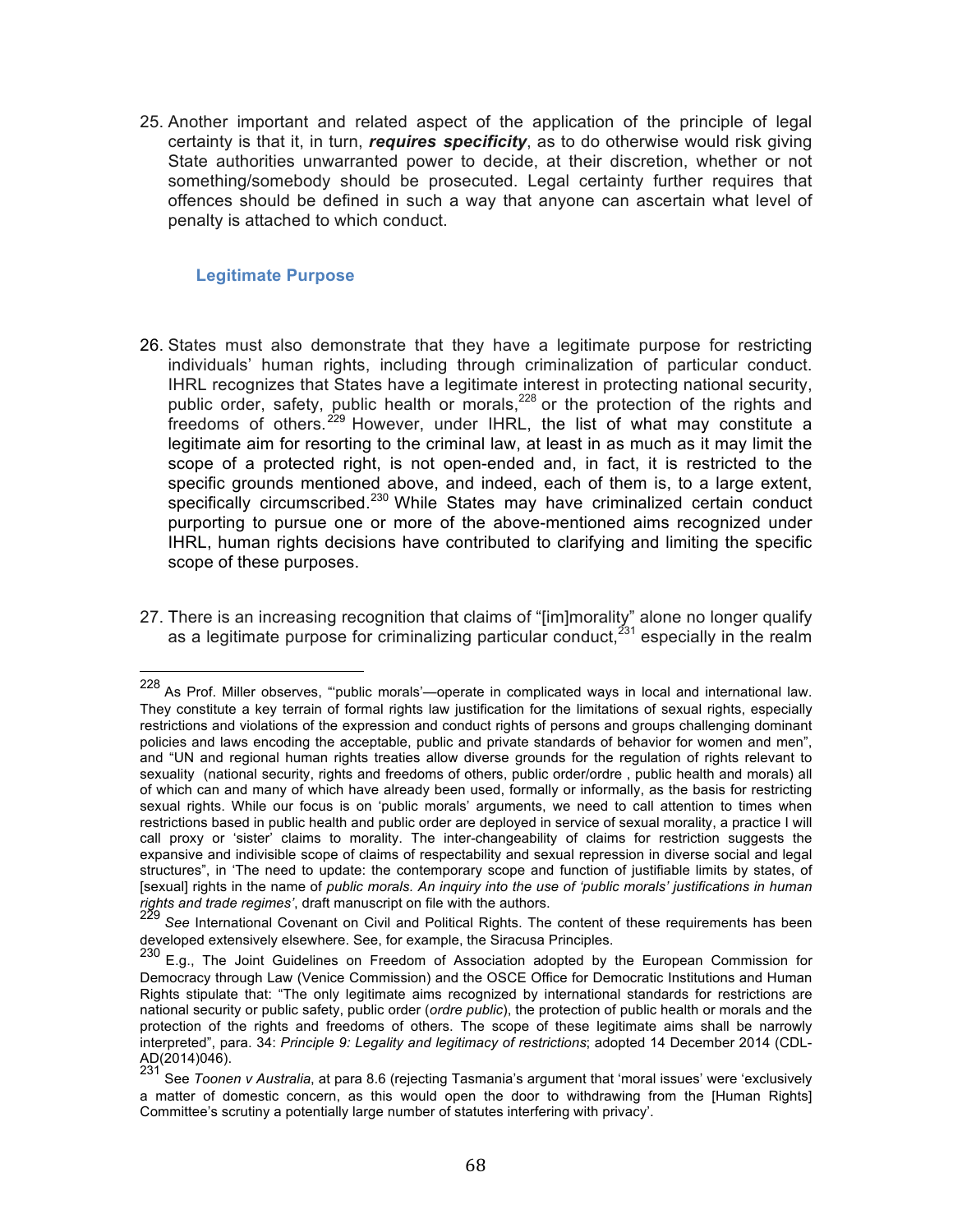of sexuality.<sup>232</sup> Thus, beyond the consensual sexual conduct context, it would seem legitimate to ask whether, in general, mere claims of "[im]morality", on their own, satisfy IHRL and standards as grounds for criminalizing a particular conduct on their own.<sup>233</sup> In the context of sexuality, for example, States cannot restrict individuals' sexual autonomy simply because some people or even a majority of a given public deems their behavior or choices offensive or "immoral".  $234$  In its judgment in *Dudgeon v. United Kingdom* some thirty-six years ago, the European Court of Human Rights considered that the criminalization of homosexual activity concerned a most intimate aspect of private life and, in this connection, noted:

*Although members of the public who regard homosexuality as immoral may be shocked, offended or disturbed by the commission by others of private homosexual acts, this cannot on its own warrant the application of penal sanctions when it is consenting adults alone who are involved. Accordingly, the reasons given by the Government, although relevant, are not sufficient to justify the maintenance in force of the impugned legislation in so far as it has the general effect of criminalising private homosexual relations between adult males capable of valid consent. In particular, the moral attitudes towards male homosexuality in Northern Ireland and the concern that any relaxation in the law would tend to erode existing moral standards cannot, without more, warrant interfering with the applicant's private life to such an extent. "Decriminalisation" does not imply approval, and a fear that some sectors of the population might draw misguided conclusions in this respect from reform of the legislation does not afford a good ground for maintaining it in force with all its unjustifiable features*. 235

28. Some conduct is criminalized as "immoral" and as an affront to the community, although it cannot be said to cause damage to the community as a whole. This is

 <sup>232</sup> See *Naz Foundation*, at para 91; *National Coalition for Gay and Lesbian Equality v Minister of Justice, Constitutional Court of South Africa*, CC 11/98, 9 October 1998, para 37; *Lawrence v Texas*, 539 US 558, 582 (2003) (J. O'Connor, Concurrence); and *Ladlad LGBT Party v Commission on Elections*, Republic of the Philippines Supreme Court, 8 April 2010, 13. However, the ICCPR, at Arts 19, 21, 22, permits the rights to freedom of expression and peaceful assembly and association to be limited for the protection of 'public morals'; similarly, the European Convention for the Protection of Human Rights and Fundamental Freedoms, at Arts 8, 10 and 11, permits the rights to freedom of expression, peaceful assembly and association and the right to respect for private and family life to be limited for the protection of 'public morals'.

<sup>&</sup>lt;sup>233</sup> While human rights law recognizes that States have a legitimate interest in promoting public security, safety or order, public health, morals, or the protection of the rights and freedoms of others, (Siracusa Principles, at paras 27-28) the Siracusa Principles affirm, however, that States' 'margin of discretion,' as it relates to morality, does not apply to the principle of non-discrimination as defined under the ICCPR.

<sup>234</sup> See *Naz Foundation*, at para 91 ('Public animus and disgust towards a particular social group or vulnerable minority is not a valid ground for [a legal] classification . . . .'); *National Coalition for Gay and Lesbian Equality*, at para 37 (confirming that asserted 'public morality' is nothing more than a mask for an insidious form of prejudice, yet claimed as 'tradition'; *Lawrence v Texas*, at 582-83 (J. O'Connor, Concurrence) ("Moral disapproval of a group cannot be a legitimate governmental interest under the Equal Protection Clause because legal classifications must not be 'drawn for the purpose of disadvantaging the group burdened by the law.'") (citations in the original omitted*)*; and *Ladlad LGBT Party v Commission on Elections*, at 13 ('[M]oral disapproval of an unpopular minority—is not a legitimate state interest that is sufficient to satisfy rational basis review under the equal protection clause.'); *see also '*Nation Behind Bars: A Human Rights Solution', at 6.

<sup>235</sup> *Dudgeon v. United Kingdom*, no. 7525/76, 22 October 1981, paras. 60-61.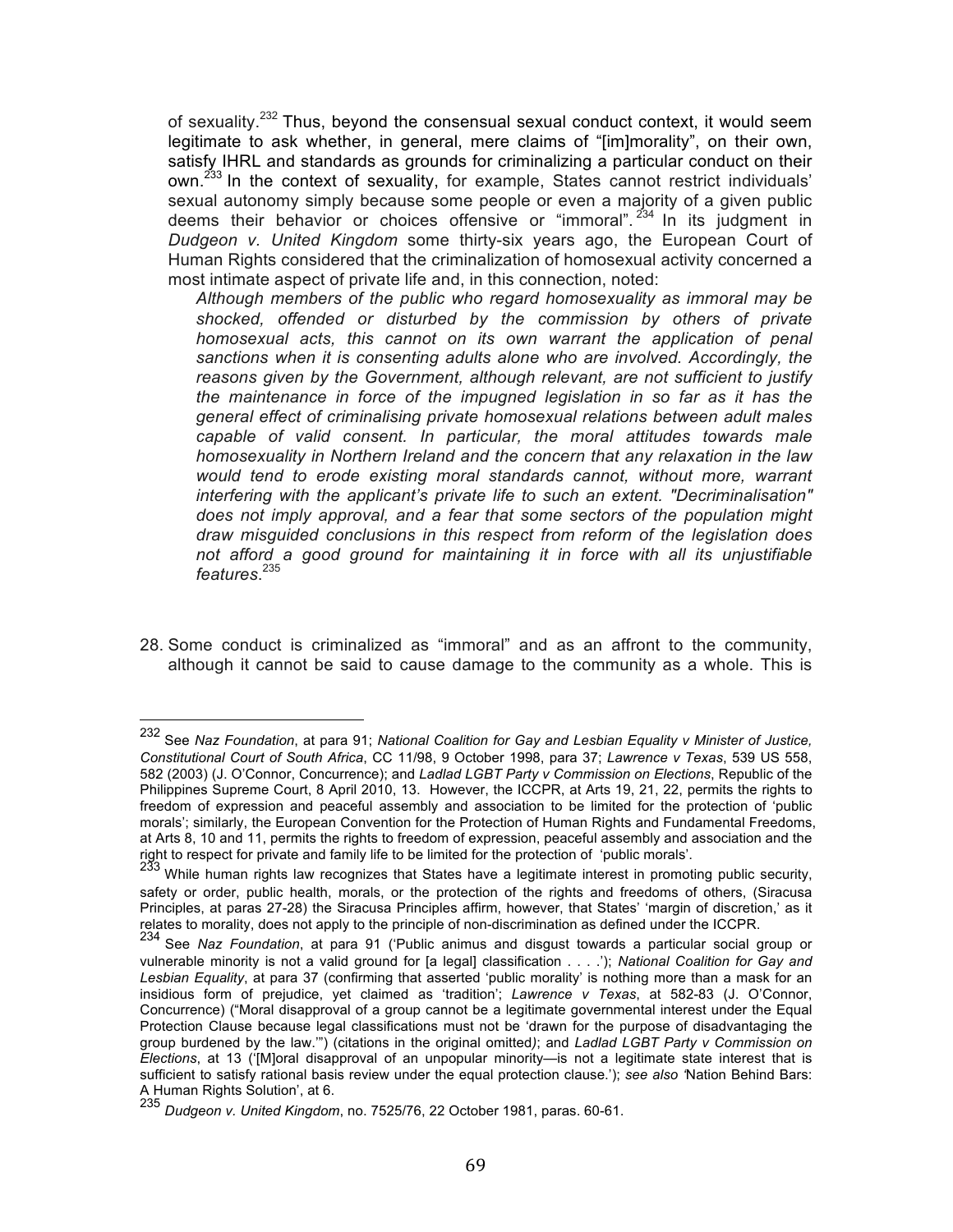true, for example, of crimes having in differing degrees a religious aspect to them, $^{236}$ in the sense that they are at inception found in one religious text/precept or another, e.g., the criminalization of "blasphemy", attempted suicide, adultery and "fornication" and abortion. In this context, while "[im]morality" claims may be a possible lawful basis for restricting the right to freedom of association, for example, IHRL requires that any such restriction be strictly construed, and that, in any event, any restriction imposed on "[im]morality" grounds will not be regarded as compatible with IHRL where it is inconsistent with other protected rights and, in particular, entails arguably prohibited discrimination, e.g., on grounds such as gender, gender expression, gender identity, sexual orientation. In addition, as mentioned above, claims of "[im]morality" alone no longer qualify as a legitimate purpose for criminalizing particular conduct, especially in the realm of sexuality.

29. The Constitutional Court of South Africa, in *National Coalition v. for Gay and Lesbian Equality and Another v Minister of Justice and Others*, addressing the criminalization of an entire sector of the population in South Africa, resulting from the so-called antisodomy provisions, held that criminalizing a particular conduct exclusively based on "the private moral views of a section of the community, which are based to a large extent on nothing more than prejudice, cannot qualify as such a legitimate purpose."<sup>237</sup> Indeed, the fact that a certain conduct is merely "immoral" or exclusively harms the accused is ordinarily insufficient to justify a criminal conviction. Lord Hobhouse in *Hinks* said, "an essential function of the criminal law is to define the boundary between what conduct is criminal and what merely immoral."<sup>238</sup>

#### **Necessity**

30. There is an increasing awareness that use of criminal sanctions is not the only way to promote public welfare.  $239$  Where criminalization is used as means to limit

 <sup>236</sup> The Kenyan High Court in *Eric Gitari v NGO Board*, affirmed that personal moral and religious beliefs (even if widespread) are no proper basis for the limitation of fundamental rights:"*[N]o matter how strongly held moral and religious beliefs may be, they cannot be a basis for limiting rights…To cite religious beliefs as*  a basis for imposing limitations on human rights would fly in the face of Article 32 of the Constitution [which *provides for the right to freedom of conscience, religion, thought belief and opinion]. Freedom of religion… encompasses the right not to subscribe to any religious beliefs, and not to have the religious beliefs of others imposed on one*". See also UN Human Rights Committee, *Fedotova v. Russia*, Communication No. 1932/2010, CCPR/C/106/D/1932/2010, 19 November 2012, paras 10.5-10.6. In addition, as Jamie Todd-Gher observes, values, such as 'community morality', are not static – but reflect conceptions, beliefs and associated actions that change over time as communities and individuals do.

<sup>237</sup>Ackermann J, *National Coalition for Gay and Lesbian Equality v Minister of Justice*, Constitutional Court of South Africa, CC 11/98, 9 October 1998, para. 37; see also, other cases cited at footnote 33, Amnesty International, Body Politics.

<sup>238</sup> *R v Hinks* [2000] UKHL 53.

<sup>239</sup> As Jamie Todd-Gher observes, those who support the criminalization of abortion and the overly broad criminalization of HIV exposure, transmission and non-disclosure often assert that such punitive measures are necessary to safeguard women's health and best interests. However, in the abortion context, evidencebased approaches demonstrate that criminal provisions result in persecution, stigma and denial of services for women and girls, and stand in the way of patients' privacy, physicians' ability to practise medicine and States' IHRL obligations to improve health outcomes. Similarly, in the HIV criminalization context, laws purporting to 'protect women' can have a disproportionate impact on them and be enforced against women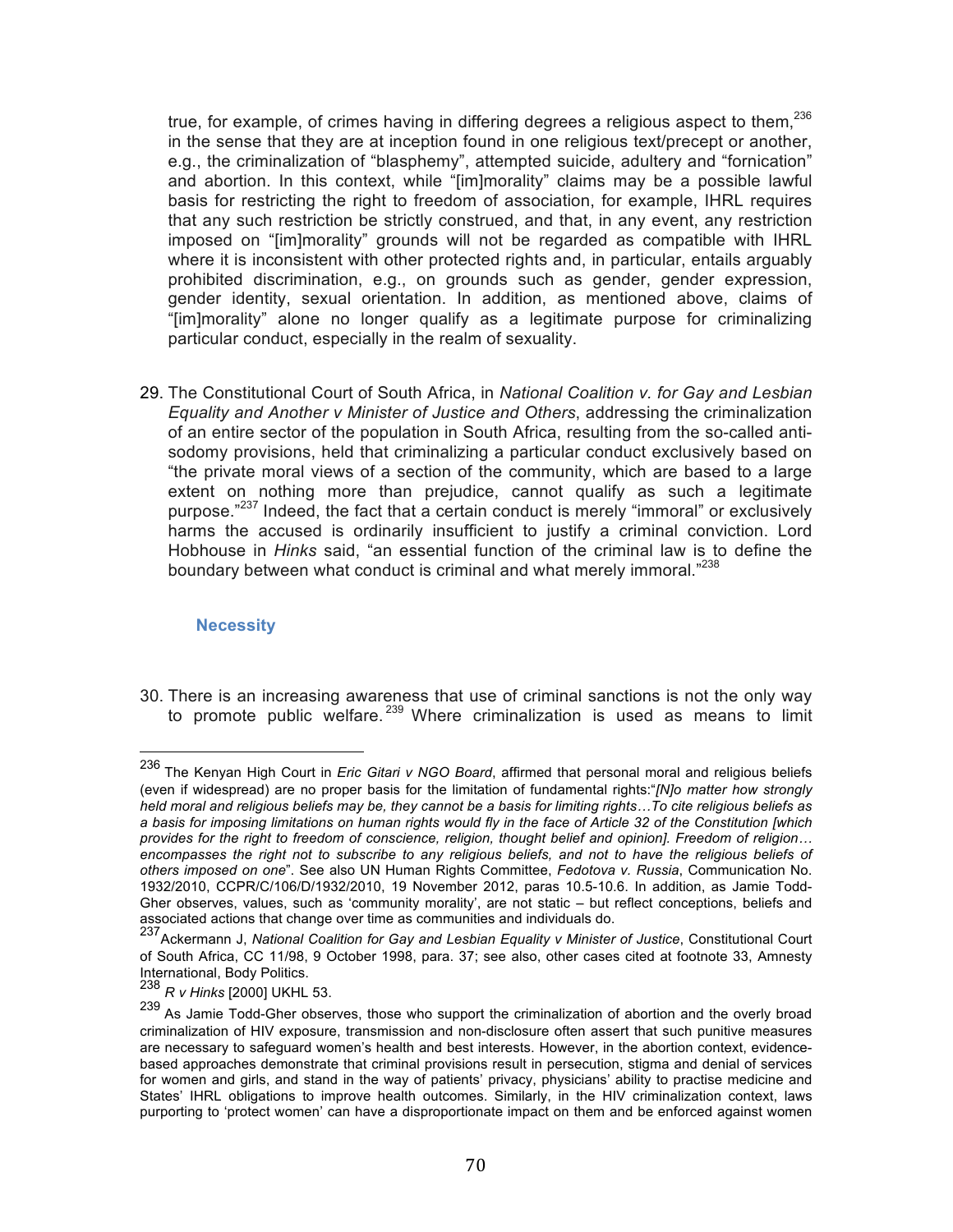protected rights, it must not be merely proportionate (see below), but also strictly necessary. Under the requirement of necessity, resort to criminal law may only be justified when other legal responses would be inadequate, the conduct would otherwise deserve penal sanction, and criminalization is necessary to fulfill the goals of deterrence, incapacitation, and rehabilitation. Notably, many social issues can be effectively managed at the community level, although it should be acknowledged that there is a need for caution as diversion from the criminal justice system may result in minimizing and detracting attention from serious human rights abuses, such as violence against women and girls, and violate, in turn, the rights of victims of crimes to access to justice, remedies and redress, under IHRL. Having said that, in addition to civil and administrative regulation, States can pursue other means to address the root causes of social misconduct, enhancing public education, problematic substance use and mental health treatment, and promoting systems of positive reinforcement and reward. In other words, criminal law is just one tool States can use to prevent harm, protect the public and promote public health. Thus, when read in conjunction with the principle of *ultima ratio*, the principle of necessity means that States should only resort to criminal law if no non-punitive measures suffice.<sup>240</sup>

#### **Proportionality**

31. Even when States can demonstrate that there is a legitimate purpose for criminalizing a particular act or omission, and resort to criminal law is necessary penalizing as a matter of law, and setting a particular punishment — criminal law enforcement is nonetheless further limited by the proportionality principle. This principle requires that State policies, including in the realm of criminal laws, must be proportionate and suitable to pursue the legitimate aim pursued. This means that the criminal law should not be used where other non-punitive measures would better achieve the same aim. Moreover, a State's choice of sanction must reflect the seriousness of the misconduct, and the culpability of the person, as compared to other crimes. <sup>241</sup> In other words, the offense charged and an individual's blameworthiness should be no greater than necessary.<sup>242</sup> As criminal penalties are society's highest level of sanction, they should only be imposed for serious misconduct and potential or actual harm. Additionally, criminal punishment should only be meted for actual misconduct.<sup>243</sup>

<sup>242</sup> See 'Nation Behind Bars: A Human Rights Solution', at 7.

<sup>&</sup>lt;u> 1989 - Andrea Santa Andrea Andrea Andrea Andrea Andrea Andrea Andrea Andrea Andrea Andrea Andrea Andrea Andr</u> to the detriment of their health and lives. Evidence thus shows that far from being necessary for the protection of women and girls, criminalization is both unnecessary and counterproductive.

<sup>&</sup>lt;sup>240</sup> The Siracusa Principles require that a State's limitation or restriction on human rights be proportionate and no more restrictive than necessary. See Siracusa Principles, paras 10-14; the Limburq Principles on the Implementation of the International Covenant on Economic, Social and Cultural Rights, at paras 60-61. See, UN Commission on Human Rights, Note verbale dated 5 December 1986 from the Permanent Mission of the Netherlands to the United Nations Office at Geneva addressed to the Centre for Human Rights ("Limburg Principles"), 8 January 1987, E/CN.4/1987/17.

<sup>241</sup> See D Husak *Overcriminalization: The Limits of Criminal Law* (2008) 28; see generally Report of the 8th UN Congress on the Prevention of Crime and Treatment of Offenders, UN Doc. A/Conf.144/28/Rev.1, Res. 1(a), 5(c) (1990) (punishments imposed upon conviction following a fair trial must be proportionate to the gravity of the crime and the circumstances of the offender).

<sup>243</sup> For example, the Beijing Rules prohibit punishing adolescents for acts that would not be criminal if carried out by an adult. See United Nations Standard Minimum Rules for the Administration of Juvenile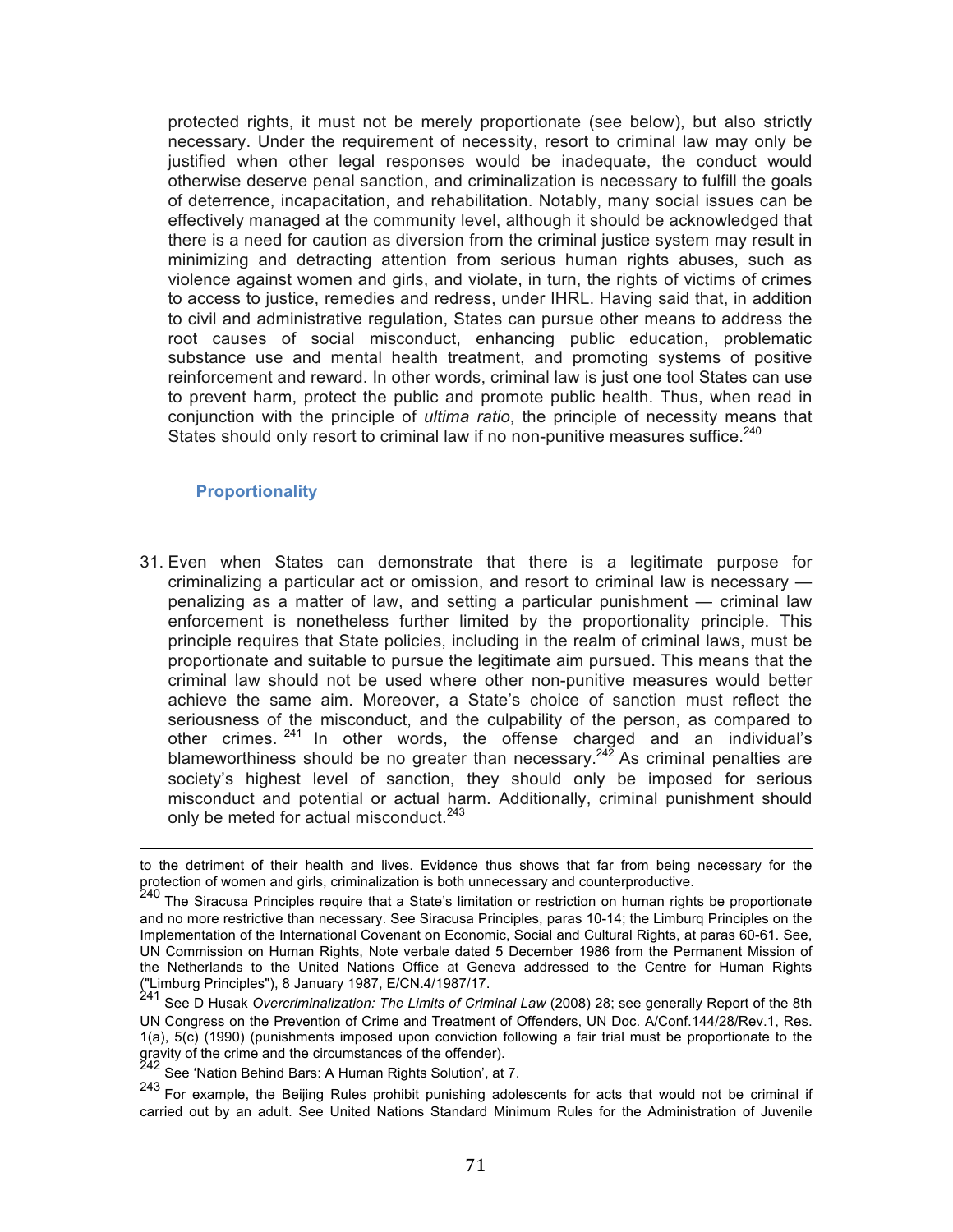- 32. Another facet of proportionality is the notion of reasonableness albeit it is also the case that its consideration may be subsumed, and determined, when assessing criminal law compliance with other principles, especially necessity and nondiscrimination. However, for ease of reference and consistent with the case-law cited below, reasonableness is addressed here. The use of criminal law and its impact must also be reasonable. If criminalizing an activity causes more harm to national security, public order, safety, public health or the protection of the rights and freedoms of others, than good, then it is arguably unreasonable.<sup>244</sup> For example, highly punitive laws on abortion do not reduce the number of abortions taking place in a given context, but do increase the likelihood that such abortions will be carried out clandestinely, and in an unsafe manner, at great risk to the health and life of the concerned women and girls. Highly restrictive laws, which only permit abortion in very limited circumstances or not at all, also can create an atmosphere of suspicion whereby women and girls may be accused of having undergone an abortion even when they have actually suffered a miscarriage. $245$  The impact of these laws in terms of jeopardizing women's health and lives, and even imprisoning women for having a miscarriage, causes considerably more harm, than any purported benefit, and thus could be understood as highly unreasonable.
- 33. For example, the Brazilian Supreme Court has held that the criminalization of "voluntary termination of pregnancy carried out in the first trimester", in addition to violating several human rights of women, violated:

*the principle of proportionality for reasons that are cumulative: (i) it is likely not adequate to protect the intended legal good (the life of the unborn), because it*  has no relevant impact on the number of abortions performed nationwide, and *serves only to impede their safe practice; (ii) it is possible for the State to avoid the occurrence of abortions through more effective and less harmful measures than criminalization, such as sexual education, distribution of contraceptives, and support for the woman who wishes to carry the pregnancy to term but finds herself in adverse conditions; (iii) the measure is disproportionate in the narrow sense, as it produces social harms (problems with public health and deaths) that clearly outweigh its benefits.*<sup>246</sup>

#### **Equality and Non-discrimination**

<u> 1989 - Andrea Santa Andrea Andrea Andrea Andrea Andrea Andrea Andrea Andrea Andrea Andrea Andrea Andrea Andr</u>

Justice (The Beijing Rules), G.A. 96<sup>th</sup> Plenary Meeting, 29 November 1985, UN Doc. A/RES/40/33, rule 3.1; United Nations Guidelines for the Prevention of Juvenile Delinquency (The Riyadh Guidelines), G.A. 68<sup>th</sup> Plenary Meeting, 14 December 1990, UN Doc. A/RES/45/112, Art 56.

<sup>244</sup> See, for example, Human Rights Committee, General Comment 25 (Participation in Public Affairs and the Right to Vote), 27 August 1996, UN Doc. CCPR/C/21/Rev.1/Add.7, paras 4-19 (analysing 'reasonableness' in the context of restrictions on voting rights); Human Rights Committee, 102<sup>nd</sup> Sess., 12 September 2011, UN Doc. CCPR/C/GC/34, paras 19, 39 (discussing 'reasonable' restrictions in the context of access to information and State regulation of mass media).

 $245$  See 'Marginalized, Persecuted, and Imprisoned', at 11, 25-26.

<sup>246</sup> See, the English version of this opinion was edited by Sara Huddleston and revised by Professor Paulo Barrozo, Associate Professor at Boston College Law School. Brazilian Supreme Court, Writ of Habeas Corpus, 124.306 Rio de Janeiro State, Majority Opinion, available at http://www.iconnectblog.com/wpcontent/uploads/2017/03/Brazilian-Abortion-Ruling-Translation.pdf, para. 6.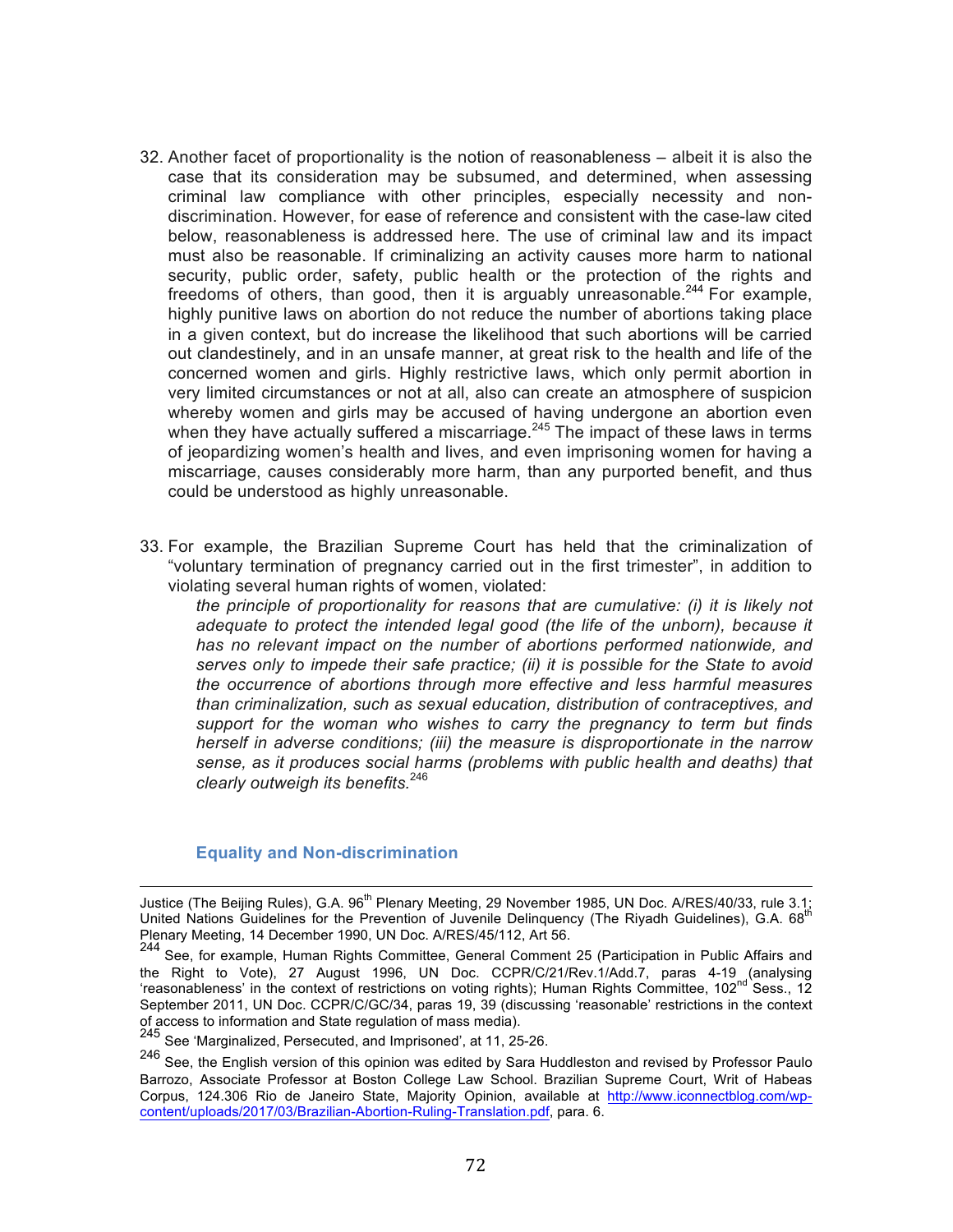- 34. States' criminal justice powers are limited by the principles of equality and nondiscrimination. One component of equality is the right to be treated equally under the law and to enjoy "equal protection" of the law without discrimination. Criminal provisions that are solely based on animus towards a particular individual or group on grounds of "[im]morality" or otherwise, fail to satisfy the legitimate purpose and proportionality/reasonableness requirements, as discussed earlier.<sup>247</sup>
- 35. In light of this, the principle of non-discrimination and the rights to equality before the law and equal protection of the law without discrimination count against "[im]morality" justifications for criminal sanctions. Simply seeking to sanction a particular unpopular group, or conduct closely associated with that group, through the criminal law directly contravenes the right to be treated equally under the law, and therefore should not be recognized as a legitimate State interest.<sup>248</sup> This type of analysis is particularly salient in the realms of sexuality and reproduction where States often justify criminalizing sexual and reproductive actions and decisions as a means to promoting a particular conception of "cultural morality," or punishing specific expressions of gender and sexuality that do not conform to strict gender norms that are most often discriminatory.
- 36. Arguably, there should be a distinction between, on the one hand, "private morality", individual ethics and principles and, on the other, "constitutional morality", namely, fundamental civic principles generally memorialized within State constitutions synthesizing a broader range of views for just, fair and open democracies, however diverse societies are.<sup>249</sup> In addition, the fact that IHRL requires States to take specific protective measures for those who are marginalized and/or at greater risk, $250$  would suggest that States cannot restrict individuals' sexual autonomy simply because some people or even a majority of the public deems their behavior or choices offensive or "immoral". Challenges to the criminal law based on non-discrimination and equality before the law may be articulated against both substantive criminal law — e.g. the criminalization of adultery, "fornication", consensual sexual activity, etc. in the sense that the penal provisions are discriminatory on their face — or against the discriminatory application of laws that are not facially discriminatory, or on both of these grounds.

<sup>247</sup> Moreover, criminal laws and policies must be applied equally to all people and must not have a discriminatory impact on particular groups of people These requirements are not met, for example, when women are more likely to be prosecuted for adultery than men, and are furthermore denied their right to mount an adequate defense because in some contexts, their testimony is worth only half that of a male accuser. See Siracusa Principles, at paras 9, 28; Limburg Principles, at paras 35-41, 49; Amnesty<br>International, Iran: End Deaths by Stoning (2008) 6.

<sup>&</sup>lt;sup>248</sup> See *Romer v Evans.* 517 US 620, 633 (1996) (considering the constitutionality of a State constitutional amendment that prohibited all legislative, executive or judicial action intended to protect people on the basis of their 'homosexual, lesbian or bisexual orientation, conduct, practices or relationships.')

<sup>249</sup> See R Duff, L Farmer, S Marshall, M Renzo and V Thomas 'Introduction: Towards a Theory of Criminalization?' 16; *Naz* discussing the concept of 'constitutional morality'; *National Coalition for Gay and Lesbian Equality* at para 136, discussing the concept of 'political morality'.

<sup>250</sup> See, e.g. General Comments 14 and 22 of the Committee on Economic, Social and Cultural Rights.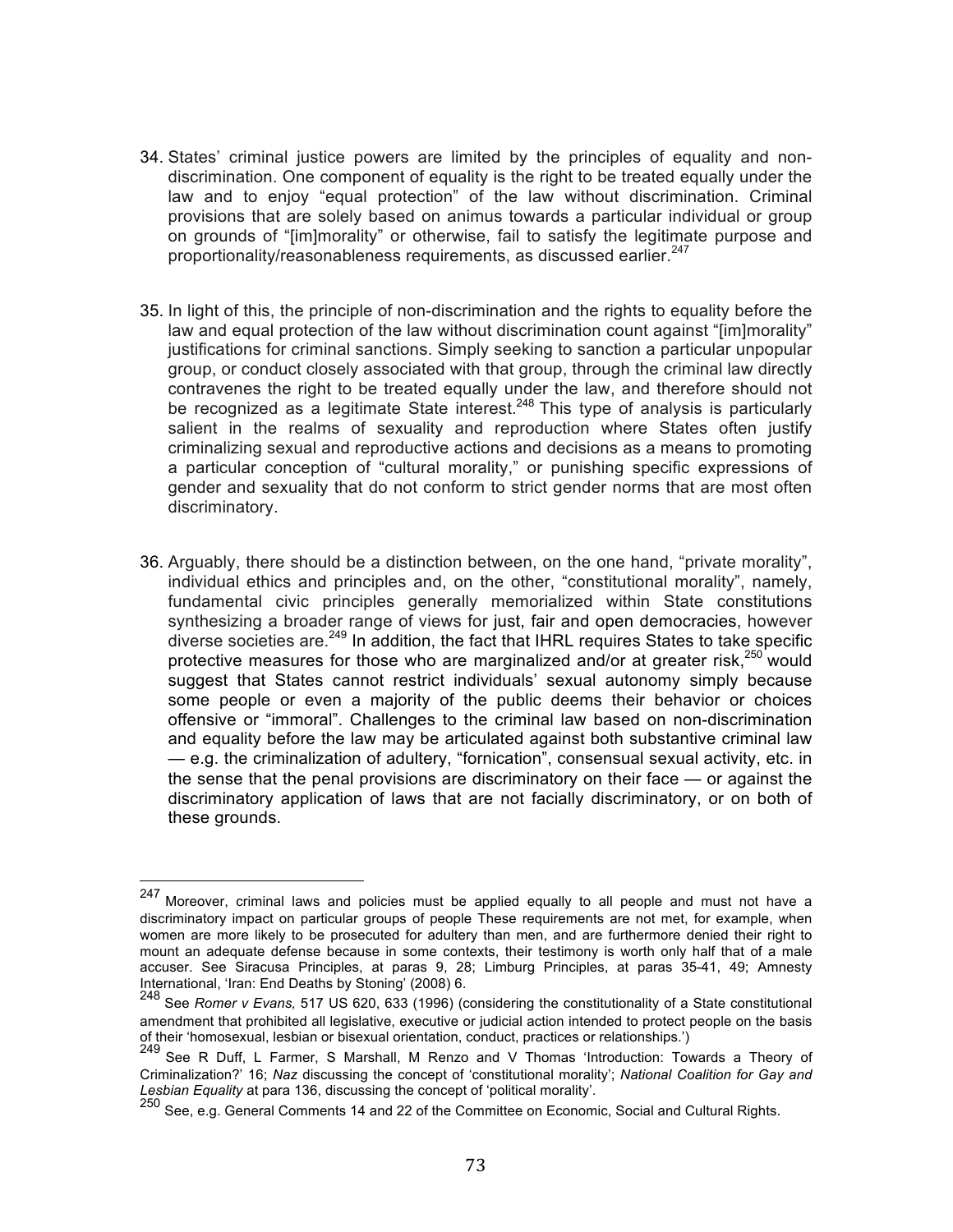37. The criminalization of sexual and reproductive health services that only women need, such as abortion, is a form of discrimination against women.<sup>251</sup> For example, in a 2006 case from the Constitutional Court of Colombia, overturning Colombia's absolute ban on abortion, the Court relied on the CEDAW Convention to call "*for the elimination of all forms of gender discrimination that stereotype women into childbearing service roles, inhibiting their ability to make free and informed decisions as to*  whether and when to found a family."<sup>252</sup> Specifically, the Court recognized that women cannot be "*treated as a reproductive instrument for the human race. The*  legislature must not impose the role of procreator on a woman against her will."<sup>253</sup> It further challenged the discriminatory treatment that essentializes women as mothers and deprives them of agency in making decisions about their reproductive capacity:

*The right to be a mother, or in other words, the right to opt for motherhood as a "life choice," is a decision of the utmost private nature for each woman. … Therefore, the Constitution does not permit the state, the family, the employer or educational institutions to introduce any regulation or policy that infringes upon the right of a woman to choose to be a mother or that interferes with the rightful exercise of motherhood. Any discriminatory or unfavorable treatment of a woman on the basis of special circumstances she might be facing at the time of making the decision of whether to be a mother (for example, at an early age, within marriage or not, with a partner or without one, while working, etc.) is a flagrant violation of the constitutional right to the free development of the individual.*<sup>254</sup>

38. Principles of equality and non-discrimination are also violated when LGBTI people are explicitly targeted by laws criminalizing consensual same-sex conduct. While laws that criminalize consensual sex raise numerous human rights concerns, including with respect to the rights to self-determination, privacy, health, they may also give rise to additional concerns in terms of how they are enforced against particular groups in a discriminatory manner. For instance, trans people are disproportionately impacted by the criminalization of consensual adult sex work, $255$ and women are disproportionately detrimentally affected by law criminalizing adultery – in both cases often regardless of whether the individual has actually engaged in the prohibited conduct. However, it is important to distinguish between criminal provisions that are on their face discriminatory on prohibited grounds – and therefore may *per se* contravene legal principles derived from substantive criminal law and IHRL – and criminal laws that are used in a discriminatory fashion. In this vein, discrimination occurs within the criminal justice sector when courts accept biased, incorrect or misinterpreted medical or scientific evidence, which is common in

<sup>251</sup> CEDAW GR 24; see also Mellet v Ireland, Human Rights Committee, concurring opinions of Cleveland, Rodrigues, Salvioli and DeFrouville, and Ben Achour.

<sup>252</sup> Women's Link Worldwide, 'C-355/2005: Excerpts of the Constitutional Court's Ruling that Liberalized Abortion in Colombia' (2007), 9.

<sup>253</sup> Women's Link Worldwide, 'C-355/2005: Excerpts of the Constitutional Court's Ruling that Liberalized

Abortion in Colombia' (2007), 36.<br><sup>254</sup> Women's Link Worldwide, 'C-355/2005: Excerpts of the Constitutional Court's Ruling that Liberalized Abortion in Colombia' (2007).<br>Abortion in Colombia' (2007).<br><sup>255</sup> See generally 'Making Love a Crime: Criminalization of Same-Sex Conduct in Sub-Saharan Africa',

Amnesty International; 'Stonewalled: Policy Abuse and Misconduct against Lesbian, Gay, Bisexual and Transgender People in the US', Human Rights Watch.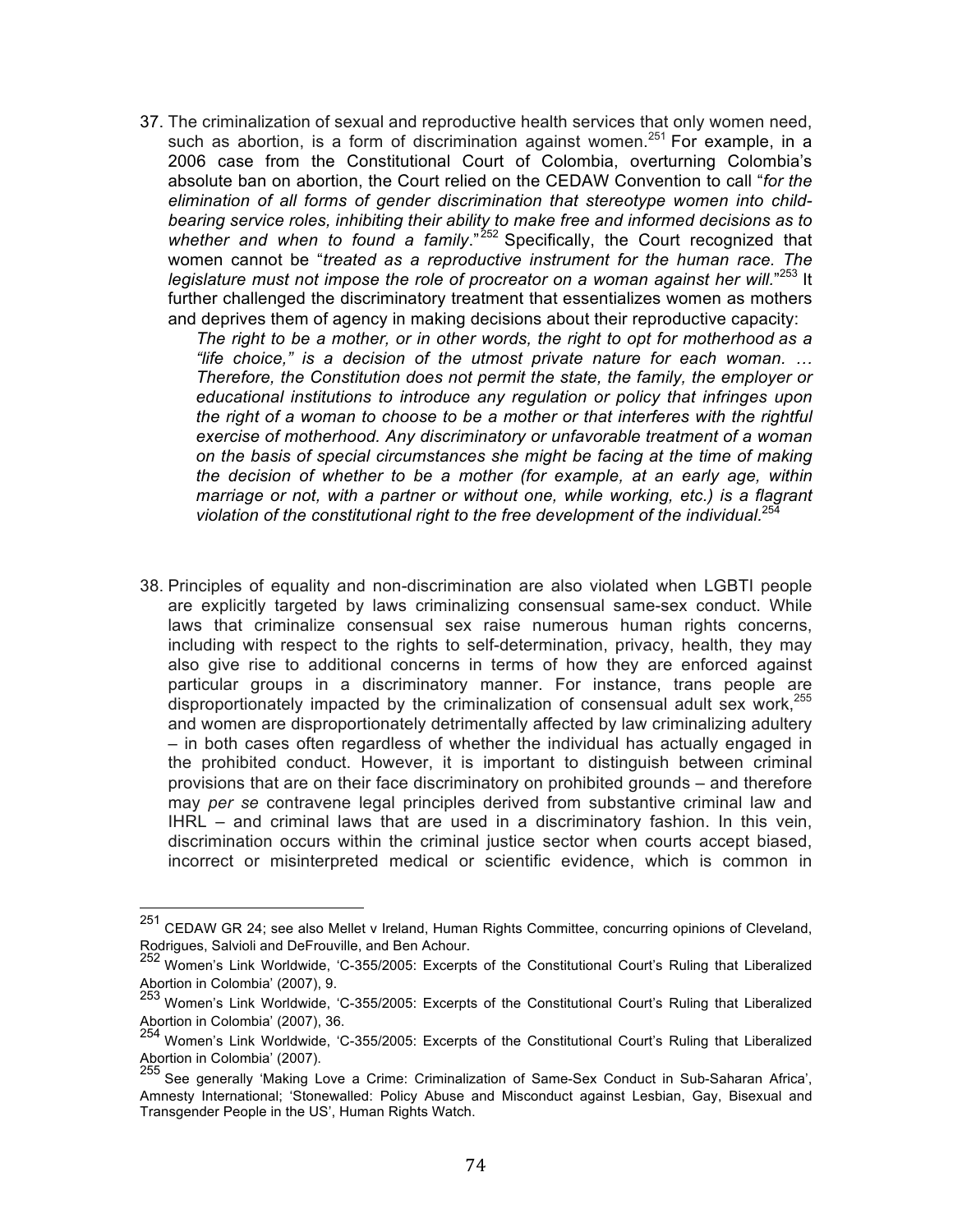prosecutions for abortion, HIV transmission, exposure or non-disclosure,<sup>256</sup> and risk behavior during pregnancy.<sup>257</sup> While it may be legitimate for States to criminalize a certain conduct that, for example, threatens or carries a significant risk to public health, criminalization should always be evidence-based and non-discriminatory.<sup>258</sup>

39. In *Naz Foundation v. Govt. of NCT of Delhi*, the High Court of Delhi found a 19<sup>th</sup> century colonial era law criminalizing consensual same-sex sexual activity between adults unconstitutional.<sup>259</sup> It reasoned that the law was rooted in harmful stereotypes of gay and lesbians being deviant and perverse and underscored the resulting stigma and prejudice associated with stereotypes which view a whole group of people as criminal:

"*When everything associated with homosexuality is treated as bent, queer, repugnant, the whole gay and lesbian community is marked with deviance and perversity. They are subject to extensive prejudice because what they are or what they are perceived to be, not because of what they do. The result is that a significant group of the population, is because of its sexual nonconformity, persecuted, marginalized and turned on itself*."<sup>260</sup>

40. In summarizing its decision, the Delhi High Court stressed the importance of upholding the values of equality, tolerance and inclusiveness in society, not ostracizing persons based on stereotypes:

*If there is one constitutional tenet that can be said to be underlying theme of the Indian Constitution, it is that of 'inclusiveness'. This Court believes that Indian Constitution reflects this value deeply ingrained in Indian society, nurtured over several generations. The inclusiveness that Indian society traditionally displayed, literally in every aspect of life, is manifest in recognising a role in society for everyone. Those perceived by the majority as 'deviants' or 'different' are not on that score excluded or ostracised*."<sup>261</sup>

<sup>&</sup>lt;sup>256</sup> "The criminal law should treat HIV like every other disease under the criminal law. To create a special law for HIV that doesn't require that the person intend any harm or even pose a serious risk of harm is discrimination based on that person's health status", 'Consensus Statement on HIV "Treatment as Prevention" in Criminal Law Reform', 'Frequently Asked Questions', '10. SO WHAT ARE SOME EFFECTIVE TALKING POINTS FOR MODERNIZING HIV CRIMINAL LAWS?', p. 6, on file with the authors; see, also, 'Rights, Risk and Health', at 20-25; see also David Gurnham, *Criminalising Contagion: Ethical, Legal and Clinical Challenges of Prosecuting the Spread of Disease and Sexually Transmitted Infections, 89*<br>
SEXUALLY TRANSMITTED INFECTIONS 4 (2013).<br>
257 See : Arreste, and Essaed Intersections are Deserved William and

See 'Arrests and Forced Interventions on Pregnant Women in the United States, 1973-2005: Implications for Women's Legal Status and Public Health'.<br>258 Assessment by the Company of Table

Amnesty International, Body Politics, p. 45.

<sup>259</sup> *Naz Foundation v. Government of NCT of Delhi,* Decision of 2 July 2009, WP (C) No. 7455/2001 (India, High Court of Delhi at New Delhi), para. 92.

<sup>260</sup> *Naz Foundation v. Government of NCT of Delhi,* Decision of 2 July 2009, WP (C) No. 7455/2001 (High Court of Delhi at New Delhi), para. 94.

<sup>261</sup> *Naz Foundation v. Government of NCT of Delhi,* Decision of 2 July 2009, WP (C) No. 7455/2001 (India, High Court of Delhi at New Delhi), para. 130.